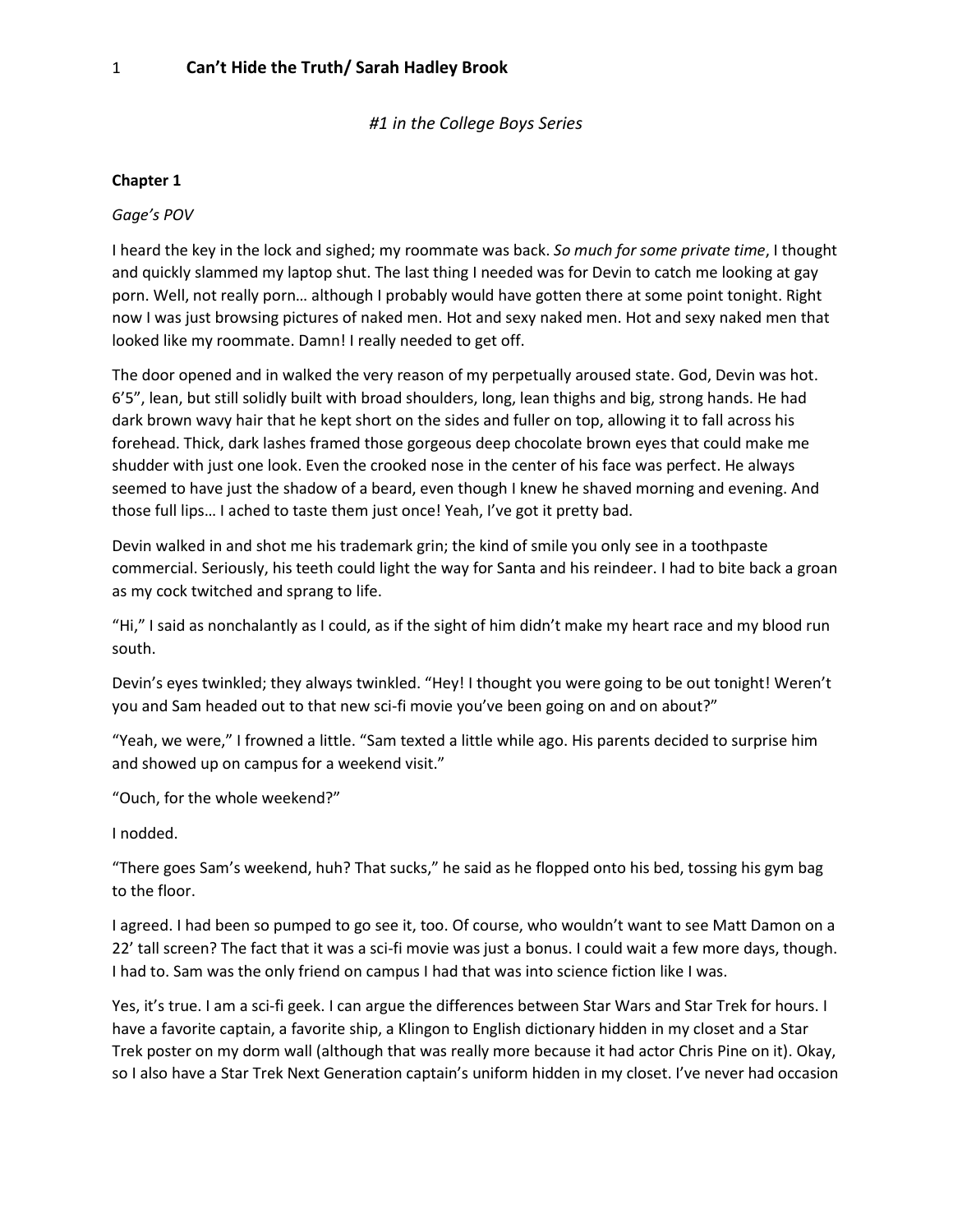to wear it, but someday I would make it to a convention, or participate in some cosplay. For now, it was just another secret desire to keep hidden.

"My plans fell through, too. I think I'm just going to hang in the dorm tonight."

I slid my gaze back to Devin, furrowed my brow. Devin never 'stayed in'. He was out with other basketball players, or cheerleaders or any one of the countless girls that hung on his every word. No doubt about it, I am not the only one on campus drooling over Devin.

I cleared my throat a little. "Cool." Wow… that was all I had? *Smooth, Gage,* I told myself. Devin smiled back, completely unaware of my inner turmoil.

"Yeah, I need to relax. These mid-terms are kicking my ass. How do you think you did this week?" He grabbed his pillow and punched it some before tucking it under his head.

Devin seemed genuinely interested in my response. This was just one of the things I loved about him. He was so real; he never acted like he was better than anyone else. It didn't matter that he was a great basketball player and was considered BMOC. He made time to get to know you and make you feel important.

"Um… I think I did well, but my mid-term in Statistics class was hard. Not sure I pulled off more than a B. What about you?"

"I think I did okay, but I'm just wiped out. All this studying is going to seriously damage my brain!" He laughed as he tossed a nerf basketball into the mini hoop he had over his dresser before getting up and heading into the bathroom, shutting the door behind him.

I wasn't sure what to do. Stay in? Go out? God, I was losing my mind. Just a couple of months ago my life was plodding along just fine. Well, not fine… okay, my life kind of sucked to be honest. Although the first day back on campus had started out great.

When I arrived back at college for my sophomore year I couldn't believe my luck. I had not only been upgraded to a better dorm- one where I only had to share my bathroom with the room on the other side, but even better than that, my roommate from last year had transferred to another college at the last minute.

My freshman year had sucked. My roommate was a Neanderthal. He never picked up anything, left pizza boxes out for weeks and stole my towels all the time. He had also figured out that I was gay and made my life a living hell. He never told anyone, at least not that I was aware of, but he always threatened to. The only way to get him to stay quiet was for me to do most of his homework.

I came out to my family the year I graduated from high school, but I was still unsure if I was ready to tell the world. To be honest, I am a little shy to begin with and hate being the center of attention. I didn't want to be the topic of conversation around campus and I often wondered why it mattered if I told anyone. But, deep down I knew it was important. Not being honest with people about myself could give the impression that I was ashamed or in denial, and nothing was further from the truth. I am proud of who I am. I knew when I was ready I would come out to my friends. So, I admired guys from afar and never dated my freshman year.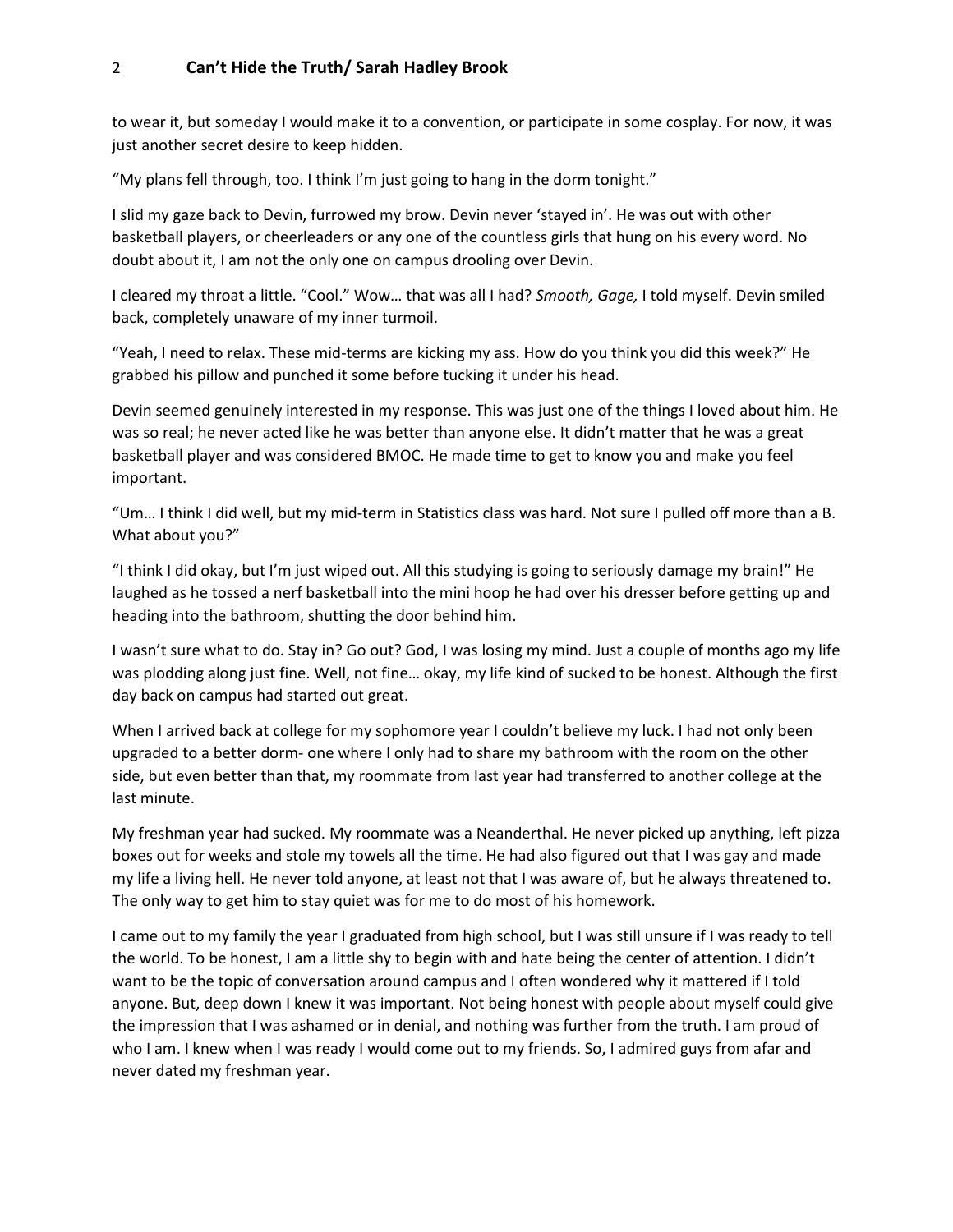When the year came to a close, my roommate (who I now referred to privately as *The Ass*), insisted we room together another year and keep our current "arrangement" about homework going. I reluctantly agreed.

Until I arrived back on campus this year, I had no idea that *The Ass* was not coming back this year. Upon hearing this wonderful news, I did a little celebration dance in my mind. That old song that my mom used to listen to by *Kool & the Gang* played in my head:

#### *Celebrate good times, come on! There's a party goin' on right here…*

I was torn from the party in my head when I was informed I was in a different dorm this year and then the best news of all: no roommate for now! I was practically floating on air.

#### *Ce-le-bra-ti-on…Let's all celebrate and have a good time…*

It's a distinct possibility that I was also humming along with the song in the elevator at the new dorm, as I finally noticed several people looking funny at me. For once, I didn't care. I was free of *The Ass* and had my own room; I was going to celebrate!

Unfortunately, my private celebration didn't last long. The next morning I awoke to a knock on my door and I reluctantly pulled myself from my bed and padded over the door to open it and ask who the hell was interrupting my beauty sleep. Except that when I did open that door, the sexiest man I had seen in my entire life was smiling down at me, which was enough to break through my sleepy haze.

"Hey there! I'm Devin Walls, your new roomie." He flashed me his smile and I kind of forgot how to speak. I stood there for a while, probably with my mouth hanging open. I was dumbfounded. I was supposed to room with this gorgeous stud?

"Um, can I come in?" Devin asked, looking straight into my eyes.

I nodded, but apparently my brain wasn't working yet, because once again I just stood there. I watched Devin's eyebrows raise and it finally dawned on me that I was standing in the middle of the doorway and unless Devin shoved me aside, my new roomie couldn't get in. I kind of mumbled a 'sorry' and slid to the side to let him in.

"Thanks, sleepyhead." He grinned at me and that's when I realized I was standing in my knit boxer briefs and nothing else. I watched Devin's eyes slide down my chest and lower, stopping at the hard bulge. Unfortunately there was just no way to hide it, but I tried anyway and slid my hands in front of my crotch.

Devin laughed. "Must have been some great dream, buddy. Sorry I woke you from it!" At that Devin reached over and ruffled my already mussed hair.

I couldn't help it, I smiled back. My new roommate was being so nice and had even given me an out for my raging hard on, allowing me to keep my dignity. Yeah, I liked him at once.

Over the next few weeks we had really gotten to know each other. We had a lot of the same interests, although Devin wasn't into sci-fi. But he always listened when I talked about it. We both liked basketball, me as a spectator, he as a player, but we could still share the love of the game. When I found out he liked Snicker Bars, I opened my desk drawer and showed him an entire bag of unopened Snickers.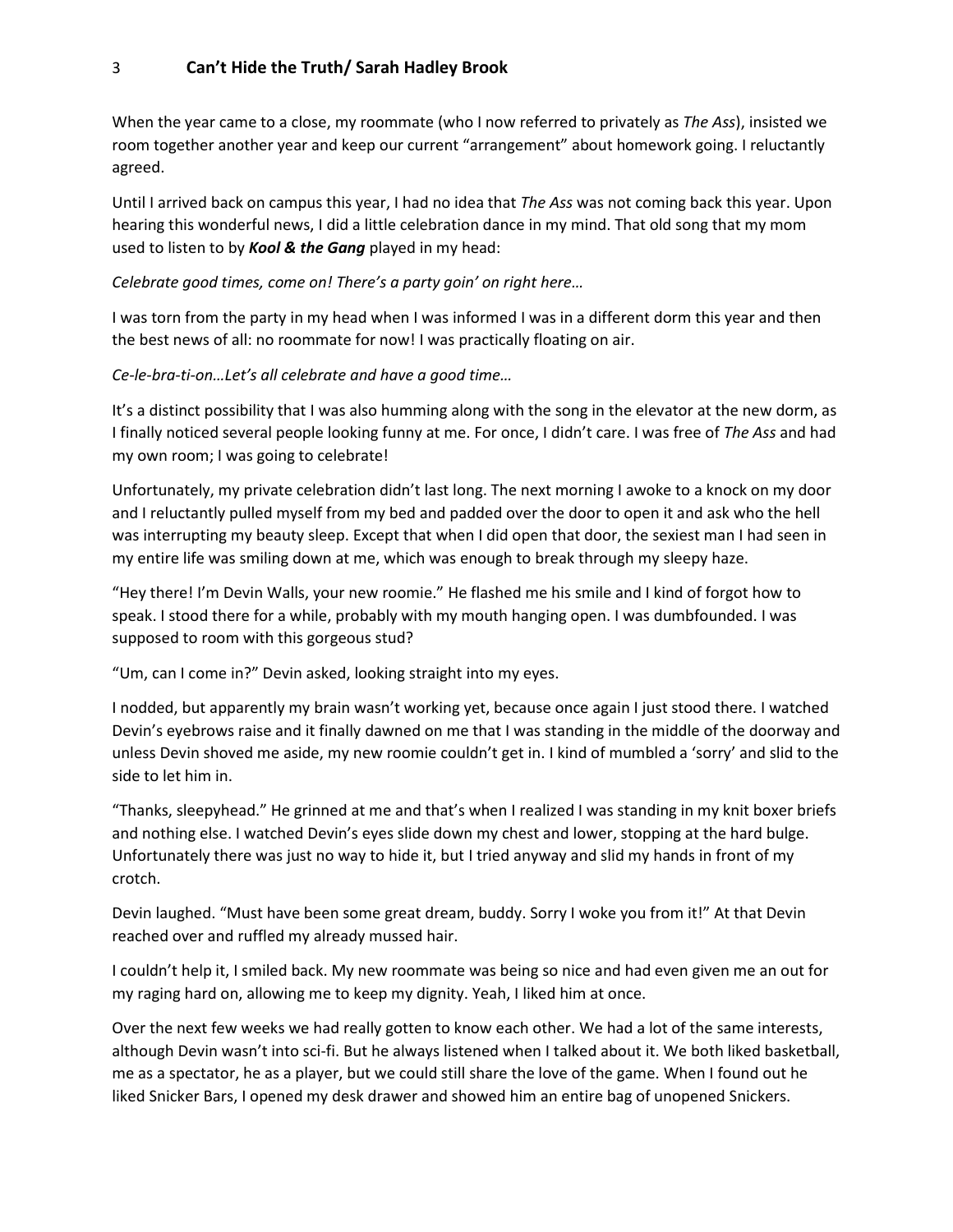He had laughed and said, "Oh, wow! You know the way to a man's heart, Gage!"

I blushed at that, even though I knew he was just joking around.

We got along so well, he even gave me a nickname: Buzz.

I finally asked him why he called me that one day.

He stared at me for a minute, considering his words before he spoke. "You seem to know so much about science fiction and until I met you I didn't even know there was that much out there. Plus, you are the only one that has ever talked about things from science fiction that could be applied to real life." He paused and smiled at me, looking a little embarrassed as he spoke. "You must be the smartest guy I have ever met. You look beyond what is available now in science and think about things that could be available in the future. That's why I gave you that nickname."

I still had no idea what he was talking about. "Um, I don't get the connection, dude. Where does Buzz come in?"

He looked surprised. "You know… Buzz Lightyear? From Toy Story?"

"You think I look like Buzz Lightyear?" I asked, incredulously.

He looked at me, his eyes wide. "Crap! No, I'm not explaining it right. You know his phrase? To Infinity and Beyond? That makes me think of you, because you are looking to the future. The infinite future? And…beyond?" His voice trailed off at the end, obviously aware he was mucking up his explanation.

Hmm, I reminded him of a cartoon character. That didn't say much for my sex appeal.

"Okay." I smiled. It was a little weird, but it was sweet, so I let it go and told him good-night as I slipped into bed.

#### "Night, little buddy."

I had blushed at his words. I certainly didn't have to ask him why he sometimes also called me "little buddy". That was obvious to anyone. At only 5'4" I certainly wasn't going to win any height contests. Add my slender build to that and I am not a large guy by any means. I don't work out like he does, but I do like to run, which gives me some definition in my chest, shoulders and stomach, but nothing like the six-pack on Devin. And where Devin had a lot of dark, thick black hair that covered his pecs and swirled into a trail that disappeared into his boxers, I barely had any hair on my chest. The hair I did have was such a pale blonde, it could be missed if anyone looked quickly.

The hair on my head was the same pale blonde. I wear it a little shaggy, parted on the side and the ends curl up a little. I have some freckles tossed across my pale skin, including my nose and cheeks, but not a lot. I inherited my mother's green eyes and pale skin and my dad's small frame. It was funny that my sister was almost 5'10". I had no idea where it came from. The family joke was that our mom had an affair with the mailman.

But back to the here and now. What was I going to do about tonight? I couldn't spend the whole evening alone with him. In the beginning our friendship had been easy. Natural. But somewhere a little while back, I realized my feelings had changed; I wanted more. I was very attracted to Devin and my nights were filled with lust filled dreams. But it wasn't just the sexual attraction. I liked Devin for who he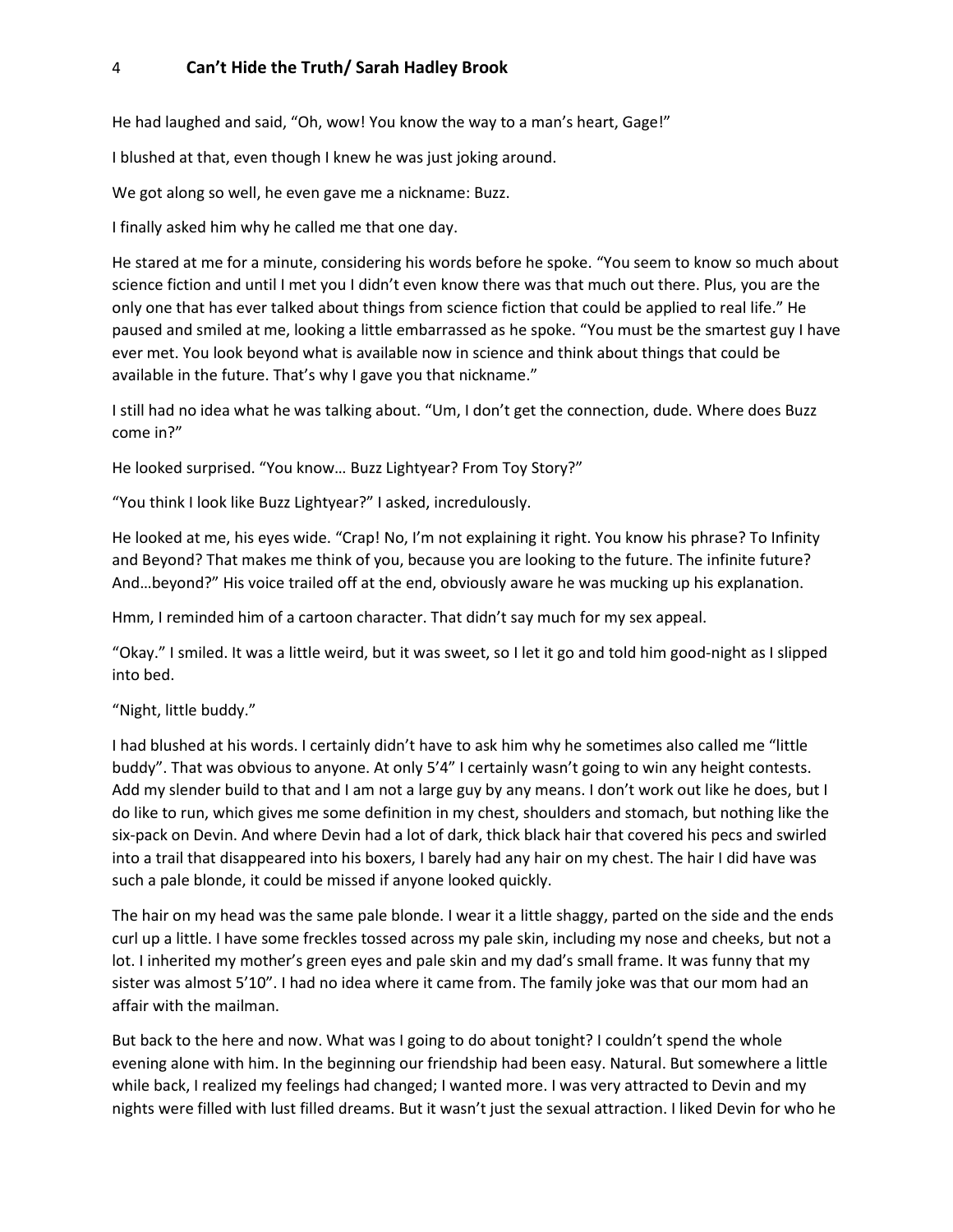was. He was a genuine, down-to-earth guy. I'd been pondering coming out to him, and I knew in my heart that he wouldn't judge me, but it would still be hard. I couldn't admit my feelings to him; it was clear Devin was straight.

I sighed. Maybe this was the night to meet my online friend. I opened my laptop again and quickly logged in to the group that I found about a month ago. It was an online group of gay students from this college. It was just a way to talk to others about things we all understood; things straight people may not necessarily deal with. One night recently the topic was *How to Deal with Feelings for a Straight Man*. Oh, yeah, I had participated in that one.

That was the night I met David. He admitted he had it bad for his roommate, too and we immediately bonded. After a couple weeks of talking online, David had brought up the idea of meeting up somewhere. I still remembered the online conversation.

*I can't go another day like this! I need to find release! Why did I fall for my roommate?? Maybe if I got laid, I could get past it! I can't keep looking at him and thinking how badly I want to bend him over and take him. Just pound him until he calls my name out over and over!* 

I had laughed because we were in such similar circumstances.

*I know what you mean. Except for me, I keep imagining him bending ME over and taking me.* 

*Oh, yeah? You like the other guy to be in charge? I like to be in charge…*

That had led to some sex talk and then he had proposed we get together and "help each other out". I had been a little stunned. I hadn't really thought this friendship could become something like a hook-up.

I had sat there for a little while, mulling it over in my mind. Devin had been on his computer that night working on a project and I snuck a glance at him. It didn't feel right to me to hook-up with someone when I was so into someone else. I couldn't have a one night stand just because I was lonely. I'm just not like that. But, I wouldn't mind a new friend. I finally messaged him back.

*Thanks, but I am a virgin. I'm a little bit of a romantic and just not looking for casual sex. But, if you are looking for a friend, I am up for that.* 

I hadn't heard from him for a couple of days after that. I realized I had shown how pathetic I was: crazy over a straight guy and turning down sex from another man. Maybe I should have said yes... Maybe I should also get my head examined.

In the end, my online friend agreed and understood. He still wanted to get together, though. In fact he had asked again just this morning. He said his roommate was going to be out and we could hang out in his room if I wanted. I had told him I had plans, so I couldn't, but now that I was stuck in the room for the evening with the man of my dreams, I was rethinking that decision.

I sent David a message through the online group and waited to see if he got it.

*Still want to get together tonight?*

We hadn't exchanged cell numbers or even what dorms we were in. For all I knew, David lived down the hall.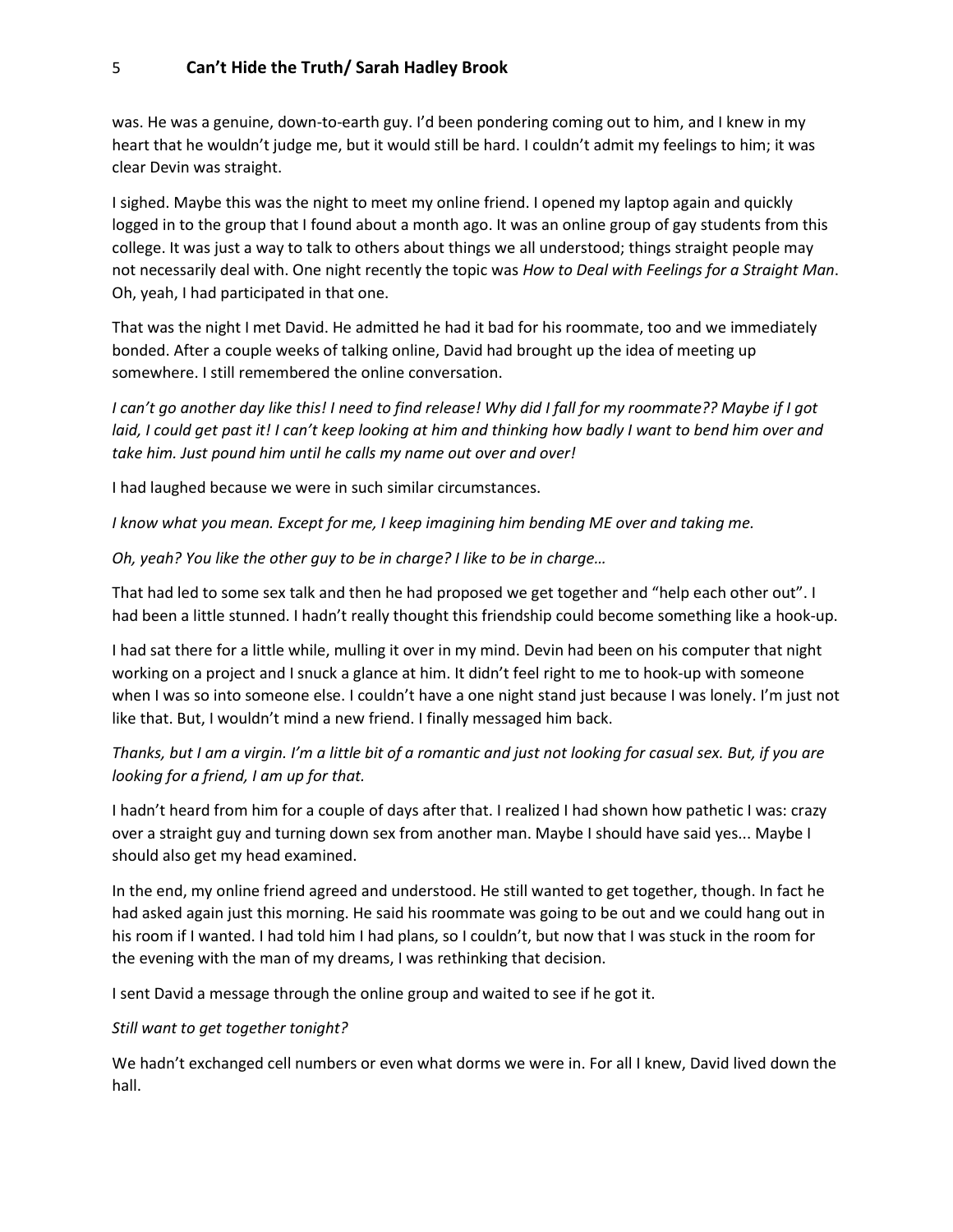I glanced over at Devin who was now in his bed, laying on his back, with an arm folded underneath his head. He was busy on his cell, so I looked back at his computer, hoping David would message me and help me escape. As much as I loved spending time with Devin, it was becoming torture to be near him and not touch him. How many nights had I fantasized about kissing those lips?

A message popped up on my screen.

*Yeah! Can't come here now, though. Roommate home. Damn, need to get out of here before I jump him! He's so damn cute. It's killing me.*

I smiled a little. God, I could relate.

*OK. How about the commons? Near the pizza place?*

David responded immediately.

*Sounds good. Wait! How will I know you?*

I bit back a laugh. This was beginning to sound a little like a covert operation. I thought for a second and scanned the room, coming up with an answer.

*I* will be wearing a red Nike hoodie and *I* have blonde hair. I'm pretty short, too.

*OK. See you in half hour Mark. It will be nice to finally come face to face with you.* 

I winced at that. Crap… I still couldn't believe I was such a wimp that I had lied about my name! Oh, well. Pretty soon we would meet and could commiserate together. I decided I would give him my real name when we met. I really didn't like lying. Plus, the more we got to know each other through our online chats, the more I realized he is the kind of guy I would normally fall for. If I weren't already so hung up on Devin, that is. David seemed like a really nice guy and he deserved honesty.

I shut my laptop, grabbed my red hoodie from the top of my dresser and turned to tell Devin I was heading out, but paused at his expression. He was giving me a very strange look.

"What?" I asked. "Do I have something on me?" I scanned my clothes, but didn't see anything, so I pulled my hoodie on.

"You going out?" Devin asked, never answering my question.

"Yeah. I'm meeting a friend for dinner and then just taking it from there." I couldn't figure out why Devin was still looking at me with a weird expression. "Hey, are you okay?"

Devin sort of shook his head and a huge grin spread across his beautiful face. "Yeah, I'm okay. Actually, I'm great! So, where are you going?"

"Just to the Commons. Why? You hungry?" Oh, no! *Why did I ask him that?* This could ruin the entire evening. I didn't want to be rude, but I really needed to get away from Devin to clear my head and work through the feelings that overwhelmed me so often. I waited for Devin to answer, silently praying he would say no.

"Nah. I might run over there later for a cheeseburger, but I'm good right now. Thanks. Have a good time." He still had a huge grin on his face when I turned to leave.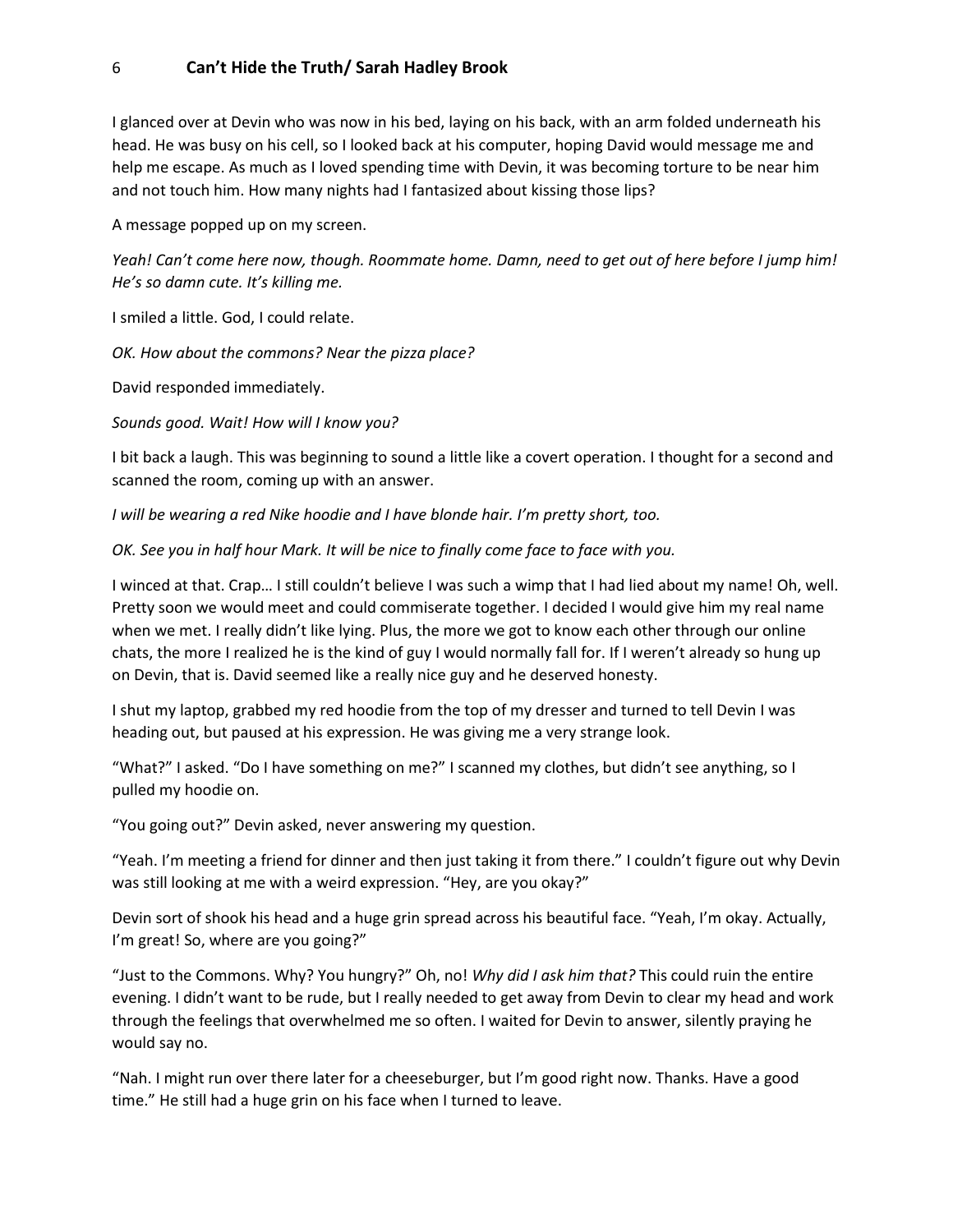I breathed a sigh of relief and stepped out into the hall. Soon I was making my way through the grounds over towards the Commons.

#### *Devin's POV*

I couldn't quit smiling. The minute I saw Gage close his computer and reach for his red hoodie, I knew. I just *knew*. And that was more than I could have hoped for!

The past few months had been torture as my crush on Gage had turned into something deeper. I had fallen completely, head over heels in love with him. Everything he said, everything he did, how he looked, and god, the way he smelled, it all made me want him more. I knew I had to do something soon or I was going to lose my mind. Even my grades were suffering.

From the day Gage opened the door in just his little boxer briefs, my heart had been doing flip-flops. I thought it was just a little crush on a cute guy at first, but soon my dreams were filled with him. I ached to touch him everywhere and I stared at him whenever I could get away with it. And Gage starred in my nightly jack-off sessions. One night, in a particularly stupid move on my part, I started stroking my hard cock while he slept just a few feet away in his bed. As I imagined it was him touching me, I accidentally cried out Gage's name as I climaxed and had been terrified he heard. Thank god, he never mentioned it.

At first, I was pretty sure Gage was straight, but I noticed he never dated, never talked about women, and never told me about any girl he was interested in. I, on the other hand, had always played the straight card: I dated women, talked about women and had even slept with two. Both times with women had only solidified that I was gay. Not bi. Gay. I was *only* attracted to men.

One day a few weeks ago, Gage had left his laptop open while he was in the bathroom. I needed to look up something and was having connection issues with my laptop, so I slid over to the other desk and went to log into the college portal. We had used each other's computers before and it was no big deal. But the website he was on caught my eye. It was a page full of half-dressed men in hot poses. I gasped when I realized I had surfed that website myself. I slid away from the computer without using it because I didn't want to embarrass Gage. I hadn't said anything about it that night, either.

Over the next week I had tried to figure out a way to approach the subject with him. I had to find out if Gage was gay and if he was attracted to me at all. I tried to come up with other reasons Gage could have been on that website, but kept circling back to the same conclusion: Gage was gay. Or bi. My heart fluttered at the thought that I might have a chance with him.

One night I was so sexually frustrated, I had wandered into a gay chatroom that was only for men that attended my college. Sort of like our own little Frat. I used a fake name, too embarrassed to say who I was because I wasn't out yet. I made a friend online and chatting came easy. We had a lot in common. He was hot for his roommate, too. Apparently I wasn't the only lovesick fool in the dorms.

I was careful not to ever say Gage's name. I didn't feel right about sharing that information. There were sort of unwritten rules in the chat room. It was a safe place to discuss things, but nobody was there to 'out' people who may or may not be gay.

For weeks I had wanted to share my feelings with Gage, but was afraid to scare him. He was so sweet and adorable and I felt like a big, dumb jock around him most of the time. But I reminded myself, just because I was on the basketball team and liked to work out, didn't mean I wasn't smart. I know people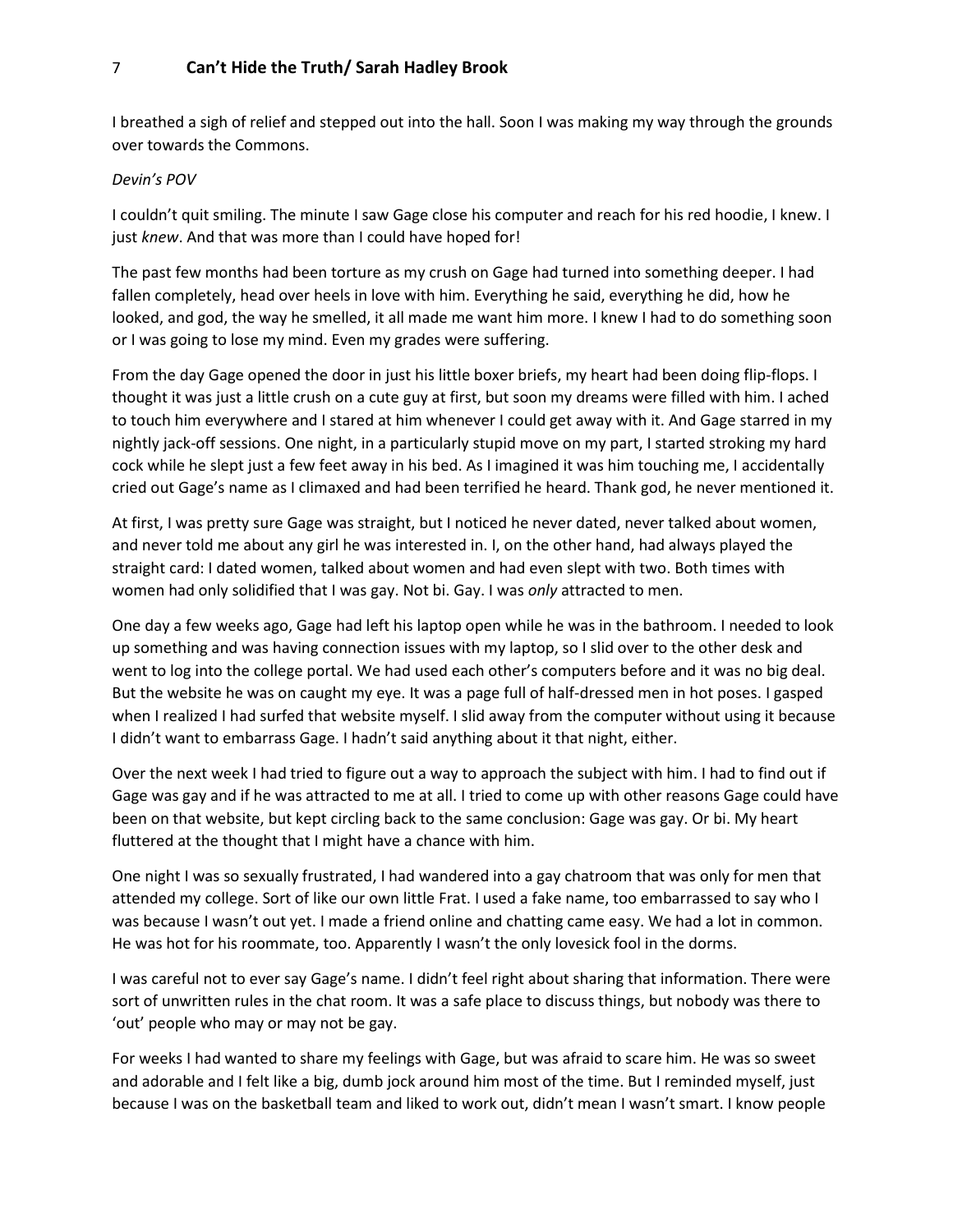assume jocks are dumb and hoped that Gage didn't think that. Gage had a brilliant mind and ever since meeting him, I had found myself working harder on my studies, looking things up to discuss with Gage and even watching a couple of documentaries that, surprisingly, were interesting. I felt like Gage was helping me grow, without him even realizing it.

Mark and I had become good "pen pals" over the last couple of weeks. One particularly lonely night I had floated the idea that we hook up and help each other over this issue. But in my heart, I didn't really want to. I only wanted to be with Gage. Thank goodness Mark had the sense to turn me down. But we remained friends.

And then tonight happened. I was just messaging with Mark and we had decided to meet when I noticed Gage grab his red Nike hoodie. At first I thought I was crazy. There was no way Gage was Mark, right? It was just my heart trying to grasp at simple coincidences.

But then he said he was going to the Commons. That was just too coincidental. My heart beat faster as I watched him go out the door. I waited a couple minutes to give him a head start. I wasn't sure what I was going to say when I got there, but I knew one thing: it was time to end this torture!

#### *Gage's POV*

I was nervous as I entered the commons. I quickly scanned the area and decided to grab a soda while I waited. Within a few minutes I was sitting at a booth, my red hoodie still on, but the hood down so David could see my blonde hair. I looked around again. Not too busy tonight, I thought, which was good. I felt jittery. I wasn't really sure why. I was just meeting a friend. It's not like I was going on a date with Devin.

I took a deep breath and fiddled with my straw as my thoughts wandered to Devin. I wondered if he was still in our room. Now that I was away from him, all of my thoughts were about being back there with him. God, I was losing my fucking mind. I looked down as I realized I was rapidly bouncing my knee and tried to calm myself. I took another deep breath and heard a voice behind me. A voice I recognized.

#### "Mark?"

I turned a little in my seat and gasped. It *was* Devin. I felt my cheeks and ears turn red as tears sprang to my eyes. "What…what are you… how?" I was so mortified I couldn't get a coherent sentence out.

"Hey, it's okay, Buzz," Devin whispered as he slipped into the booth across from me and slid his hands towards the middle of the table as if reaching out for mine.

The dam broke and the tears poured from my eyes. I finally understood what it meant to feel your heart break, because mine shattered in my chest at that moment. My lungs felt tight, like I couldn't get enough air. "Why would you do such a thing to me? This is the cruelest thing anyone has ever done to me!" I tried to keep my voice hushed, but I was so angry and upset and hurt that my emotions were right on the edge. "How could you? How could you set me up like this? I hope you got a good laugh! I hope it was worth it!"

I knew I had to get the hell away from him. I stood up and ran out before he could say another word. I didn't want everyone to see my meltdown….well, any *more* of my meltdown.

*Devin's POV*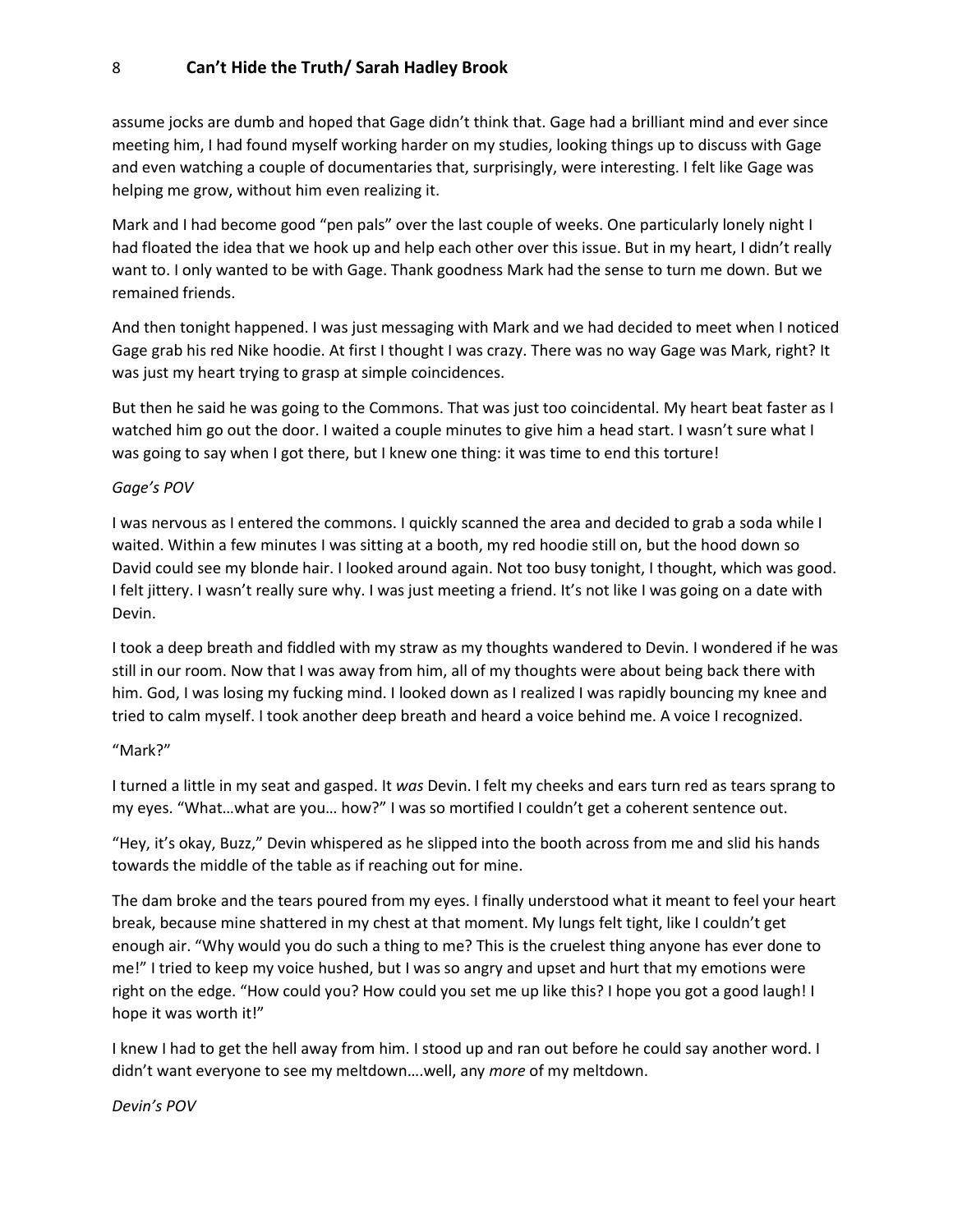I was shocked. It had never occurred to me that Gage would think this was a prank. I wanted to explain, but he had run out so quickly, I didn't get a chance. I stupidly sat still for about fifteen seconds before running after him.

By the time I got out the door, I didn't see Gage and was kicking myself for being an idiot. I scanned the area and caught a flash of red out of my eye and turned. It *was* him and he was running back across the grounds, already close to our dorm. I dashed after him, determined to fix this. I had never wanted to hurt him.

He was a fast runner, but Gage's short legs were really no match for my long ones and I caught up to him as he entered the dorm. I reached out to him, grasping the sleeve of his hoodie, but Gage whipped his head around and when he saw me he backed away forcefully. His face was a sea of emotions as I saw shock, fear, anger and even sadness fight for control. His dark lashes, wet with tears, only stood out more against his flushed skin. I wanted to reach up and soothe him; to cool his cheeks with my hands. But I couldn't. Not yet. I had to make him understand.

"Oh, god, Gage. I wasn't trying to hurt you!" I said, as my hands clenched and pressed against my jeans. My heart was breaking. How had I fucked this up so badly?

Gage turned away from me and ran into an open elevator. There were several others already standing inside it and the sliding doors were just about to connect, when I slid my hand between them, causing them to reopen. People stepped back to make room for me, but I was barely aware of them. I only saw Gage.

"Please look at me!" I pleaded, trying to keep my voice low, but knew everyone could hear me. I didn't really care. "Please Gage! I didn't do this to hurt you…I would never hurt you." Giving in to the desire to touch him, I reached down and lifted Gage's chin with my hand until he was looking at me. God, the pain in his eyes was so raw. Tears stained his cheeks and his lips were trembling. "I would never *intentionally*  hurt you. I am so, so sorry."

Gage's eyes swept from side to side, looking at anything and everything but me. He seemed to be weighing his words as he wiped at a straggling tear and nodded a little. "I know. I-I was just shocked. I trust you, Devin. I do. But… but the things I shared… I am mortified. I…I don't know what to say." His voice trailed off at the end and I knew he was close to sobbing again.

I think my heart started to beat again at that moment. He trusted me. There was hope. I smiled. "Don't you understand, yet?" I asked him softly as I cupped his cheeks with my hands, brushing away his tears with my thumbs.

Gage sniffled a little, still confused. His eyes peered into mine and I felt that he was looking into my soul. Never in my life had I felt that connection before. My heart thundered in my ears. The elevator had stopped on the next floor, but nobody was moving. Apparently our audience had no desire to stop watching us anytime soon. A student even pushed the button to hold the door open. No one stepped out. Gage looked like he was trying to figure out a puzzle in his head. "No. No, I don't understand why you would humiliate me." His voice was quiet; so sad. His eyes pleaded with me to make things better; to help him understand this. I looked back at him and felt myself fall deeper. Hell, I didn't just fall, I plummeted. Head first. There was no going back now.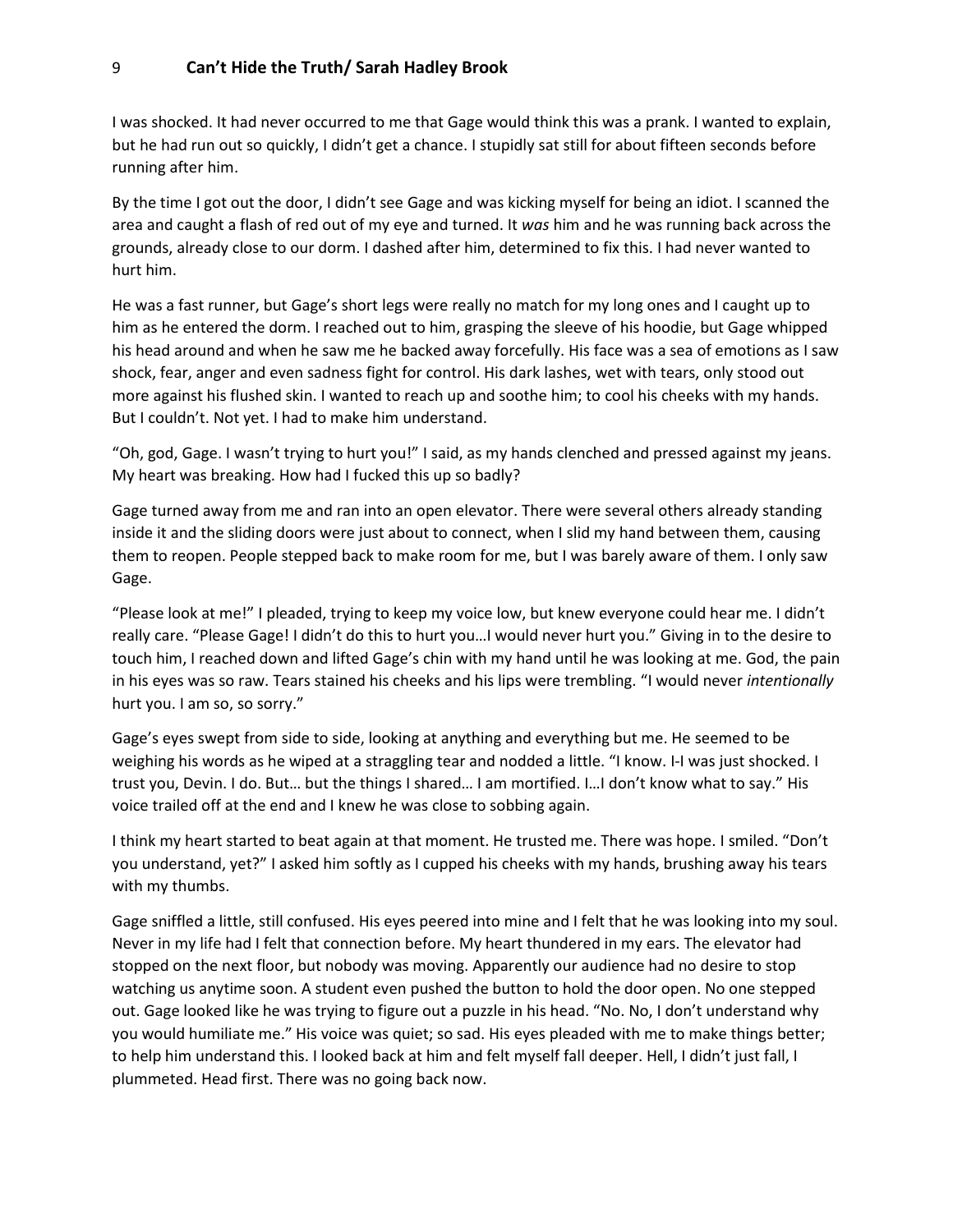"Gage, I didn't do it to hurt you. I did it because…" I took a deep breath. *It was now or never*, I told myself. "Because I am crazy about you! I didn't know how to tell you how I felt and it was easier this way. I didn't even know it was you I had been talking to until tonight." My words poured out as I finally was able to tell him how I felt.

There were a few gasps in the elevator and someone murmured, "This is so romantic."

I had almost forgotten we were in the elevator, but I kept my gaze on Gage. He looked as if he was trying to make sense of things. His eyes were wide as he stared at me.

"You… you're crazy about…about me?" Gage's voice was barely a whisper.

I nodded, smiling at him. My knees felt a little weak, but I needed him to know the truth. "It's more than that. I'm in love with you, Gage." My voice trembled and my body shook as I whispered my secret.

Gage rewarded me with a big smile this time. He reached out tentatively and pressed his hands against my chest. I knew he could feel my heart racing under my skin. "I love you, too, Devin," he whispered.

I leaned down and slid my arms around Gage's small waist and pulled him up off the ground, sweeping into his lips for a kiss. Just one light kiss was all I meant to take, but the second I felt Gage's soft lips I lost control and pressed into him.

I wasn't alone in my feelings, I realized, as I felt Gage shudder against me. Electricity coursed through us as we both leaned in for more. I nipped at his lips and felt Gage moan into my mouth.

Before I got completely carried away, I pulled back and looked at the sexy man in my arms. His eyes were half-closed and his pink lips were wet from our kiss. I almost groaned out loud.

My eyes swept the elevator and I realized we were putting on a show. I let Gage slide back down to the floor, feeling his hard little body glide along mine, but I didn't let go. I pulled him close and smiled down at him and then looked back at the crowd, shooting them an "I DARE you to say one ugly word to us" look. Nobody seemed to be upset.

In fact, I realized that one of my basketball teammates was on the elevator and he was grinning. I smiled back and turned away. I didn't care who knew. Actually, scratch that. I did care. I wanted everybody to know I was in love with Gage. And that he was mine.

Two girls finally moved to step out of the elevator and before the doors closed, the blonde turned and spoke. "I hope that I find a man as crazy about me! That was beautiful!"

She was right. Loving him was a beautiful thing. I would do anything to show him that. And he loved me! My heart was doing a jig as I realized how silly we had been to hide our feelings. I wanted to make up for lost time, starting immediately!

The elevator was quiet, but we both knew everyone was still watching us. The doors opened on our floor and I grabbed Gage's hand and pulled him down the hall to our door. My hands were shaking so badly, I barely got the key in the knob. But it finally clicked and I was able to push the door open, pulling Gage with me into our darkened room.

*Gage's POV*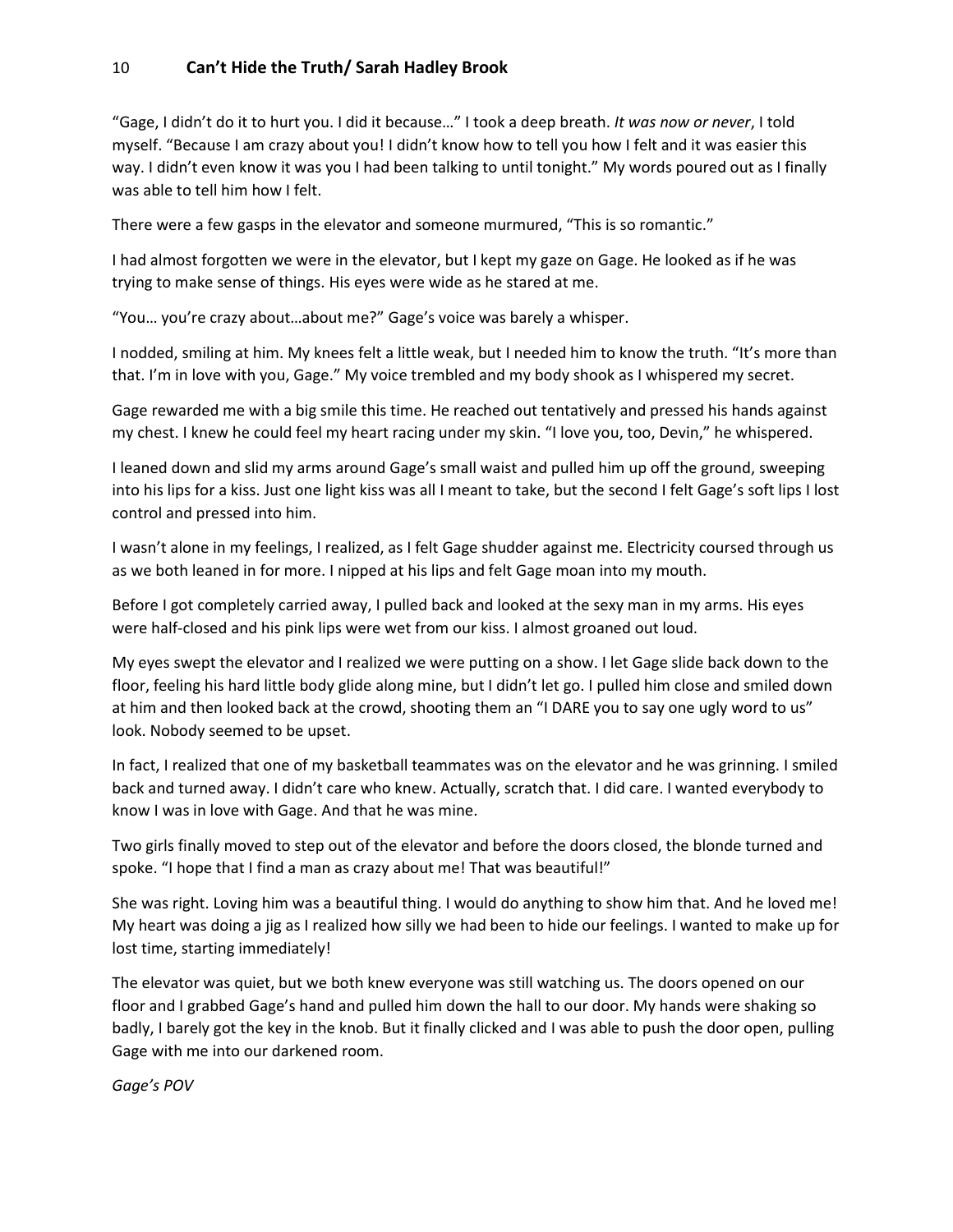Devin pressed me roughly against the back of the door as it closed. His lips pressed against mine in a passionate kiss. He was aggressive as he took possession of my mouth, his tongue sliding between my lips and tangling with mine. I slid my arms around Devin's neck and held on as the man of my dreams pulled me up off the ground until I was level with him. I loved it and tried to press harder into his chest, while I wrapped my legs around his waist.

Devin pulled back a little and tugged at my bottom lip with his teeth. "Damn! I have wanted to taste you for so long, Gage."

I heard him moan right before he claimed my mouth again, his lips pressing against mine with an urgency I had never experienced. His hot tongue swept into my mouth again and when it touched my tongue, I almost jumped at the heat and desire I felt. He was wild with his need as he plunged his tongue in over and over into my mouth, while his hands roamed over my neck and twisted into my hair, tilting my head a little. When I felt his hand in my hair, pulling hard, I moaned loudly. It was so hot and his touch was driving me mad.

He pulled back a little and looked at me. "Mm, you like that? You like it when I pull your hair?"

I tried to speak, but it came out as a groan as he began to place small, hot little kisses down my cheek. "Ungh."

Devin chuckled into my cheek as he kept up his assault on my skin, raining kisses along my jaw, down my neck and then stopped and nipped at the curve in my neck, before suckling that sweet spot at the base of my neck. I gasped and he sucked a little harder, pulling my skin into his hot, wet mouth.

Our eyes had adjusted to the darkness a little and Devin stepped back, pulling me with him, until we were at his bed. Gently, he turned around and pushed me back onto the bed. I moved until I was stretched out on my side and patted the space next to me.

Devin sat down and we stared into each other's eyes for a minute. The room felt energized; heated.

"Is this really happening?" I whispered.

"Nothing is going to happen that you don't want to happen, ok? We stop anytime you say. You are in control, Gage." Devin's voice was husky. Low.

I trusted him, but also knew there was no way I could keep myself from giving myself over completely to Devin if he wanted me. I needed him and that raw need drove me forward. I grabbed his hand and pulled him down, feeling him sink into the bed next to me. I nuzzled into his neck and nibbled on his smooth skin. He moaned quietly. I flicked small feathery licks up his neck to his jawline while I ran my fingers up into his soft, silky hair. God, how many times had I wanted to do this? I felt empowered as he leaned into me and I reached up and licked his earlobe before suckling it gently.

I heard a sharp intake of breath before his whispered words blew across my skin. "Gage… oh, god, Gage…"

I smiled again and grew bolder, letting my hands slide over his shoulders and down his arms. Suddenly, Devin grabbed me around the waist and pulled me on top of him, moving so that his back was pressed against the bed and I was held tightly against his chest. His body was hard everywhere and I felt almost drunk with lust as I pulled back and looked at him.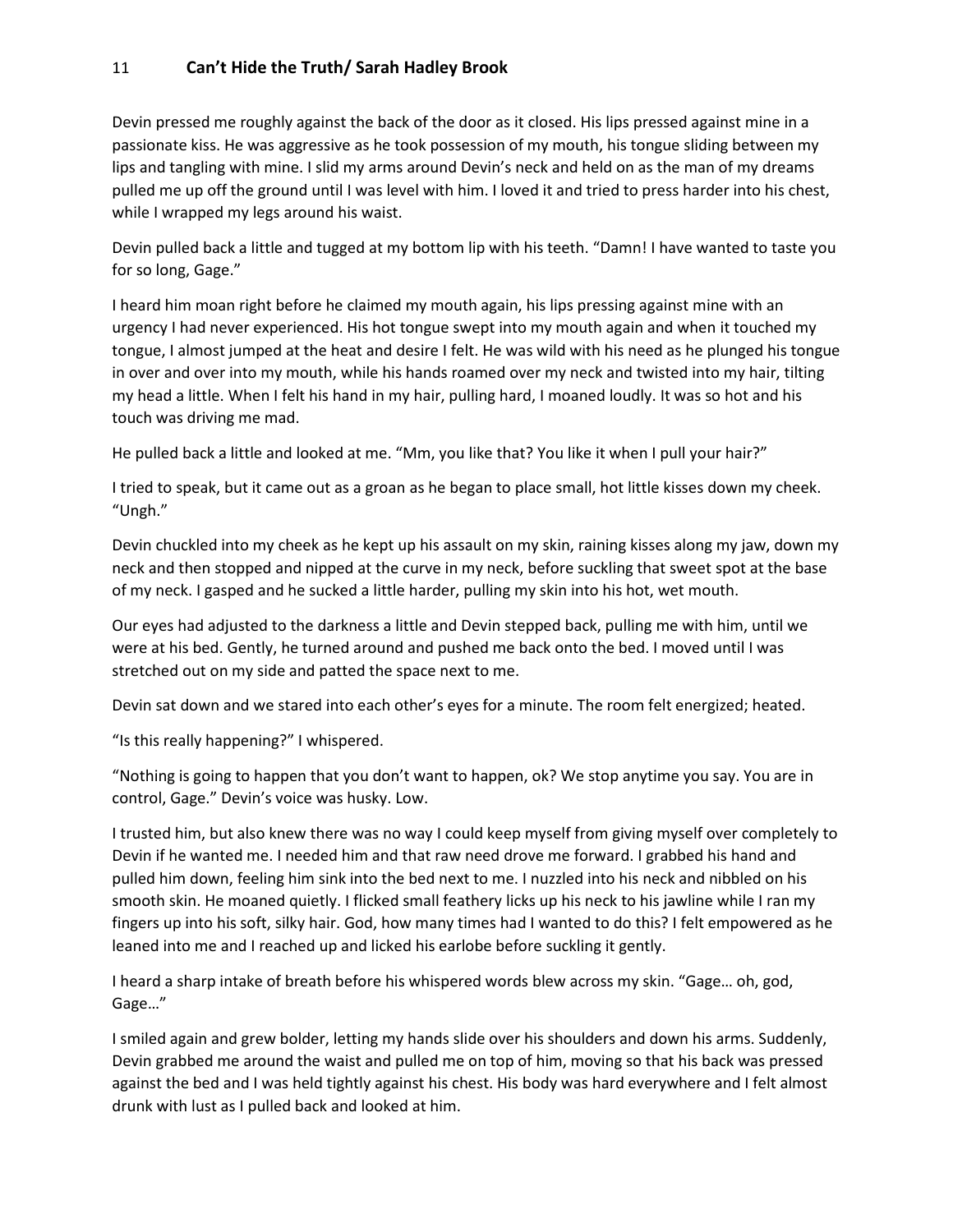"You drive me crazy, Gage," he growled out. "I have spent months devouring you in my dreams. Fuck! Everything you do turns me on. *Everything*, Gage." He whispered his words into the dark as he slid his hands around to my back and began tugging at my hoodie.

I knew what he wanted and sat up, straddling his flat stomach, helping him yank the hoodie off and letting Devin toss it across the room. I leaned down to nibble on his neck and Devin's hands stopped me. "I need to touch you. Please. Please let me touch your skin, Gage. I need it." His hands played at the hem of my t-shirt, wanting to lift it up, but waiting for me to give him permission.

Hearing Devin's husky voice as he whispered his need excited me. I have never felt sexy in my life, but clearly Devin thought I was. I felt almost euphoric as I helped him lift my shirt over my head and toss it on the ground, feeling his hands skim my chest as my shirt rose to reveal more and more skin. I stilled for a moment, letting this sexy man look at my body. For the first time in my life, I could see that someone appreciated my body; that he took pleasure from seeing me and touching me. I felt desired and gave in to the sensations churning through my body. Devin's eyes darkened as his hands trailed across my chest and down to my stomach and back up. My body literally hummed with desire.

I gasped as Devin's fingers flicked against my sensitive nipples, a personal hot spot for me.

"You like that?"

"God, yes," I sighed as Devin swirled his fingers around my nipples. His feathery light touches made me hungry for more and I moaned loudly.

"Oh, god! If you moan like that again I am going to lose my mind!" Devin's voice was strained, almost hoarse as he spoke.

I smiled, feeling almost powerful hearing those words from Devin. "You have some catching up to do, Devin." I curled my fingers under the collar of Devin's shirt and pulled at it. "Don't you think this needs to come off?" I was surprised at my boldness, but his hunger for me was a potent aphrodisiac and I wanted more.

Devin couldn't move fast enough, pulling himself up to a sitting position and raising his hands up, giving me the treat of undressing him. I slid my hands down and then lifted his shirt off over his head and dropped it to the floor, joining my discarded clothes. My breath froze as I stared at his perfect chest. He was so toned; so hard. I tentatively reached out to run my fingers through that beautiful, thick chest hair that I had fantasized over for months and moaned low as I realized the reality was so much better than my fantasies.

He trembled at my touch and I stared up into Devin's eyes. They were shining with lust. Lust we no longer had to hide from each other. Devin slid his arms around my waist. I stayed quiet and didn't move for a moment.

"What's wrong, Gage?" Devin's voice was a husky whisper.

I leaned into his embrace and laid my head on Devin's shoulder. "Nothing's wrong. Absolutely nothing. Everything is perfect. Better than I dreamed," I whispered against his soft skin.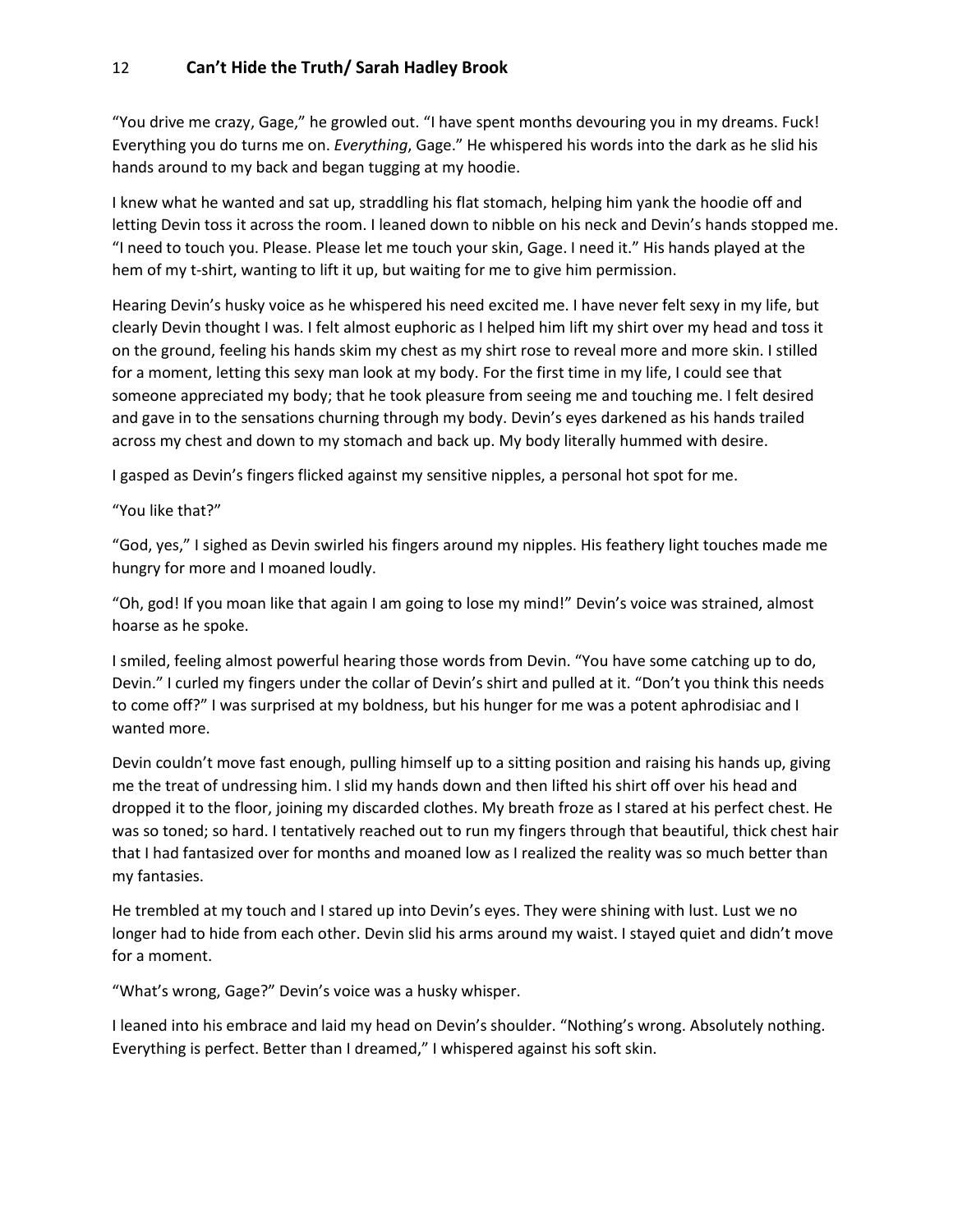#### *Devin's POV*

I smiled and leaned my face into Gage's hair, breathing in his scent. I didn't have to hide my attraction to him anymore. "Your scent drives me crazy, you know. I can't get enough of it."

Gage pulled back. "Really?" He laughed. "I thought I was the only one who did that. Your smell is heaven. I love when you come back from working out and the whole room smells like you. God, it turns me on!" Gage chewed on his bottom lip for a moment. "Okay, maybe that sounded a little weird. Crap… I shouldn't let you know how crazy I am right from the get go…I-"

He was so fucking cute when he babbled! I growled and pulled him hard against my mouth for a passionate kiss, interrupting his verbal torrent. I slanted my mouth over Gage's over and over and pushed my tongue through our parted lips, tasting the honeyed sweetness of his mouth. I felt Gage moan into my mouth and I slid one hand into his hair again, tugging and pulling until his neck was arched and open for me. I moved down and suckled that sweet spot again and felt a shudder go through Gage.

Our chests rubbed together and I felt the friction build, loving the feeling of Gage's smaller body against mine. My cock was rock hard and I ached to be completely naked with him. I needed full skin on skin contact.

"I need to touch you, baby," I groaned out. He pulled back a little and looked at me. He knew exactly what I meant and rolled to his side. His hands were at his waistband, but I placed my hand on his, stopping him from going any farther. Instead, I whispered for him to stand up next to the bed. He did and I sat in front of him, my hands on his either side of his waist.

I felt Gage trembling and worried about him. I knew he was a virgin. "We can stop any time you want, Gage." And I would, even though I wanted him more than anything in the world.

"No!" Gage said loudly. "I… I want you, Devin. I just…don't know if I am ready for… for" he paused, unable to look me in the eye for a minute before whispering his last word, "sex."

My body ached for him, but I also wanted him for more than a one-night stand. Hell, I was fucking crazy about him. I wanted his first time to be special.

"I agree," I whispered back. "Let's not rush everything at once."

He exhaled. "Are you upset with me?"

My hands were still at his waist, so I pulled him close to me. "Never. If I were mad at you for wanting to go slowly, then I wouldn't expect you to want to be with me. I will wait."

He smiled shyly down at me. "But, Devin, that doesn't mean we can't do…other…things."

He was quiet for a moment as I silently thanked the heavens above. Yes, yes, we could do 'other things' and we could do them this very instant. I tucked my hands under his waistband, beginning to slide his pants down his legs. When they pooled at his feet, he stepped out of them, leaving him in just his boxers.

I sat back and drank him in. He was beautiful. Sexy. The blonde hair on his chest was light and matched the dusting of hair on his arms and legs. His nipples were small and round, so rosy and hard right now.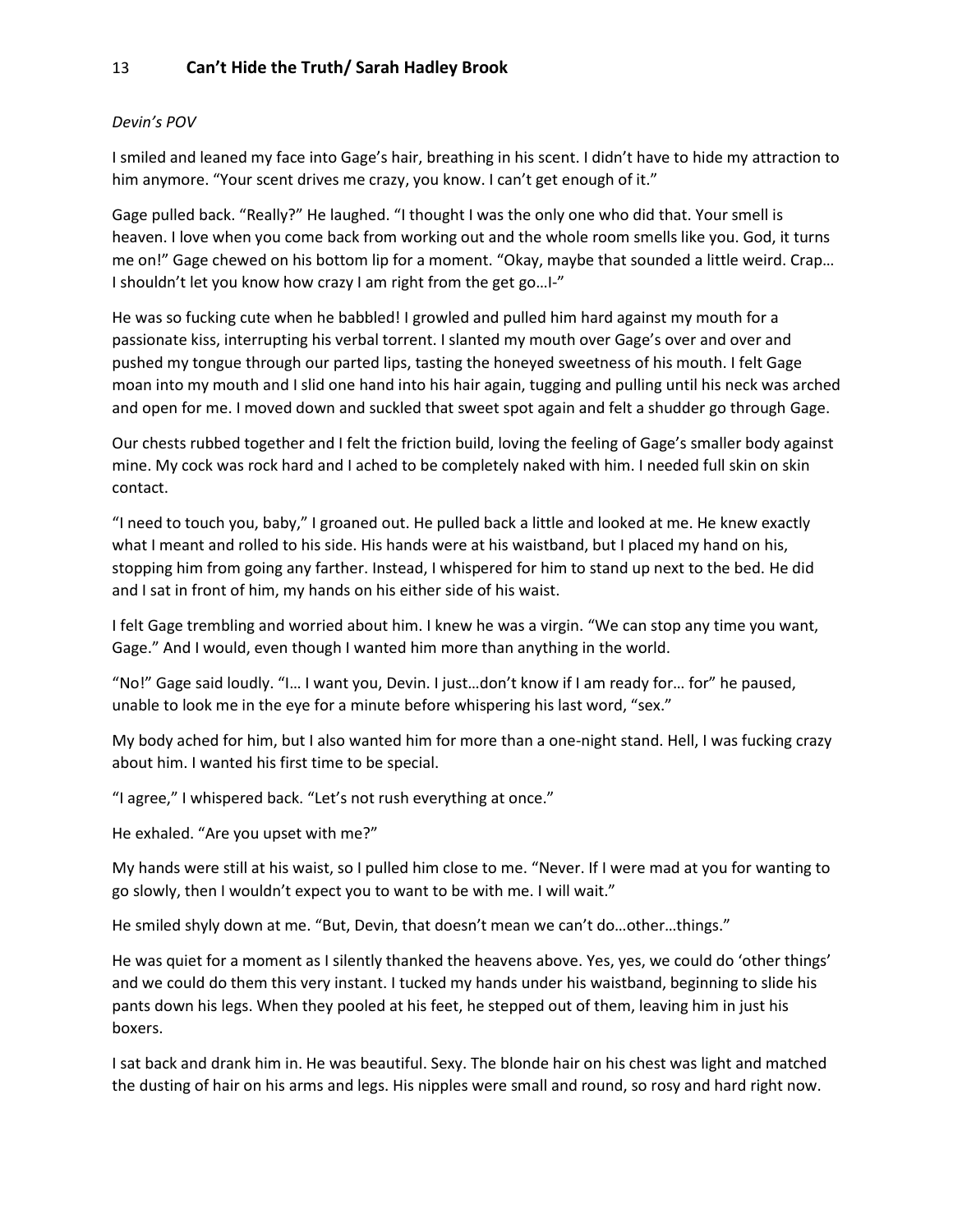The look on his face was full of trust and so sweet that the need to make him mine overpowered me. I pulled him into my lap and leaned in for a kiss.

He straddled my legs, bracing his knees on the bed on either side of me. I felt his hardness rub against my stomach and shuddered. My hands were all over him. I traced every edge, every contour on his back, up his arms and slid my hands into his hair. I couldn't believe I was kissing him. My heart sang out and I felt it beating fast in my chest. I wondered if he could feel it. I pulled back and kissed his cheeks and down his jawline. I nipped at his skin and he moaned.

God, he was so hot! I slid one of my hands between us and lightly pressed my finger into that little dip at the bottom of his neck between his clavicle bones.

"Umm, that's nice," he whispered, letting his head fall back. I traced my finger down to his nipples and pulled them a little, eliciting a soft groan from his lips, but then his words stopped me.

"Wait…I can't think straight. I… we… we need to slow down, Devin." He sounded a little panicky.

His beautiful lips were an inch away from mine. I was so hot for him, I was shuddering with need. But then I looked into his eyes. His dark, pleading eyes. I saw lust in them. Mixed with fear. I pulled back. The last thing I needed to do was scare him and lose any chance to be with him. It took every bit of strength I had in me to do what I did next.

He watched me as I took several deep, calming breaths and spoke, "You're right. You deserve something better than being groped in our dorm room. Let's try and cool off."

I slid him from my lap and instantly missed his snug little body pressed against mine. I craved him and it was like I was in withdrawal. My body quivered and I quickly moved to the other bed and flipped on a desk lamp. Bad idea. Now I had an even better view of him.

God, he was so sexy. His skin was flushed all over and his lips were swollen and rosy. His nipples…god, his nipples were hard and I could see his cock in his boxers, pressing for release. I raked my eyes over his body and back up to his eyes.

He was watching me intently and letting his tongue slide across his lower lip, where I had been nibbling earlier. He wanted me, too. That was obvious. I shoved my hand through my hair. Damn! Isn't this what college boys did? Well, college boys that were gay? Make out in their dorm room beds? I was having trouble remembering why we pulled apart.

The silence between us continued as we finally broke our gaze. I flopped back on the bed. HIS bed. And I groaned out loud.

He did the same. On MY bed. My sexy little roommate was almost naked on my bed. I knew my sheets would smell like him. I may never sleep again. Never. Not a wink my entire college life.

I groaned again and heard a giggle. A giggle? I looked over and he was smiling at the ceiling. He giggled again.

I was not amused. "What's so funny?"

He turned his head and looked at me. "You are, *David*," he teased.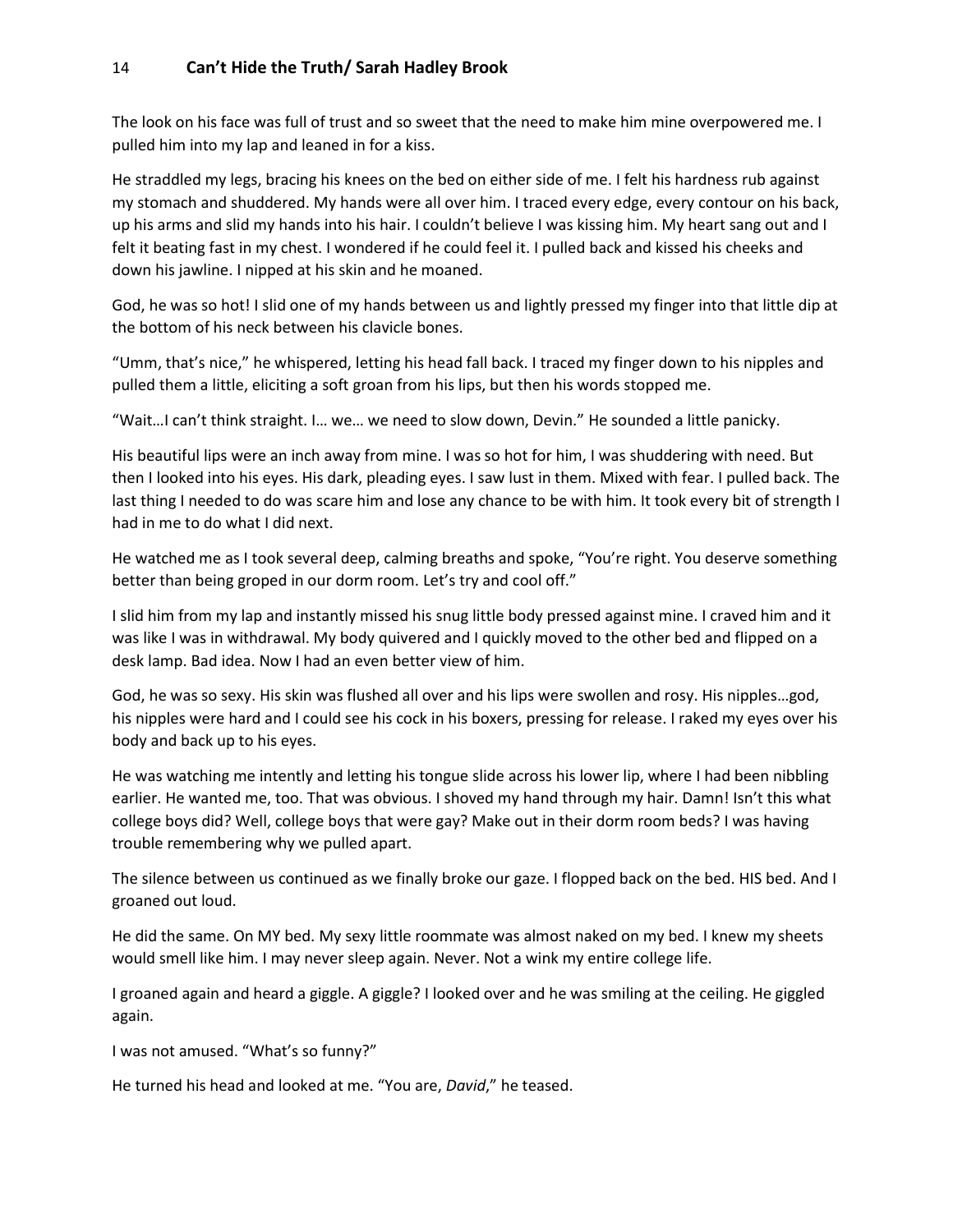"Umm, I believe you told me your name was *Mark*," I pointed out, feeling a little incensed.

He busted out laughing. "God, what the hell was wrong with us?"

I felt the laughter bubble up and out of me and I grinned at him. He was right. We were both so scared of everything. I sat up and looked over at him. I knew I wanted him back in my arms, but I sighed. We needed to talk before the testosterone in the room went into overload again and we were tearing at each other.

"Look…I guess this took us both by surprise, huh?"

He stopped laughing and sat up, a shy smile tugging at his lips. His rosy lips. Those sexy kissable lips. Mm, I could just imagine how they would look wrapped around my cock. And there it was… my cock was hard as steel again. I tried to think through my haze of lust.

"Well, I guess here's the deal. We want to be together. I mean, that's what I want. I want to take you out. I want to hold your hand and kiss you and…oh, fuck… I want to do so many things to you! But, you're right. We need to slow down a little." The longer I spoke, the huskier my voice became. I couldn't continue to be this near him while he was only in boxers. I didn't trust myself around him at this moment.

"I feel the same way," he began, innocently unaware of the dirty images of him sucking my cock that were running through my head.

He looked so sweet and trusting. God, he trusted me! I wonder how much longer I could hold back.

"Um, you know what? I think I'm going to hit the shower. The cold shower. Then we can talk, ok?" I told him.

He looked surprised, but nodded and didn't move. I took one more long drink of him before I hit the shower. He smiled at me. I tried to smile back. I really did. But I think it may have come off as more of a leer. Yep, his eyes widened in surprise. God, I could just eat him up!

"You might want to put something on before I come back out. You keep looking at me like that I may not be able to hold back," I said to him before I locked the bathroom door behind me.

I took the coldest shower I could stand and after quite some time, I felt like I had myself under control. Although, I wanted to jack-off so badly, I knew I really shouldn't. Not with him right outside the door and knowing how turned on I was with him. He would hear me and I didn't need to embarrass myself even more.

I slipped on my fleece sleep pants and a t-shirt and braced myself to be in the same room as Gage again. Keeping my hands to myself was going to be the most difficult thing I have ever done. I took a deep breath and opened the door and froze.

Gage was stretched out on his back on my bed, still only in his boxers. His boxers clearly showed a bulge and I tore my eyes away and up to his face. He was smiling shyly. Fuck! I was in trouble.

"Can I spend the night in your bed?" he asked me quietly.

Damn! Did I think it was going to be hard to keep my hands off him? Make that *impossible*.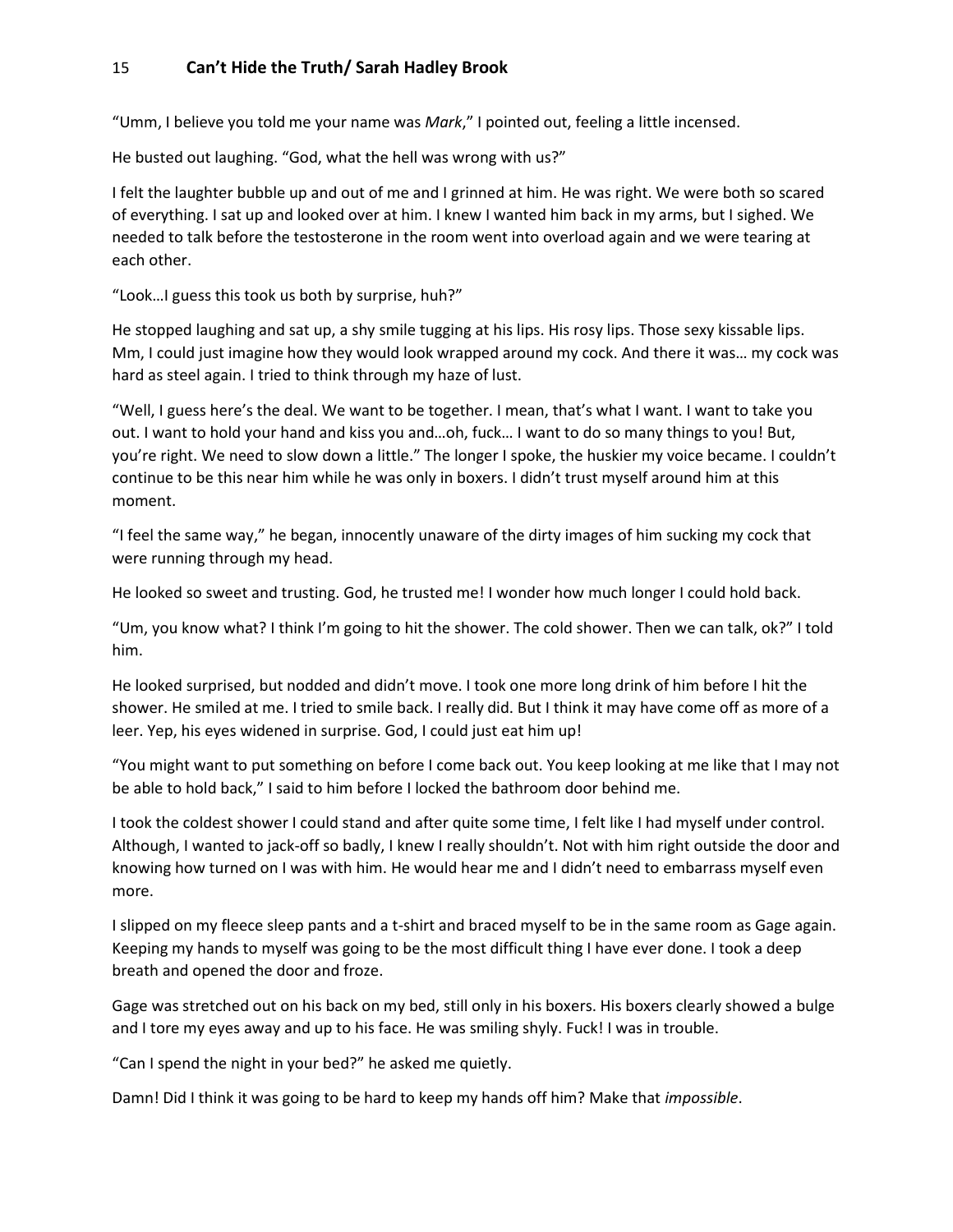"I'm not sure that's a good idea."

He looked crestfallen and pulled himself up. I rushed over to him and sat on the edge of the bed, blocking him from leaving my bed. Confusion showed in his eyes.

"Gage, I would love to have you sleep in my bed. I literally ache to hold you at night." A smiled tugged at his lips. "But, I am afraid I would lose control. And I don't want to push you farther than you are ready."

A grin spread across his face as he leaned over and kissed my cheek. "But, I want to feel your body against mine." His hot breath stroked my cheek and I gulped. "Please, Devin… let's just hold each other for a little while."

I nodded, giving in, and slipped into the bed as he pulled the blanket up over us. We both turned on our sides, facing each other so that our faces were only inches apart. My body was already on fire. This was going to be difficult. I tried talking.

"Um, are you okay? I mean, are you cold? Do you want a t-shirt?" I asked, praying he would say no.

"I'm fine. Your body gives off a lot of heat," he said, looking into my eyes.

"I know you're a virgin, Gage. Have you done anything with a man?" I blurted out. It was something I had been wondering, but I told myself it wasn't time to ask. Yet, there it was.

He looked away from me for a moment before answering. "No, but I…I want to with you."

I groaned inwardly. He was making it so difficult to be a gentleman! I stayed quiet and watched him as he continued.

"I want to taste you," he admitted, his voice quieter than a whisper. My body jolted at his words and my cock swelled even more. *Damn,* I thought, *who was I to stop him from doing what he wanted?*

"Gage, my body is yours," I answered him as I reached for his hand and pressed his palm to my chest. Even through the t-shirt I could feel the heat from his skin and moaned. I couldn't believe that just a small touch from him filled me with so much heat and lust.

He pulled closer and kissed my neck as he rolled me onto my back. His tongue licked my skin and I shuddered. I slid my hands into his hair and stroked his those silky strands and felt him tremble. He kept his kisses light as he trailed down my neck. When he got to the neckline of my shirt, he reached down and tugged at the hem, pulling the shirt up so he could kiss my chest. He stopped at my nipples and when I felt his tongue and then his teeth nip at my hard little nub I grasped his head and pressed his face against my chest. He ran his tongue around my nipple and nibbled it, biting and licking, licking and biting me as my overstimulated body thrust my hips up. I liked that.

I let up a little on my tight grasp of his head and he kissed down farther, dipping his tongue into my belly button. I almost jumped out of my skin, never knowing how intense that felt! Gage giggled again and moved to the waistband of my sleep pants. He pulled himself up and straddled my legs, bracing his knees on the bed, before hooking his fingers under the waistband, and yanking them down. He must not have realized I wasn't wearing boxers because he gasped, startled when my hard cock slipped out and slapped against my belly and glistening drops of precum shone on the tip and dribbled down the side.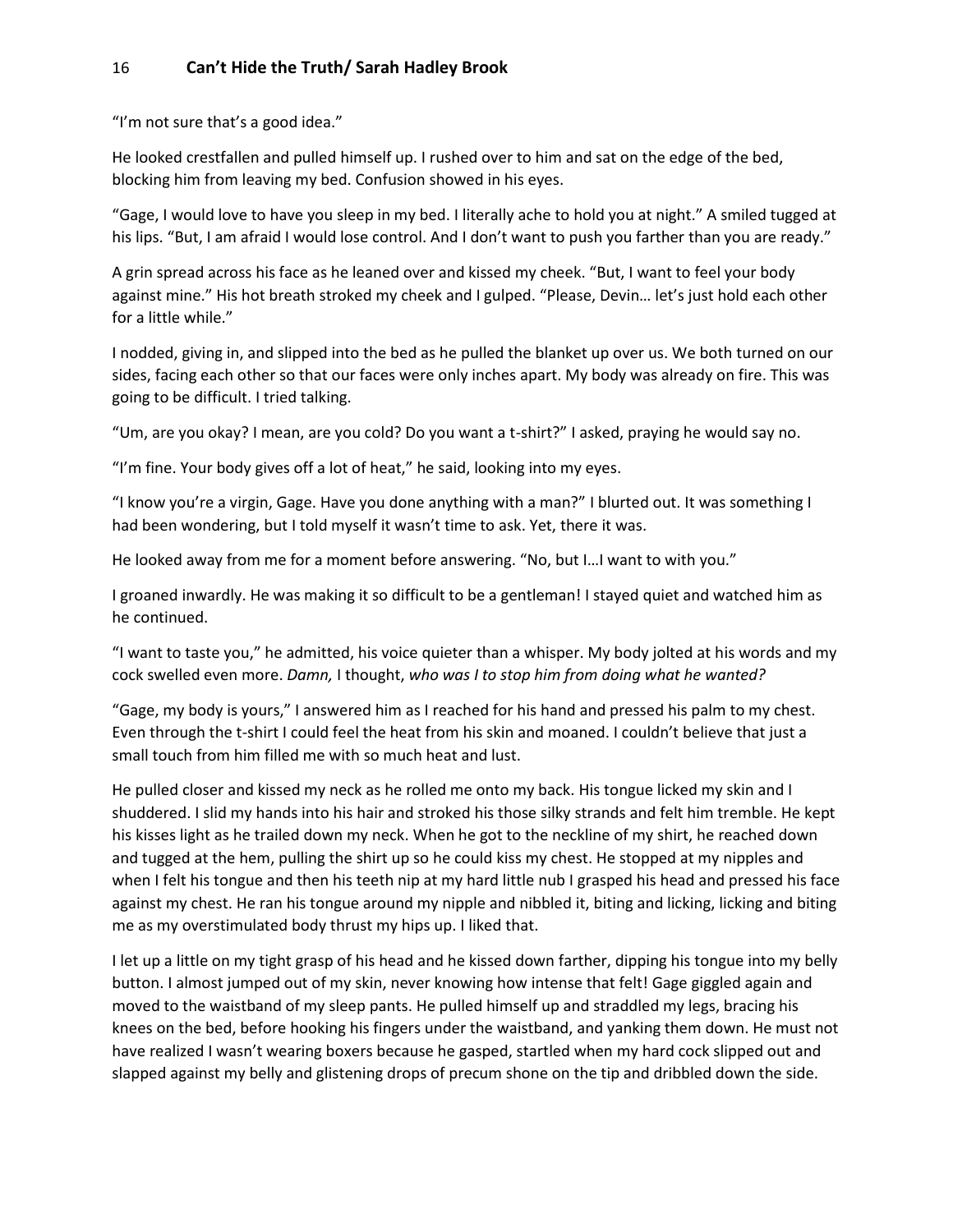He gazed at my cock for a few moments before looking up at me. I wasn't sure what to do. I knew what I *wanted* to do, but I wasn't sure what he was ready for. Tonight had been a little bit of a roller coaster ride of emotions for me. He smiled at me, a mischievous twinkle in his eyes as he slid his hand up across my hip and slowly wrapped his fingers around me. I gasped as his touch sent white-hot currents of lust zipping through my body.

He was so close, I felt his hot breath on my cock and groaned, wrapping one hand in his hair and pulling him so that his lips touched the mushroom head. He flicked his tongue out and tasted me and I trembled.

"Mm," he said before wrapping one hand around the base and letting the other one cup my full balls. "Do you like when I do this?" he asked as he rolled the orbs in his hands gently.

#### "Fuck, yeah!"

He grew braver and slid those sweet, wet lips over the tip of me and let his tongue swirl around the head and the sensitive slit. I cried out his name. "Gage!"

He slid me slowly into his silky mouth, inch by agonizing inch, until I hit the back of this throat. I felt him start to gag and pulled back a little, but he sucked me back in. His hot, wet mouth began slurping and sucking like he couldn't get enough of my cock.

"Are you sure you've never done this before?" I teased him because he was better than I had ever hoped for.

He pulled back a little, letting my dick slide out of his mouth, and looked up at me, his brow furrowed. "No, why? Am I doing something wrong?"

"God, no! Your mouth is incredible." I thrust my hips up in search of his hot mouth and felt his tongue lick the underside, from the base to the top as if he were licking an ice cream cone.

"Mm," he moaned, "you taste so good." He licked the tip again and sucked me in deeply.

"Yeah, that's it, Gage. Mm, yeah, so good. You are so good at this. So fucking good!" I felt my balls tighten up and I knew I wasn't going to last long at this rate. "I'm close, Gage. So close."

He sped up and slid my hard cock in and out of his lips several times and then plunged me deeper.

"Ungh!" I cried out. "I'm going to cum!"

#### *Gage's POV*

I was in heaven. There was no way I wasn't going to suck every drop of his hot cum from him. It drove me wild that I was giving him this much pleasure. When I saw his thick, hard cock and those large, low hanging balls covered in dark hair, I almost came right there. I had been rolling those orbs in my fingers, but now as he got closer to his climax, I wanted to show him how much I wanted him to cum in my mouth. I slid my hand around under him and grabbed his ass, squeezing him. I was urging him on, pulling him closer.

He thrust his hips up hard into my mouth several times and I loved it. I loved feeling it slide along my tongue as I sucked on it. I felt his cock swell even more before the first shot of cum blasted into my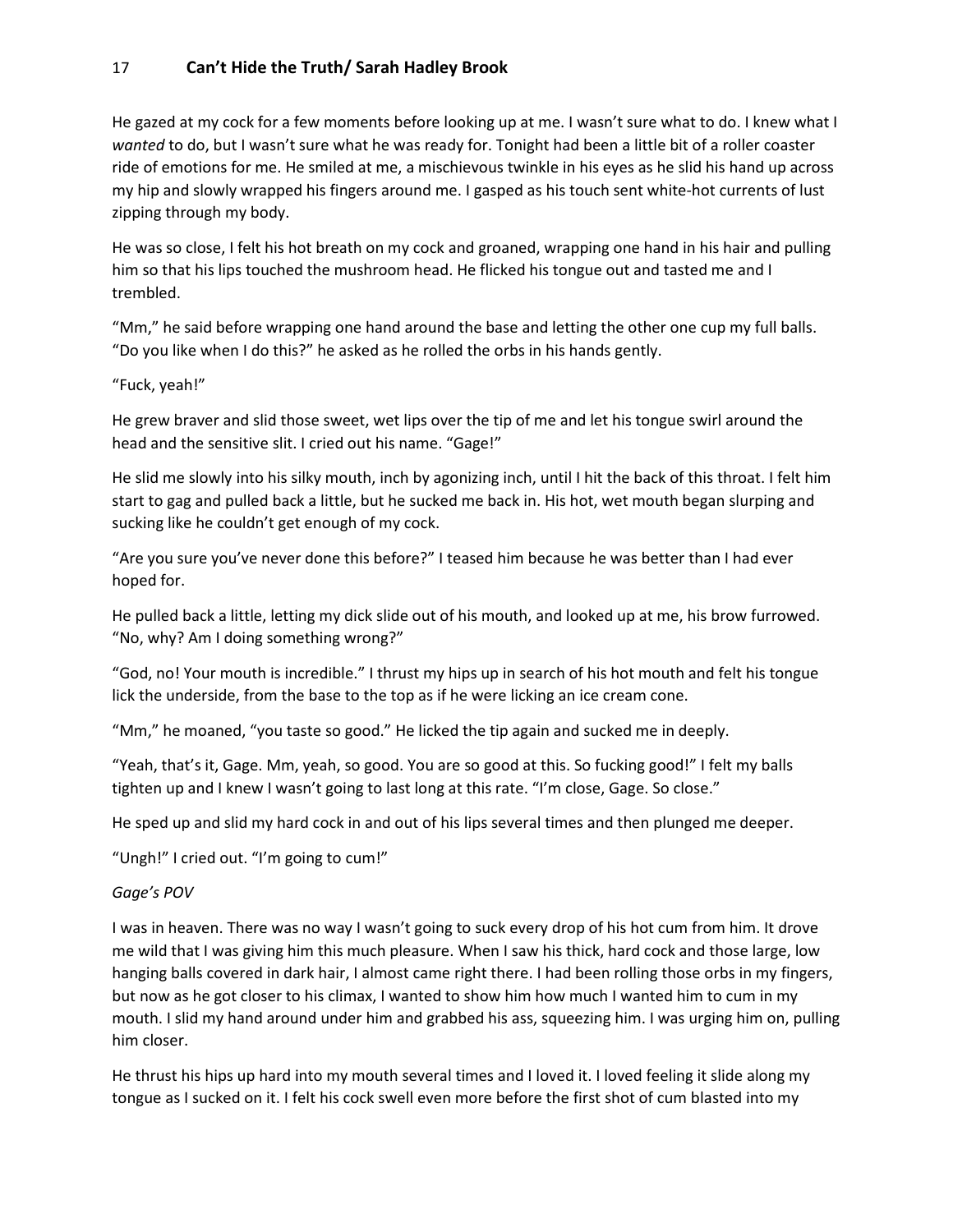throat and I pulled him out a couple of inches, letting the rest of the blasts coat my tongue. I moaned at the deliciousness of it. I had no idea it would be so sweet and salty at the same time. I swallowed over and over as his cock delivered the hot creaminess into my mouth. Who knew it would taste this wonderful?

While he grunted and cried out my name, I licked him clean, not leaving a drop. His cock had barely begun to soften as I let it slide out of my mouth. I licked my lips and looked up to see him watching me through heavy lidded eyes. A slow grin was spreading across his face. I slid back up so that we were lying next to each other, our faces only inches apart.

"Thank you," he whispered. "That was the most incredible experience of my life. Watching my cock in your hot little mouth was the sexiest thing I have ever seen. Even better than I ever dreamed of."

He leaned down and placed a sweet, soft kiss on my lips before wrapping me in his arms and pulling me close. He chuckled a little when my rigid cock pressed into his stomach. "Somebody is ready for his turn," Devin said as his hand slid down to my hip.

I skimmed my hands up and down his muscular back, gliding over his shoulders and back down and around to his sides. "There's no rush," I whispered. And it was the truth. Although I was very turned on, I was enjoying just being held by him. I ran my hand up his arm and felt his hard biceps. "You are such a stud! So sexy, Devin," I uttered before I realized what I was saying. I pressed my face into his shoulder, embarrassed at letting my words run away from me, but he cupped my chin and pulled me up to look at him.

"You, Gage, are the hottest guy I have ever seen."

"I'm so short! And little!" I thought he was nuts.

Devin chuckled.

"Baby, you have more sex appeal packed into those short inches than anyone I have ever known."

I felt myself blush, but loved hearing his words.

"And you are so cute when you blush." Devin smiled. "Fuck, I have it so fucking bad for you, Gage."

I smiled and kissed his shoulder and then leaned down a little and let my tongue swirl through the hair around his nipple. I heard Devin inhale sharply and continued to lick the nub before licking a trail over to the other one. I pressed my hand against Devin's chest and pushed him so that he was on his back.

"So aggressive," Devin teased me as he finally pulled his shirt up over his head and threw it over the side of the bed. He kicked his legs around until his pants, which were still up around his knees, slid to his ankles and he was able to toe them off.

I grew bolder as I licked and tasted every inch of his chest over to his side. His chest hair was like a drug, pulling me towards it until I was able to swirl my tongue in it over and over his chest. Even though I had just teased his nipples and kissed his chest earlier, I couldn't resist. I buried my face in his chest and breathed in.

"Gage." He whispered.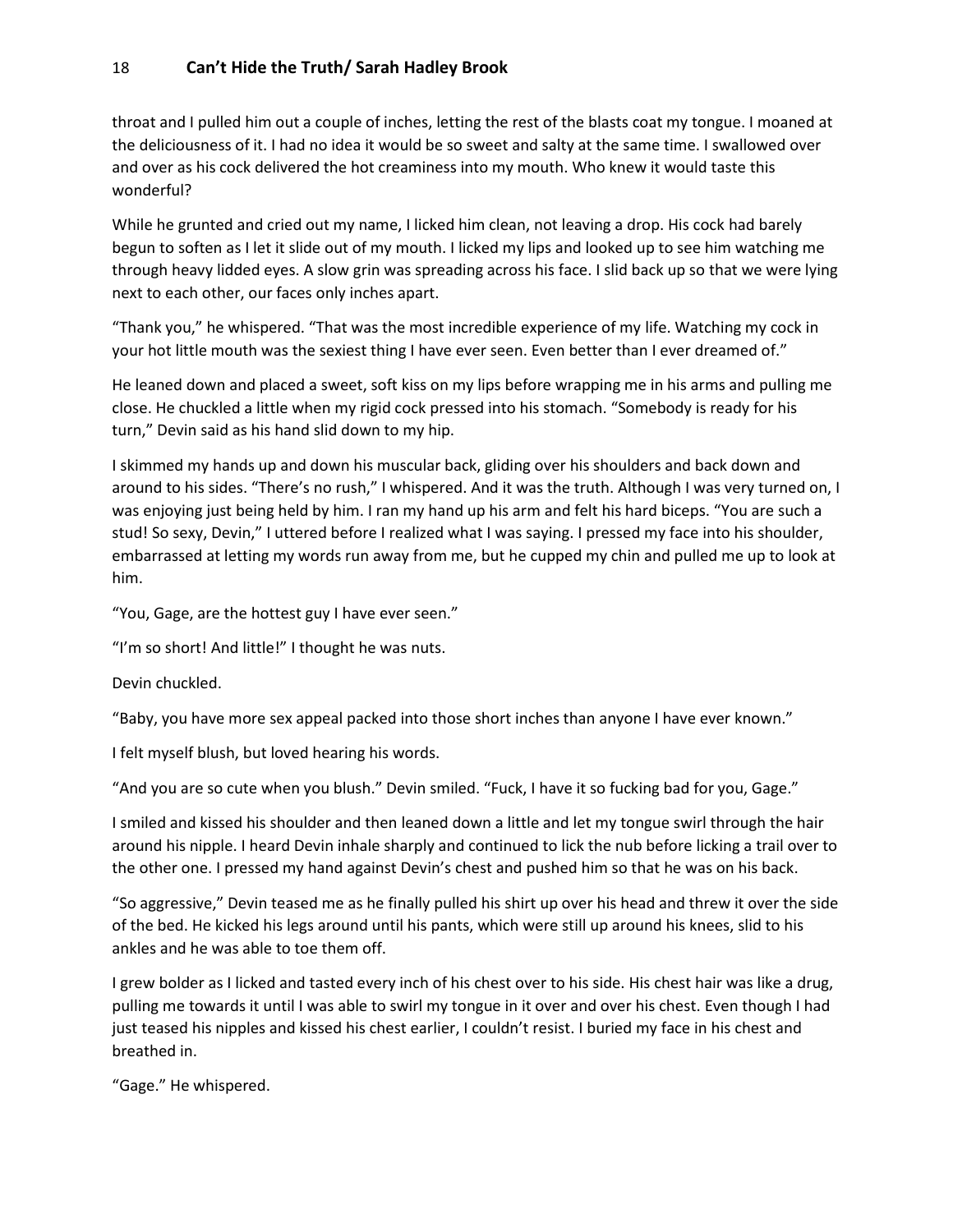"Damn! Your scent literally makes me want to cum," I murmured against his skin.

Devin growled at that and grabbed me tightly, pulling me up to claim my mouth again. I ended up on my back, while he braced his body over me, his arms on either side of me. He was staring down at me and licking his lips.

Damn, Devin was so primal!

I shuddered as he watched me. My cock was throbbing; aching for him. I wiggled under him, trying to press our bodies together. I felt his hard cock rub against mine through my briefs and gasped.

"Tell me what you want, Gage," he whispered as he leaned down and licked my neck.

His touch drove me crazy. I felt uninhibited and moaned.

"Tell me what you want," he whispered again, his voice growing husky.

"You, Devin. I only want you. I want your mouth on me; your hot tongue. Please!" My voice rose with my need to have him back in my arms. "I want you to suck me… please, Devin," I pleaded with him.

He pulled away and slid down my body, placing little kisses down my chest and swirling his tongue in my naval. It all felt heavenly. I worried as he got closer to my cock. Devin's cock was so much bigger than mine. My 5" cut penis suddenly felt small and pathetic.

He finally pulled the waistband down and I wriggled out of them. Soon, they joined the growing mound of clothes on the floor. I was completely naked now; we both were. I felt so vulnerable. Would he think I was too small? Not sexy?

But Devin couldn't take his eyes off my cock. "God, you are so perfect." He murmured.

I looked at Devin. Was he being truthful? Or just trying to make me feel better. I trembled with need and with a little fear.

"Your dick is so perfect," he whispered as he looked up into my eyes.

"You really think so?" I asked, hesitantly.

Devin stared at me. "Gage, you are beautiful." He leaned forward and licked the tip of my cock and I moaned.

"Yesss."

Devin grew bolder and licked the underside of my cock, from balls to tip. One hand gripped my hip, while the other was braced on my thigh. I leaned my head back on the pillow and gave in to these new sensations. His lips kissed the sensitive skin at my pelvic bone, letting his tongue lick down to the crease where my leg and hip joined. He fluttered kisses there while I writhed under him.

I was oozing so much precum now I couldn't believe it. He made his way back to my dick and in one swoop, he slid my entire rod into his hot, wet mouth. It was like liquid velvet surrounded my dick and I cried out at the contact. "Devin! Yes!"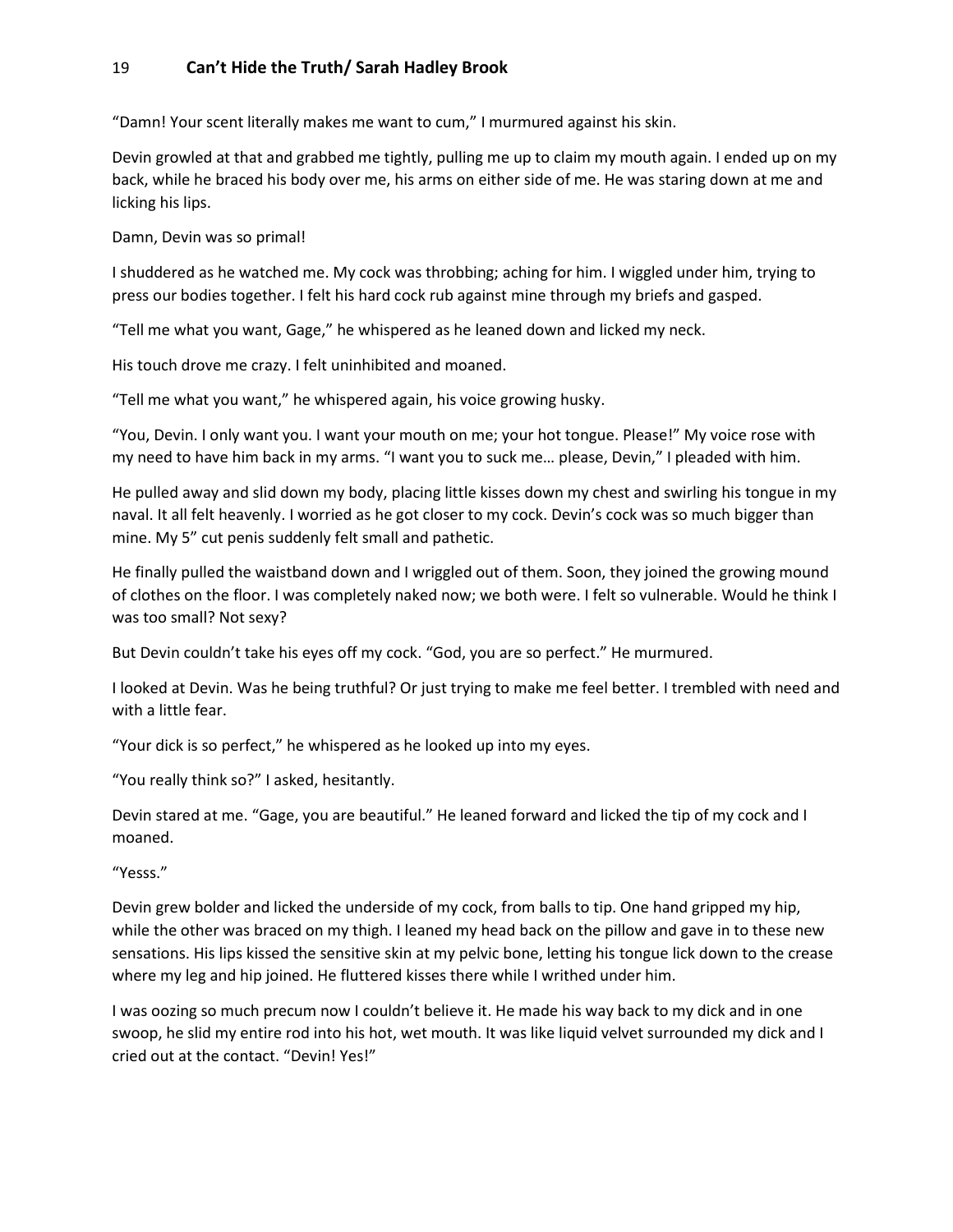He sucked me and I felt my cock hit his throat, before he slid me slowly back out. It was exquisite torture and I begged him for more.

"Devin, yes, please! Please, Devin!"

He moaned into my cock and I nearly shot my cum into his mouth that very second. If he hadn't slid me back out, I might have cum.

I looked down and saw him staring back up at me. He smiled and licked his lips while I blushed. I realized I was acting so wanton, so needy. I couldn't help it; I wanted him so badly.

"I want you to cum in my mouth, Gage," he whispered.

I nodded and he began to bob up and down, sliding me in and out faster, while one hand fondled my sac. My dick was throbbing, ready to burst with every suck and lick he gave me. He slid it back in and then out again and I watched as he rubbed my cock across his lips, along his cheeks, leaving a trail of my precum and saliva on his face. It was the most erotic thing I have ever seen and I was losing my mind! Suddenly I felt my balls tighten up and knew it was almost time as he slid me back between his soft lips.

"Devin, I'm going to cum!" I cried out as he sucked harder and faster, milking my cock as I exploded into his mouth. Waves of pleasure pulsed through me and my vision went black for a second. I was lost in the orgasm and felt like I was falling from the sky trying to grab on to anything, as I shattered into a million pieces before I landed in darkness.

I sensed Devin was holding on to me. My eyes fluttered open and I saw Devin's face hovering over me.

"Oh, thank god!" He breathed out.

"What…what's going on?" I couldn't remember him pulling me into his arms.

"Shit, Gage. I think you passed out," he told me. He raked his hand through his hair.

Okay, that made sense. I have passed out before, albeit not from an orgasm. A smile tugged at my lips.

"Are you telling me that you gave me such a strong orgasm that I literally passed out?" I asked him, trying not to giggle.

He chuckled, embarrassed.

"Damn, Devin! Maybe you should have those lips labeled as a dangerous weapon!"

We looked at each other and burst out laughing at that. I smiled at him as I put my head on his chest and sighed. The night was perfect.

He hugged me closer and I snuggled into his arms. We spent hours whispering our feelings, our thoughts and desires to each other as the night continued. Devin held me close, our naked bodies pressed against each other for hours. While we kissed and touched, we didn't go any further, instead choosing to learn more about each other. It was the sweetest, sexiest night of my life and I knew I would remember it always.

I'm not sure who fell asleep first, but it was a couple of hours before either of us moved again. We didn't speak again when we woke that time, because words simply weren't needed. Instead I snuggled into his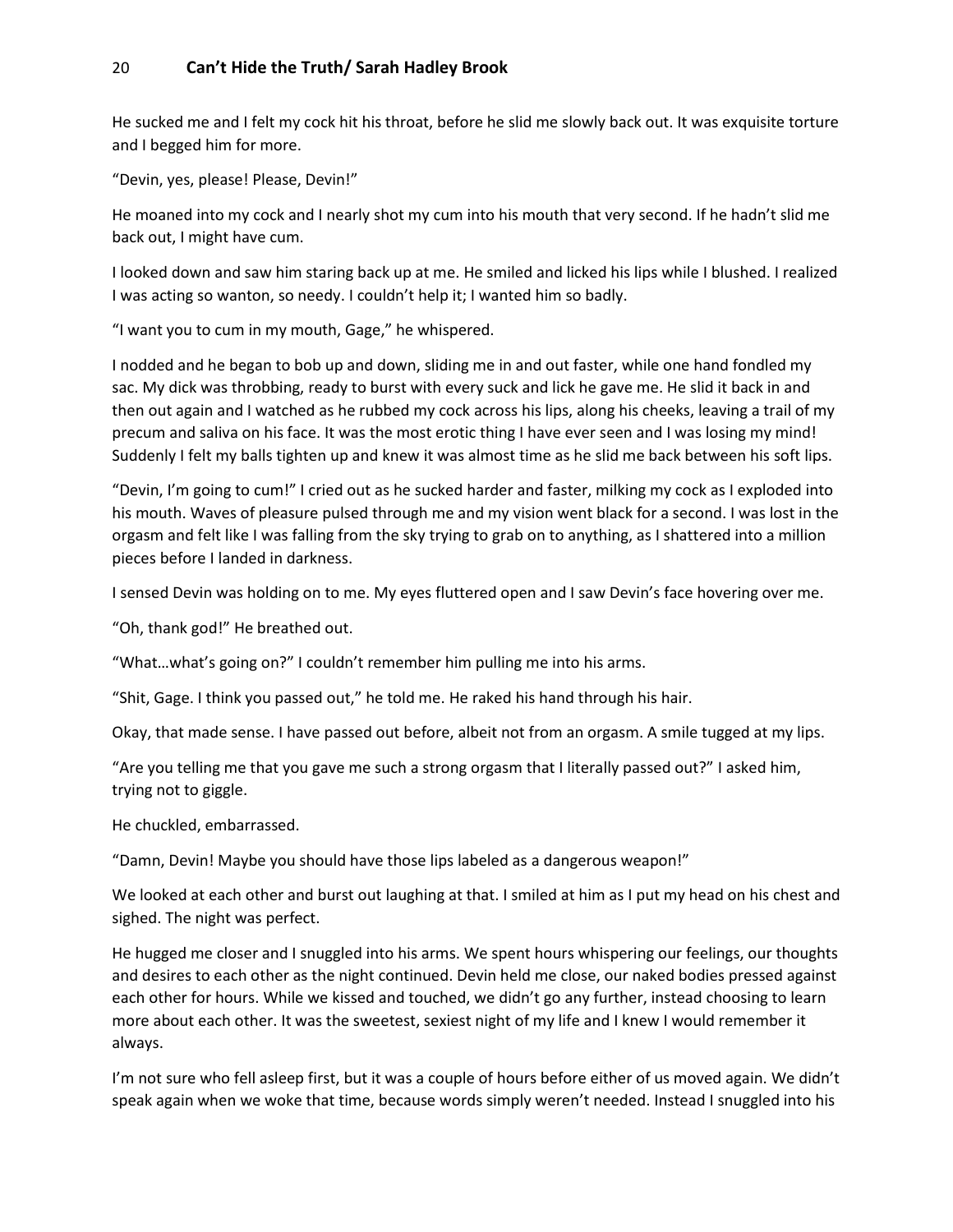arms again, my head tucked under his chin, his arms wrapped around me. I felt his heart beating under my skin and reveled in the beauty of our bodies and souls mingling. My life had changed. And all because we couldn't hide the truth from each other anymore.

I heard his breathing become even and knew he was sleeping again. I was tired, too, but I fought the sleep, wanting to enjoy this closeness for as long as possible. I smiled into the darkness and wondered if this was how first love always felt? Did everyone feel this deep connection within their souls?

And I silently thanked whoever it was in the Administration Office that assigned Devin to my dorm room. If I find out who that person is, I think I will send flowers. And chocolates. And balloons…

## **Chapter 2**

#### *Gage's POV*

The sun slipped in between the blinds and played across Devin's face, shadows and light dancing, searching for a place to settle. I had been awake for a little while now but when my eyes had first fluttered open, I had been so overwhelmed at the beautiful man sleeping peacefully next to me, I gasped. My heart sped up as I remembered the intimate night we had shared and I reveled in the feeling of Devin's arms wrapped around me. A sigh escaped my lips and I snuggled in a little closer, letting my head rest on Devin's chest.

Soon though, I found myself on my side, my head propped up on my elbow, one arm draped across Devin's torso, watching his shallow breathing. With each breath, Devin's chest rose just a little closer to my face and I fought the urge to snake my tongue out and taste one of those sexy little nipples that called out to me. Then Devin's chest would fall, the opportunity missed, and frustration would build up inside. Of course, then he breathed in again and the entire torturous display would start over. If Devin didn't wake soon, I may take things into my own hands.

I gazed at Devin's lips and felt a blush creep across my face and down my neck, warming my skin. I was surprised at feeling so shy after I had so openly given my heart to Devin just hours before. Last night had been perfect. Absolutely perfect.

After months of hiding my attraction to my roommate, I had been shocked to find out Devin was not only gay, but was in love with me! I could still feel the heat on my lips from Devin's kisses and smiled as I traced my lips with my index finger, remembering the tingling sensations from last night.

The night had been everything I had ever dreamed of and more. Devin and I had explored each other's bodies; free at last to show our feelings in new and exciting ways. In the cloak of darkness, we opened our hearts and poured out our desires, our dreams and wishes for the future. Our whispered words to each other were full of promise and love.

I sighed. The night had been beautiful and romantic. And waking up in Devin's arms only added to the experience. I snuggled closer again and pressed my head to Devin's chest, listening to his heart beat, as I twirled my fingers through the mass of curly hair covering his incredibly sexy chest.

Devin trembled at my touch and I tilted my head to look up at his face. I found myself looking into beautiful pools of chocolate silk, half hidden under heavy-lidded eyes. He slid his arms around me and pulled me to his chest, bringing our lips together in a sweet, lazy kiss. Devin's lips were soft and gentle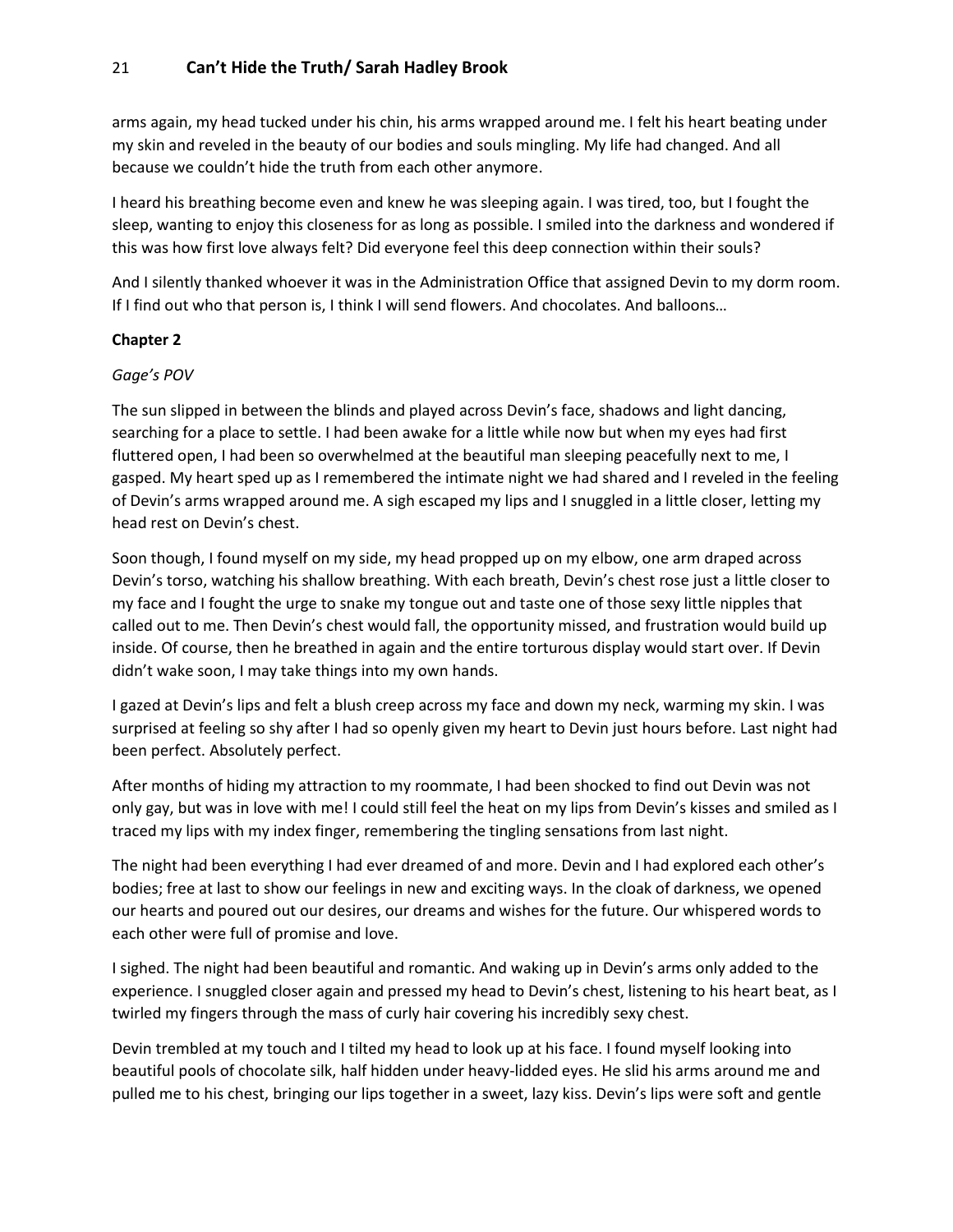and I sunk into the kiss as I felt his hands slide up the back of my head, raking my hair as he pulled me in a little closer. The heat from his touch zinged through my body and I shuddered as our chests slid against each other, creating a delicious friction that was beginning to ramp up the sensations pulsing through my body.

I pulled back a little, not wanting to lose control, and smiled when Devin groaned.

"No, baby, come back," Devin whispered, pleading.

"We have to get up," I reminded him. "You have a meeting with your coach in 45 minutes."

Devin glanced at the alarm clock and sighed, knowing I was right.

"Damn! I wish I could stay in bed with you all day, Buzz," he grinned at me when I shot him a glare, "but my coach will kill me if I don't make this meeting."

"Seriously? You are still comparing me to Buzz Lightyear?" I snapped, only half in jest. I mean, who wants to be compared to Buzz Lightyear in the sexiness category?

Devin looked at me with a shit-eating grin; he knew exactly what I was thinking. "Hey! You know that's not why I gave you that nickname! We talked about that." He paused, waiting for me to nod my agreement, which I reluctantly gave. "Besides, you are definitely sexier than him. I mean, absolutely no contest!"

I watched him as he pulled himself from the bed and kissed me on my forehead, still wearing that grin. "Now, as far as being sexier than Woody... well, the jury's still out on that one."

I sat up and threw a pillow at him just as he slipped into the bathroom and closed the door. "Jackass!" I called out.

Devin opened the door a crack and peeked out. Damn, he looked sexy in the morning. His hair was tousled, he needed to shave and his boxers were rumpled, but he still made me hard as steel.

"Want to join me in the shower?" he asked, smiling.

Fuck. I was a goner. I almost got out of bed, but remembered his meeting. "No, Devin! Take your shower. I don't want you to be late."

He threw me a sad little frown, but wiggled his eyebrows at me, so I knew he was just teasing me. I heard the water turn on and wondered if I had time to take care of my situation before he was done. My cock was throbbing for release and knew that I could cum in a few minutes at this point. As any guy will tell you, either take care of the hard-on in the morning or let it haunt your day!

I leaned back on the remaining pillow on the bed and slid my hand down my stomach and under the waistband of my boxers. The head was leaking precum already and the second I wrapped my hand around the shaft, I felt myself tremble. Closing my eyes, I remembered how it felt to have Devin's lips wrapped around my dick and moaned. I moved my hand up and down, gently at first, but decided I needed more room and wriggled out of my boxers and tossed them to the ground before I got down to business. I heard him moving around in the shower and knew I was losing precious time.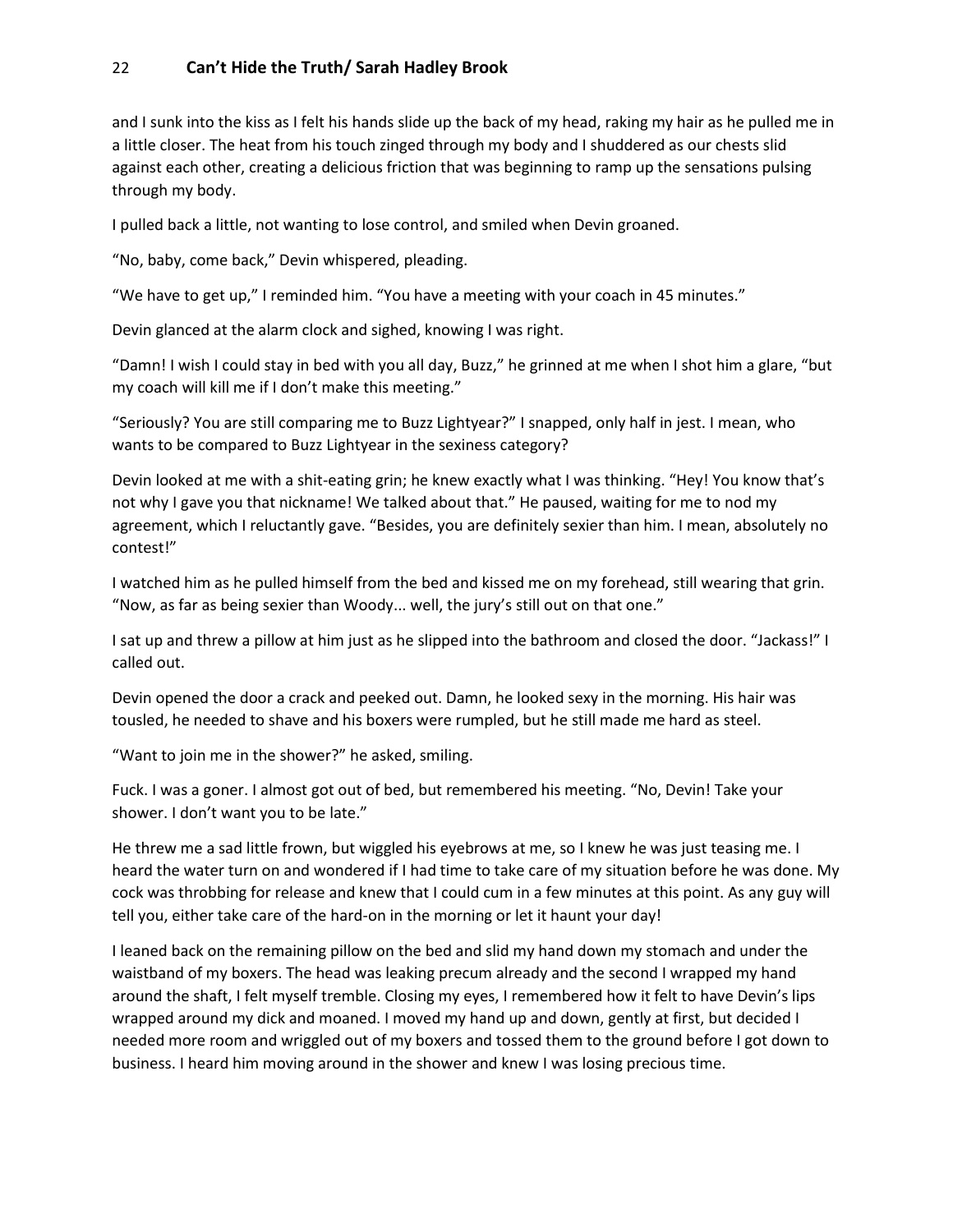My head back on the pillow, I let one hand tug and twist at my nipples while my hand wrapped around my hard cock and stroked up and down. I closed my eyes and once again envisioned Devin between my legs last night as he licked and sucked my cock. I moaned and whispered his name as I spread my legs farther apart. When I jacked off, I loved to lay on my back, spread eagled, imagining my body open and vulnerable to Devin. Would that turn him on as much as it does me? Does he want me like I want him? I stroked harder. Faster. My balls felt tight and I slid my hand from my nipples to my sac and rolled the hard orbs in my fingers. I imagined Devin sliding them both into his mouth; suckling, tasting, making me beg for more.

"Devin," I whispered into the silence, "I need you. Please…please, baby!" As I pleaded for him, I felt my body stiffen. My cock was so sensitive and I just wanted to shoot my load out onto my stomach. I imagined Devin licking up my cum and I moaned louder.

My hand was moving fast along my hard dick and my swollen head was leaking precum like crazy. The wet heat helped lubricate my hand and I felt myself begin to rush towards that release.

"Devin!" I cried out as my palm twisted around the tip and slid the precum all around, before I grabbed my cock again and began to thrust up into it, over and over, harder and faster. "Devin! I need you inside of me. Fuck me, Devin, fuck me!"

Ropes of hot creamy cum flew from my dick and landed on my chest and arms. The orgasm rocked my body and I cried out his name over and over, unaware that I was no longer whispering. No, l was lost in the ecstasy of my climax; lost in the throes of lust and passion. Colors swirled behind my closed eyelids as I gasped air into my lungs, feeling myself plummet from my high until I once again felt my body was on solid ground. My hand slid up onto my stomach and I rubbed my fingers in the cum, wishing it was Devin's cum. God, l wanted him…

"Wow…"

My eyes shot open and I fond Devin standing at the bed, staring down at me. His cheeks were flushed and a towel was slung low on his lips.

"Oh god!" I said, as I tried to cover myself.

"Gage! Stop! That was fuckin' hot, baby," he said as he sat down on the bed next to me.

"Yeah?" I asked quietly.

"Fuck yeah," he whispered back. "You are so sexy. Do you know how many times I have jacked off to you?"

I blushed and looked away, embarrassed.

"Hey, look at me, Gage," he whispered.

My eyes met his and I saw there was no judgement, no teasing. He was telling the truth.

"How much did you see?" I asked quietly.

"I came out a couple of minutes ago. I didn't mean to spy, but damn, when I saw you naked and heard you begging me to… God, Gage, I was…I *am* so fucking hard!" He leaned down and pressed his lips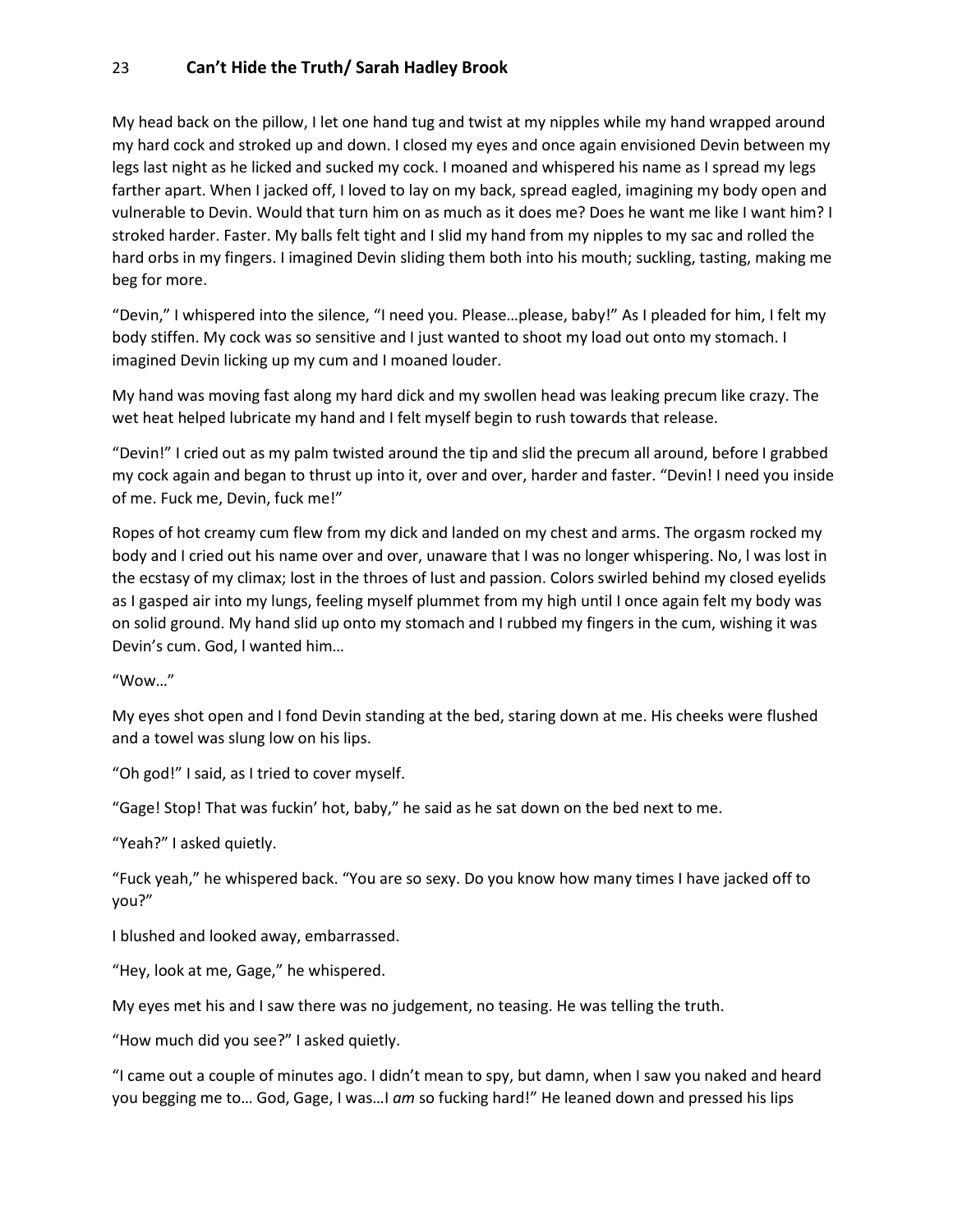against mine, hard. This kiss was anything but gentle. He devoured my lips. Devin took possession and slid his tongue into my mouth, tangling with mine and moaning into me. I pulled up some and pressed closer, aching to feel his body pressed against mine. I groaned as he climbed onto the bed, forcing my legs farther apart with his knee. He pulled away from the kiss and placed hot, wet kisses down my neck and then sat up.

I opened my eyes to see what he was doing and was surprised to see him just sitting there, staring at me. He reached his hand down to my stomach and ran his fingers through my cum. I moaned out loud as he lifted his fingers to his lips and sucked. It was the most erotic thing I had ever seen and I grabbed his shoulder and pulled him down into a deep kiss. I could taste myself on his lips and for some reason that turned me on more. He let his body press against me and as we kissed I held on tight, letting one hand trace his spine slowly, teasingly until I came to the edge of the towel still tied around his waist.

"This needs to go," I whispered.

Devin moaned and pulled back. His face was flushed with arousal and I wanted to pull him back into a hot, wet kiss, but he braced his hand on my chest, keeping me on the bed. His skin was flushed and I knew he was as hot as I was.

"Gage, I have to go. I don't want to, I swear! But Coach will kick my ass if I'm late." He ran his fingers through his hair and groaned.

I knew he was right, but I didn't want him to leave. I didn't want him outside our safe little cocoon, where we could share and explore and love. What would happen outside the door? I panicked a little as I thought about our new situation. We had both been outed last night. Everyone would know. Were we ready for that?

"What? What's wrong? Your face just paled and you look scared. What's wrong, Gage?"

I looked into his eyes and tried to figure out how to phrase my thoughts. He waited, but I could tell he was worried.

"I…I was just remembering last night on the elevator."

"When I told you how I felt about you?"

"Yeah. Umm, you realize we are out now, right?"

"Yes. Why? Oh… were you not ready?" he sounded worried.

"No, it's not that. It's just… well, we haven't really discussed it. I mean, okay… we're out. We're roommates. We're…"

"Dating?" He offered.

"Umm, yeah. I guess…is that what you want?"

"Of course! I thought you were my boyfriend!" He stood up, staring at me. "Aren't you?"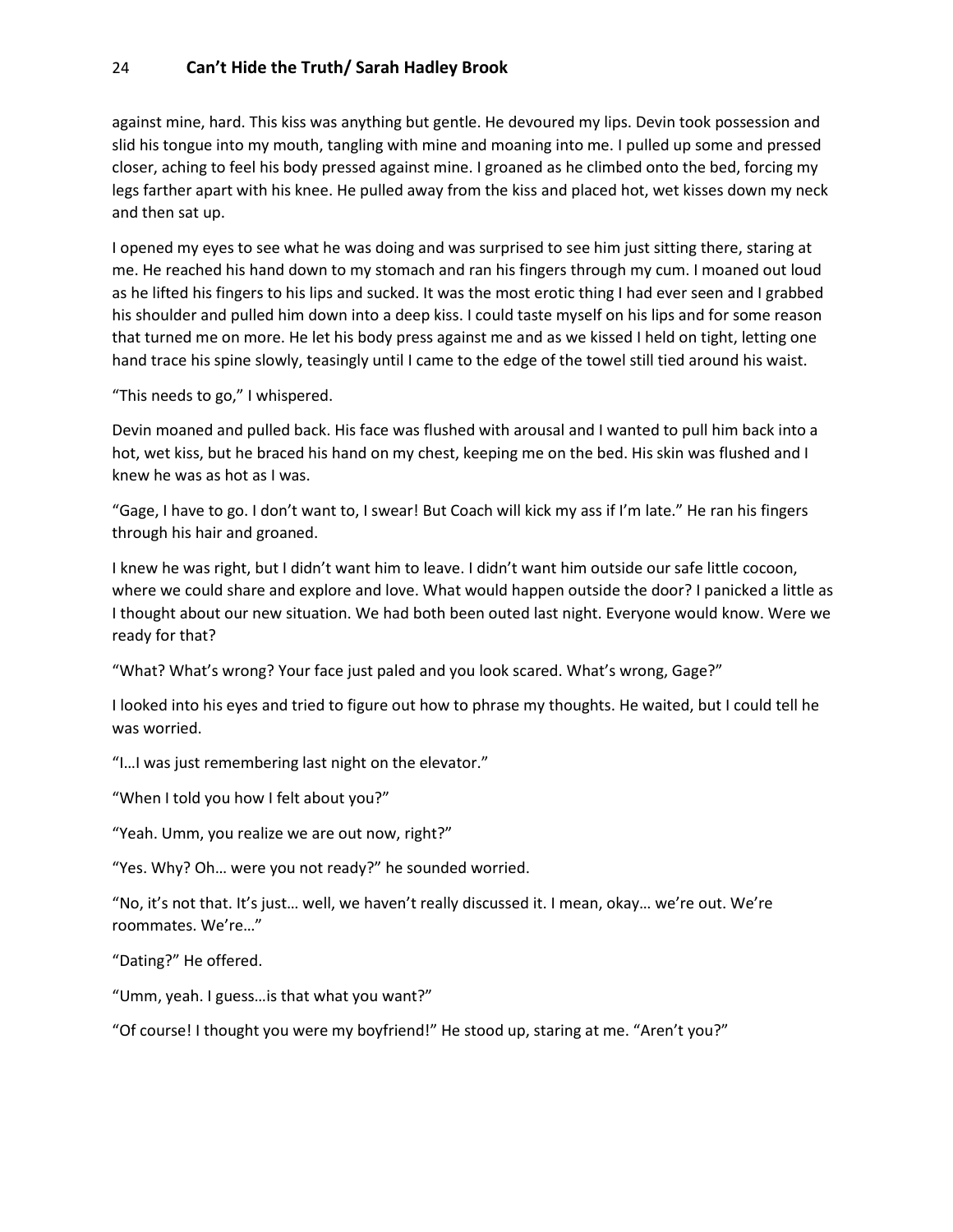I smiled at him. God, yes, I wanted to tell him. I wanted to say I was his boyfriend, his lover, his friend and his roommate. I wanted to tell him I was his forever. But I just nodded yes. It was too soon to say all that and scare him away. "Yes," I whispered, "Yes, I am your boyfriend."

A grin spread across his face and he reached down for me and scooped his arms around my back pulling me up into him. "Gage," he said, his hot breath tickling my face, "I know we have a lot to learn and figure out, but I only want you. I don't care who knows… In fact, because Jeremy- he's on the basketball team- was in the elevator last night, I decided I need to tell my coach right away to ward off any issues."

I nodded and hugged him tightly. I knew he had to leave and I had things I had to do, too. "Okay, I'm going to take a shower and head to the campus store. I need some supplies."

"Sounds good. Hey, can I take you out tonight? You know, dinner…a movie?"

I looked at him and he was just so cute as he looked at the ground and shuffled his feet a little. Like I would turn him down! "You mean a date?"

"Yeah. Of course! I mean, I am a poor struggling college student, so it's not going to be lobster or anything, but yeah, I want to take you out."

I smiled. I didn't care if it was Chicken McNuggets, I just wanted to spend the evening with him. "Yes, of course, Devin."

He smiled. "Great. Meet you here at 6 tonight?"

"Sounds good," he said as he grabbed clothes from his drawers and dropped his towel. I snuck a quick peek before I closed the bathroom door behind me.

#### *Devin's POV*

I dressed quickly because I knew I was going to get it from Coach if I didn't hurry my ass up and get to the meeting on time. I wasn't exactly sure what he wanted, but I hoped I hadn't done something wrong. And it couldn't have anything to do with Gage, since he told me about the meeting before Gage and I got together last night.

Still, I wanted to tell him. Hell, I wanted to tell everyone. I know my mom probably already had an idea that I was gay. She had made a few comments over the last couple of years and I had waved it off, but now I think I was ready to tell her. It had been just she and I for years, since my dad had taken off when I was a kid. I think she would be fine with it.

I hurried across campus and made it with a minute to spare. I knocked on the coach's door.

"Come in," he barked.

I opened the door and Coach Mason waved me in. I was surprised to see another young man seated in one of the two matching chairs in front of his desk. I didn't recognize him.

"Have a seat, Devin." He waved to the empty seat in front of his desk. "This is Jack, he's transferring here from Kansas."

"Hi," I said, offering him my hand.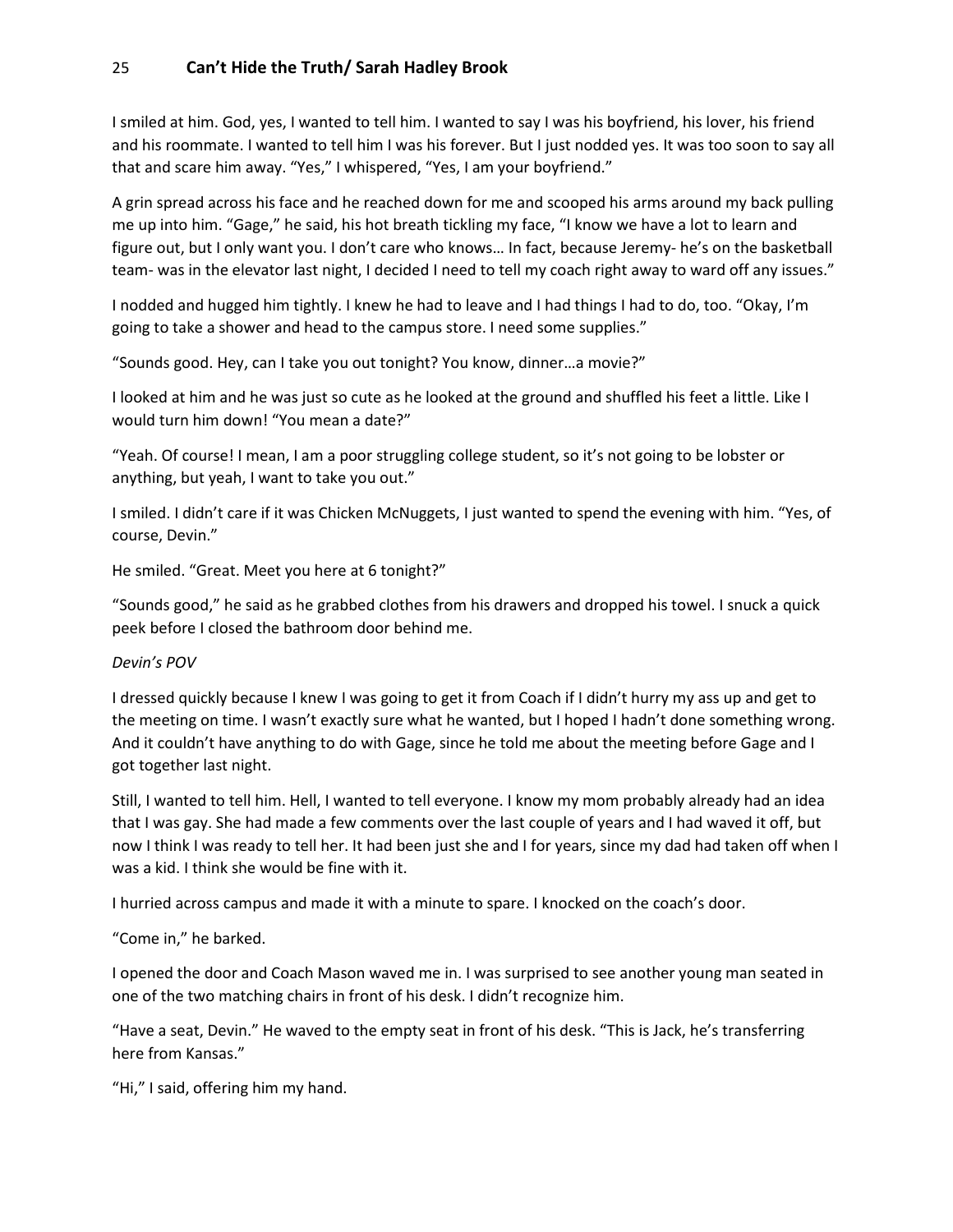He shook it and my first impression was that he was obviously very strong. His grip was tight. I smiled.

"Easy there, Jack, I need my hand," I told him as I sat down next to him.

He blushed and dropped his hand. "Sorry," he mumbled.

"Hey, I was just jacking with you. You *are* really strong, though."

He looked at me with very dark, expressive eyes. The brown iris was so dark it almost looked like he didn't have pupils. His hair was dark and he wore a trim goatee, but otherwise seemed pretty hairless and his skin was a golden bronze. He was definitely hot. Not my type, but still hot.

"Look, Devin, I am adding him to the B-string and I want you to work with him. You're the best I've got, and he hasn't played basketball for over a year."

I raised my eyebrows at him. "Really?"

Jack spoke up. "I was in a car accident and had to go to rehab. Had a lot of leg problems. Missed a year of school. When I went back, the coach there thought I wasn't ready to play, but I know I am. I'm willing to put in the hours, the hard work, anything."

"Okay, sounds good." I handed him my cell. "Add your digits in there and we can set up some times."

He grinned and entered his information before handing the cell back. I texted him and he saved my info, too.

"I was thinking you guys work out together every day and then put in some time on the court, too, outside of our regular practices. First game is coming up in a couple of weeks and I want everyone ready."

I looked at Jack and shrugged my shoulders. "Sounds good to me."

He nodded his agreement and then looked at the coach, expectantly.

"Oh, yeah, right…" Coach Mason began and flicked his gaze to me, "Jack wants to make sure and be upfront about something before this goes any further. He had some problems at his last college. Of course, I told him I don't put up with bullying here."

"That's true," I confirmed for Jack. Coach will take anyone down that dares to threaten or intimidate someone."

"That's great to hear. Look, it's not a huge deal. It's just….I'm gay. I like to be open about it," he told me.

My jaw must have been on the floor, I was so shocked. I started laughing and he looked pissed. Fuck, why did I always laugh at the wrong times?

Coach was just about to say something, but I held my hand up, stopping him. I pulled myself together and looked at them, my eyes darting between them. "I'm sorry. I swear I'm not laughing at you. It's just…I came out yesterday and before word got around the school that I have a boyfriend, I wanted to let the coach know today!"

Jack grinned. "Yesterday? That *is* funny. Timing, huh?"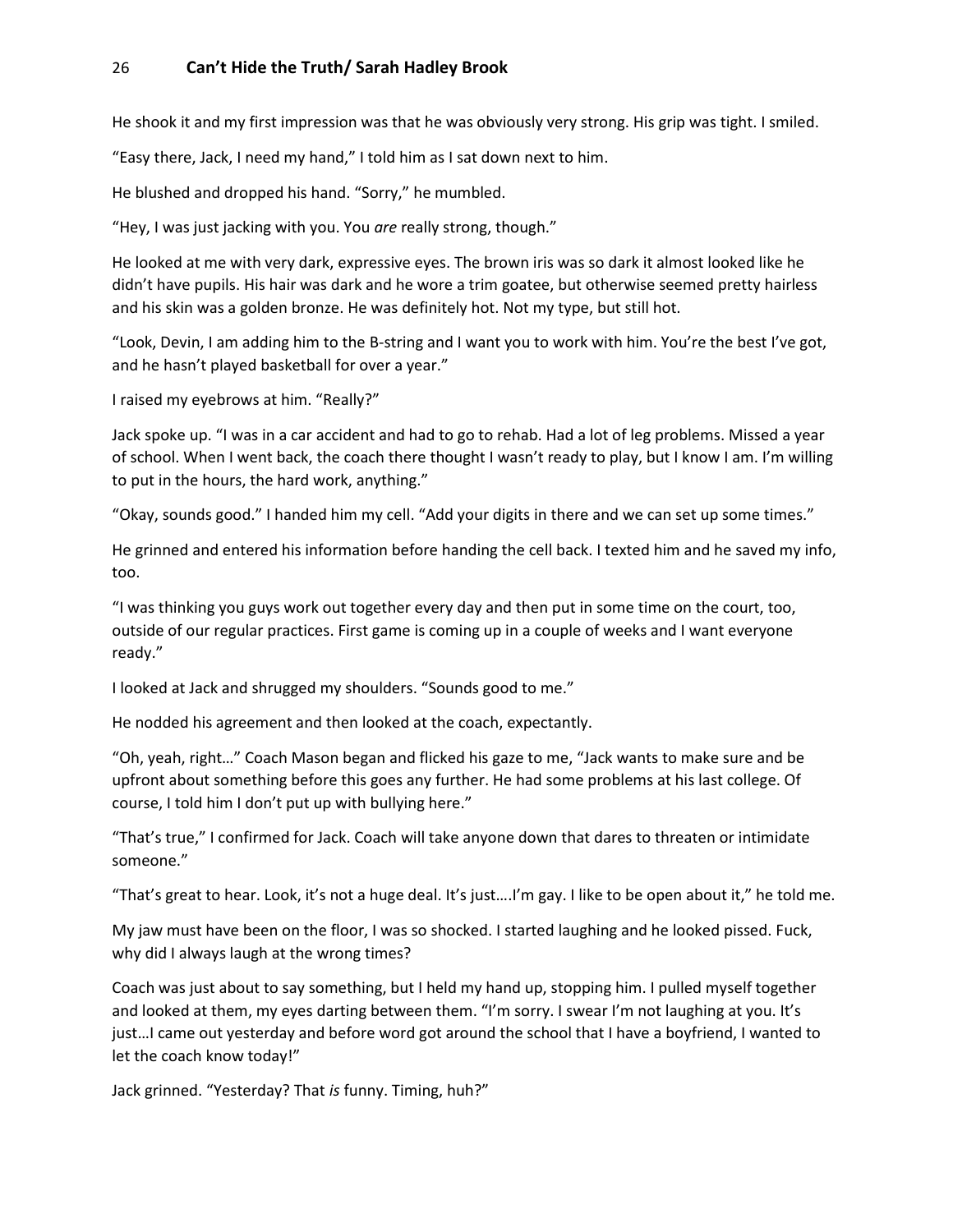We both looked at the coach and he seemed a little shocked, which only made us bust out laughing more. Poor man. He was in his fifties and I got the feeling he was pretty straight-laced, but he was taking this all very well.

"Okay, guys, that's enough," he groused. "I don't care if you are gay or straight. You can date puppets, for all I care, I just want you to play basketball and win!"

Jack and I smiled at each other and I felt a new friendship beginning. It would be nice to know another gay man that played basketball at the same college. We thanked the coach and headed out, trying to keep the giggles at a minimum, but couldn't hold it any longer when we closed the door behind us.

"Boys!" Coach bellowed through the door and we took off through the locker room until we were far enough away that he couldn't hear us.

Jeremy came around the corner just as we collapsed onto a bench and started laughing again.

"Hey, what's so funny?"

For some reason, that only made us laugh harder and we erupted into giggles until Jeremy was laughing right along with us.

Finally, we got ourselves under control and I introduced Jeremy to Jack and explained to him that Jack was new to the team and I would be helping him get into shape.

Jeremy stopped and slowly swept his gaze over Jack and I was surprised to see desire in his eyes. His voice was thick when he spoke and I saw Jack blush at his words.

"I think he's already in perfect shape," Jeremy said, never taking his eyes off the new guy.

Fuck, he looked like he wanted to eat him for dinner.

"Also, Jack likes to be open…" I started to tell him Jack was gay, but then looked at Jack hesitantly. I mean, he wanted the team to know, right?

"I'm gay," Jack blurted out.

I glanced at Jeremy and saw a smile spread across his face.

"That's good. That's really, really good news."

I looked at them both. "You mean, you are?"

Jeremy shot me a look. "Uh, yeah, have been for years. I haven't come out at school, but after you did last night, I decided it was time to deal with it. I came to tell Coach this morning."

Jack and I looked at each other and busted out laughing again. Coach was probably going to think there was something in the water after this morning!

After we calmed down, we all headed to the workout room, so we could talk about the various exercises we would implement to help him get back on track. Unfortunately, Jeremy seemed to be a distraction for Jack and I had a hard time keeping his attention. Jeremy offered to join us on our daily workouts and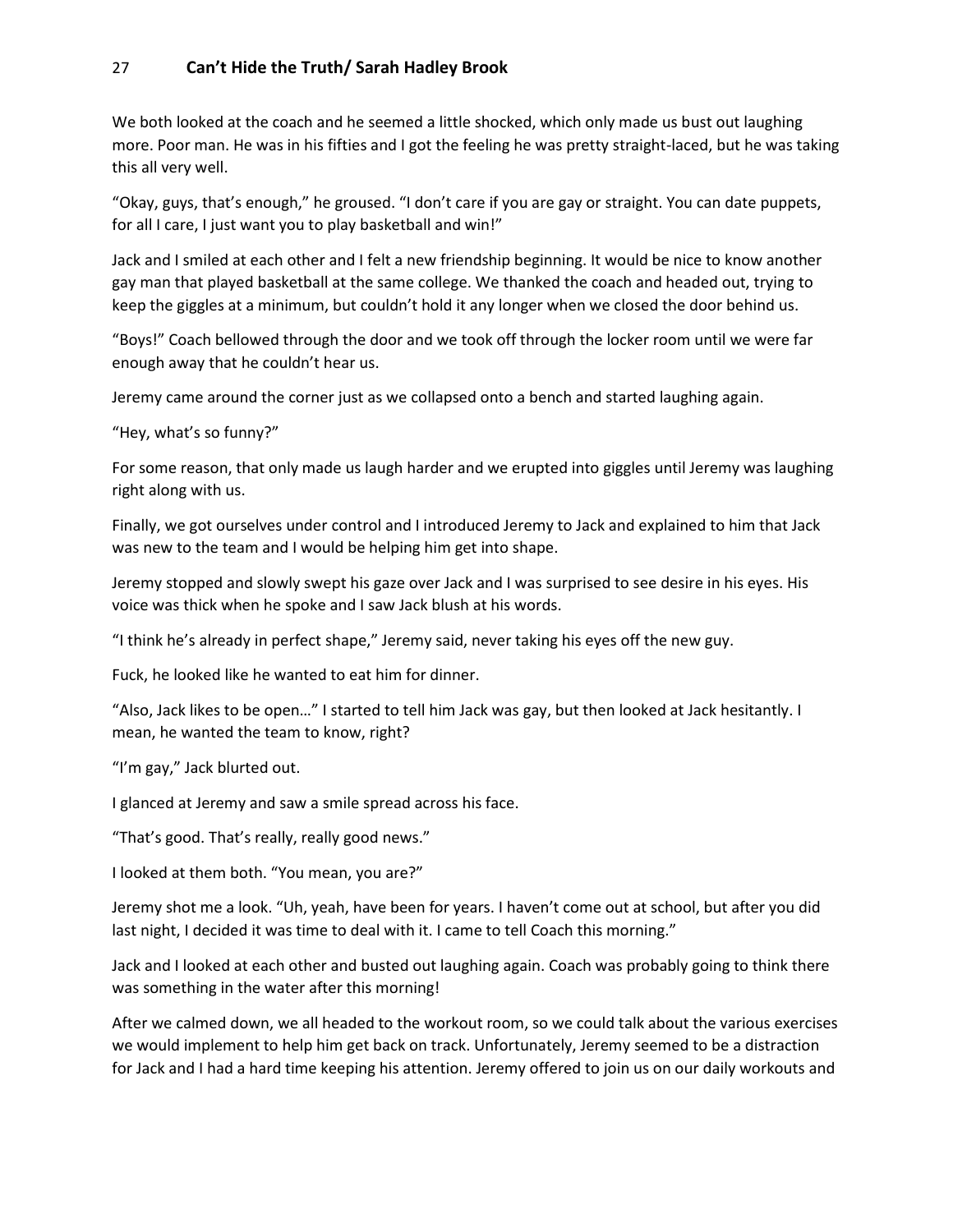Jack agreed before I could say anything. I guess we could see how it goes, but I had a feeling it would only make the workouts more difficult.

Jeremy left to go talk with the coach, leaving Jack and I to head over to the basketball court. I wanted to see what he had, so we ended up playing a little one-on-one. Fifteen minutes turned into two hours. He was good; *really* good. I was getting a great workout just playing hoops with him. He seemed like a pretty shy individual, but get him on the court and he was a basketball fiend! I liked him immediately.

As we were leaving, Jeremy found us and asked if we wanted to hang out tonight. I told him that Gage and I were going out and Jack looked at me, almost pleadingly, and I finally acquiesced. I could tell Jack was really into Jeremy, but too shy to be alone with him.

"Okay, both of you meet me at my dorm room at 6, ok? We can go from there. Jack, I'll text you my room number. I'm in Shane Hall."

After we all went our separate ways, I texted Gage. I hoped he wouldn't be upset about our romantic date turning into a double date.

#### *Gage's POV*

I was just exiting the campus store when I got Devin's text.

*Please don't be mad. Two more guys coming with us tonight. Call me when you can and I will explain. Too much to text.*

I frowned, hoping that he hadn't decided that taking me out on a date in public would be too difficult for him. I called him immediately.

"Hi," he said and I could almost hear him smiling into the phone. My heart sort of flipped in my chest and I smiled.

"Hi," I said. "What's going on?"

Devin explained to me what happened with the coach and the new guy and Jeremy. I was laughing right along with him by the time he was done. I had a feeling he was right, that the coach would definitely think there was something in the water on campus!

"So, let me get this straight. You think Jeremy has the hots for this Jack, right?"

"Yeah."

"And you think he likes Jeremy, too, but he's shy?"

"Yeah. Plus, if you had seen the look on Jeremy's face, you would understand. I am telling you he looked like he wanted to devour Jack. I have a feeling he's a little aggressive and Jack is really shy. I think we need to be the buffer."

I agreed with him. Besides, it would still be fun. I would be with Devin and that's what really mattered. We talked and decided it would be fun to hit the local Applebee's for dinner if the guys were okay with that. I had to run a few more errands and had a study group to meet at 3, so I told him I would meet him later at the dorm room.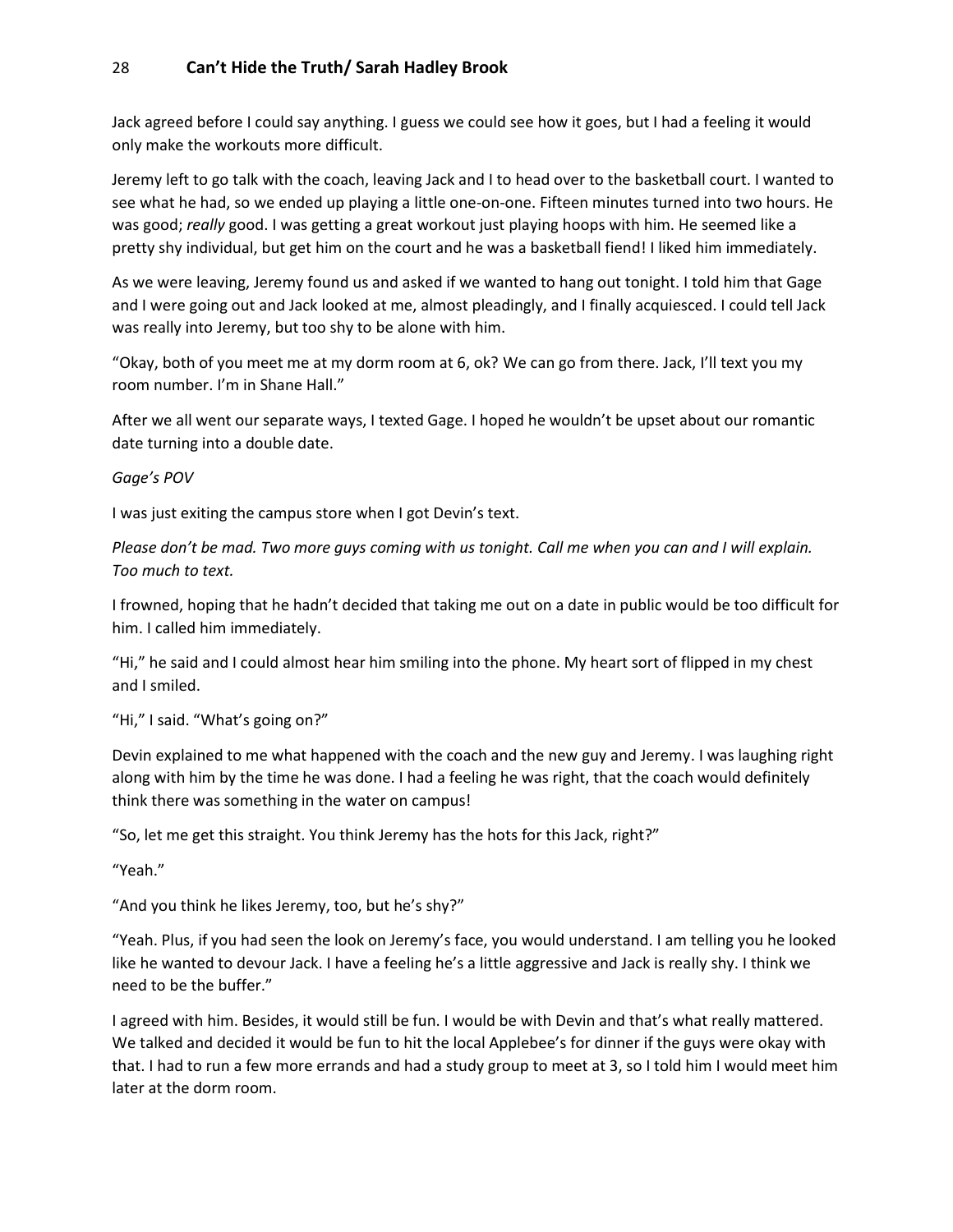The more I thought about it, the more I was actually glad the other guys were coming. Less pressure on our first date. Just a good time with friends. Although, I still wanted to look good, so one of my errands was to run to do a little shopping. I still had some birthday money and I wanted to get a new pair of jeans. Something a little tight…

An hour later, I left a trendy little store with not only a new pair of designer jeans, but a really neat tshirt that I loved. It was dark gray and fit snugly.

My study group was excruciating. Nobody was getting along and we basically got nothing accomplished. At 4, I finally gave up and said I had to get going.

"Hot date?" Nicole asked me, teasingly.

"Actually, yes." I answered, without really thinking. "Very hot."

"Ooh, tell me all the details!" Her eyes grew wide with anticipation; she was always up for juicy gossip. "What's her name? Does she attend college here?"

I looked at her and realized the rest of the group was waiting for my answer, too. *May as well dive in*, I thought. I took a deep breath and let it out.

"*His* name is Devin Walls and yes, he attends here."

A hush fell over the group as they digested this new bit of information.

"You're gay?" Nicole asked.

"Yes."

More silence.

Then Greg spoke up. "Hey, are you talking about Devin Walls from the basketball team?"

"Yes. That's him."

"He's gay?"

Okay, this was getting a little ridiculous. "Yes. That's why we're dating," I said, trying not to sound condescending.

"He's so cute! Wow, you are a lucky guy!" Nicole finally offered.

"But, Gabe's cuter, Nicole. *Devin's* the lucky guy," Samantha interjected.

I watched as they debated my "cuteness" and was a little in shock. Greg was looking at me strangely. Great, he probably doesn't want me in the group. Irritated, I finally looked at him. "What?"

"Nothing. I just didn't know you were gay."

"And?" I asked, exasperated.

"And, I would have set you up with my brother. He's gay and you are just his type. He's a great guy. Let me know if you and Devin don't work out."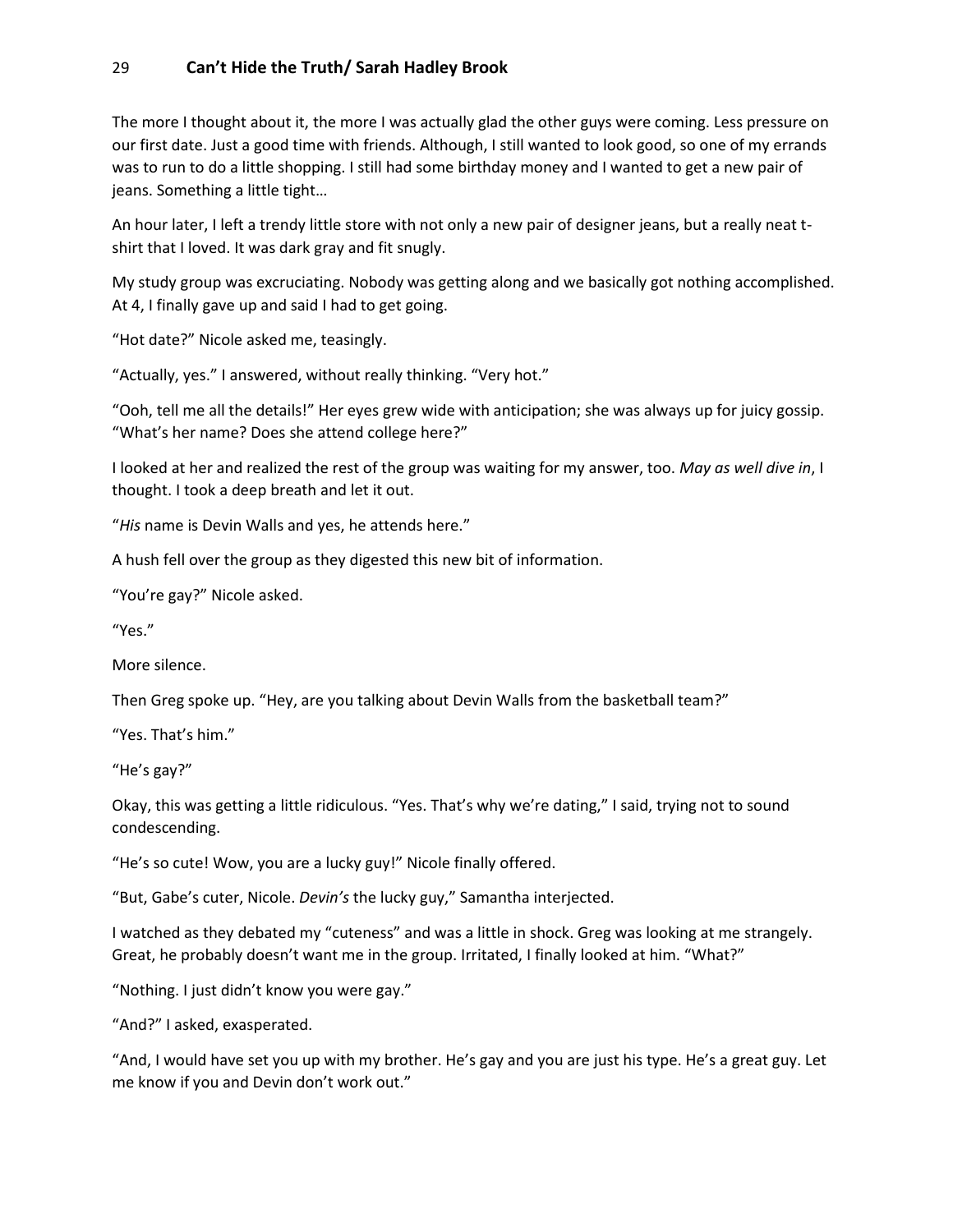I stood there slack-jawed. He wanted to set me up with his brother? That sort of opened the floodgates. Suddenly, everyone who knew a gay man or had a gay relative wanted to introduce me. It was all a little surreal; maybe there really *was* something in the water on campus.

By the time I got back to the room, it was almost 5pm and I still needed to jump in the shower and get ready. I dropped my bag of new clothes on my bed and headed into the bathroom. It was full of steam, so I assumed either my neighbors or Devin had just showered. I hoped there was still enough hot water for me.

As I turned on the water and let it warm up a little, I peeled off my clothes and dropped them on the floor. I checked the water again and was relieved to see that it was hot. As I stepped into the shower, I found myself imagining what it would be like to have Devin in there with me. I found myself grinning as I soaped up. I couldn't believe we were actually going out. I was drawn to him like I had never been before. Yes, I noticed cute guys and had crushes, but this was different. I wanted him in this whole primal, *caveman take me and make me yours* kind of way and even though we had decided to take the physical part slow, or at least slower than jumping into sex the first day, I wasn't sure how long I could resist him. Maybe the reason I felt such an intense need to feel him inside me is because I was in love? Emotions surely heightened sensations, right? I finally decided I didn't need to analyze it; I just needed to go with it.

As I spent a little more time on my hair than I usually did, I kept replaying last night in the elevator when he told me he was crazy about me. That moment would probably be my best memory ever. I finally gave up with my hair and let it curl on the ends like normal, but at least I got a little product in it to get it to lay better. I slipped on a clean pair of jersey knit boxer briefs. I always loved the way they felt on my skin. After I brushed my teeth and put on a little bit of cologne. I don't wear it too often, but tonight was special. I wanted to remember our first date forever.

I hurried into the room and was glad to see that Devin wasn't there yet. Grabbing my bag of new clothes, I moved back into the bathroom and started getting dressed. I slid the new jeans on and checked myself out in the full length mirror on the door. They were a dark indigo blue with a faded wash on the legs and butt, and the waist sat low on my hips. The jeans were tighter than I normally wear, but not uncomfortable. They seemed to have a little stretch in them. I twirled around and checked out my ass and I was happy with the way the denim fit. I knew I wasn't some hot model or anything, but I didn't look too bad. I slid the new v-neck t-shirt over my head and realized it was a little tighter than I remembered at the store. I stretched it a little and took a look. It was taut across my shoulders and chest and looser around the abs and waist. I liked it and hoped Devin would.

I was on the bed, slipping on my sneakers when he came through the door and I swear, my breath caught in my throat. He was beautiful!

#### "Hi," he said, his eyes twinkling.

"Hi," I whispered back, a little stunned at how sexy he looked. He was wearing his black jeans that fit him like a fucking glove. God, how many times had I wanted to rip those off? And his teal blue v-neck sweater was tight in all the right places. I wondered if he knew that was my favorite sweater on him. I glanced up at his eyes and he smiled. Damn! He had caught me staring at him. I couldn't help it, I smiled back.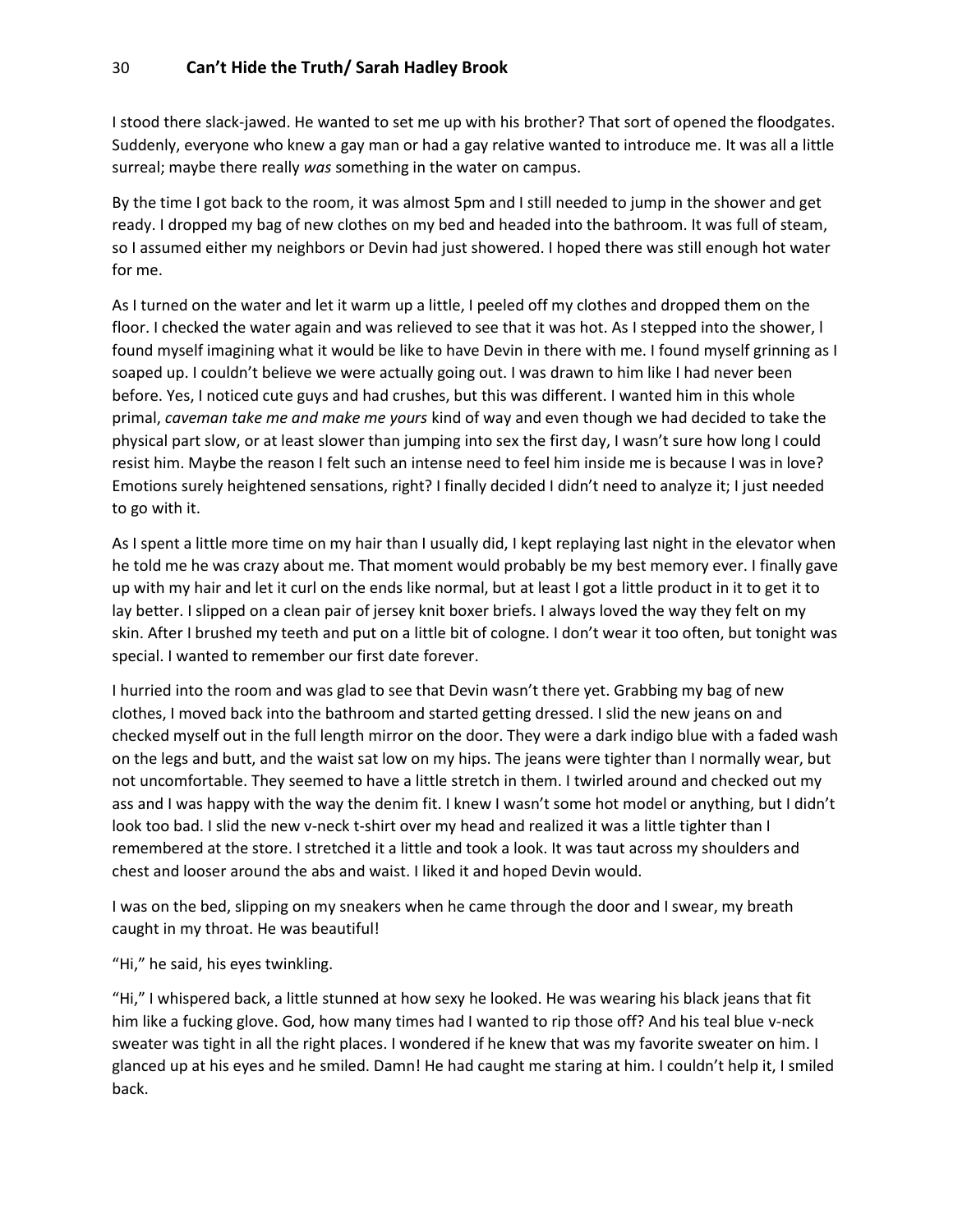"You look amazing," I told him.

"Thanks," he blushed when he spoke. "I got ready over at Jeremy's so I could officially pick you up for our date."

Oh. My. God. That was the sweetest thing ever. I was so gone. Done. Completely his. Show's over. Everyone go home.

I rose from my bed and started walking over to him and his words stopped me cold.

"Is that what you're wearing?"

I looked down at my clothes. Was there something wrong with them? Damn, I *knew* I shouldn't have tried to be sexy. "Umm, yeah, but… what? You don't like it?" I paused for a second and then started to feel a little mad. Who was he to say what I should wear? I raised my gaze to meet his. "Actually, Devin, I like what I'm wearing and I don't plan on changing just because you don't like it."

He held his palms out in a 'whoa' gesture and I stared at him, still upset.

"Gage! I wasn't saying it looked bad." Hopeful, I looked up into his eyes. "Baby, you look so hot! I was just saying that if you are going out looking like that you better stay close to me, because I do *not* want a bunch of guys hitting on you." He smiled at me, but his eyes were dark and full of lust. I believed him.

I smiled back and moved to be closer to him. He leaned down and whispered, "I don't like to share."

"I'm sorry, Devin. I misunderstood what you were saying." I wrapped my arms around his waist and looked up at him. "So," I whispered teasingly, "you like my new jeans?"

He pulled me tight to him and leaned down, brushing his lips lightly against mine. "Gage, you are so fucking hot and you don't even know it!" His lips found my jawline and he began nibbling.

I tilted my neck to give him better access and moaned. "Devin…oh…mmm. Devin…"

"You taste so good, baby."

I felt a little thrill go through me when he called me baby. There was something so sweet and sexy about it. I felt his teeth on my neck and then he sucked harder and I knew he was marking me. I groaned and let my hands slide up his back, feeling his muscles flex under his shirt. His hands moved down and cupped my ass and pulled me closer and I felt his hardness against my stomach. Knowing he was turned on only made me bolder and I slipped my hands down to cup his ass, kneading a globe in each hand. God, he had a great ass. The hard muscles flexed under my hands and I wanted to reach under his jeans and feel his hot skin.

A loud rap on the door broke through our lust and we pulled away from each other. I remembered I had something for him and walked back over to my desk while he opened the door. It was his friend Jeremy and I was a little surprised to see he was even taller than Devin.

Devin introduced us and Jeremy took a seat on my bed as we waited for Jack. I moved back in front of Devin and told him to close his eyes and put out his hand. When he did, I placed a surprise in his hand.

"Okay, open them."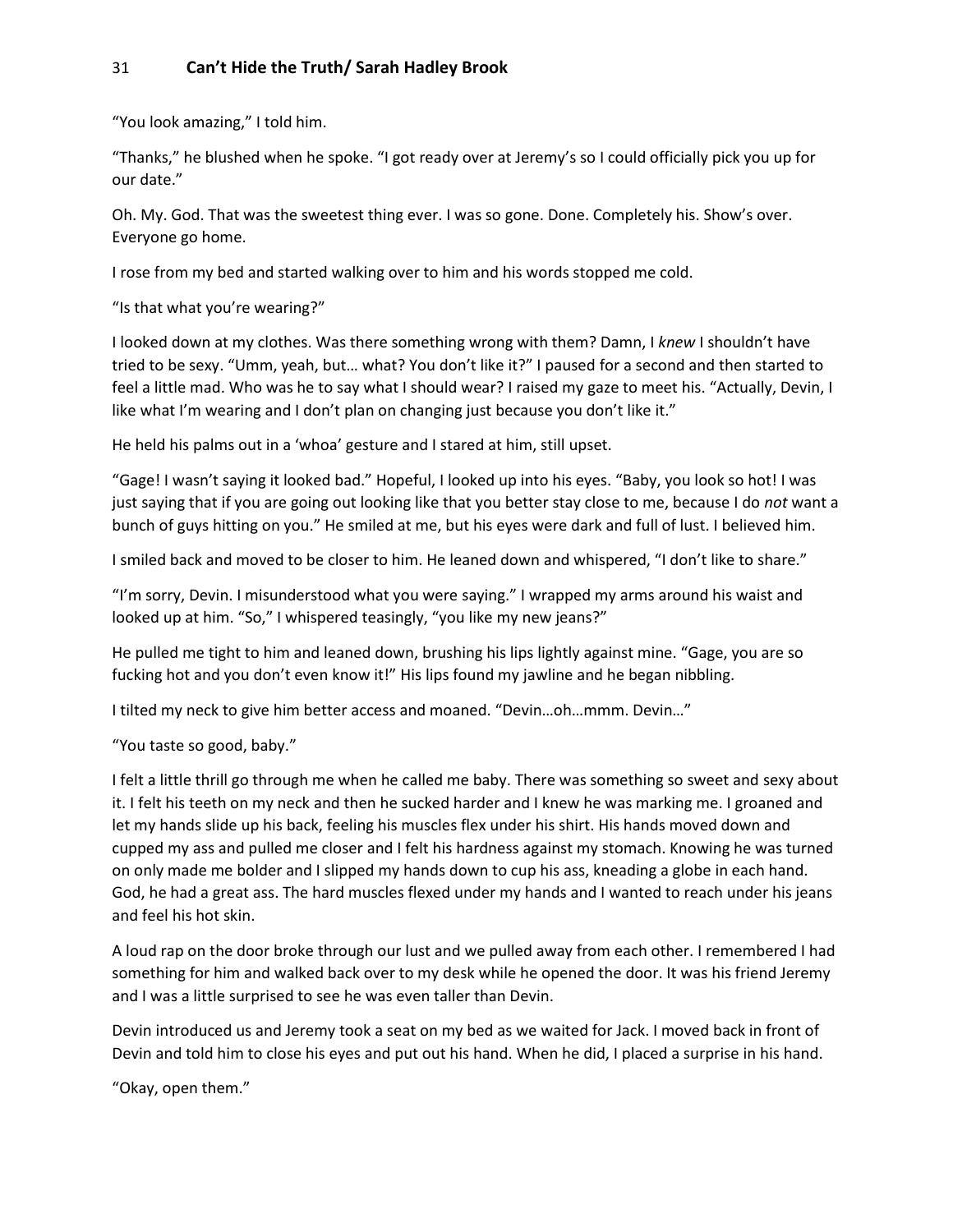He looked down and smiled. It was a huge Snickers bar. I saw it in a store today and had to get it for him.

"Thanks, that's so sweet!" He leaned down to kiss my cheek. "My favorite sweet thing to eat from my favorite sweet guy."

"Oh, my god! Is it going to be like this all night?"

We both turned to glare at Jeremy, but he was grinning. "I'm just giving you a hard time, geez guys."

There was another rap on the door and I opened it to a very tall, sexy man with dark hair and eyes.

"Hi, I'm Jack."

Devin moved around me and ushered him in. I looked over at Jeremy and almost laughed out loud. He was frozen on the bed. I nudged Devin to get his attention and he smiled at me. Tonight was going to be interesting, no doubt.

"Well, guys, ready for dinner?" I asked.

Jeremy seemed to get over his panicky state and jumped up. "Yeah, I am starving. I mean, really, really hungry." His eyes were on Jack. "What about you, Jack? Are you..." he paused to lick his lips, "hungry?"

Jack gulped and nodded, his cheeks crimson.

I rolled my eyes at Jeremy's lame pick-up line as Devin grabbed my hand and we all headed out for the night. He squeezed my hand in the elevator and I was filled with excitement for our first night out.

#### *Devin's POV*

When I first saw Gage in his tight little jeans and sexy shirt, my gut flip-flopped. His hard little body was on display and I immediately thought about all the guys that would want to flirt with him. I've never thought of myself of a jealous man before, but the thought of another guy looking at Gage with desire drove me insane. On one hand, I wanted to show my boyfriend off to everyone and on the other, I found myself wishing he was wearing baggy sweats. I was glad he grabbed a hoodie before we headed out.

We decided to take my car and after the other guys climbed into the backseat, I held the passenger door open for him. He beamed up at me and my heart raced. He had such a sexy little smile. "Thanks," he told me quietly as he took his seat.

I walked around and slid into the driver's seat and saw him wiggle in his seat, getting comfortable. I couldn't help it, I had to touch him. Once I started the car, I slid my right hand on his thigh and squeezed and he shifted in his seat so he was a little closer to me. I smiled. Tonight was going to be great.

Jeremy had quickly recovered from his momentary nervousness earlier and it sounded like he and Jack were getting along, although when I checked in my rearview mirror, it looked like he had moved into the middle seat and was leaning into Jack's ear. I shook my head. Poor Jack. It was obvious what Jeremy's goal was and I didn't think Jack had any idea. He seemed a little naïve. I might need to pull Jeremy aside and tell him to play nice. I liked Jack and, even though I liked Jeremy, I didn't want him to hurt Jack and cause a rift on the basketball court.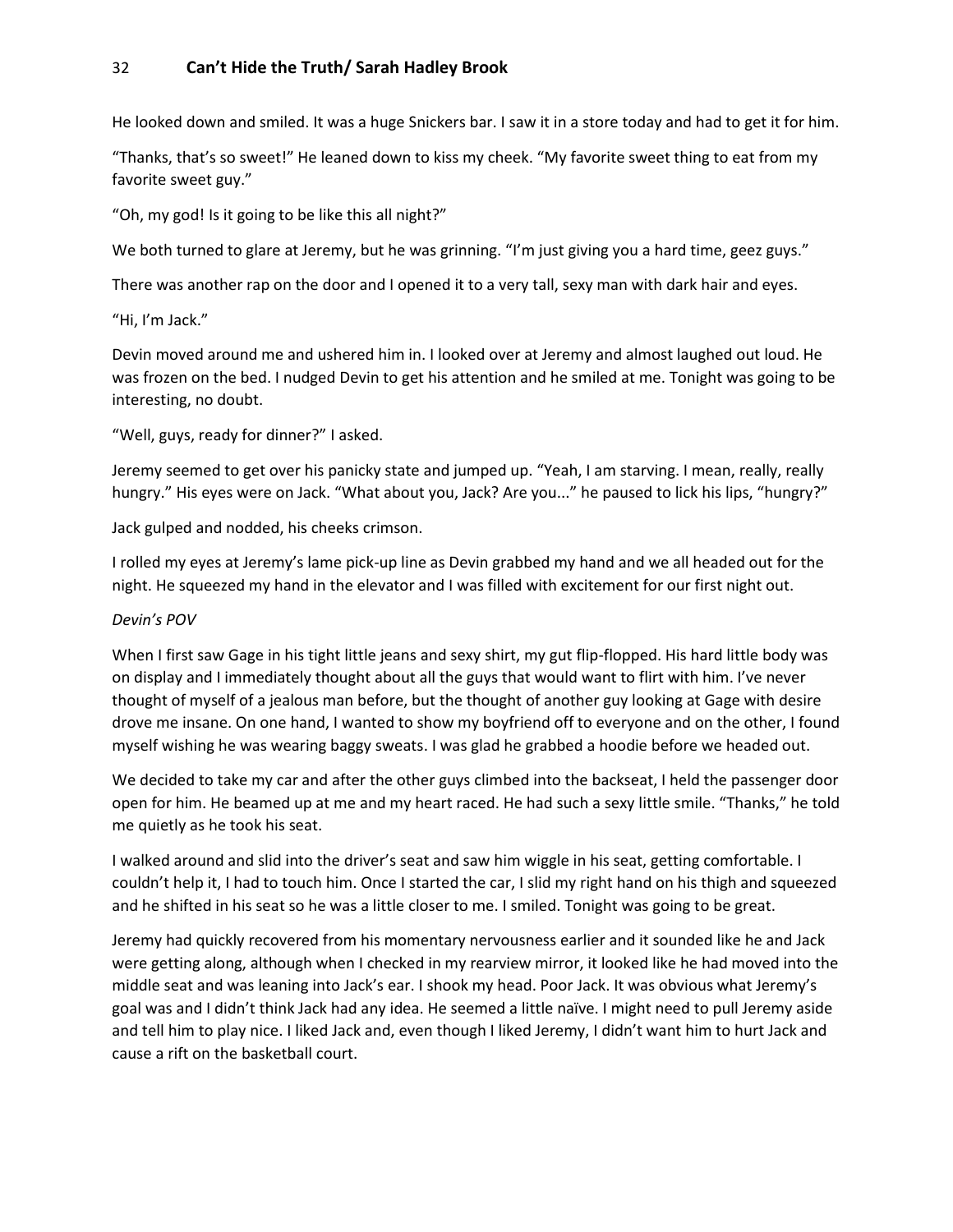I felt Gage place his hand on mine and looked over at him. He licked his lips and my cock swelled in my jeans. I glanced down and noticed his bulge and raised my eyebrows at him.

He blushed and squeezed my hand. God, it was probably good that there were others here. If not, I might have driven the car back to the dorm right then and there.

I cleared my throat and focused on the drive to the restaurant. "So, Jack, what's your major?"

"Um, I am still undeclared. I'm thinking about teaching, though."

"Oh, that's so hot," Jeremy said. "You know, you're all sexy and hot, the perfect teacher for a teenage boy to daydream about."

Jack giggled a little and I knew Jeremy was scoring some points. Great. There was so much lust flying around in this car it would be a miracle if we all even made it to the restaurant without pulling over and ripping our clothes off.

As I drove, I felt Gage move my hand up a little on his thigh, slowly sliding it until it was right at the edge of the bulge in his jeans. I glanced over at him and he was staring at me, his eyes dark, while he was biting his bottom lip. Fuck...I needed to make him mine. Fuck waiting. Fuck going slow. Fuck everything. I wanted to drag him back to the dorm, tear his clothes off with my teeth and spread his legs wide. Damn, my cock was throbbing. How the hell was I supposed to walk into Applebee's with a hard-on like this?

I spent the next few minutes focusing on anything and everything but how sexy Gage was. I thought of homework, but that only made me think about doing homework with him. I tried imagining myself in the snow, but somehow my mind wandered and soon I was picturing us warming up with hot chocolate, sitting by a fire…naked. Crap! I finally resorted to the one thing I knew would kill the hard-on. My mom. Yep, that did it. Can't think about sex and my mother at the same time. By the time we pulled into the parking lot, my cock had deflated a little and I felt like maybe I wasn't so conspicuous. Once we got out, I grabbed Gage's hand and pulled him close to me. I glanced back and Jeremy had slung his arm around Jack's shoulders and was whispering into his ear. Whatever he said made Jack blush.

Within a few minutes we were guided to a booth in the back corner. Gage sat down and slid over towards the wall and I slid in next to him, but not too close. I didn't want to maul him all night. Well, yeah, I did, but I wanted to not be obvious about it. Jeremy gestured to Jack to slide in first and then when he was settled, he sat down next to him, so that he was seated across from me.

I glanced around the restaurant and was surprised it wasn't busier as it was the weekend. A perky blonde pony-tailed waitress bounced up to our table and handed us our menus. She took our drink orders while we looked over the menus.

"What are you getting?" Gage asked me quietly.

"Bourbon Steak, you?"

"I was thinking of a quesadilla, but I don't think I would be able to eat it all."

I grinned. "I could definitely help you out with that."

He smiled at me. "Okay. Plus, whatever's left, we can take back to the dorm and store in my minifridge."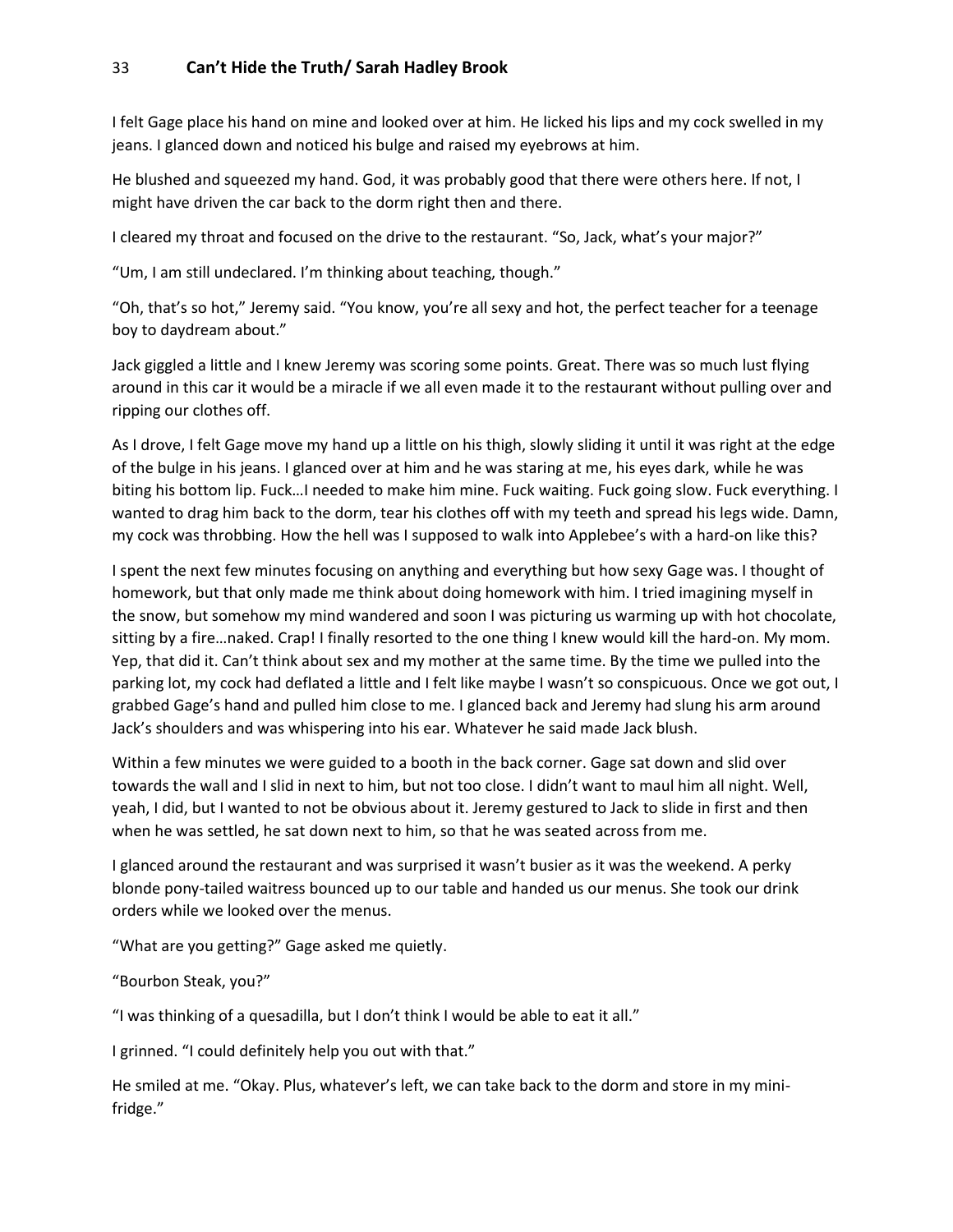The other two made their decision and we gave the waitress our orders as soon as she came back. She was flirting pretty openly with Jeremy and he looked at me and smirked as he slid his arm around Jack's shoulders and pulled him close.

She stuttered for a second and then her eyes flitted back and forth between Jack and Jeremy, before muttering 'oh' to herself and leaving to put our orders in.

Jack was blushing like crazy and Jeremy was leaning into him, twirling his finger around a lock of Jack's hair. I cleared my throat and kicked Jeremy under the table. He was really laying it on thick.

"Dude!" he said, glaring at me.

"I need to talk to you, Jeremy. NOW!" I looked at Gage and frowned. "Be right back, ok?" I whispered.

He nodded and I felt his eyes on me as I practically pushed Jeremy towards the bathroom.

"What the fuck is your problem?" he asked me, clearly pissed off.

"You! What the hell is going on? You are all over him and you just met him!"

Jeremy smiled. "Yeah, he's just so sexy and sweet. I can't help it. I want to rip his clothes off right here."

I sighed. "That's what I'm afraid of. You need to slow it down and act right. This is my first real date with Gage and I don't want it ruined because you can't play nice with Jack."

His grin widened. "But, I *do* want to play nice. With Jack. Really nice. I want to be nice to his whole body."

I chuckled. "You're a perv, you know it?"

He laughed. "Hey, I go after what I like. And fuck, I like him."

"How the hell did you stay in the closet for the last two years here? You can't keep your hands off him!"

"I was on the down low, Devin," he winked at me and grinned. "Let me just tell you, there are a lot of good-looking gay men at our college. I know a *lot* of them."

I just stared at him. "You are such a man-whore!"

"Yes. But, I think Jack could make an honest man out of me!" He grinned. "Now, can I get back to the sexy guy waiting for me in the booth? I do believe you have one of your own out there, too." His eyes twinkled as I just shook my head.

He was right, though. Gage was sexy and I wanted to get back to him, so I shoved at Jeremy and smiled. "Get moving, *perv*," I told him.

When we got back at the table, it was clear Jack and Gage had been chatting about something they didn't want us to hear, as they clammed up the second they saw us. Gage was blushing and he was so damn cute I couldn't help myself; I leaned over and kissed his cheek.

"Hey, baby," I whispered, "miss me?"

His eyes flashed and he looked right at me as he whispered back, "Every second."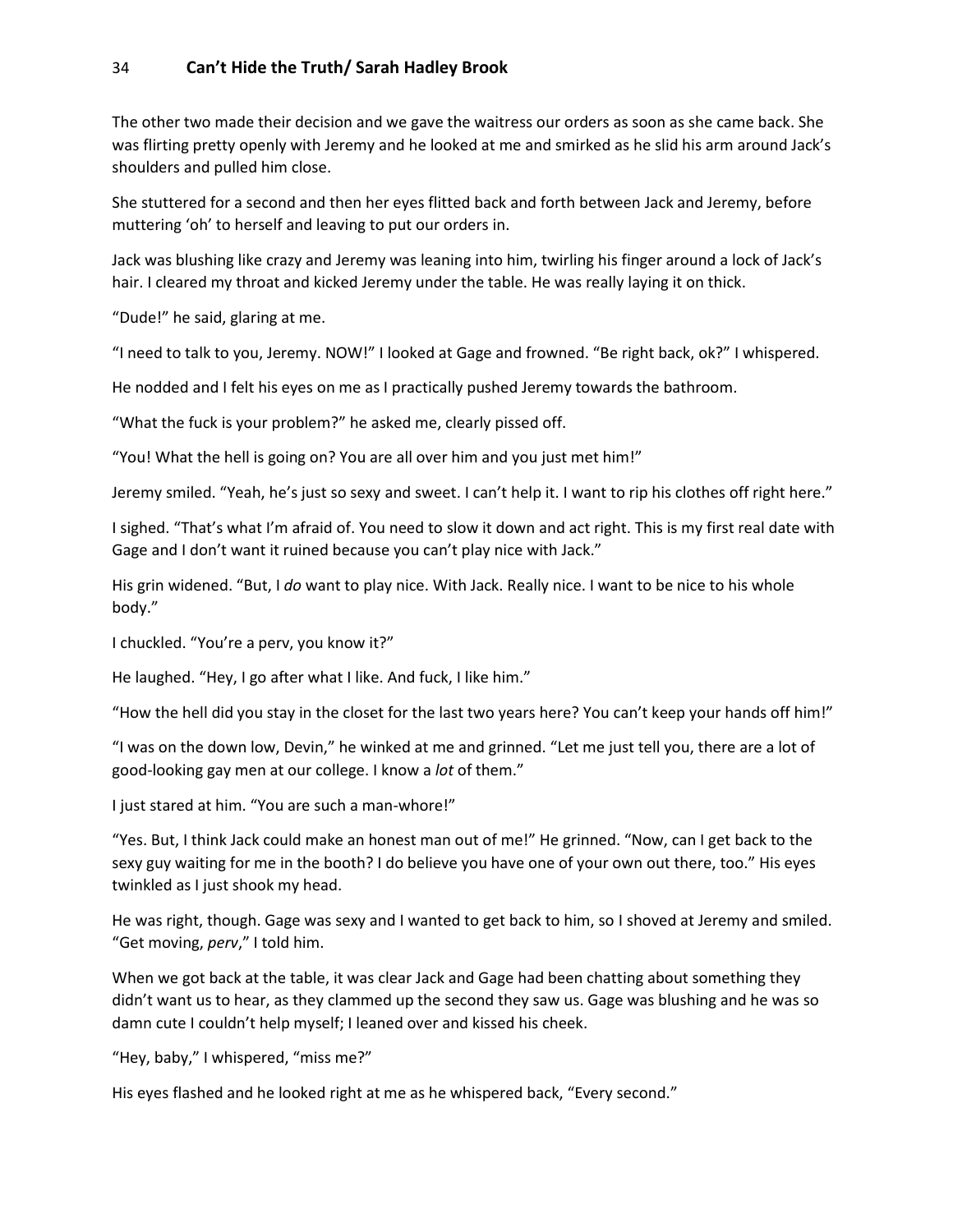Damn. I was in trouble. He was so sweet and hot and sexy and….*Okay, wait, get it together, Devin. You can't jump him at the table,* I warned myself.

"Aww, isn't that adorable? They missed each other." Jeremy looked at Jack and licked his lips, while I glared over at him. "Did you miss *me*?"

Jack colored several shades of red, but to my surprise he nodded and actually spoke.

"Yes," he said and smiled shyly at Jeremy.

I think Gage and I almost fell over from shock. Shy Jack was eating this attention up. Luckily our food arrived and we got busy with that.

"So, Jack, are you settled in your dorm? When did you get here?" I asked.

"Well, to be honest, I've been doing my classes online while I was still getting OT back home. The college let me work that out, so I'm not so behind. I moved into the dorm a couple of days ago. So far, I don't have a roommate, which is really nice. I know I'm joining the team late, but now that the season is starting, I am pumped to get back into basketball."

"Yeah, I am so ready to get back into the season." I turned to look at Gage. "Hey, you're coming to my games, right, Gage?"

He beamed at me. "Of course!"

I leaned over to him, nudging him with my shoulder. He was just so cute I had to touch him in some way. God, I was glad he was here with me.

#### *Gage's POV*

I couldn't believe I was out on a date with Devin! And he was just being so sweet and romantic. He actually asked me if I missed him while he was away from the table. Which I did. A lot.

Although while he and Jeremy were chatting away from the table, I had taken the opportunity to talk with Jack a little.

"So, are you having fun?" I asked him, trying to pull him out of his shyness.

"Um, yeah. Yeah, I am." He stared at me for a moment before he went on. "Hey, do you know Jeremy very well?"

I bit back a smile. "Actually, I just met him today. See Gage and I are roommates, but we just admitted our feelings about each other last night. So, I really don't know a lot of his friends."

He looked down at his drink and played with his straw. "Oh. I was wondering if he had a boyfriend."

I laughed. "Umm, I am pretty sure he's holding that spot open for you."

He shot me a surprised look and then smiled. "Yeah?"

"Sheez, he's all over you!"

"I know. I'm not used to someone so aggressive. It's kind of…"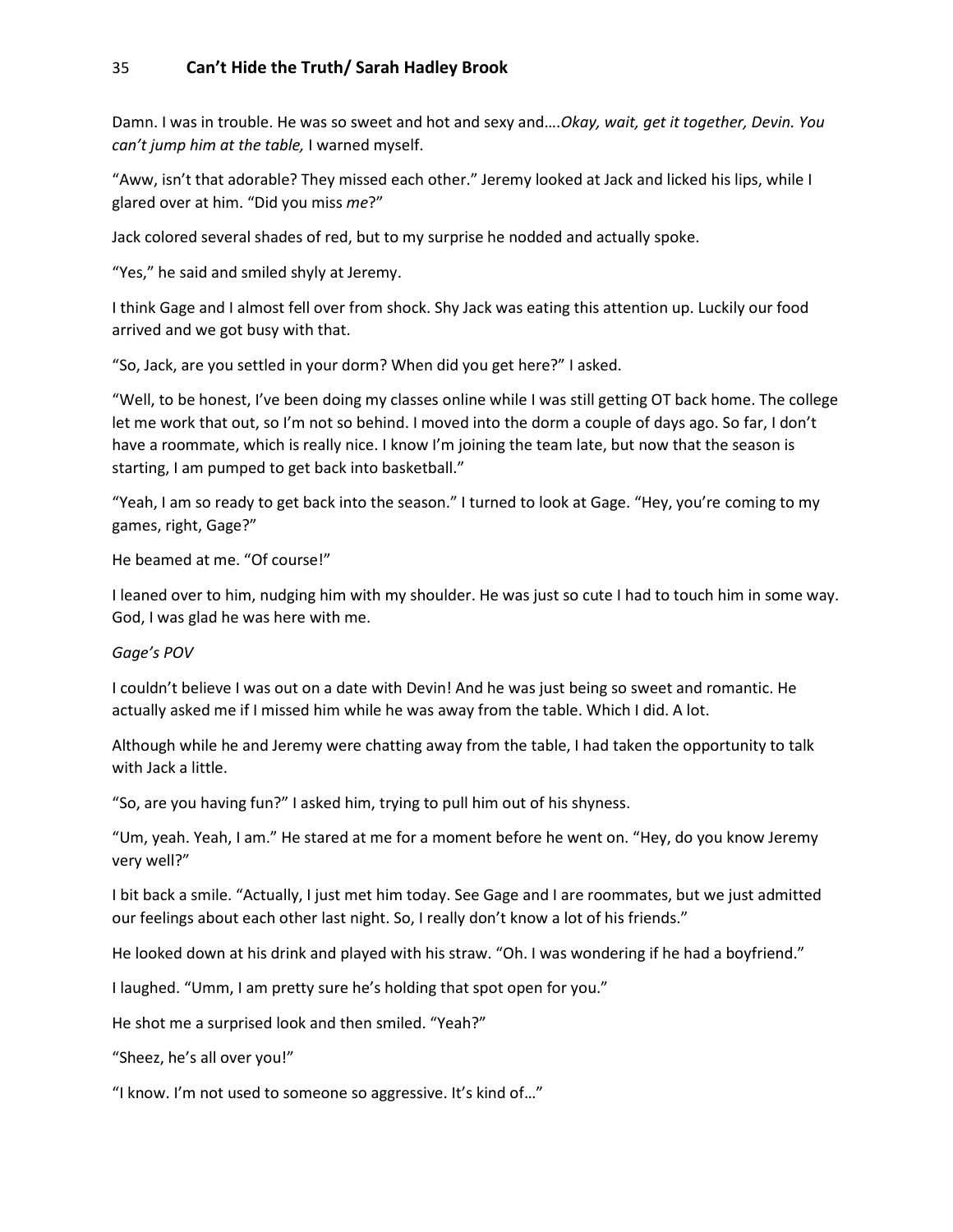"Weird? Scary?" I offered.

He looked at me and bit his lower lip. "No…it's kind of…hot," he admitted. "It's like he knows I would do anything for him and we just met. I have never felt this way."

Realization hit me. He was a total sub! And with Jeremy's aggressiveness, he was clearly dominant. No wonder they were so drawn to each other. I don't know why it took me by surprise.

He was looking at me to see if I understood what he was saying. "I get it," I told him. "Hey, if that's how you roll, that's how you roll!"

"Think he'll roll me over and-"

It was then that the guys showed up and we stopped talking quickly.

The rest of the dinner was great. I noticed Devin kept inching a tiny bit closer every few minutes, but I loved it. Conversation flowed really well and even Jack jumped in a lot. I think I will probably like him a lot. He's a nice guy. And he knows his Star Trek and Star Wars. He and I even made plans to go see the new Star Wars movie coming out this month.

Devin followed through with his earlier statement and ate most of my quesadilla. We decided there wasn't even enough to take back to the dorm. The waitress tried to talk us into getting dessert, but I was stuffed.

"It all looks good, but I don't really know what I want," said Jack as he scanned the dessert menu.

Jeremy grinned and pressed his body against him. "I know what you want," he whispered into Jack's ear, loud enough for Devin and me to hear across the table.

Jack looked at him questioningly. A slow, sexy smile spread across Jeremy's face and Jack bit his lip. They were so into each other, I wasn't sure if they remembered Devin and I were still sitting across the table.

Jack swallowed nervously. "What do you think I want?" he whispered, his dark eyes darting across Jeremy's face.

Jeremy leaned in until his face was only about two inches from Jack's. "Me. Inside you. Deep. Inside. You." His voice was husky, sex practically dripping from his lips.

Jack inhaled sharply and his eyes widened in surprise. He clearly had not been expecting Jeremy to say that.

I felt Devin press against me and felt his hand slide along my thigh. It was like we were watching the beginning of some weird porno at Applebee's.

I cleared my throat. "Um, yeah, let's pay the bill and get out of here."

Everyone kind of pulled themselves together after that and Devin and Jeremy insisted on paying for ours, so Jack and I visited the men's room before we left. As soon as we got in there we looked at each other and started freaking out.

"Oh my GOD! I can't believe he said that to you!"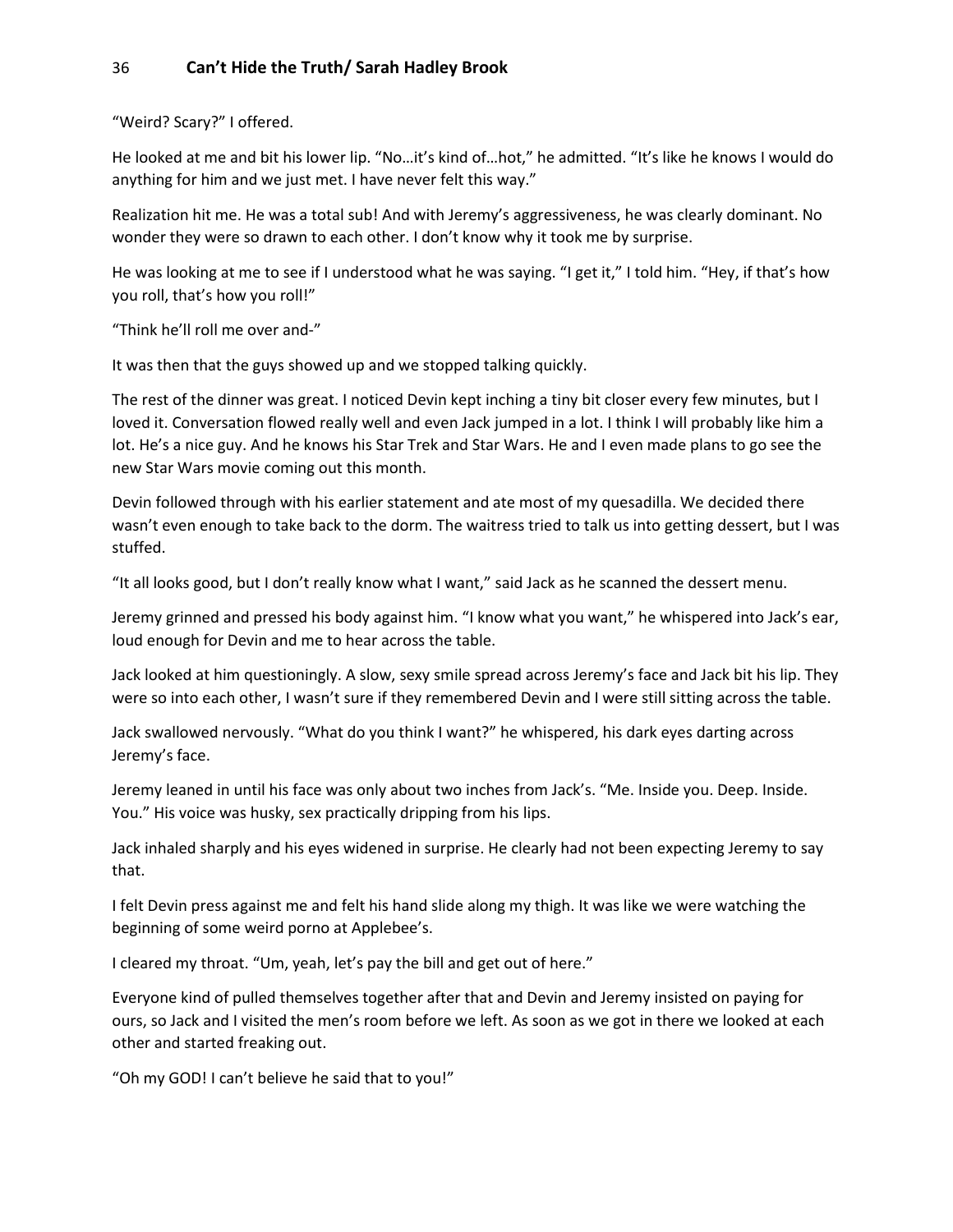"I know! I know! He is like pure sex! How do I say no to him?"

"Do you want to say no?" I asked him.

He shook his head at me, smiling a little sheepishly.

We laughed and did our business before heading back out. We passed Devin and Jeremy in the hall and Devin handed me the keys and told us they would meet us out there.

I couldn't wait to see what was going to happen next.

#### *Devin's POV*

As Jeremy and I walked back to the car, he brought up the nearby lake.

"It's a great night to visit the lake, Devin," he said, clearly trying to act nonchalant.

Hmm, I thought about that for a moment. It *was* a romantic place. Gage and I could take a walk while we held hands. I was all over that idea. "Yeah, I think Gage would like that."

"Great! You guys go for a romantic stroll in the moonlight and Jack and I will listen to music in your car."

"What? Wait a minute… I know what you really mean! No way in hell are you going to fuck Jack in the backseat of my car!"

Mock incredulity played across his face. "Moi? Do something like that to innocent Jack? In your car? I would never!"

"Seriously, Jeremy. Not in my car!"

He grinned and climbed into the car without answering me. I wanted to kill him, but figured that might put a damper on my date with Gage. I slid in and heard Jeremy announcing we were heading to the lake.

"Does that sound okay?" I asked Gage.

"I love going out there. And it's not too cold... we could walk down around the docks if you want."

I thought that sounded perfect and we pulled out of the parking lot and headed that way. I could see Jeremy cozying up to Jack in the back seat and cleared my throat.

Gage grabbed my leg and squeezed lightly. "It's okay," he whispered, nodding his head back. "Trust me."

At that point, he could have told me Jeremy was making alien babies in my car and I wouldn't have cared. All I could focus on was his hand touching my thigh and those cute fingers rubbing in little circular motions that were sending shivers through my entire body. My dick was plumping up and I placed my hand on top of his and drove just a little faster.

It was only a few minutes later that we pulled into the first entrance to the lake and parked at the end of the parking lot closest to the lake. We had barely spoken the entire drive, but it wasn't an uncomfortable silence. We listened to music and tried to tune out the sloppy wet kissing sounds coming from the back.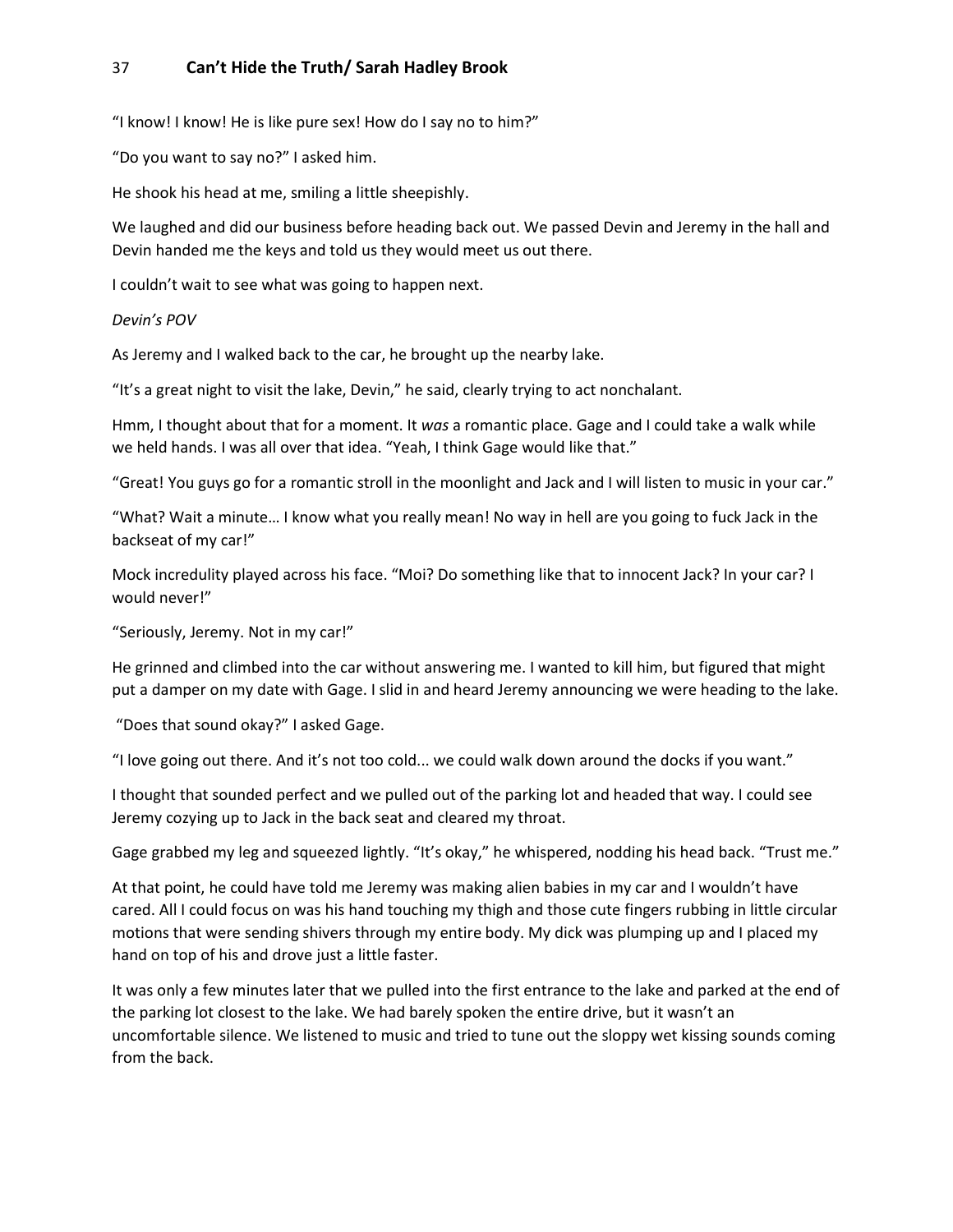I turned off the car and heard moaning. Gage glanced back and whipped his head back around quickly, his cheeks crimson.

I glanced at them through the rearview mirror and it was clear to see that they had their hands down each other's pants and Jack's shirt was up to his armpits. Great. They really *were* going to fuck in my car.

I cleared my throat. "We're here," I said rather loudly.

Jack jumped in his seat and Jeremy glanced my way, clearly not concerned with the situation. "Great. Can you leave the car running so we can listen to the radio? And, umm, could you text me before you come back?"

*Subtle,* I thought, as I rolled my eyes and gave in. There wasn't anything I could really do about it at this point, so Gage and I climbed out and left them to do what they were obviously going to do.

When he came around the front of the car and stepped onto the pathway, I grabbed his hand and squeezed. In the last 24 hours I had gone from thinking I would never get to touch him to needing to touch him as often as possible. I couldn't get enough of him. Yes, he made me hot. Yes, he made me want to do all kinds of dirty things to him. God, yes, I wanted to be inside of him. But, I also just craved his touch. I felt complete when our bodies touched. Not just sexually. It was suddenly as if I was missing a piece of myself if I didn't feel his hand in mine, his skin on my skin, or even our knees or thighs touching. I *needed* him and that freaked me out a little, but not enough to think about it right now.

"I really do love coming here," Gage said quietly as we walked along the stone pathway towards the docks. His eyes were staring at the water. "I love how the lake shimmers with the moonlight. I swear you can almost see the stars in the water, too."

He was right. It was an amazingly clear night and the only light source to be seen was the moonlight and stars that glittered on the water and cast a subtle sheen of light onto our skin. The way the light reflected off Gage gave him an almost ethereal look. He was beautiful and I couldn't wait any longer. I pulled him closer and leaned down for a kiss.

His lips were sweet and soft, his kisses gentle. I opened my mouth a little and slipped my tongue out, urging him to let me in. His lips parted and he moaned into my mouth. I swept in and let my tongue taste him while I slid my hands down his back, pulling him tightly against me. Our tongues danced as his hands moved around my waist. When he slipped his hands down and cupped my ass I groaned and thrust against him.

We stood in the moonlight and let the heat buildup between us as we continued pressing against each other, touching and caressing, kissing and tasting. I was losing myself in our passion when suddenly an owl hooted and caught us both off guard. Gage jumped back and I nearly screamed like a girl.

We looked up and saw something in the air, but wasn't sure if it was the owl or not. Both of us looked at each other and burst out laughing.

"Yeah, I guess that was a mood killer," I said, feeling a little foolish at how jumpy I had been.

"Definitely. I know it was just an owl, but it scared the crap out of me!" Gage giggled.

I smiled. "Me, too."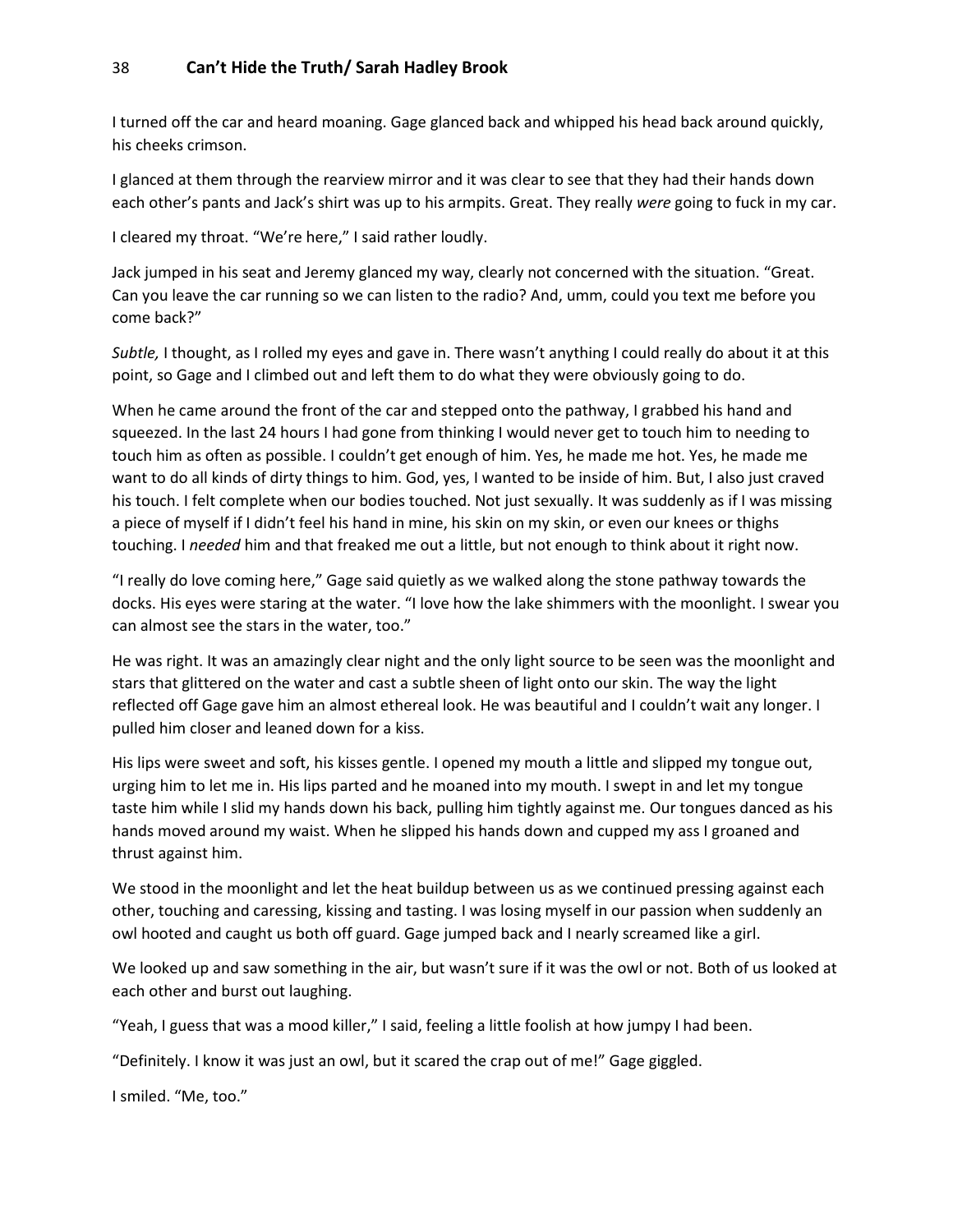Gage reached for my hand, linking our fingers together. "Let's head down to the lake," he said as he pulled me along with him.

I wondered if he had any idea that I would go anywhere he asked me. *Lake?* Sure. *Dorm?* Sure. *Mars?* Sure. As long as I was with him. Wow… I had never felt like this in my life. Did he feel the same about me? I know we said we loved each other, but I don't think I had any idea how deep my feelings ran for him.

"Hey, look," Gage said, excitedly, breaking through my intense thoughts. He was pointing at a tall pine tree near the lake.

"What? The tree?"

"No, look close. You can see the eyes."

I squinted a little, but I still didn't see anything. "Where?"

He moved behind me and placed his hands on my waist, turning me towards the tree and then pointed from behind me, so that my gaze followed his arm. That's when I saw it. The owl was staring back at us!

"Cool!"

"I know," Gage whispered as he came back around to my side, grabbing my hand again, "it's like he's trying to communicate with us."

"You think so?" I asked, looking back at Gage. He was nodding his head, excitedly.

"I do. I admit I don't know much about owls, or really any birds, but he- or she- sure looks like he is watching us and he isn't running off."

He was right, that owl was definitely staring at us. I liked that he cared about animals. "Do you have any pets at home?" I asked him.

"Yeah, a dog named Scooter."

"What kind of dog is he?"

"Border Collie. He's great, but he's getting older and when I talked to my mom the other day she mentioned he was having some issues with his back legs."

I watched Gage as he spoke about his dog. It was clear that he really cared about him. I was glad to see that. I am definitely an animal lover.

"I'm sorry, Gage. It's so hard when they get older."

"Yeah. He's been with me for so long. When I was going through some stuff in high school…well, it was hard for a while there. But whenever I got home, there was Scooter, always glad to see me. Not caring if I was gay, or if I had any friends, or even if I was a math geek." Gage paused and looked back at the owl. "Animals have a way of knowing when you need them, Devin."

I felt a lump in my throat. Hearing he had a difficult time in high school was hard and I wanted to ask him more about it, but I sensed now wasn't the time.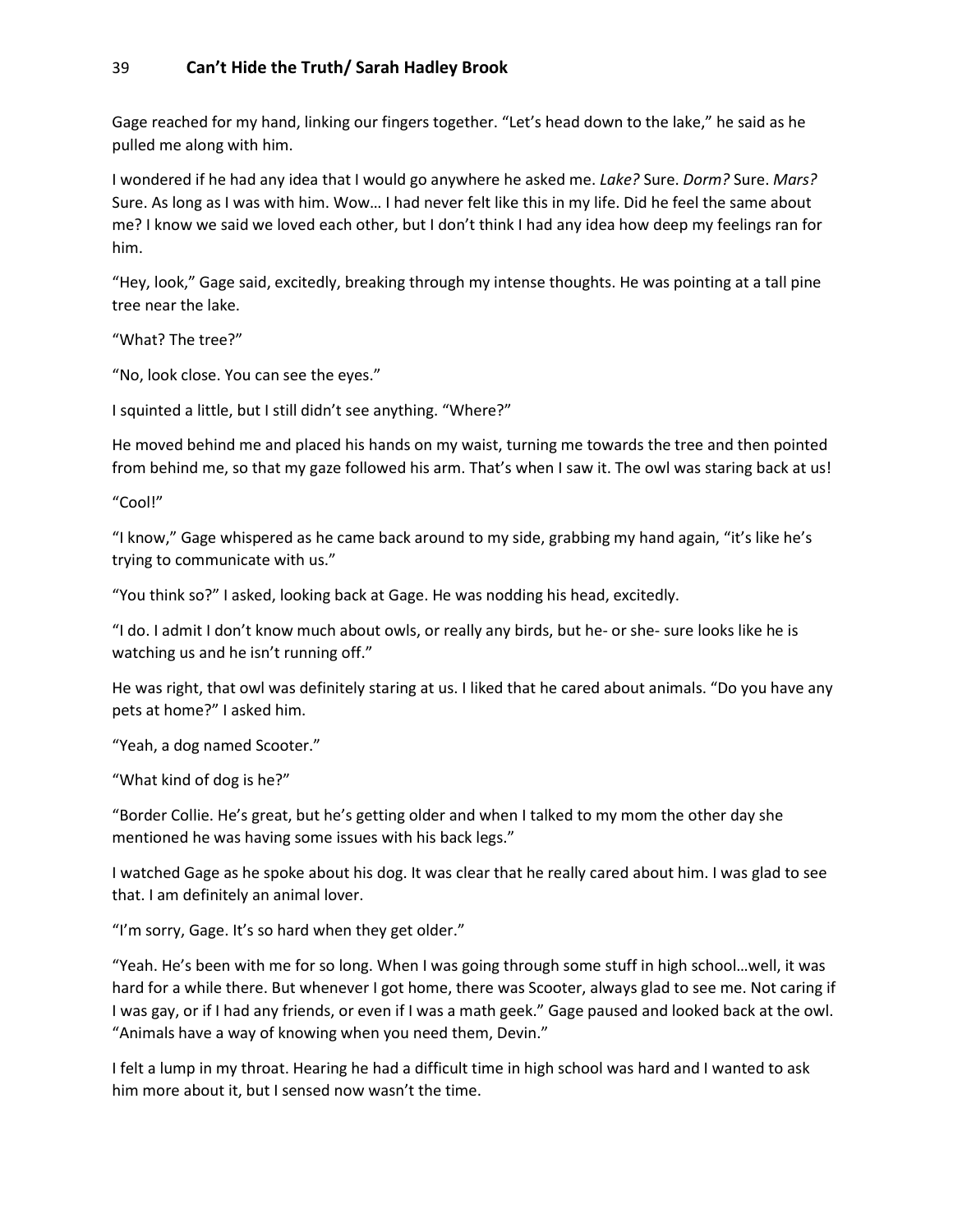"Come on, let's go check out the water," he whispered, tugging my hand.

I let him pull me again and glanced at the owl. He was still watching us. I smiled; it seemed we had our own little 'Guardian Owl'.

We reached the lake and walked along the edge, our hands linked. The moon's reflection on the water was huge and seemed to ripple out to the outer edges, casting light into the many dark and tiny grooves and edges that bordered the lake and shining onto the docks lined up to our right. We stepped onto the wooden walkway stretched over the water and made our way to the first dock. It was large and had a wooden rail surrounding it, with several small wooden benches placed around the edges.

During the summer, this place was filled with people coming out to feed the ducks, rent a paddle boat or a fishing boat, or those that just wanted to come out and have a picnic near the water. I wondered if Gage would like to come for a picnic next summer.

He was leaning against the railing, looking down into the water, starting at something.

"What do you see?"

"Something is sparkling down there."

I glanced down and he was right, there was definitely something down there. Without the moonlight, there was no way we would have seen it. The water was very shallow here… I wondered if I could grab it. I flashed a smile at him, "Let's find out what it is!"

"What? How?"

I laid down on my stomach and let my head fall over the dock. The closer I got to the water, the harder it was to see, though. The ripples in the water kept throwing me off the target.

"Devin!" Gage tried to get me pull back, but I was intrigued. I guess I fancied myself a treasure hunter at this point. I finally got a good look at it and decided I might be able to reach it. But first I slid back and wiggled out of my sweater. I didn't want to get it wet.

Gage gasped. "What are you doing? Are you crazy?"

"No, I think I can get it." I looked at him. His mouth was open and he was looking at me like I was crazy. "Hey, I have always had a dream of finding lost treasure in a sunken boat! When I was little I wanted to be a pirate." I smiled at him and slid back to the edge, letting myself hang over the edge, my waist at the end of the dock. "Hey, sit on my waist, Gage," I hollered to him.

I heard him sigh and then he straddled me, his knees on either side of my hips, pressing into the dock. "I can't believe I'm in love with idiot," he muttered. "An idiot that's about to get wet!" he said a little louder.

I chuckled and slipped my arm into the water. I couldn't believe the moonlight was so bright. It was like we were being directed to this mysterious item. I grabbed, but came back with nothing. I was going to have to reach deeper and wiggled a little closer. Gage held on for dear life.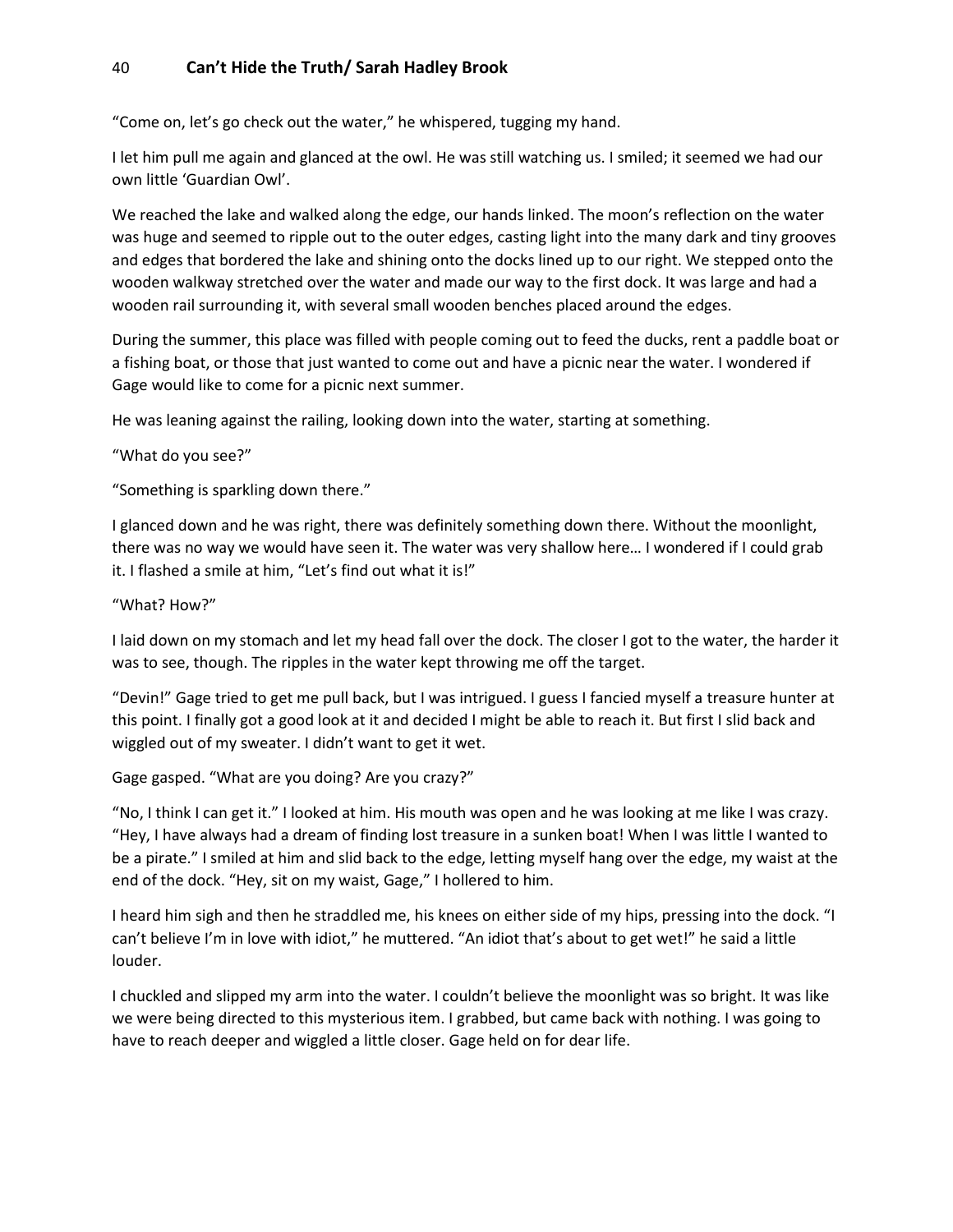Suddenly, my face was at the water and my arm was in the water up to my shoulder. I felt something other than rocks and dirt and grasped it, quickly pulling my arm up and praying it didn't slip out of my hand. "I got it!" I yelled triumphantly and held it up as Gage climbed off me and helped me pull back up.

We both sat down and looked at what we had found. It was dirty, and clearly old.

"It's a locket," he said. "With a cameo on the front. It looks like it might be ivory or shell. I can't tell, but it's definitely old."

We flipped it over and there was something engraved on the back. "Can you read it?" he asked me.

I rubbed the mud off and was able to see the word *love,* but that was it. "Just love. We'll need to take it back and wash it. Should we try to open it?"

Gage looked at it for a minute. "Maybe not. If there is something in it, we don't want it to fall out."

I agreed and set it down on the dock to let it dry while I leaned down and rinsed my hand in the water. The wind was picking up a little and I grabbed my sweater and pulled it on over my head.

"Oh…" Gage whined.

"What?"

"You covered up your sexy, hairy chest," he purred as he moved closer to me.

"You like my chest?" I whispered, my voice husky.

"Oh, yeah," he cooed as he slipped his hands up under my shirt and ran his fingers through my chest hair. "I love your chest. It's driven me crazy for months."

"Really? Well, you know, you should have said something."

"Yeah?" Gage looked up at me with a twinkle in his eye. "So, you're saying that if you were in bed one night and I had just climbed into bed with you and ran my fingers through your chest hair, you would have let me?"

"Yes," I whispered as he pinched my nipple a little.

"Really? That's interesting, Devin. Hmm, what if I wanted to kiss you? Would you have let me do that?"

Oh my god, he was so sexy and his sultry little voice was putting me over the edge. I growled and grabbed him by his waist, yanking him closer. I looked into those sparkling green eyes and curled my lips into a small smile. "You could have climbed into bed with me every night, beginning the first night I was there and I would never have even considered kicking you out of my bed. In fact, I want you in my bed every night from now on. Naked preferably." I smiled at his wide eyes.

I leaned down and cupped his ass with my hands, pulling him up so that he wrapped his legs around my waist. He wiggled against me and I growled as I took his lips with mine, taking control right away. I wanted him more than I thought possible. His teasing had turned me on and all I could think about was kissing him and stripping him and sliding into him. Fuck! I pulled away a little and looked around for a place to sit, other than the dock floor. I saw one of the wooden benches to my right and hurried to sit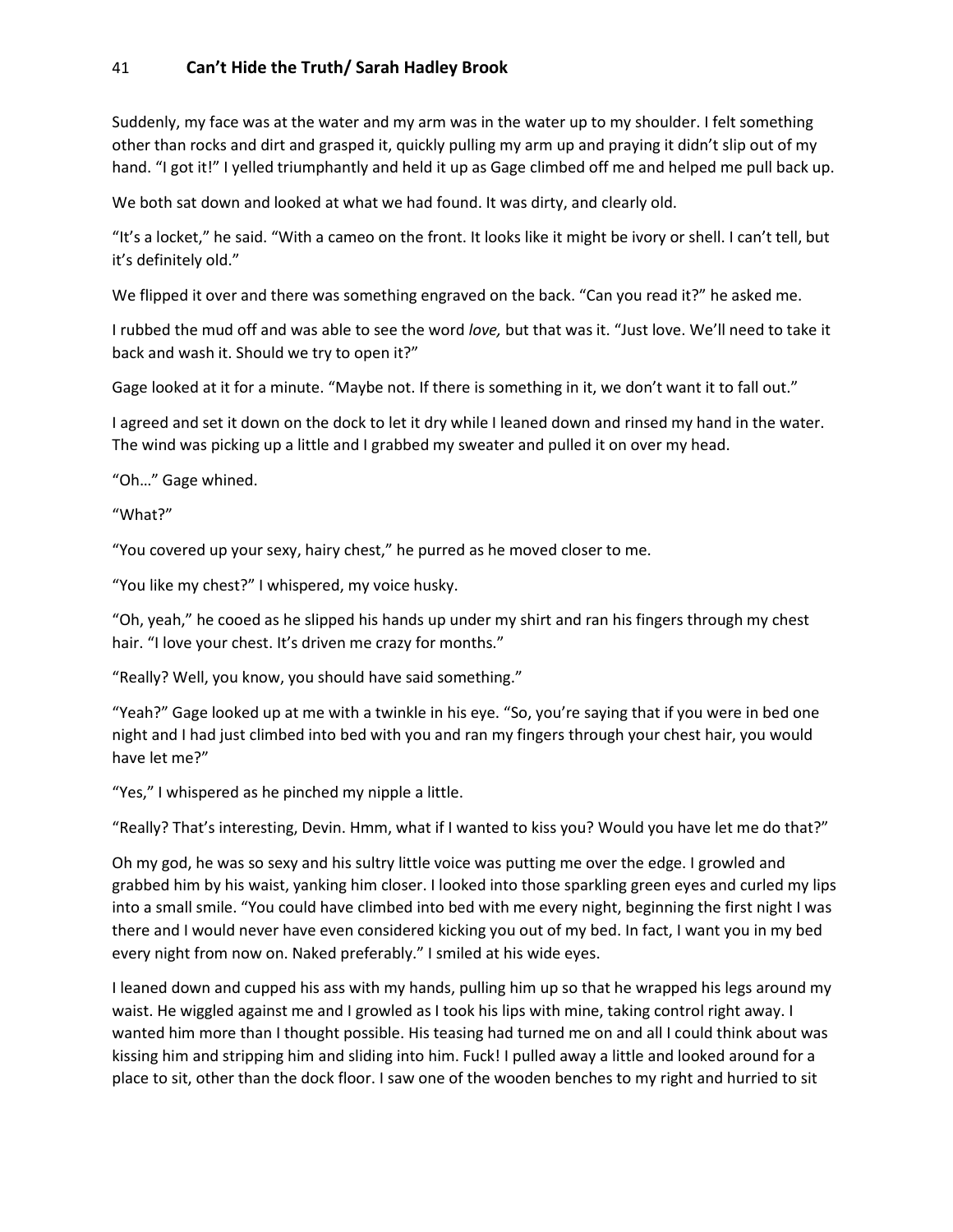down on it, pulling him with me. I loved having him straddled across my lap. It was so fucking sexy. His little whimpers into my mouth were driving me wild.

I held him tight, with one hand holding the side of his waist and the other pressed against his chest. I pulled my lips from his mouth and leaned down placing my mouth onto his chest, kissing him through his sexy little shirt. He trembled and I nipped at his hard nipple, feeling his hands rake into my hair and rubbing, massaging my head. He was moaning as I skimmed my hand down his stomach until I reached the hem and then slowly, tantalizingly slipped it under the edge.

"Oh, Devin, yes," Gage gasped, "touch me."

The second my fingertips felt his hot skin I was hit with zaps of electricity that ran directly from my fingers, through my arms and down my gut. I felt my dick pulse and I knew I needed more of him. I tugged at his shirt, and was glad when he reached down and helped me. He pulled it over his head and tossed it on the bench.

"Are you cold?" I looked into his eyes, his hard chest within reach of my lips.

"No," he answered softly, "my body feels like it's on fire."

"Me, too." I answered honestly. I wondered how far to take this… Should I stop now before I lost control?

He quashed any concerns I had when he pressed himself hard against me, wrapped his arms around my neck and leaned in for a kiss.

"I need you, Devin," he murmured as his hands pulled me to him and his tongue darted out and licked at my lower lip.

I couldn't hold back. Something about his sweet, innocent manner brought out the animal in me. I swear at that very moment, I needed his lips like I needed air to breathe. I heard a low growl and realized it came from me just before I devoured his lips. Holding nothing back, I teased and tasted, twirling my tongue and licking his lips. My mouth moved down his chin and he tilted his head allowing me better access. His neck was so fucking sexy and I nibbled and kissed and lapped a trail down to his shoulder.

"Yes, Devin. God…" he whimpered as I used my mouth to tease a path over to his hard nipple. I twirled my tongue around it and he tried to thrust up into my mouth, grinding himself against my crotch at the same time. I bit his nipple lightly and he arched.

#### "Yesss," he hissed out.

I loved hearing him like that and nipped again, a little harder. I was rewarded with another moan. My hands traced his back and I reveled in the muscles under his soft skin. With every movement, every groan and moan, I could feel the reverberations against my hands. I licked the nipple and then breathed in his scent, letting his sexy, musky odor flood my senses.

I thrust my hips up into his and he gasped. His hard shaft was pressing against me and I wanted him. I looked around and didn't see anyone, but I wasn't sure this was the right place to go down on him, no matter how much I ached for him. I wanted to taste his cock and drink his hot creamy cum and I was losing control fast.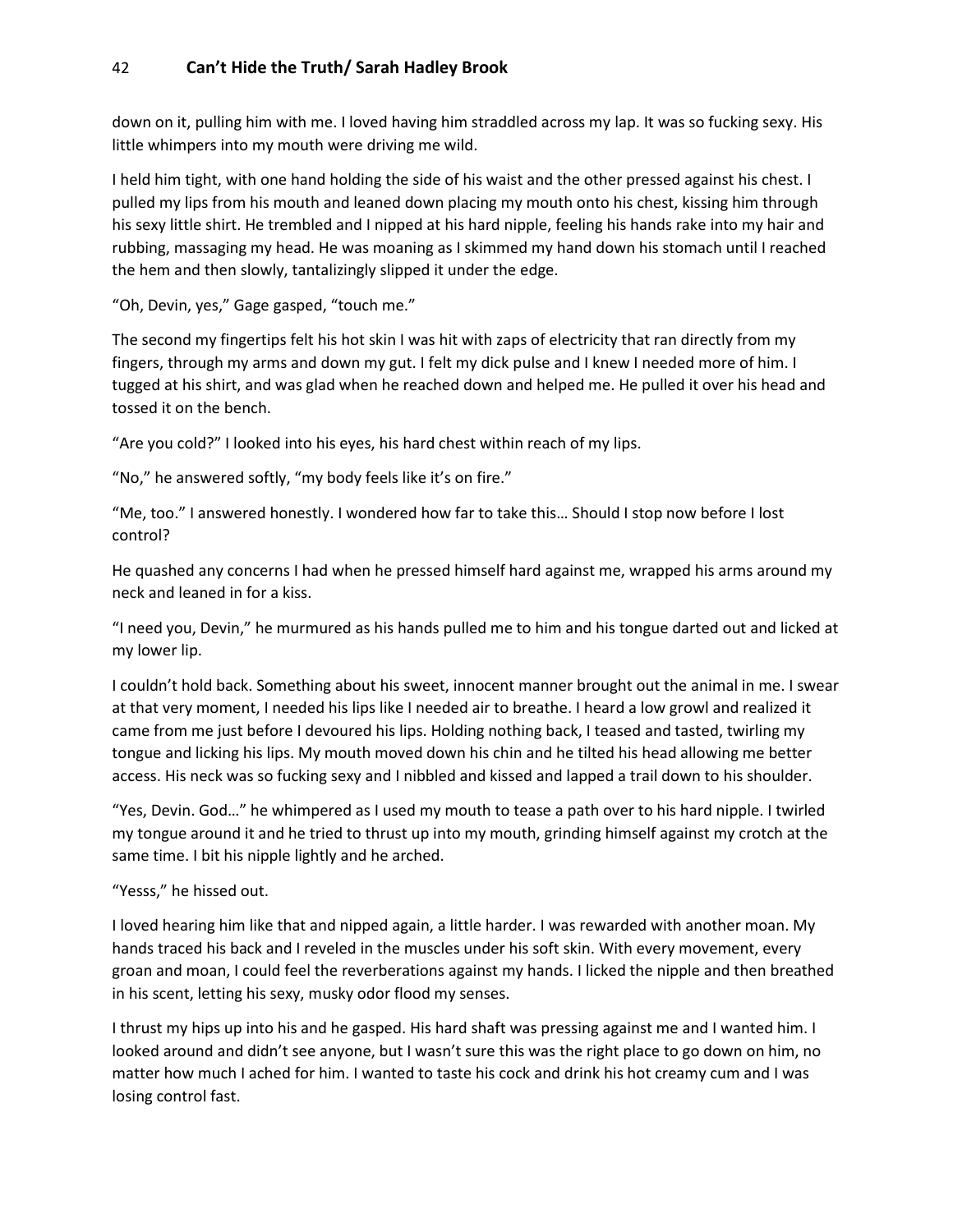I let one of my hands tug and pull at his other nipple, while I licked and teased him. The way he was rubbing and grinding on me I was going to lose it soon. I pulled back and he cried out.

"No! Devin, I need you! Please!"

His words drove me over the edge and I thrust over and over against him, pulling him down for a hot, wet, passionate kiss. We both moaned over and over into the kiss as our hands roamed everywhere. His hands were in my hair, under my shirt, on my back, even gripping my thighs. Our tongues dueled and our thrusts and grinds grew more insistent, more demanding. I felt my balls tighten and I knew I was going to cum. I moaned into his mouth.

"Gage. Oh, god, Gage. I'm going to cum, baby."

"Oh, yes. Yes! Cum for me, Devin. That's so hot."

I thrust hard at him and felt my dick swell and then shoot into my pants. It felt so fucking good.

"Gage! Gage! Oh, fuck, yeah!" I moaned.

He pulled back and looked between us, sliding his hand into my crotch. I trembled at his touch. My body was still coming down from the high. He gave me a shy little smile as he felt the wet spot on my jeans. I closed my eyes and reveled in my release. Gage leaned over to my ear and whispered, "You are so sexy, Devin. I want to make you cum every day. Every night." His hot breath snaked across my skin and his tongue reached out and licked my ear lobe.

"Fuck!" I cried out, feeling my cock already begin to harden. I pulled him away and looked into his eyes, dark with passion. "You are too sexy for your own good!" I growled at him. "Do you have any idea the dirty thoughts that race through my mind? Do you know what I want to do to you?"

He smiled sweetly, but his eyes were hazy with lust as he looked at me. "Then why don't you?"

#### "Why don't I what?"

"Do them." He licked his lips slowly. "Those dirty little thoughts in your mind." He pushed his hands on my chest and played with my hard nipples through my sweater, before pushing me back against the bench. "Who's stopping you? Because, Devin…." He leaned in and kissed my neck, his hot little mouth suckling the tender skin for a moment before pulling back and grabbing my crotch. "If you think I don't want to do all those things you think are dirty, then you are very mistaken."

My eyes grew wide as I watched him. Was he teasing?

He rubbed my cock through my jeans and I reached my hand down and felt his hardness through his own pants. God, he was rock hard. I wanted him so badly and he hadn't cum yet. I couldn't be selfish. I needed to make him feel as great as he made me feel.

"Don't you want me?" He whispered innocently.

I groaned loudly as my dick twitched in response to his sexy words.

"I seem to remember you telling me that you had a roommate that you wanted to 'bend over and take' and something about 'pounding your roommate until he cries out your name over and over'."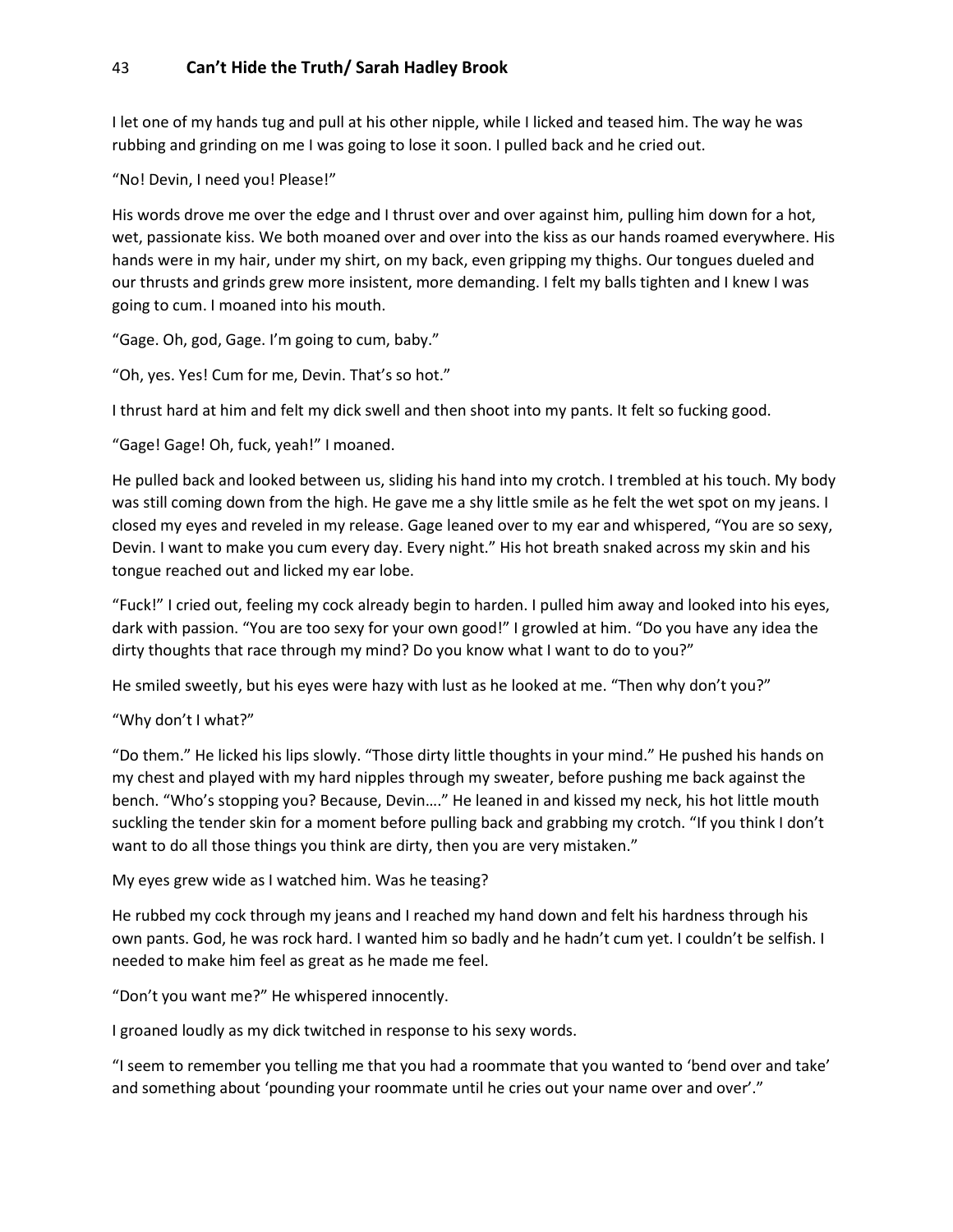I chuckled. "Yes, I did type that, didn't I?"

"Yes, you did. And I can't tell you how many times I have fantasized about you doing that to me," Gage blushed as he admitted this. God, he was cute and sexy and I felt a hunger for him that I had never known.

"What else do you want me to do?" I growled, grabbing his shoulders a little roughly. "Tell me, Gage!"

He trembled under my touch and I reached down and cupped his cock through his pants. He was still rock hard and I reached up and quickly undid the button and unzipped the fly. He gasped as I slipped my hand under his boxers and grabbed hold of his throbbing dick.

"You like that, baby?" I asked him and bit him on his neck.

"Yeah," he moaned. "I love when your hand is on is on me. And your mouth. Anywhere."

I lapped the spot on his neck that I just bit and he sighed.

"What else?" I urged him on.

"I like what you're doing right now."

"Say it… tell me," I begged him to say the words.

"I love when your hand is wrapped around my cock. I love when you stroke it and touch it and it makes me want to cum so bad," he whispered shyly.

"Mmm," I said as stroked him faster and harder. "I want to feel you shoot in my hand."

His body shuddered and he bit his lower lip as he thrust into my hand.

"Tell me what you were thinking about when I saw you jerking off this morning, Gage. Were you thinking about me?"

He moaned and I slid my finger over his slit and found his cock was dripping a lot of precum, so I spread it on his shaft and used it to help glide my hand faster.

"Yes, God, yes I was thinking about you. I was thinking…oh, yeah, that…feels so…fuck, Devin…I can't think…"

"Tell me, Gage, please," I urged.

He moaned and his breathing was getting ragged as he was clearly getting close to cumming. "I…I like to imagine that...that you…oh, god, Devin, I can't tell you this!"

"Yes, you can. Tell me," I whispered, so full of need for him to tell me, I thought I was going to cum again without even having him touch me.

"Sometimes… sometimes I like to imagine you on your knees between my legs and… oh, god, that feels so good, Devin." He threw his head back as he pushed into my hand hard.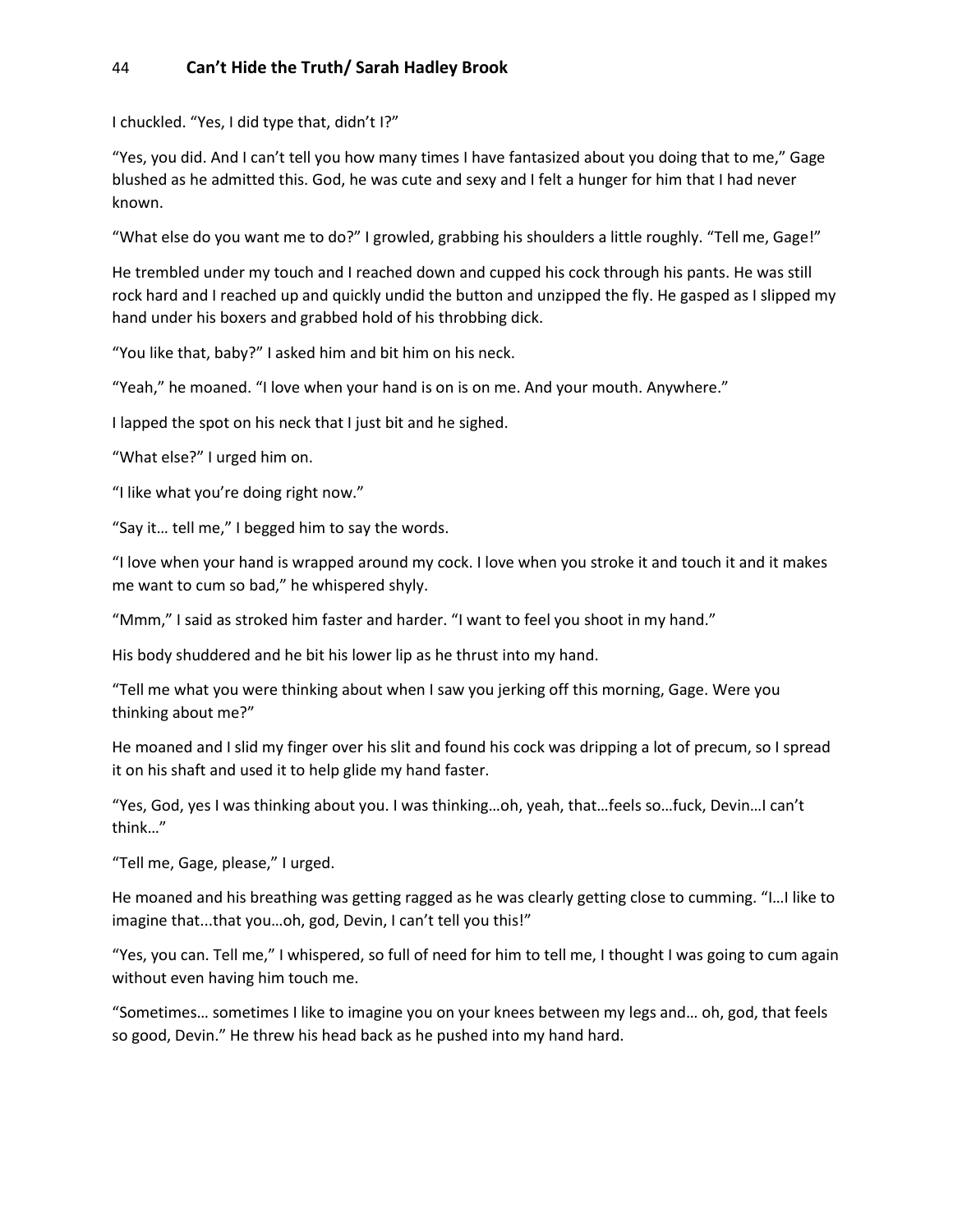I wanted to know what his fantasies were, but I knew he was ready to cum, so I fisted his cock harder and faster. "Cum for me, baby. Cum all over my hand and let me lick it up. Shoot that hot load on me, Gage."

"Fuck!" he cried out. "Oh, god! Yes! Yes! Yes!"

Suddenly his cock swelled and spasmed as his cum rocketed out and dripped over my hand, over and over as he moaned loudly. Damn! How could anyone be that sexy?

He fell forward and pressed his forehead to mine. "God, I love you, Devin," he whispered.

"I love you, too," I pulled him close and felt him collapse into me. I pulled my hand from his cock and raised my fingers to my mouth, sucking his cream from each finger, slowly and thoroughly. He watched me and moaned. "You taste so good, Gage."

He turned his head into my chest and sighed.

"Hey, now you can finish telling me about your fantasy."

He cleared his throat, not looking at me. It was so cute how shy he was about sex, but he could thrust into my hand with abandon and cum hard. "You said I was between your legs. Are we both naked?"

"Umm, yes… and sometimes you are stroking your hard cock over me and I am stroking mine and then you…you shoot your cum all over my…my asshole and my cock and balls," he whispered.

"Do you want me to do that?" I asked quietly, the images he evoked making me hard as steel again.

He nodded his head.

Damn, that was hot. "Then let's go back to the room and do it!" I exclaimed.

He looked up at me and swooped in for a kiss. Our lips mashed together as passion took over. I stood up and slid him off my lap so he could zip up his pants and throw his shirt back on. Then I took his hand and we moved towards the walkway leading off the dock.

"Wait!" Gage cried out and dropped my hand. "The locket."

I watched him run back and pick it up before sliding it into one of his front pockets.

I grabbed his hand again and we headed back to our car.

Gage giggled at the pace I set, his shorter legs were having trouble keeping up. I slowed down and smiled at him. "So, have you enjoyed our first real date?"

"Oh, yeah. Definitely." He grinned at me.

I loved his smile. I knew if I could see that grin every day for the rest of my life, I would do anything to make that happen. We smiled and giggled and stared at each other as we walked back to the car. As we passed the tree where we had seen the owl, I looked up and was surprised to see a second set of eyes.

"Look!" I pointed to the owls.

"Oh, wow! There are two. Do you think they are mates? Like a girl and a boy?" Gage asked.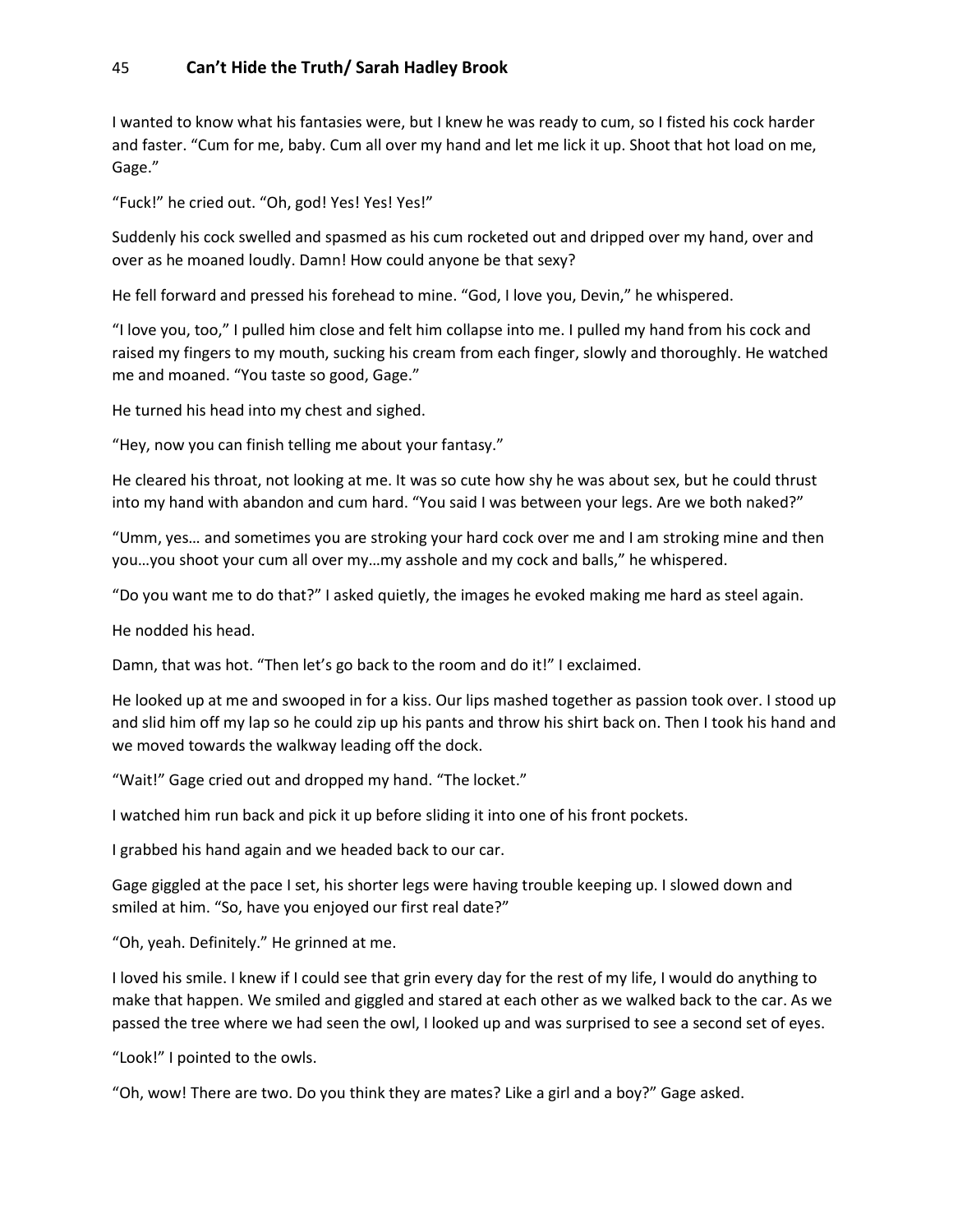"Or maybe they are boyfriends," I said and he looked at me startled. I shrugged. "Hey, you never know!"

Gage giggled and I slung my arm around his shoulders and pulled him closer as we walked back to the parking lot. It wasn't until we got close that we heard the sounds from the back seat. Lots of grunting and moaning.

We looked at each other and I held my finger to my lips to tell him to keep silent. I remembered Jeremy had asked me to call him, so I pulled my phone out of my pocket and dialed. I could hear the ringtone from where I was standing and was a little pissed when he didn't answer. One of the back windows was down and I heard Jack as I took a few steps closer.

"Shouldn't you get that? What if it's Devin?"

I couldn't hear Jeremy's response, but I did hear him moan loudly.

"God, Jack, you are so fucking hot! Tell me again, who does this dick belong to?" Jeremy's voice was loud and demanding.

"You," Jack cried out.

"That's right. And who does this hole belong to?" His voice was gruff with passion.

"You!"

Gage and I looked at each and almost burst out laughing. There was some serious dom/sub play going on in my car!

"That's right. I don't want any other man touching you, Jack. I knew the second I laid eyes on you that you were mine. Right?"

"God, yes, Jeremy. Yes, I belong to you," Jack moaned. "And you belong to me, right?"

"Fuck, yes. I am done with other men. You are it, baby. Spend the night with me, ok?"

"Yes!"

I looked at Gage in shock. Jeremy wasn't just teasing Jack. It sounded like he really, really liked him. But, still, I wanted to get back to our room, so I called again. This time he picked up.

"Hey, we're almost back to the car," I told him.

"Fuck! Okay," he said and hung up. "Damn! They are almost here."

"Don't worry, Jeremy. The night isn't over, yet. Please, take me to your bed tonight and fuck me hard."

We heard some more groaning and moaning and shuffling around and we waited another minute before Gage and I finished walking to the car.

I opened Gage's door for him and he smiled up at me with that sweet little grin and I leaned down and kissed his little nose.

I slid into the car and the smell of sex hung in the air. I couldn't blame it all on Jeremy and Jack, though, I mean, I did have cum in my pants, too.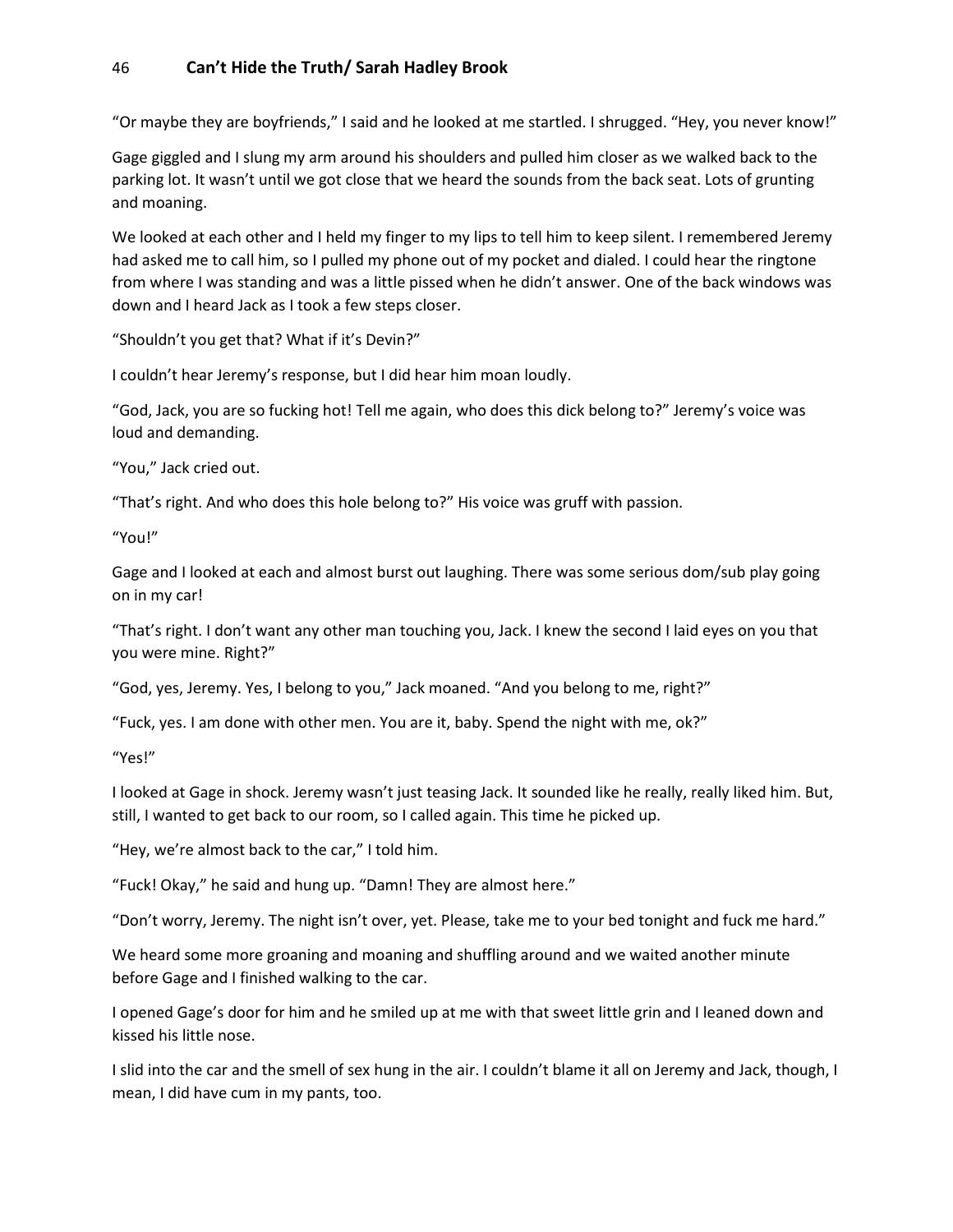"Did you have a good walk?" Jack asked Gage.

"Yeah." He moved his eyes to my face and then down to my crotch, licking his lips. "Yeah, we really did."

My dick plumped up and I pressed the gas pedal a little faster. I wanted to get back to the dorm. *Our* evening wasn't over yet, either.

### *Gage's POV*

As we drove back to campus, I felt my nerves begin to take over. This was all so new to me, and I wasn't sure if I was ready to go much further sexually. When I was in Devin's arms, I was so caught up in the sensations he filled me with, I never had a doubt about anything. I was so crazy about him. But for all my bravado, I was still scared of having sex.

My gaze drifted over to him and I felt my heart beat faster. He was so handsome; but it was more than just his looks. He treated me with respect, he cared about people, he worked hard at school and I never felt like he was lying to me. Well, other than the whole David and Mark thing, but that was on both of us. I still couldn't believe how silly we had been. I mean, really? Who uses fake names? But, other than that incident, I could tell that honesty was important to him. Should I be honest with him and tell him I was scared to go further?

I looked back out the window and watched the various stores and houses pass by as we neared the campus. I wondered if Devin would be upset if I told him I just wanted to talk the rest of the evening. There was so much I still wanted to learn about him, now that we were dating. The more I thought about it, the more I realized he would be fine with just talking. I believed we were on the same wave length as far as what we want out of this relationship; we both wanted to build a solid foundation. I wasn't looking for a fling and I was pretty sure he felt the same way.

It was scary that I felt so much for him so soon. It helped that we had been friends and roommates for several months before anything happened. In a lot of ways, we were ahead of the game when it came to new couples; we already knew quite a bit about each other.

"What are you thinking about?"

His voice broke through my racing thoughts and I shrugged my shoulders. "Stuff."

"Like?"

I glanced at him and saw the furrowed brow. He was worried. I reached over and lightly squeezed his leg. "Stuff that we can talk about when we are alone."

He nodded, understanding I didn't want to say what I was thinking in front of an audience. Just another reason I loved him. Devin understood me without words. I don't think I had ever had a friend that was so attune to my thoughts and emotions.

By the time we reached campus, I had let my mind run away with me and a light panic had set in. I needed to ask Devin some questions, but I wasn't sure how to do it without sounding naïve and immature. We parked and he hopped out, rounding the car quickly so he could grab my hand in his.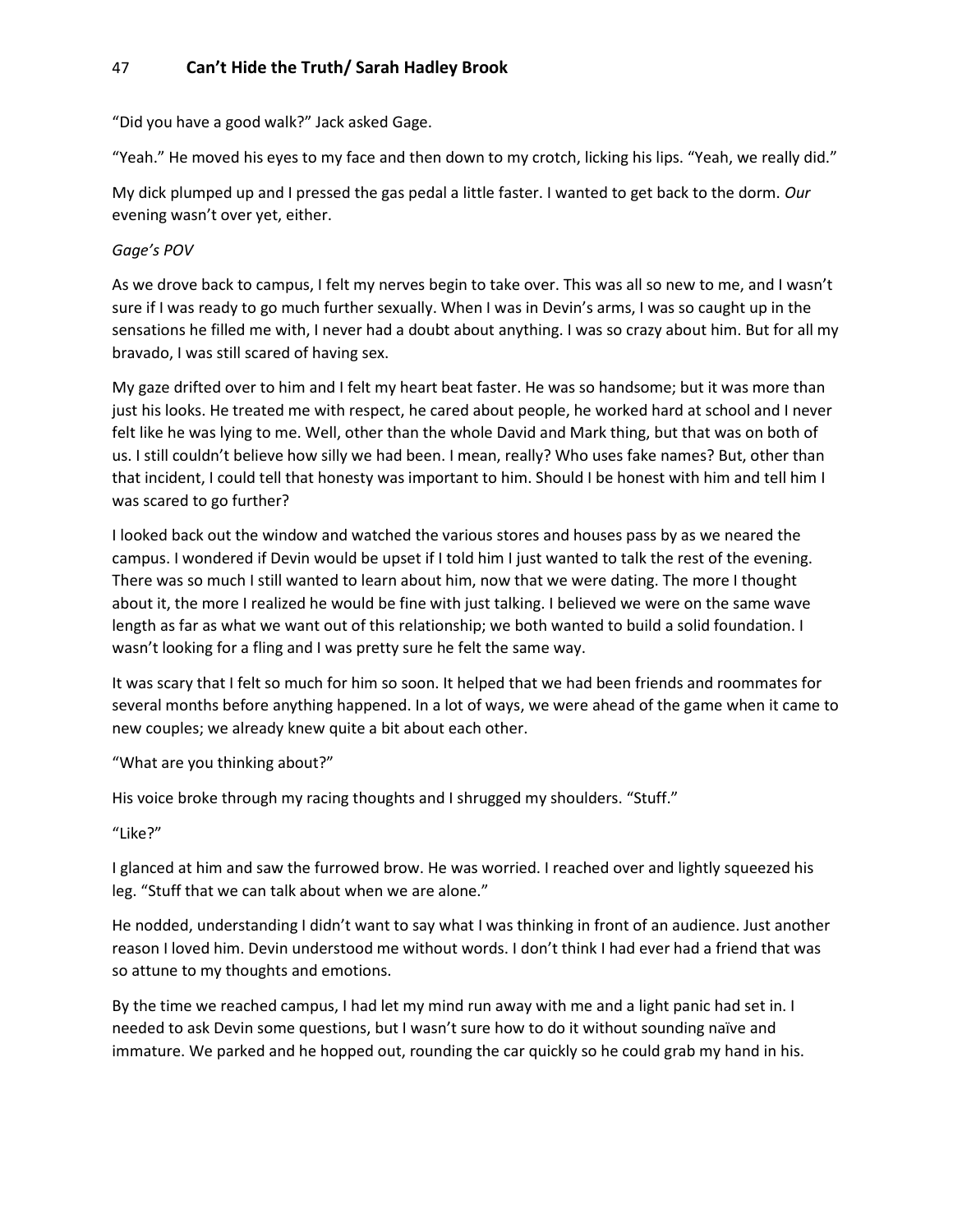And with that, my worries faded. I knew I had questions, but I also knew he would take care of me. I smiled up at him and squeezed his hand. The light from the tall parking lot lamps shone a path towards our dorm and the four of us walked, each couple hand-in-hand, until we broke away to our own dorms.

Jack and I had swapped numbers, so I told him I would call him this week so we could set up a time to go see the movie. We bid them good-night and watched as Jeremy slid his hand around Jack's waist and practically mauled him as they walked away.

"Poor Jack," Devin said as he chuckled.

"Poor Jack? Are you kidding me?"

"Why? Don't you think Jeremy may be moving too fast?"

"Um, do you know what being submissive and dominant means?"

"Of course… I could tell they were playing around with some of that in the car." His eyebrows raised as understanding dawned on him. "Oh, you mean they aren't just like role-playing?"

I smirked. "Um, no, not role-playing. Jack is totally hot for Jeremy. He basically wants Jeremy to be in charge of him."

"Really?" Devin seemed surprised. "But, he's like a tall, muscular basketball player!"

I rolled my eyes. "It has nothing to do with their size, Devin. Jeremy likes to be in control and Jack likes to be submissive. And before you ask, no, I don't know how far into that either of them are. But, if it works for them, who am I to say anything?"

Devin smiled. "I guess I just never knew anyone in real life that was into that." We reached our dorm and he held the door open for me, gesturing for me to go first. He clearly wanted to say something else, but there were too many others wandering around, so he pulled me towards the elevator and we were lucky to have one open immediately.

He yanked me into it and pressed close.

"What is it?" I asked him, seeing he needed some prodding.

His brown eyes met mine and he bit his lower lip as he thought about what he wanted to ask.

"Hey, it's okay. Just spit it out."

"Okay…I guess since we are just starting to date, well, it just occurred to me… I mean, are you into… do you want to be..." his voice trailed off, unable to say the words.

"Do I want to be dominated?"

He blushed and nodded his head as the elevator door opened and we stepped out onto our floor. I walked in front as we made our way to our room. I was glad for a moment to think, because to be honest, I wasn't sure how to answer that question. I had been wondering how to ask him pretty much the same thing.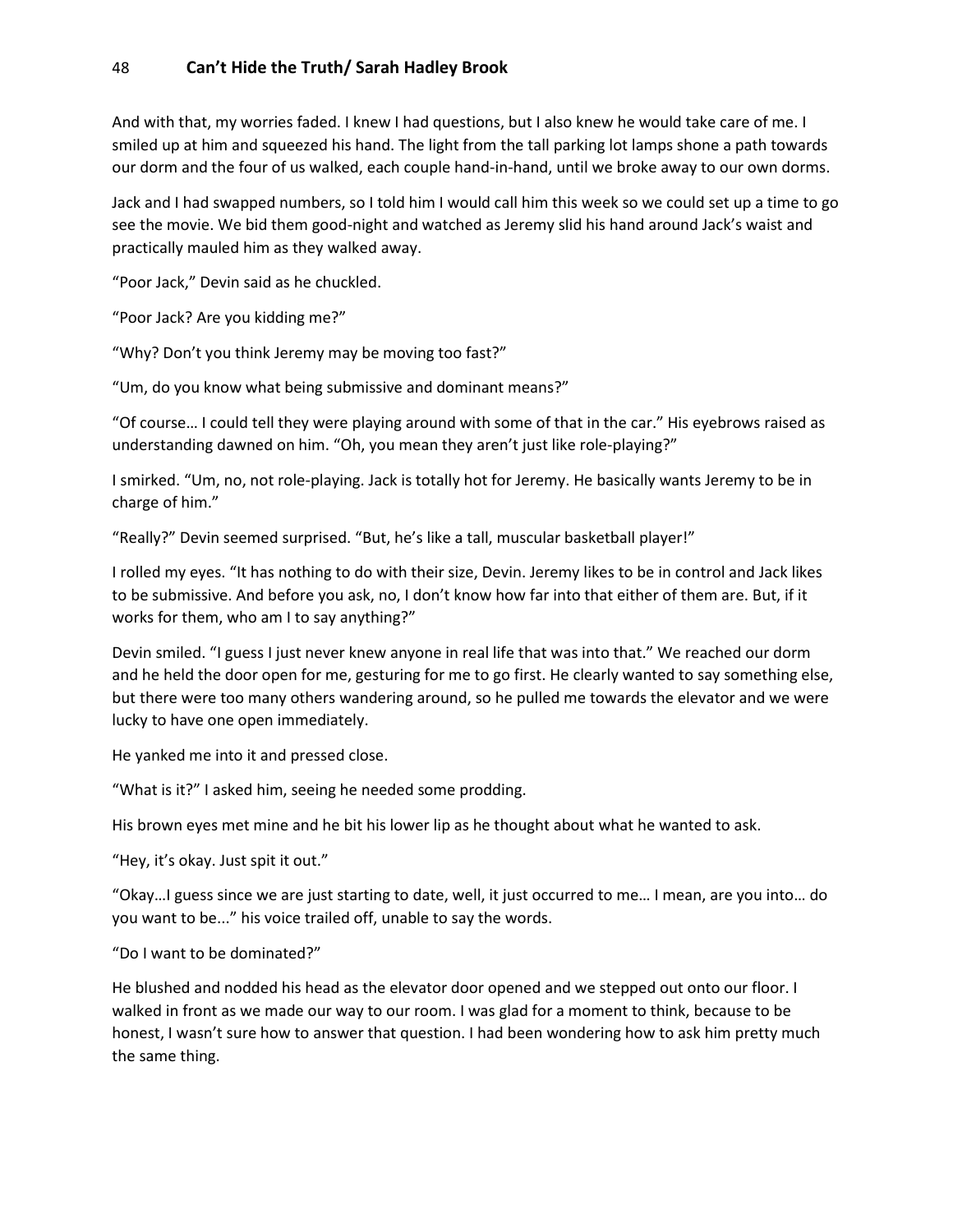He had his key out before me and unlocked our door, ushering me inside. I flipped on the lights and we stood and looked at each other for a moment.

"How about we just talk for a little while?" I asked him.

He nodded and moved to the mini-fridge and grabbed a Dr. P. "Want one?"

"Yeah, sounds good."

We both settled on my bed and pressed our backs against the wall, our legs stretched out in front of us, his crossed at the ankle. Neither of us looked at each other, both feeling a little awkward. He was busy staring at his pop can and fiddling with the tab.

"Okay, I guess I will start. I have actually been thinking about some things tonight. First off, I need you to know that I am not looking to be in the kind of relationship that Jack and Jeremy are into."

His breath hissed out. "That's good to know!" He turned and gave me one of those 'melt me into the bed' kind of smiles and I momentarily lost my train of thought. He leaned in to kiss me and I put my hand out, pressing his hard chest. Damn, he was really built!

"What's wrong?" he asked, clearly confused. "Is there something else?"

I looked at him and pulled my hand back to keep my sanity. "Okay, look, I'm just going to spill it all out, okay?"

He nodded and leaned back, waiting.

I raked my hand through my hair and took a swig of my pop. "Here it is. I am scared. Scared of sex. I've never done it. I have dreamed of it. I have fantasized about it. And I know I want you. It's just…I'm nervous." I looked up at him to gauge his response and saw a small smile tugging at his lips.

"Gage," he began, but I cut him off.

"No! You don't understand, Devin." I slid off the bed, set my pop on the desk and began to pace the small section of floor between our beds. "I am so confused. Especially after tonight!"

"Why? What about tonight?"

"The whole Jack and Jeremy thing…I mean, is that what it's supposed to be like? I mean, because I want to be the…the… bottom," I finally got the damn word out, "does that make me submissive? Does it make the 'girl' in the relationship? I don't like thinking that way."

Devin slid to the edge of the bed and grabbed my arm as I passed by him again, stopping me and forcing me to look at him. I knew my cheeks were crimson and my body was a bundle of nerves. But when I looked into his face, I only saw love. Not judgement. Not laughter. Pure love. I almost melted into a puddle right there.

Devin reached out and cupped my cheek and whispered, "Gage, I wouldn't want it that way. I want to be equal partners in everything. *Everything*. Just because you want me to be inside of you when we first make love, doesn't mean you will always want that." His fingers caressed my cheek and I leaned into his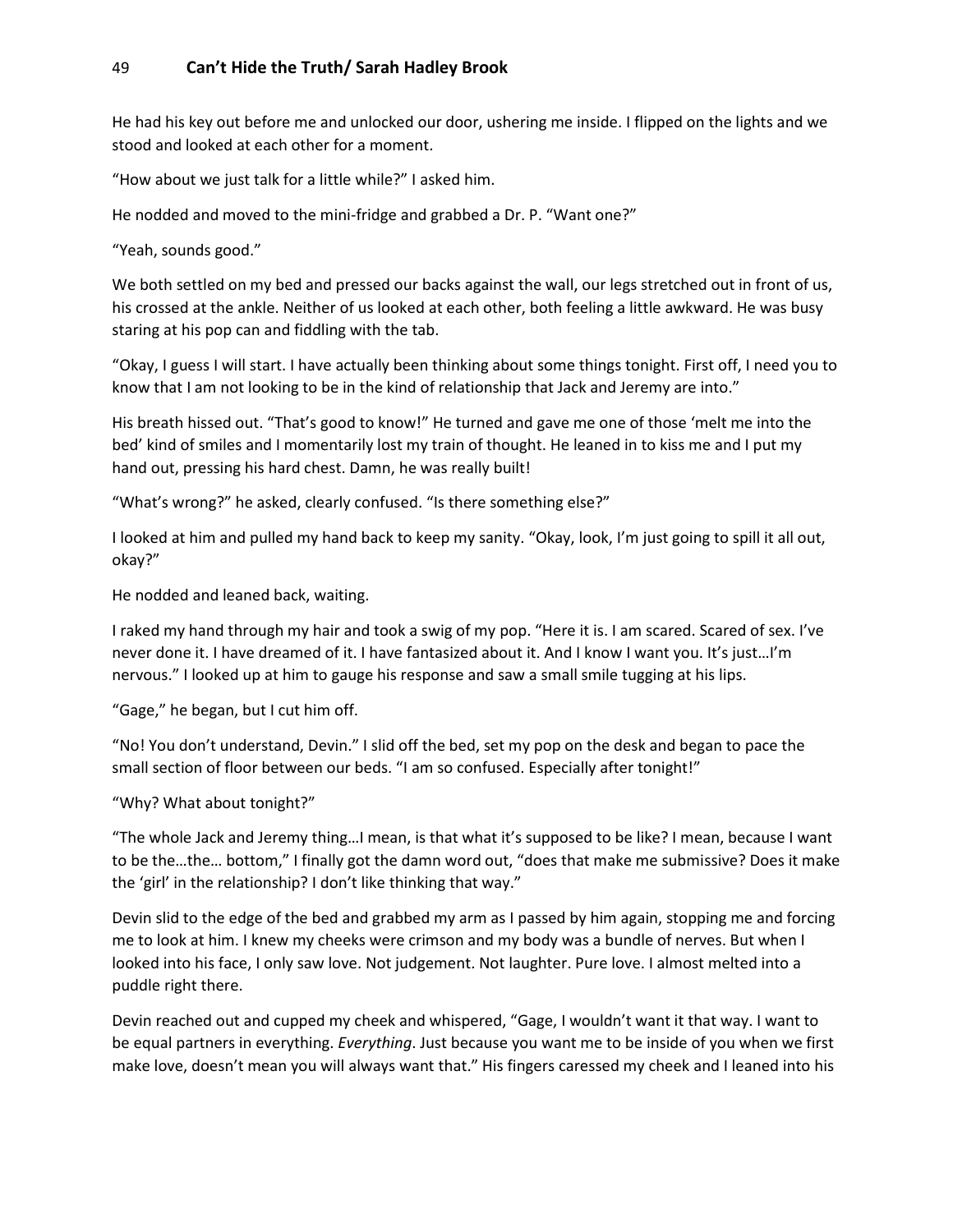hand. "And just because I want to be the 'top' doesn't mean we won't switch things up. I never want you to feel less than equal to me. Do you understand?"

I nodded, feeling the weight of my worries lift. I was feeling a little silly at this point, but it was nice to hear he felt the same way.

"And, Gage, as for being scared of having sex? We can go as slow as you want."

My eyes searched his and saw he was telling the truth. "You don't care if we wait?"

"No. You told me once before that you weren't ready and just because our hormones take control of us and we want to go further, doesn't mean we need to."

"Yeah?"

He smiled and placed a sweet, barely there kind of kiss on my lips, before pulling away a little and whispering, "Yeah."

I moved into his arms. "I am just so… confused. I know I want to be with you and then when I let myself think about it…well, I get scared."

"What makes you afraid? The pain?"

"I guess that's part of it. I think the bigger part is worrying about not doing things right. What if it's awful?" There. I had laid it all out for him. My heart was frozen as I waited for him to answer me. Then I heard a chuckle. Hmm, laughter is not what I was going for.

"Seriously? You are laughing at me?" I pulled back and tried to escape his arms.

"You're not going anywhere, Gage! I was laughing at the thought that *anything* I do with you could be awful! Nothing we do together will ever be wrong. Look, I'm going to tell you something, okay?"

I nodded and waited.

"I've only been with two men." I looked at him, surprised. He seemed so experienced. "I dated girls in high school and even last year at college. It wasn't until you opened the door in your sexy little boxer briefs and messed up hair that I knew in my heart that I didn't want to ever be with anyone else. Never. You may not realize it Gage, but I gave you my heart that first day." He blushed and it was so cute I almost kissed him, but I could tell he had more to say. "In fact, I haven't been with anyone since I met you."

"But you've been on dates!"

"Yes, and they were all for appearances sake. I only wanted you. It's scary for me to admit this, but you basically hold my happiness in your hands, Gage. Talking about submission earlier…well, in a way, I have submitted myself to you."

I gasped and pressed my head against his chest as he tightened his hold on me.

"So you see, Gage? I'm scared, too," he whispered as he kissed the top of my head. "I have never been so open and vulnerable with anyone. But I couldn't hold back with you any longer. I need to be yours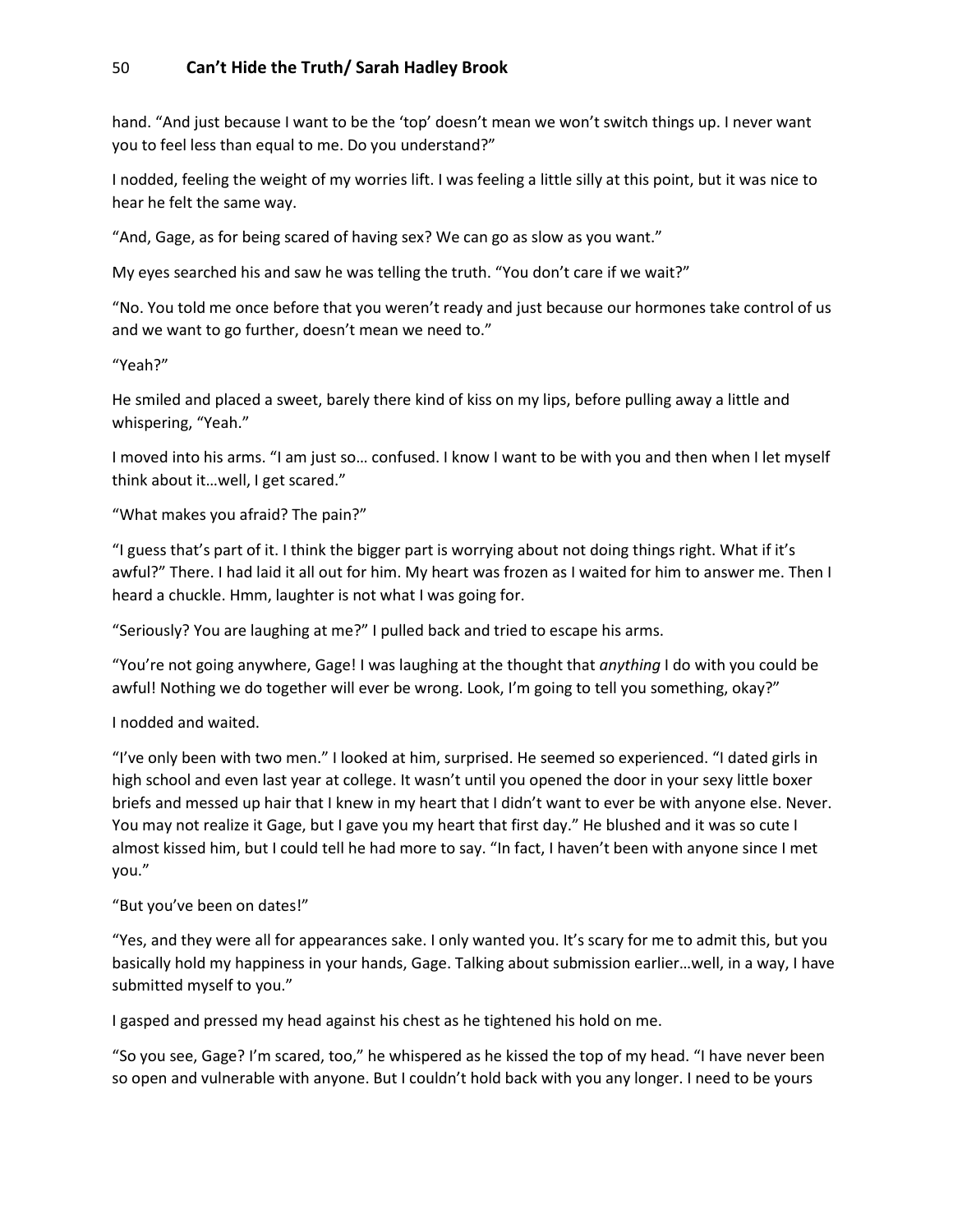and with you. And I will gladly accept any path you choose. If we have sex tonight or we wait until we're married, it doesn't matter. I will be with you."

I froze. *Did he just say what I what I thought he said?*

Undisturbed by his own words, he continued. "Let's just accept that we are soulmates and go from here. Because I do believe we're soulmates. Don't you?"

"Yes," I whispered, almost afraid to say that out loud. How did he know I felt it too; that we were drawn together? "And since we're confessing, I need to say one more thing."

### "Okay, go ahead, baby."

Taking a deep breath, I gathered my courage. "I know I don't want the whole dom and sub thing, but does it make me weird that I like when you get a little aggressive? Like when you pulled my hair?" I whispered my question, not sure what he would think. "I mean, it felt... hot. Sexy."

I felt his hand cup my chin and turn my face up to look at him. "Baby, there is nothing wrong with that. I think we are going to find all sorts of fun things out about each other as our relationship grows. No matter what, we are equals."

I sighed. How did he know what to say?

He pulled me back with him onto the bed and we wiggled around until we were laying together on our sides, his head on the pillow and mine tucked under his chin. Words weren't necessary anymore. A thrill rippled through me and I felt something open in my heart. I knew I loved him, but knowing he truly felt like I did gave me new confidence. I felt something blooming and growing inside. This wasn't just about sex. And this wasn't just puppy love, as some people may believe due to our age. No, we fit together as one. We would travel our journey of discovery together, supporting each other as we found our way. As I heard his breathing change, I knew he had fallen asleep and I snuggled closer. I wanted nothing more than to stay in his arms for the rest of my life. I felt completely loved. I was going to work hard to make sure he felt the same way. No one can know the future, but knowing we would be tackling it together, as a *team*, gave me a peace I had never known before. I closed my eyes and let myself fall asleep to the sound of his heart beating. I couldn't wait to see where our love took us next.

### **Chapter 3**

### *Gage's POV*

The next week was a blur of activity for Devin and me. It was basketball season and between the practices, the workouts, the extra workouts with Jack and getting ready for the first game, we barely saw each other.

We had not had a chance to go out again since the evening at the lake. Devin dragged himself back to our room every night after classes, workouts, and practice and tried to keep himself awake long enough to finish his work. He was determined to not let his grades drop.

We settled into a routine pretty quickly. I would wait up for him and make sure he had something to eat, even if it was just pizza or leftovers, make him a cup of coffee so he could settle into studying and then I would slip into bed. Sometimes, when I could tell he was really stressed, I would rub his shoulders and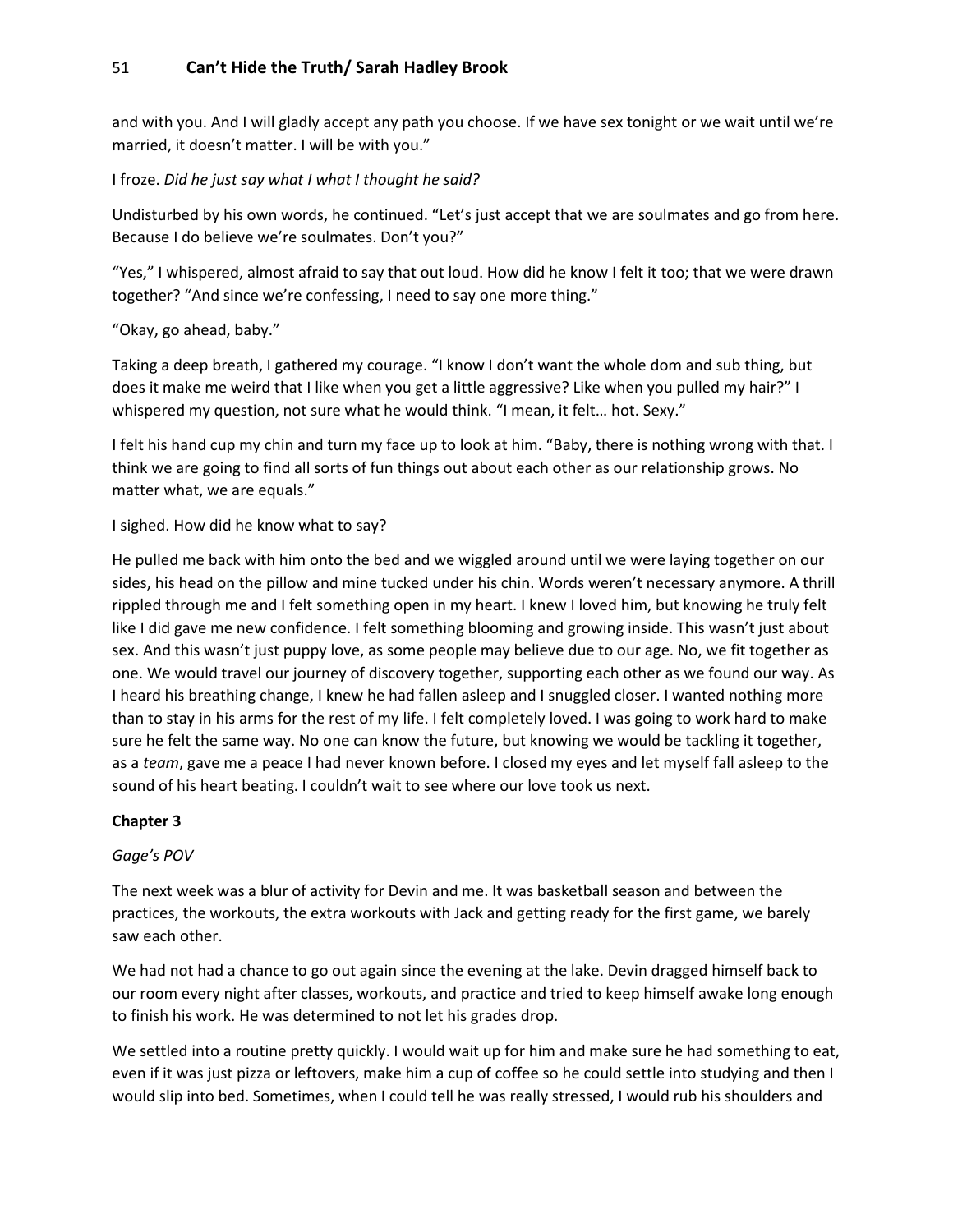neck as he sat at his desk. He always grabbed my hand when I was done and pulled me onto his lap, holding me close. It was nice to just cuddle for a few minutes, even though we knew we couldn't let our hormones take over, no matter what we wanted.

Our studies were important to both of us and I was proud of how hard he was working to keep on top of things.

Once he was done with any assignments or his studies, he would slip into bed with me, pulling me close to him until we were spooning. Because neither of us wore t-shirts to bed, when he pulled me close I could feel his hard chest and all that luscious hair pressed against my back. I loved how it crinkled against me. Yeah, I was pretty hot for his chest hair. I couldn't help it. He was just so *male*; so *manly*! This was my favorite time of the day. Yes, most nights our cuddling would turn into some heavy makeout session and sometimes it went a little further than that, but Devin respected my decision to take things somewhat slow and he never pushed me farther than I was ready. But we were definitely enjoying getting to know each other's bodies.

I found out a few things about myself as well, as we delved into this new relationship. First of all, I realized that although I was worried about being the 'girl' in the relationship, I couldn't deny that I loved how safe and cared for he made me feel. When he wrapped his strong arms around me, I never wanted to leave. I know that sounds stereotypical and even politically incorrect, but the truth was he made me feel precious; as if I were special and he would never hurt me.

I also found out I *enjoyed* taking care of him. I liked making sure he had something to eat before he studied. I liked knowing I could relax him after a hard practice. And I absolutely loved giving Devin pleasure. I went down on him as often as I could. I was addicted to the taste of him; the texture. I craved his release as much as I wanted to climax myself. Hearing him moan my name when he would shoot his load into my mouth was something I didn't think I would ever get tired of. It was getting easier to take him farther down my throat, too, which I know he enjoyed.

He seemed to thrive on pleasuring me, too. When he took me in his mouth, I was swept away with the sensations and, because I trusted him completely, I was able to completely enjoy it without worrying about all those things I once wasted time worrying about, such as my smaller size. Devin made me feel as if I was all he could ever want and it filled me with a confidence I had never known.

Jack and Jeremy were with us a lot, as we had sort of formed our own little group. The basketball team knew they were dating and knew that I was Devin's boyfriend, too, and there hadn't really been any backlash. I mean, yeah, there were a couple of guys that refused to shower with them, and one guy, Travis, apparently liked to whisper the word 'faggot' under his breath, but it wasn't anything they couldn't handle.

The first game finally arrived and I was so psyched to sit in the stands and cheer for my man! Some of the player's girlfriends had invited me to sit with them and, even though I was a little nervous about that, I accepted.

I hadn't had a chance to see Devin since that morning, so I sent him a quick text telling him good luck and searched for my seat in the arena. Molly, one of the player's girlfriends, waved at me when she saw me looking around. She was cute, with long auburn hair, brown eyes and dimples.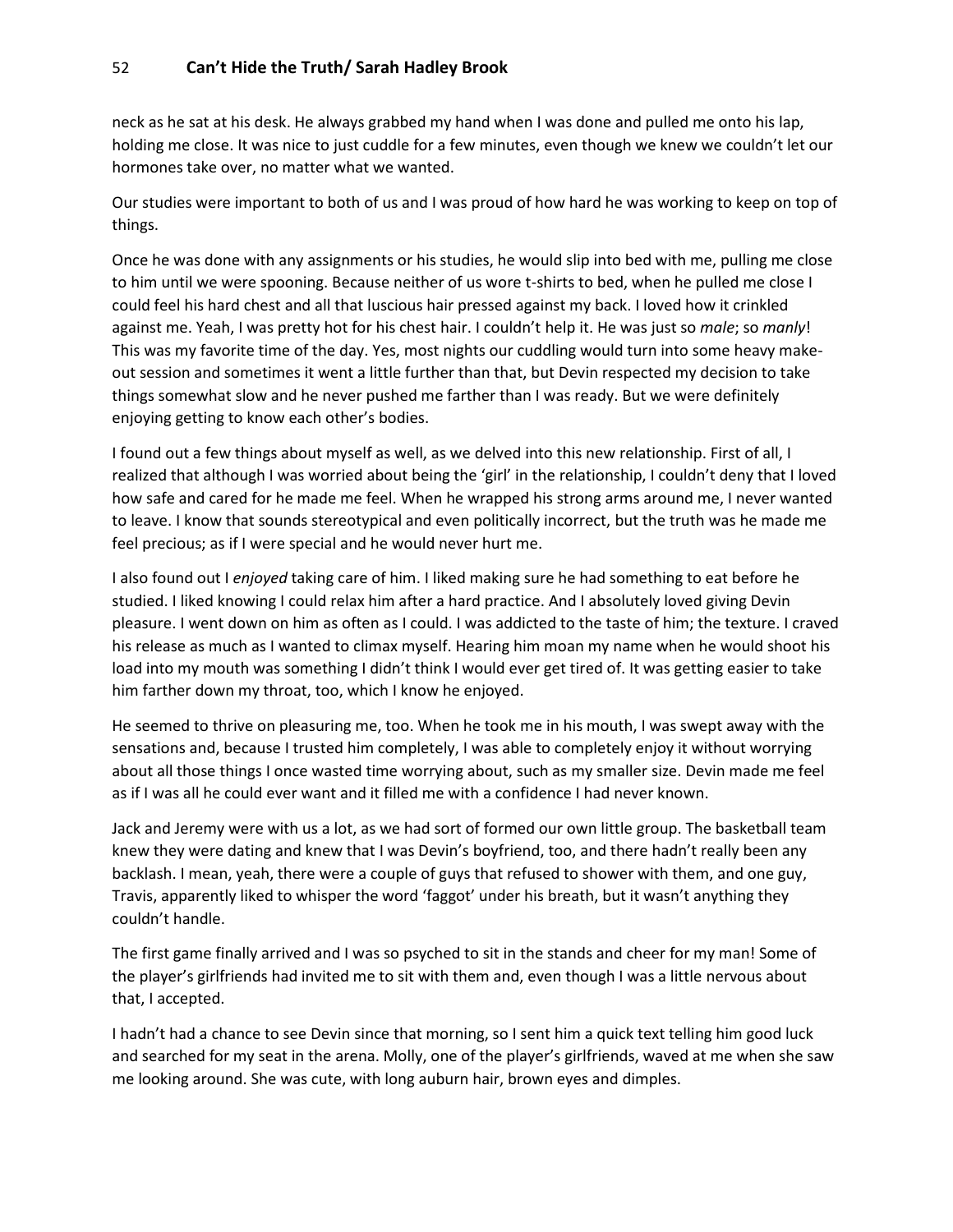"Gage!" She waved her arms at me. "Over here, Gage!"

I smiled and headed towards her. "Hi," I greeted her as I reached the aisle she stood in. "Where are we sitting?"

She waved her arm to show me the seats and I was surprised at how great they were. I knew they were on the first level, but I didn't expect them to be so close. "These are perfect."

"I know. The first time I sat here, I was in shock! They always keep a block for the players to have a guest."

"Who are you here for?" I asked her, realizing I didn't even know who she was dating.

She grinned. "Travis Black. We've been together for about ten months."

I grimaced a little when she mentioned Travis, but I didn't want to rock the boat, so I pasted on a smile. I wondered if she knew how homophobic he was; she certainly didn't seem to be like that, herself. She pulled me along with her and we claimed our seats and settled in for the game. Glancing at my phone, I realized there was about 20 minutes left before it started and figured I had enough time to hit one of the food vendors for something.

"I'm going to run and get a drink. You want anything?" I asked her.

"Oh, that's great! Thanks. Can you get me a Diet Coke?"

I told her I would and headed back up the stairs towards one of the food stands. My phone beeped and I pulled it from my pocket. It was from Devin responding to my earlier text.

*Are you here?*

I told him I was and where I was sitting.

*Awesome. After the game, Jeremy and Jack want to go out to a bar & grill they like. Want to?*

*Sounds good. I love you! Kick ass tonight!*

*Love you too, Gage. More than you know.* 

I grinned. My man was so romantic.

The line was longer than I thought, but I made it back to my seat just before the team was announced. As they ran onto the court in their green and white uniforms I held my breath, waiting for Devin. And there he was, a huge grin on his face and looking right back at me. I waved a little and blushed as Molly elbowed me in the side.

"Wow, he's pretty crazy about you, isn't he?" she asked.

"We're crazy about each other," I answered, not tearing my eyes away from Devin. He wasn't watching me anymore, but my gaze was locked on him. I had never seen him in his uniform and damn, he was hot! The jersey showed his broad shoulders and I could see all that thick, curly black hair pouring out over the neckline. And, oh fuck, when he tossed the ball around with Jeremy, I saw all that dark hair in his arm pits and I felt my dick plump up. My boyfriend was so hot! I glanced around, but didn't see Jack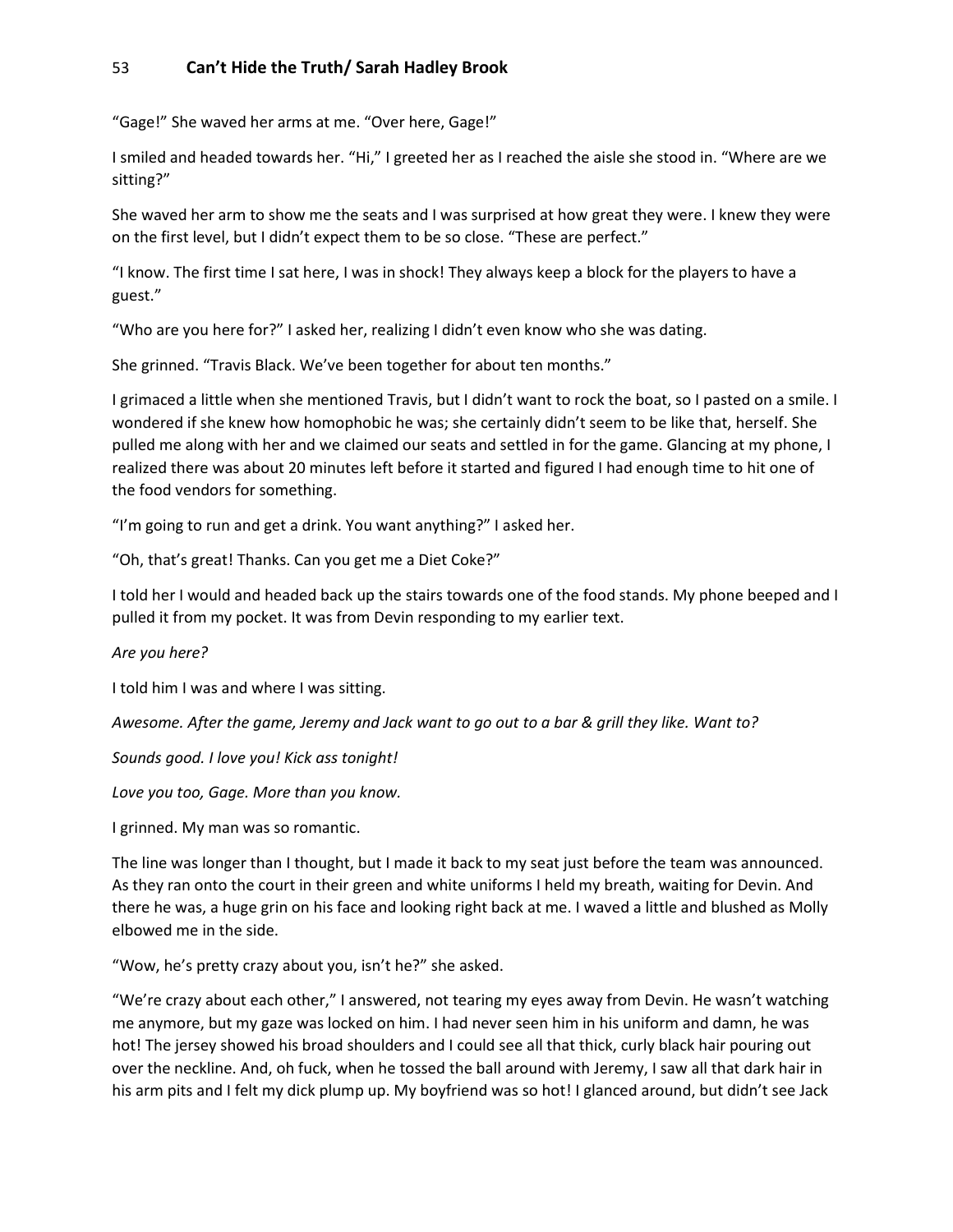at first. Then I remembered he was not playing this game, unless he was a substitute. I found him on the bench, but he was too busy watching Jeremy to notice me when I tried to wave.

"Hey," Molly pointed to a large man, "there's Travis." She waved and then frowned. "I wonder why he's glaring at me."

I bit my lower lip. *Should I tell her?* I glanced at her boyfriend. He was huge. And he looked pissed. Maybe I should tell her; she might want to change seats.

"Umm," I cleared my throat, "I think I know what he's mad about."

She looked at me, confusion etched on her face. "How could you know? You haven't even met him, have you?"

"No, but…okay, I'm not sure if I should say anything…"

She grabbed my forearm and squeezed. "Spill it," she ordered.

Damn, she was strong for such a petite girl. I looked at her for a moment before giving in. "Okay, okay, I'll tell you. Umm, well to be honest, he's been upset about having some gay men on the basketball team."

"What? How do you know that? Why would you think that?" She looked genuinely puzzled.

I shifted in my seat. I barely knew this girl and here I was about to put down her boyfriend. I wasn't sure if I wanted to continue, until she squeezed my arm again. I sighed and knew what I needed to do.

"Well, apparently he's been whispering *'faggot'* to Devin, Jack and Jeremy when they walk by in the locker room and on the court. I think he's upset that you are sitting next to me…"

Her eyes grew wide and she gritted her jaw. "That asshole! I told him that if he has a problem with gays then I wouldn't date him! My brother is gay and I won't put up with that kind of ignorance." She turned to glare back at Travis and I saw his face crumple with shock as he realized how furious she was. He turned away, but that didn't stop her glare.

"Hey, I'm sorry. I didn't mean to cause problems with you and Travis."

"You didn't. *He* did, Gage." She let go of my arm and watched him. When he finally turned to look at her again she stood up and flipped him off! I had just taken a sip of my soda and nearly sprayed it out all over the person sitting in front of me.

Travis's eyes grew wide and he turned his back on her. Guess he got the picture.

The game finally started and there was a lot of cheering and noise. The team we were playing was our biggest rival and we wanted to stomp all over them!

Devin and Jeremy were all over the court. I had to admit, I didn't know a ton about basketball, but this was very exciting. Of course, watching my man run the court while sweat dripped from him, molding his top to his chest may have added to the excitement. He made shot after shot and by half-time we were ahead, but just barely. He looked up into the stands as he headed off the court and shot me one of those smiles that melted my insides until I was a puddle of goo.

Molly laughed at me. "Wow! I can feel the heat from here!"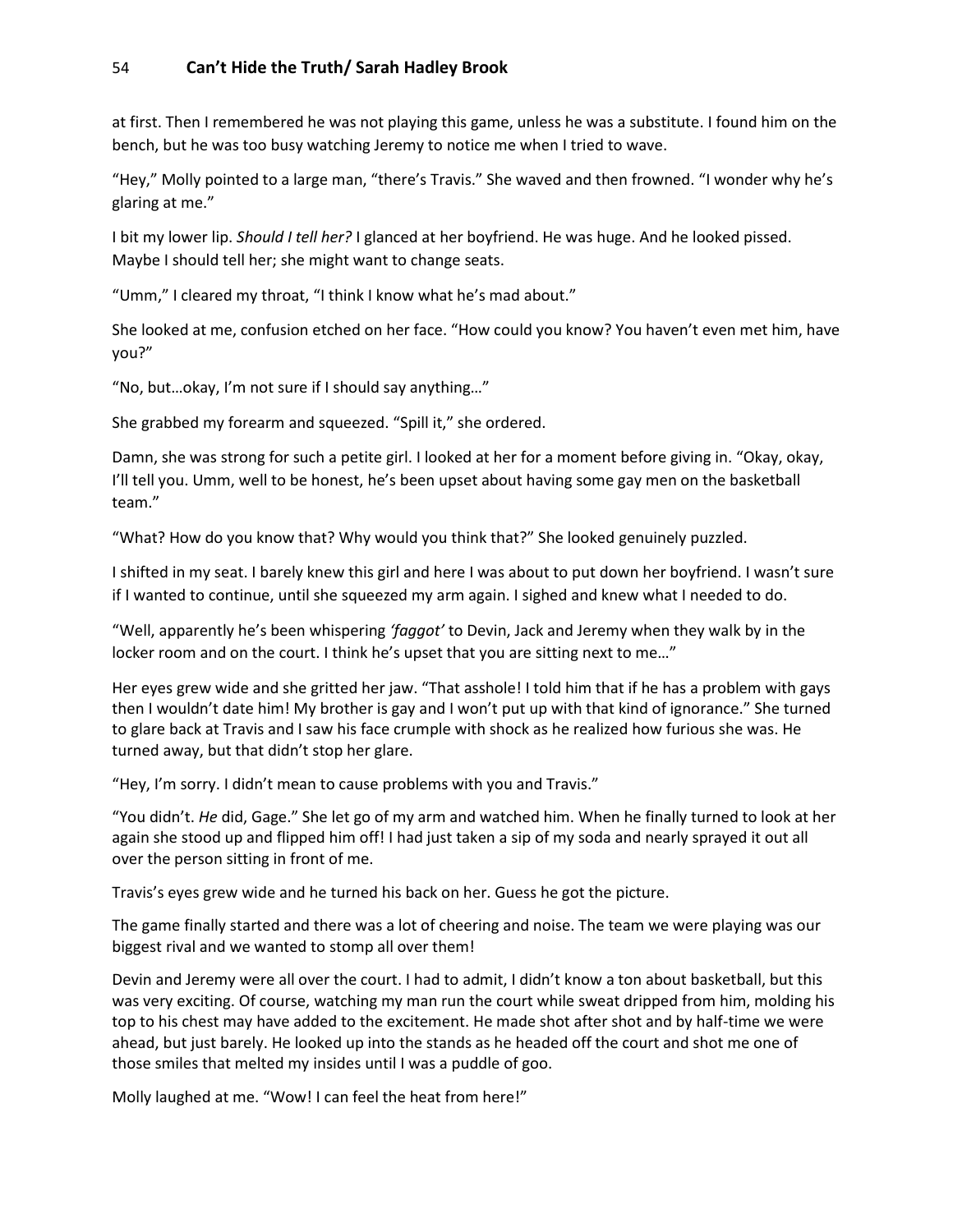I blushed, but smiled because I could feel the heat, too. God, I wanted him. I loved him so much. Why had I been holding back? I felt overwhelmed for a moment as I realized tonight was it. There was no more doubt; no fear. I wanted to share myself with him. I needed to be one with him. My heart thumped so hard I could feel it in my toes and felt my blush creep down my neck onto my chest. Yes, tonight was it. We had the weekend together. No practices. Just a couple of days to ourselves. I couldn't wait until the game was over.

"Are you okay?" Molly asked, sipping on her soda.

"Um, yeah. Fine." I smiled at her. "Just thinking."

"Aww, that's so cute." She glanced down at the court, but the players weren't back out, yet. The band was still playing for the half-time show. It was loud so she had to almost yell in my ear. "I've been thinking of Travis. I'm definitely breaking up with him after the game."

I nodded. I didn't blame her, but I still hated being the one to have told her what he had done.

She seemed to know what I was thinking because she leaned over and threw her arm around my shoulders and hugged me. "Hey, this is not your fault. I told him that being homophobic was a deal breaker for me. I can't date someone that would be hateful to my brother! I guess if I really loved him, I would be more upset…huh…"

I watched as she thought about her words. I wasn't sure what to say, but then the crowd starting cheering as the team entered the court. I saw Devin look up in the stands for me and I waved. He beamed at me and waved then turned to give his all to the game.

And, man, did he play hard! He dribbled, he passed, he blocked, he dunked, he ran and my eyes were glued to him. He was graceful; virile. His body movements screamed 'male'. Even from where I sat, I could see the muscles in his shoulders and arms flex with each throw, each pass, and each block. When he ran, his calve muscles bulged and lengthened with each step. I found myself oddly turned on by his calves and wondered what it would be like to lick the back of them from the ankle to his ass. I shuddered with the thought and my mouth watered. Okay, so was that a little weird, I wondered? Hmmm, at this moment, I didn't really care. I just wanted to kiss and lick every fucking inch of my boyfriend.

As the team headed into the fourth quarter, the air was thick with tension. The game was tied and some of our best players, Devin included, were looking tired. I crossed my fingers and tried to send him a message with my eyes, hoping he would look up at me. When he suddenly turned and looked right at me, I smiled and gave him the thumbs up sign. He grinned and nodded back. And just like that, his adrenaline seemed to kick in and he kicked up his efforts.

Jeremy and he were a mean team; passing amongst each other as they ran the court. They worked like a well-oiled machine and my heart swelled at the sight of Devin jumping into the air and dunking the ball. The team was on fire and when the buzzer rang we won by 4 points.

The crowd went wild and cheered as the players shook hands with the other team in the long-standing tradition of good sportsmanship. I stood with the crowd and watched the man I love pat his fellow teammates on the back, shake hands and bump fists in celebration of their first win of the season.

Devin turned towards me, seeking me out. When he saw me, the desire in his eyes was clear. He was telling me he wanted me and to be honest, at that moment, he could have jumped over the railing and carried me off to the locker room and had his way with me, onlookers be damned! Lust curled in my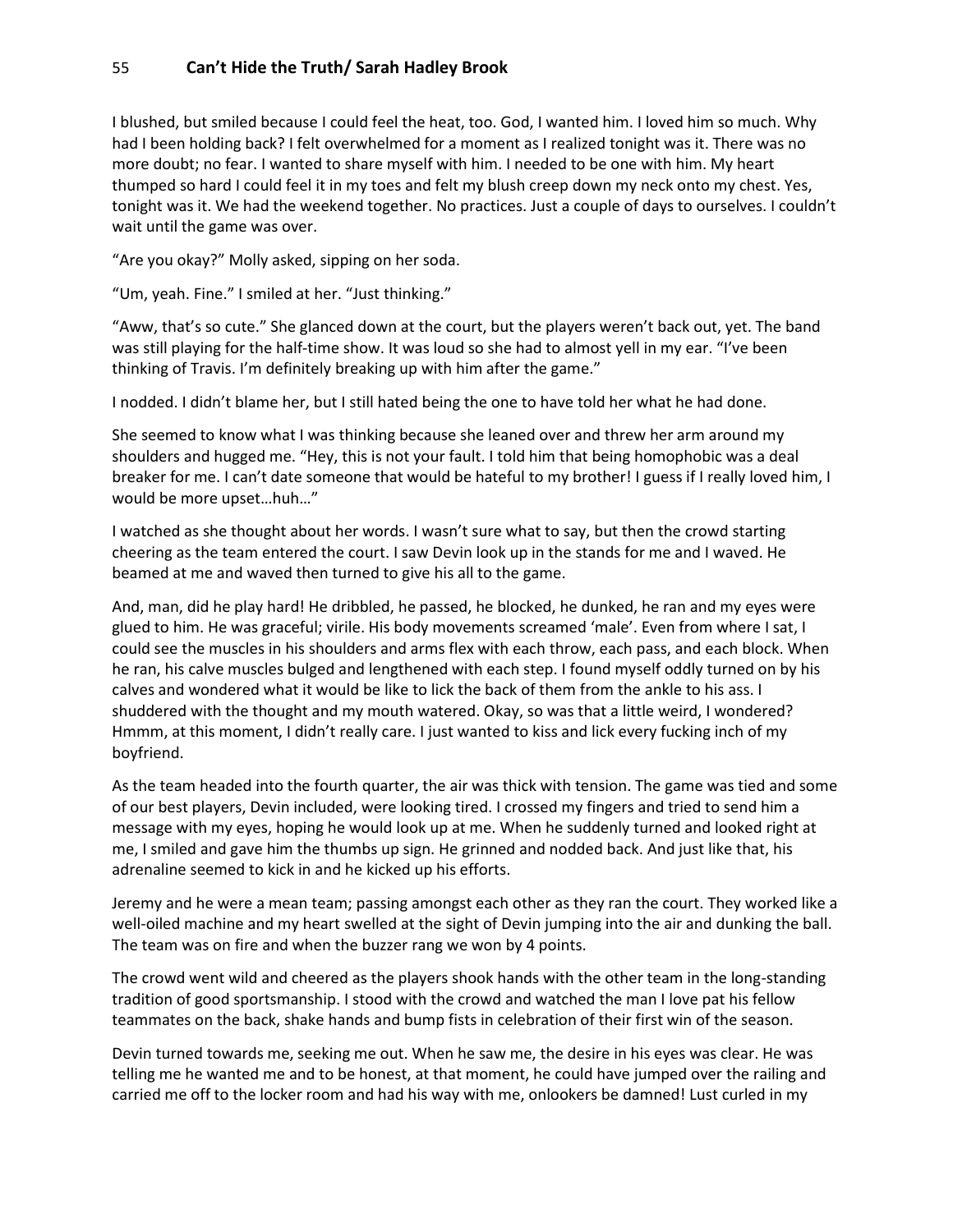belly and my skin felt hot. Still, he stared at me. I was mesmerized by his sweaty body; his uniform clung to him and his hair was a mess. I could see the stubble on his face and ached to touch him; to caress his cheeks, his lips, and his neck. My fingers itched to trail my hands down to all that luscious dark hair peeking over the neckline of his jersey.

A slow grin spread across his face; was it a smirk? Did he know that I was ready to give myself to him? Did he know that I was turned on by his pure *maleness*? His manly body and thick chest hair? His big strong hands? I looked into his eyes and I had my answer. Of course he knew. I sighed. I was an open book to Devin. He knew what he did to me. I smiled back and nodded.

He licked his lips slowly and I gulped. He was seducing me and he was still on the court! God, I was so fucking hot for him. I watched him walk casually across the court, following his teammates to the locker room. As he got closer, I swear I could feel the heat from his body searing my skin, even from thirty feet away. I trembled and felt my knees start to buckle. He pursed his lips, trying to keep from laughing. Damn him! How did he do that from so far away? I wondered if he knew my cock was so hard and weeping already that if he looked at me again I might just cum in my pants.

I glanced at him one last time. His cocky, confident walk as he exited the court told me that yes…yes, he knew I was about to lose control. I slumped back into my chair and tried to catch my breath.

"Wow…that was…hot."

I turned to Molly, surprised she was still there. I blushed as she looked at me and I realized she had witnessed our wordless communication.

"Umm, yeah, definitely hot. Shit, I am crazy about him."

She laughed. "Obviously. And it's also obvious he's just as crazy about you." She patted my arm and grabbed her phone. "Great, Travis just texted. Guess it's time to go break up with him."

"I'm so sorry," I told her, still feeling bad that I had been the bearer of the bad news.

"Don't sweat it, Gage. It is what it is…" She looked over at the court and sighed.

We talked a few more minutes and traded numbers before she left. Even though I didn't know her that well, she seemed nice and I wouldn't mind hanging with her.

As she left, my phone beeped. A text from Devin.

*Baby. Meet me at the car in 15.* 

*Ok. Congratulations. You were great out there.* 

*I think we need to celebrate. Any ideas?*

*We're going out with Jack and Jeremy, right?*

*Yeah. I mean later. How do YOU want to celebrate with me, baby?*

My heart raced as I typed my answer.

*I want to feel you inside of me… I want you to make me yours, Devin… I NEED you…*

My finger hovered over my phone as I gathered my courage to send the text. Finally, I just did it and waited. It was almost two minutes before there was a reply. I was so fucking nervous I was shaking.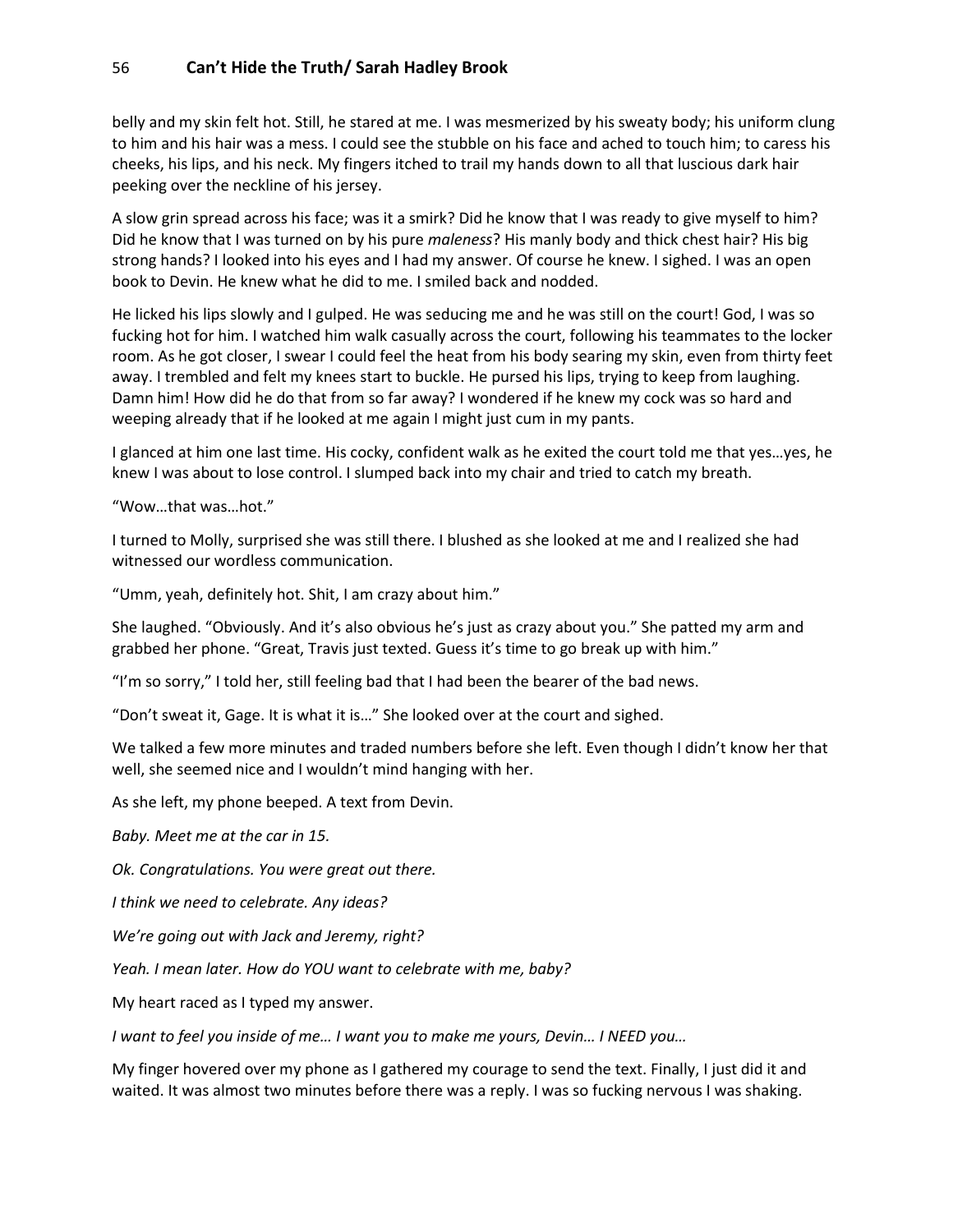### *YES!*

I smiled. I was finally going to be one with him. Just the thought made me shudder with desire. The fear I had been feeling for weeks was gone. I hurried out to the car to wait for him, willing him to hurry out.

### *Devin's POV*

Oh my god! When I got that text from him, my cock swelled and I could barely breathe. I knew from looking at him earlier that something had changed. The way he stared at me on the court...I just knew there was something going on with him. When he nodded at me after the game, I was pretty sure he was telling me he was ready. But this text was the definitive answer.

God, I wanted him so fucking bad. I wished that I hadn't told Jack and Jeremy we would go out with them, but maybe we could make it an early night. I had so many plans with Gage.

Over the last couple of weeks we had grown even closer and I had held back from pushing him, but it had been so hard! I wanted him all the time. No matter how tired or sore I was from practice or working out. He was under my skin and I couldn't keep my hands off him. He was the same way; always finding a way to brush against me, touch my shoulder, or caress my cheek.

By the time I had showered and dressed, Jack and Jeremy were already waiting for me at the exit.

"Hey! About time," Jeremy hollered.

"It takes a while to put this look together, asshole," I told him with a smile.

"What? The *I'm trying to look hot for my boyfriend look*?"

I shot him a glare, but he just laughed and threw his arms around Jack's shoulders.

"Man, we were smokin' tonight, weren't we baby?" He leaned over and kissed Jack on the lips.

"Yeah. You guys were awesome. Great win!" Jack said, a shy smile tugging at his lips.

"Thanks!" I smiled back. The team really had been great tonight. I was still pretty pumped about the win, but I had other things on my mind as well.

As we got closer to my car, I saw Gage leaning on the passenger side door, looking up at the stars. He loved to look at the night sky. Just another thing to love about him. He was so fucking smart and cute and sexy! There weren't enough adverbs to describe how amazing he was. There were times I would look at him and my breath would catch in my throat. He was so beautiful and I felt humbled that he had chosen to be with me.

He heard us and turned our way.

"Here come the victors," he said and pumped his fists in the air.

I chuckled as Jeremy whooped and jumped into the air. "Damn right! Victory to us!! Let's go celebrate!"

Even in the darkened parking lot, I could see Gage's blush at the word 'celebrate'. I knew exactly what he was thinking and I couldn't wait to get going with our own private celebration.

I unlocked the car and we all climbed in and got settled. I leaned over and kissed Gage and then whispered into his ear, "Baby, you are so sexy. I love you so much."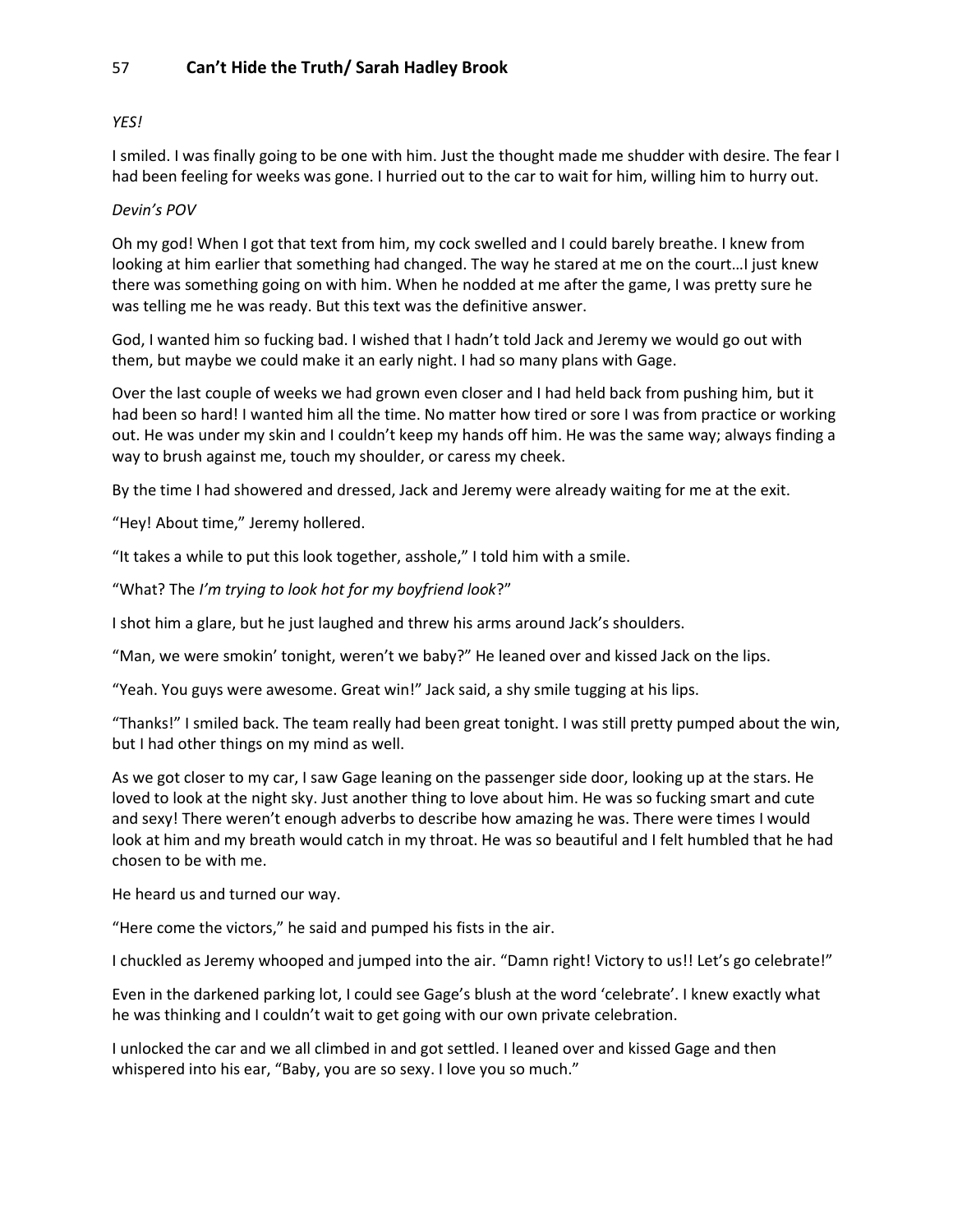He trembled and leaned into me a little as his hand squeezed my knee. I reluctantly pulled away and started the car. Jack and Jeremy were already all over each other in the back seat, per their usual, and the moans from Jeremy were not helping my situation.

I pulled out of the parking lot and headed to the restaurant they wanted to go to. Gage's hand on my leg was making me hard as a rock. As I turned the corner, I looked at him and saw that he was staring at my crotch. Shit, that just made me ache more.

His hand slid up my thigh until he was right next to my crotch. I shuddered and shifted a little, trying to get him to put his hand over my bulge. Suddenly, his hand brushed over my dick and I almost moaned out loud. He smiled and pulled his hand away. The devil!

When we finally pulled into the parking lot and I turned the car off, Jeremy and Jack were still hot at each other.

"Oh, fuck, Jack. You have the sweetest ass, baby. You like it when I slam my big fat cock up your ass, don't you?"

"Yessss, oh god, yes!"

I cleared my throat, my face feeling a little flushed. "Umm, guys, do you want to eat or not?"

Gage giggled a little as Jack pulled away quickly. It was clear that Jeremy overwhelmed him and he forgot where he was.

"Okay, okay… we'll meet you in there in a few minutes," Jeremy drawled out.

Damn! They were going to fuck in my car again! I growled a little, but left the keys and told them we would get a table.

"Thanks man," Jeremy hollered out as I slammed my own car door. Gage came around and grabbed my hand, pulling me with him to the entrance. That was all it took for me to not care about the two men fucking in my car. Just Gage's hand in mine.

#### *Jack's POV*

I couldn't believe that Jeremy had told Devin and Gage that we would meet them in there. They clearly knew what we were going to do. I felt terrible, but I couldn't help it. There was something so animalistic about Jeremy. He couldn't get enough of me and that only turned me on more.

His hands were on my fly and I moaned when he pulled the zipper down and pushed my jeans down, along with my briefs. I lifted my ass to help him pull them down and sat back down on the cold vinyl.

"Baby, we don't have a long time. This will have to be a quickie, but you know I have to have that ass." He grabbed my ass with both hands and kneaded both round globes. "Fuck, your ass is so perfect."

I moaned. "What are you going to do to me, Jeremy?" I asked shyly.

"I'm going to give you what you want," he growled out, his voice loud and deep.

I shivered, but he knew I needed to hear the words. "What do you think I want?" I whispered, playing along with our little game.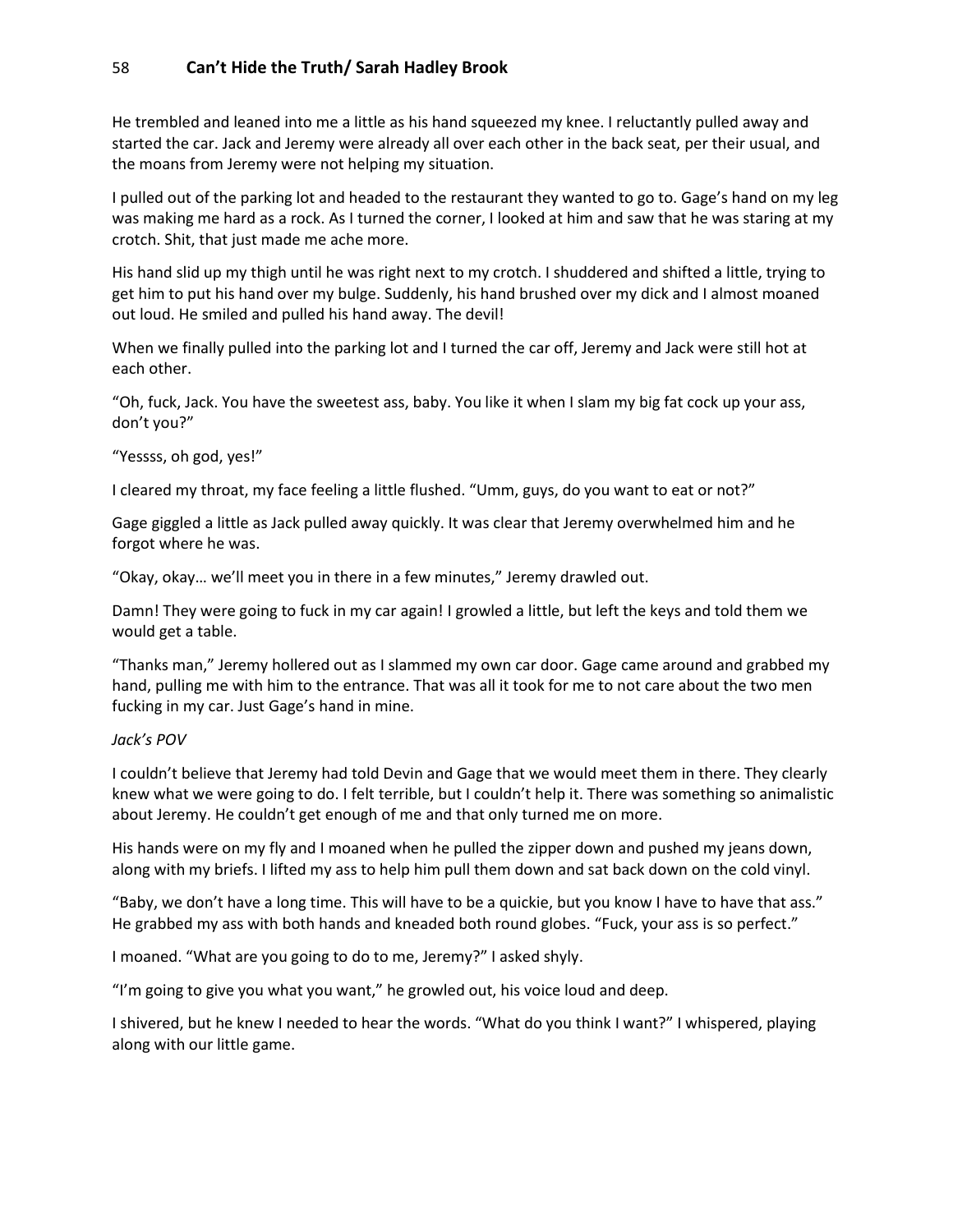He flipped me over so that I was on my hands and knees, pushing my head down into the seat. My ass stuck up in the air, where anyone walking by could see. I didn't care. I needed him. I needed his rock hard cock.

"You know what you want. You want to be fucked! Hard! You like it when my big fat cock fills your tight little hole and then floods you with all that cream."

I moaned. He was right. I loved it. We had both been tested not too long before we met and were clean so we didn't need to use condoms anymore. Each time I felt him fill me with his hot load, I was in ecstasy.

"Am I…am I your little slut, Jeremy?" I begged to know, knowing that would drive him crazy.

"Fuck yeah, baby, you know you are," he said as he reached around and slipped his fingers into my mouth. I lapped and sucked at them, getting them wet with my spit. He pulled out and I felt his fingers at my entrance. "You want this, right?"

He was sweet. He was in control, but he always asked me that. It only made me crazier for him. "Yes! I want it. Please! Please fuck me, Jeremy! Please!" He loved it when I begged and I felt him slap my ass as he plunged two fingers roughly into my ass.

I cried out at the intrusion, but he slowed and started stretching me, scissoring his fingers in me and brushing against my prostate. I groaned and reached back and grabbed my ass, pulling one cheek farther apart.

"Oh, yeah, baby. Such a hot little hole. So tight and hot." Jeremy's voice was husky with lust.

I heard him unzip his fly and moaned. I couldn't wait until he was pounding my ass. "Fuck me, Jeremy. Make me your slut."

Jeremy groaned as he pulled his fingers out. I felt empty and pushed my ass back, begging him to fill me again. I needed him. I heard him spit onto his hand and knew he was slicking himself up for me.

"Oh, yeah, you want my cock," he said as he lined up the engorged head with my asshole. He pushed and pulled back, pushed and pulled back, teasing me until I begged him over and over to fuck me.

He laughed. "Yeah, you know this cock is yours, baby. Just like this hole," he pushed hard and slid inside past the tight ring, "is mine!"

I cried out at the burning pain mixed with pleasure. He pushed slowly, easing in carefully until he was fully seated and we stayed still for a minute while my ass adjusted to his large size. I didn't think I would ever get tired of this feeling. I felt so full, so hot and sexy and at the same time, so slutty. I moaned to let him know he could move and he pulled out and slammed back into me. My muscles tightened around him in an effort to keep him inside.

He chuckled a little as he gripped my hips hard enough that I knew I would probably have bruises later. "Your ass is so greedy for my cock, baby. You feel so fucking good. So tight! Hot….oh, Jack...," he moaned as he pulled out and reached across my back and grabbed my shoulder, ramming his throbbing rod back into me.

"Yes!" I cried out.

He cock was a hart piston as he slammed in and out of me fast, filling the car with his dirty talk, which only revved me up more. "You." Slam. "Little." Slam. "Slut." Slam. "Take." Slam. "It." Slam. "All." Slam.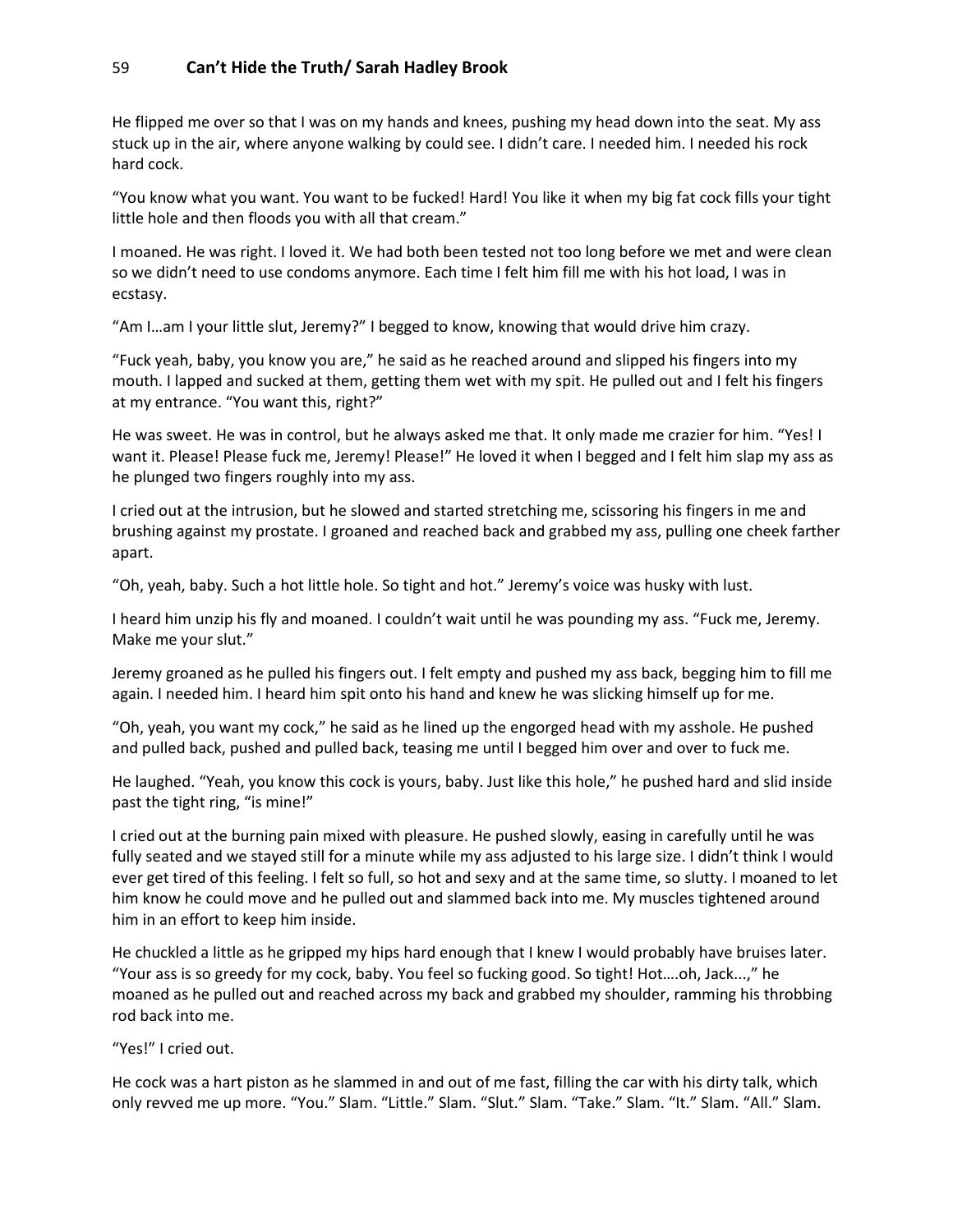My dick was hard as steel and he reached around and started fisting me hard and fast as he moved into me over and over, making me his with each thrust.

"I'm going to cum!" I told him just before my load jetted out onto the seat, over and over. I pounded the seat with my fists as the sensations overwhelmed me and took me over the edge.

"Yeah, baby! God, your ass is hot! I love you, Jack!" Jeremy cried out as he emptied his seed into me. I felt wet heat gush into me and I loved it.

"Oh, yeah, give me all your cum."

"It's all yours, baby. Always," he whispered as he came down from his high. "You know I only want you. God, you are great, baby." Even though I knew he wanted to stay seated inside me longer, he pulled out of me and grabbed a shirt from his duffel bag and we got cleaned up as best we could. I cleaned up the seat, too, not wanting to leave a remembrance of our time here in the back seat for Devin to find.

Jeremy helped me pull up my jeans and then took me in his arms and held me. He liked it rough and dirty and so did I, but he always wanted to cuddle afterwards and he made me feel special.

He kissed me softly and whispered that we better head into the restaurant. I agreed, but hated to be out of his arms.

"Hey, baby," he whispered, tipping my chin up until I looked at him, "spend the night with me again."

I smiled and my heart did flip-flops in my chest. "Okay."

Jeremy squeezed me tight and got out first, holding the door open as I climbed out of the car and then grabbed my hand as we headed inside to meet our friends.

We didn't see the big white Ford F-150 pull up and park. We didn't see the driver sit and watch us walk inside. And we didn't see the driver get out and puncture all four tires on Devin's car.

#### **Chapter 4**

#### *Devin's POV*

It was late by the time we all decided to leave the bar & grill. I had planned on trying to get out of there early so that Gage and I could be alone back in our room, but things didn't go that way. Once Jeremy and Jack had finally joined us in the restaurant and we ordered, we ended up having such a great time, the evening ran away from us.

I could see that Gage and Jack were really getting to be friends. They had even gone to a movie together. He was begging me to go with him to see it again, but I just was never into sci-fi. He was just so cute, though, I had finally told him yesterday that maybe we could go this weekend. He had jumped up and down like a little kid, which only made me laugh.

Gage was so open about things. I never had to wonder what he was thinking or feeling. Just like earlier this evening when he had looked at me on the court. Somehow, l had known that he was ready to take our relationship to the next level. Personally, I had been ready since the first day I met him!

When we finally all decided to head back to campus, I grabbed his hand and pulled him close. "Hey, sexy," I whispered.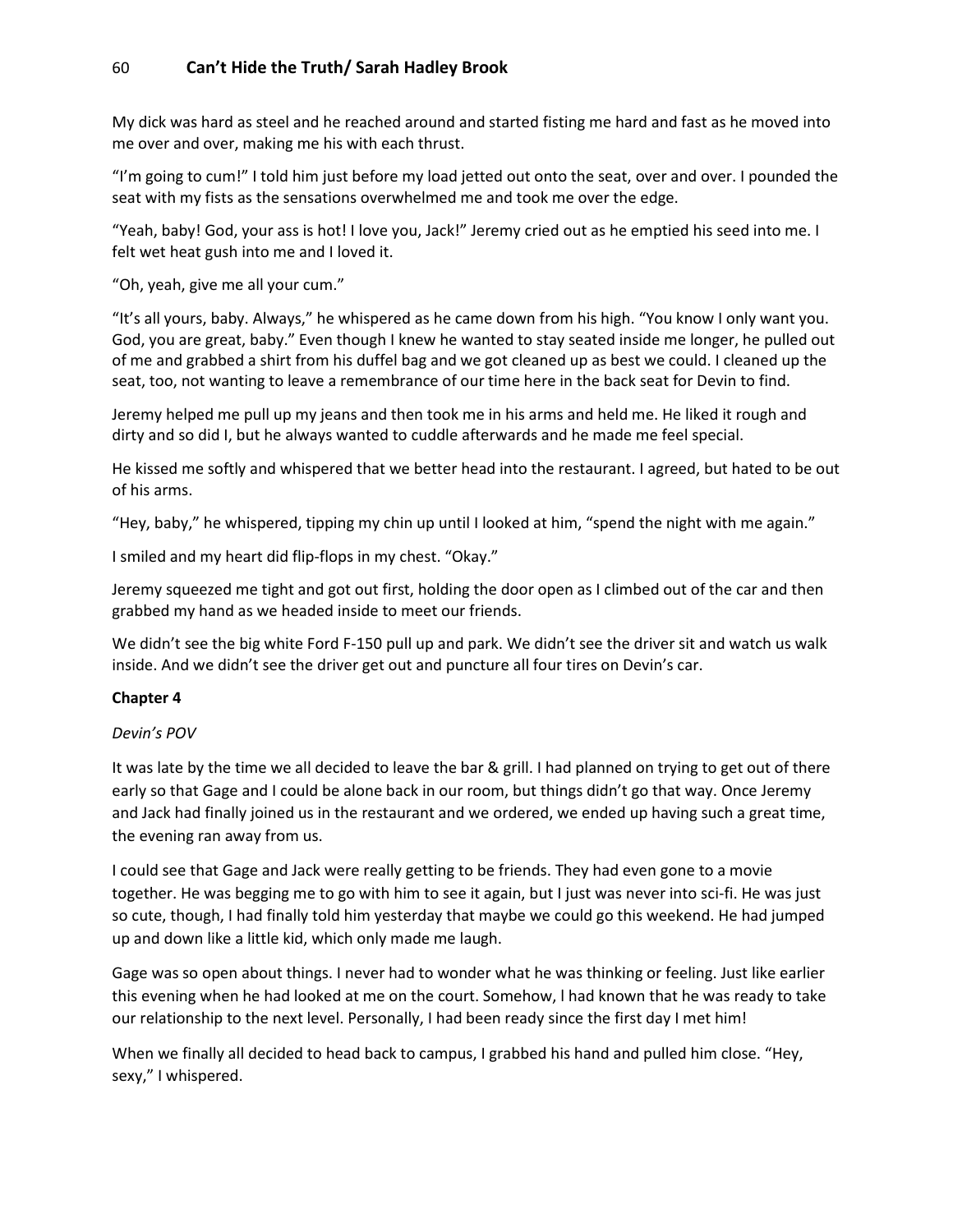Gage grinned up at me. "Hey," he whispered back.

I stopped him in the parking lot for a minute to put some distance between us and Jack and Jeremy.

"Are you still… I mean, do you still want to…" Damn, I couldn't even say the words. Why was I suddenly so nervous?

Gage smiled shyly, but his gaze held firm. "Do I still want to make love tonight?"

I swallowed hard and nodded.

His eyes crinkled up with his smile and he nodded his head enthusiastically. "Oh, yeah, Devin. I really, *really* do."

I laughed at his exuberance and leaned down to kiss him. My lips touched his and sparks erupted throughout my body. I wrapped my arms around him and pulled him off the ground. Gage moaned into the kiss and wrapped his lean little legs around my waist, letting me feel his hardness press against my abs and I held him tighter. Our kiss grew deeper and soon my tongue was swirling through his sweet warm mouth. My hand slid down and cupped his ass and he whimpered. I immediately knew I was close to losing control; I couldn't get enough of him. He was like honeyed nectar on my tongue, sweet and raw.

When I was finally able to force myself to pull away, I looked down at Gage and trembled. His lips were rosy and swollen from my kisses. Green orbs full of lust peered out from his heavy-lidded eyes. I leaned forward until our foreheads were touching and breathed him in, wondering if his body was alive with electricity as mine.

He smiled tenderly. "Do you know how much you mean to me?" he whispered.

A slow smile spread across my face; my skin felt flushed and I felt warm inside. "As much as you mean to me, I hope," I murmured. "I love you so much Gage."

"I love-"

Gage was abruptly cut off by Jeremy.

"Devin! Devin! Get over here!"

Jeremy sounded urgent, so I slid Gage back to the ground and we ran over to join him at my car. I didn't see anything at first. Just he and Jack staring at me, their faces a little shocked.

"What?" I asked, more than a little irritated at having been interrupted.

I may not have noticed the flat tires, but Gage certainly had. His sharp intake of breath cued me in that something was definitely wrong. Before I could ask him, he pointed to the front driver's side tire. It was completely flat.

Hmm. Okay, that sucked, but I had a spare in the trunk. It certainly wasn't the major deal Jeremy and Gage were making it out to be. But then I saw Jack pointing to the back driver's side tire and saw it was flat, too.

*What the hell?*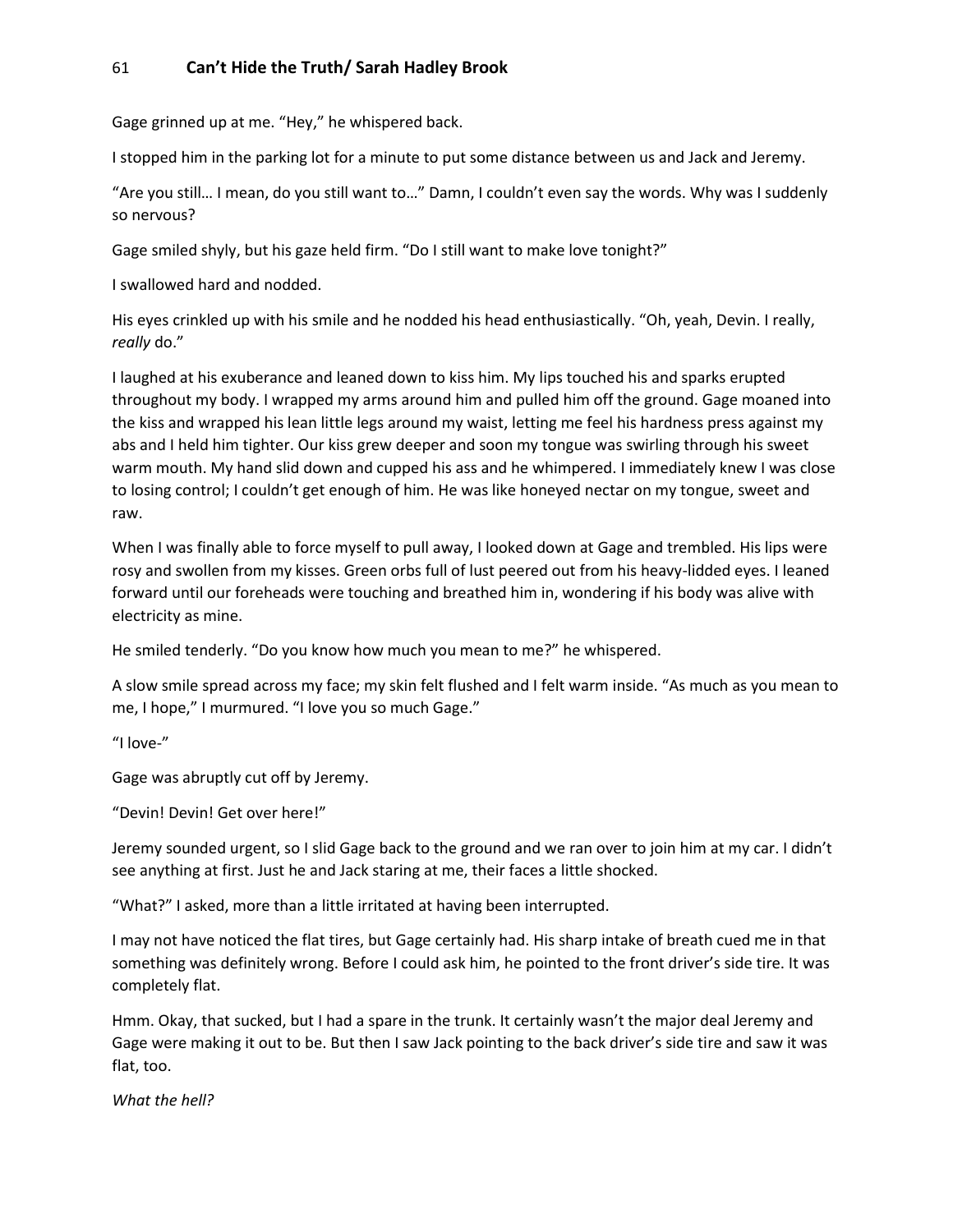I rounded the car and found all four tires flat. Upon closer inspection it was clear they had all been slashed. Anger reared up in me and I let loose a string of obscenities that would have made my mother blush. I wanted to hit something, anything! My hands clenched into fists as I punched the side of my thighs. My eyes sought out Gage and it was clear he was shaken up. My anger dissipated as my concern for him surpassed everything else. We moved towards each other, our eyes locked.

"Hey, baby," I wrapped my arms around him, trying to calm myself down. "It's not that bad. Tires can be replaced."

"Dude!" Jeremy broke in, "you didn't see the front windshield. This wasn't just some random thing, Devin."

I pulled from our embrace and rushed to the front of my car, my heart thundering in my chest. *FAGGOT* was written in huge letters across the windshield in bright red spray paint. Jeremy was right. This wasn't a random act by some idiots; this was a hate crime. I slumped down to the concrete parking curb in front of my car and felt the wind go out of me. Someone hated me enough to do this? Who? Why?

#### *Gage's POV*

As the full realization of what had happened hit Devin, I motioned for Jeremy to call 911 and moved to sit next to him on the concrete barrier. He looked so forlorn; in shock that someone would do this to him. I slipped his hand into mine and he just stared at his car. I was pretty sure it wasn't the car he was upset about, but more so the hatred that had been spewed upon him.

I understood that and tried not to let memories of high school bullies rush at me. Needless to say, I fully comprehended the shock you can feel when you know that someone hates you so much just for being who you were born to be.

Devin still hadn't spoken, but he finally squeezed my hand, so I knew he was aware of what was going on. We all stayed quiet as Jeremy relayed the information to the 911 operator and then informed us the police were on the way.

No one really knew what to say, but it shook us all. It was a reminder that hate was in this world; that no matter how far the LGBT community has come, there were still many hurdles to overcome. I shook my head as my eyes welled up with tears. I didn't want to cry in front of Devin. He needed me to be strong for him. I felt him squeeze my hand again and turned to look at him and was shocked to see a single tear rolling down his cheek. I raised my hand and brushed that tear away with my thumb, cupping his jaw with my hand.

"Hey, you listen to me," I ordered him, my voice sounding stronger than I felt. "We can't let them win, you hear me Devin? We are stronger than hate. We are stronger than ignorance. You and me? And our friends," I paused and swept my arm out to include Jeremy and Jack, "we are all better than this. Nobody can take away our security. Nobody can take away our confidence. Not unless we *let* them. And we are *not* going to let them, right Devin?"

He watched me for a minute, his eyes intense and hard, until I was finally gifted with one of his beautiful smiles, albeit small. I was going to take what I could get, though. He cupped my face with his hand and I felt his thumb brush away something wet. Until that moment, I hadn't even realized my own tears had begun to fall.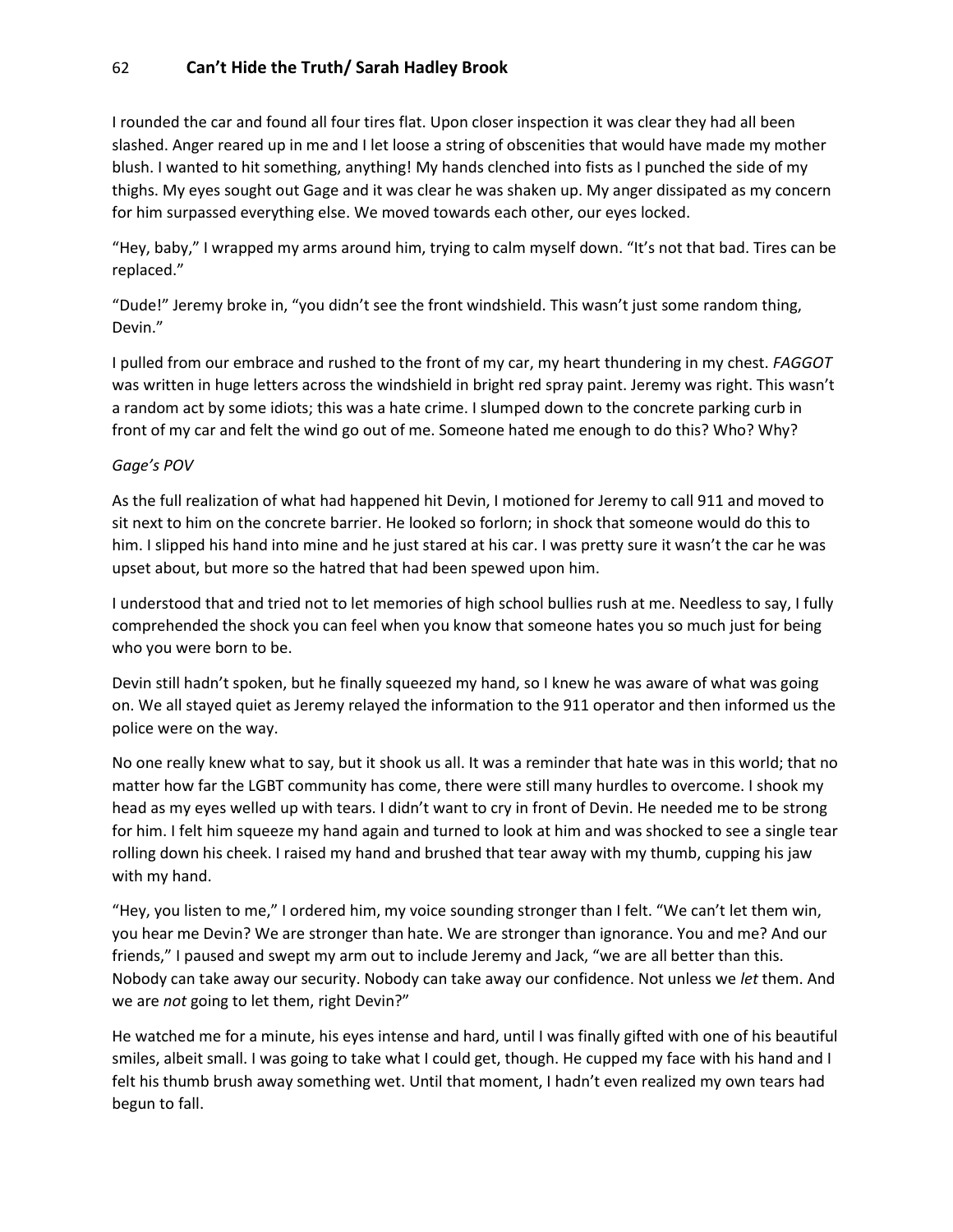"Thank you," Devin whispered, "that was just the kick in the butt I needed." He smiled at me and gave me a quick kiss on my cheek.

#### *Devin's POV*

The police arrived pretty quickly and took down all the information. Someone from the crime scene unit took pictures while we each talked with the police. Our statements were pretty lean though, since we were all in the bar & grill while this happened. They were going to check with the bar and see if they had any type of video surveillance for the parking lot, just in case.

They asked us if anyone had been giving us a hard time and suddenly Gage piped up with Travis's name.

I shook my head immediately. I couldn't imagine a teammate doing this, no matter how he felt about us. A team is a unit; a solid family that works together to get through the bad times no matter what.

Gage was pretty insistent, though. He filled us all in on what had happened with Travis's girlfriend, Molly, earlier in the evening and wondered if that had put him over the edge. I still had a hard time thinking that way, but the police said they were going to talk with him anyway.

By the time the tow truck showed up and took my car to a shop it was well after 1am and we were all exhausted. One of the policemen, Officer Collins, offered to drive us all back to campus and we gladly accepted. Jeremy sat up front and the rest of us crammed into the back seat.

While Gage and I sort of collapsed against each other, Jeremy kept up a steady stream of questions for the officer. I was pretty sure he was regretting his offer to drive us home. Jack was quiet as he stared out the window and I wondered what he was thinking. I remembered him telling me on the first day we met that he had been bullied at his previous college. I hoped tonight wasn't dredging up bad memories.

I had my arm around Gage and I felt his breathing change and knew without looking he had fallen asleep. I didn't blame him; I was exhausted, too. So much for our big romantic night alone.

When we arrived back on campus, Jack and Jeremy headed towards Jeremy's dorm and I talked with Officer Collins for a minute before getting out.

He told me that unless someone saw who did this, or they get an actual confession, this may never be resolved. He said he hated telling me that, but wanted me to know the facts. I appreciated his candor and thanked him for everything. He smiled and slipped me his card in case I thought of any other possibilities.

Gage was a bear to wake up and I practically had to carry him to the dorm, but I didn't really mind. He was such a lightweight. I liked taking care of him, anyway. He was so sweet and had this amazing heart that could find good in anything. Even tonight. He was the first one to say we wouldn't give into this hatred.

When we were finally in our room, I maneuvered him over to his bed and helped him undress. I don't think he even realized where we were. He was so cute I just wanted to kiss him all over, but knew it wasn't the time. After stripping down to my boxers, I crawled in behind him, pulling him close to my chest until we were spooning tightly. It was amazing how quickly I had become accustomed to sleeping with him. I wondered if I would ever be able to sleep without him. Well, that was something I never planned on finding out.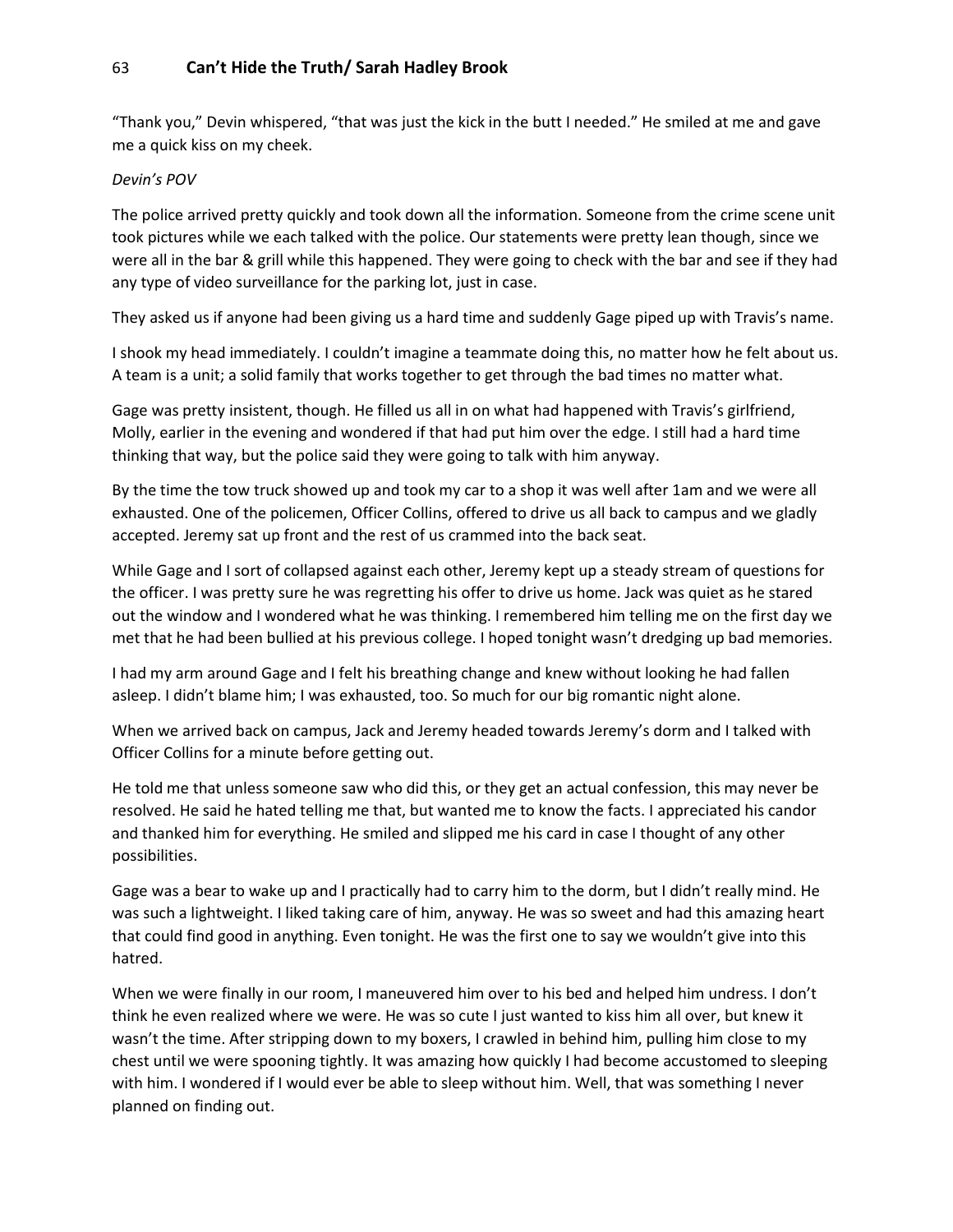### *Gage's POV*

I woke up and had to pee so badly, I thought my bladder was going to explode. Devin's arm was heavy around my waist and I wasn't sure I could slip out of his grasp without waking him up, but I was going to do my best. Last night had been hard on him and he needed to sleep.

I wriggled as gently and quietly as I could until his arm started to fall back and I rolled my body at the edge of the bed letting my feet land on the floor. He snorted in his sleep and moved a little, but he was still asleep. I ran as fast as possible to the bathroom to do my business and while I was in there I brushed my teeth. Hey, nothing wrong with being prepared for a morning kiss!

I padded back into the room and gasped. He had kicked the blankets off and he was sprawled out on his back, his beautiful chest bare and his cock pressing hard against his boxer briefs. He was so sexy I wanted to just lick those nipples and run my fingers through that gorgeous chest hair. I sighed. I didn't think I would ever get tired of his chest. I just couldn't get enough of it.

Last night was supposed to be our big night, but obviously, that had been upstaged by the crime. I hadn't changed my mind; I still wanted to move to the next level with Devin. Hastily, I slipped off my boxers and quietly climbed back into bed, tugging his arm back around me and pulling the blankets back up. He instinctively rolled back onto his side and I snuggled back against him, wiggling my ass against his hard-on. I hadn't wanted to wake him up at first, but my hormones were getting the best of me and all I could think about was what it would be like to have him inside me.

I flipped to my other side so that my face was right up against his chest. His nipples were hard, either from the cool air or me, but it didn't matter to me why. I just wanted to nibble them. I snaked my tongue out and flicked one and he shuddered. I pressed my hand against his hard pec and raked my fingers through his hair while I leaned in and nipped at that hard little nub. He groaned and I felt his hand rub up my back. He was waking up.

I licked his nipple and softly kissed a path over to his other one, making sure to give equal attention. He moaned and I knew he was enjoying it. I started kissing a trail down his chest and when I reached his belly button I pressed my tongue into it.

"Mmm," he moaned out and slid his fingers into my hair. "This is one hell of a way to wake up."

I groaned a little as he thrust his hips towards me. It was intoxicating knowing I had the power to turn him on like this. I pressed my hands against him, rolling him onto his back and then I hooked my fingers into his waist band and slowly, gently eased his boxers off. Devin lifted up his ass to help me and I watched his stomach muscles contract with each movement. His thick cock slapped back against his hard stomach and a drop of pearly precum dripped down to his belly, leaving a string of it hanging from the engorged head. I moved over him quickly and licked it up, eliciting a gasp from him.

"Mmm, delicious," I murmured as I placed feathery kisses over to his hip and licked the crease of his leg. His whole body shivered at that and I licked the spot again.

"Gage…" he whispered, his voice strained.

"Yes?" As I spoke, I let my hot breath blow over his skin and was rewarded with another thrust of his hips.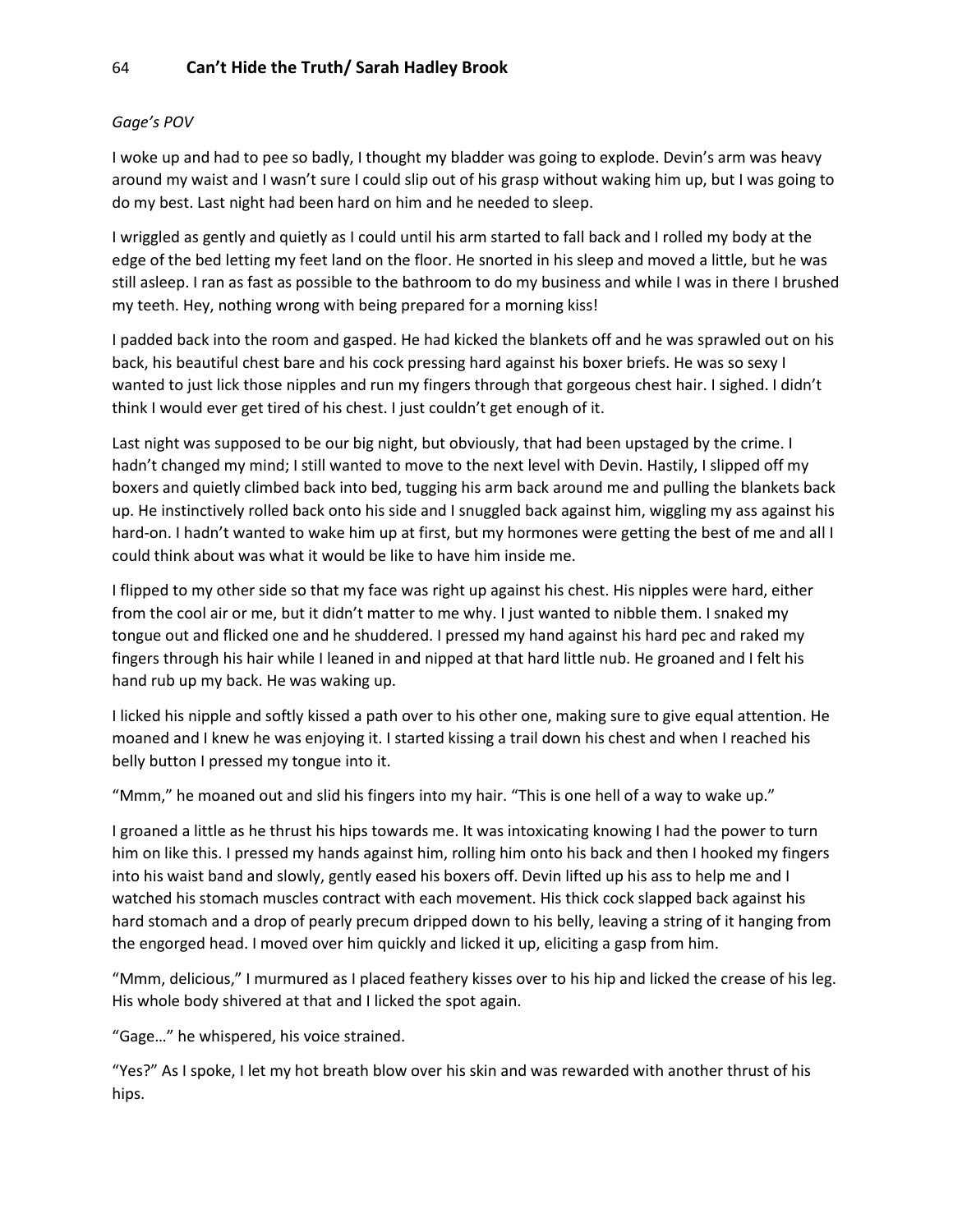"I don't think I can go another day without making love to you, baby."

I looked up at him and my lips curved into a slow smile. "You don't have to."

His eyes widened and he growled as he pulled me up until I was on top of him and our bodies were pressed hard against each other. His mouth took mine and I trembled at his aggressiveness. There was power in his kiss; he was in control and he knew it. His tongue forced me to let him into my mouth and I quickly acquiesced. Our tongues dueled and danced as our bodies writhed against each other. His chest hair crinkled against me, creating a delightful friction and I moaned into his mouth.

He pulled back and looked at me, his eyes dark with a desire I wasn't sure I had ever seen from him before. I felt that curl of lust in my belly and trembled.

"I will be right back. Don't move," he ordered.

I nodded, not quite sure of my ability to speak at the moment. Like I was going anywhere; in bed with Devin was the only place I wanted to be.

He ran off to the bathroom and I rolled onto my back and tried to keep my breathing even. This was it. I was going to lose my virginity to the man I loved. The fear was gone. Well, almost gone. There were no doubts, though. I wanted this. I *needed* this.

My cock was so hard I was leaking precum all over my stomach. I slid my finger through it and stroked myself a little, wishing he would hurry back.

I got my wish about ten seconds later. He held up some condoms and a new bottle of lube and he was grinning the like the cat that ate the canary when he walked back to the bed.

"Been shopping?" I inquired, raising my eyebrows.

He laughed. "I like to be prepared," he answered as he dropped the supplies onto the nightstand and climbed back into bed with me.

I shivered as he lifted one leg over me, placing his knees on either side of my hips and bracing himself with his hands on the bed, just above my shoulders, effectively caging me under him. I looked up at him, my eyes pleading with him for guidance. Shyness overcame me and I turned my head to the side. He was just so sexy, so beautiful. Knowing I was giving myself to this man was almost too much for me. I was filled with so many thoughts and emotions I wasn't sure where to start. My earlier confidence dwindled as doubts began to sneak back in.

"Gage? Look at me, baby." He reached one hand up to cup my chin, but he didn't pull at me.

He was so close, I felt his warm breath on my cheek as he spoke. I shivered and felt goosebumps rise on my skin. I finally turned back to look at him and my breath froze. The look in his eyes was unmistakable; there was lust, yes, but there was also love. I felt that love envelope me and instantly the fear was gone again. Devin would take care of me. I gave him a small smile, letting him know I was ready to go on.

He watched me for a few more seconds before leaning down to brush his lips against mine softly, sweetly. He tugged at my lower lip with his teeth and a shiver went down my spine. His tongue licked where his teeth had been and I moaned, letting my hands run up into his hair as I tried to pull him closer.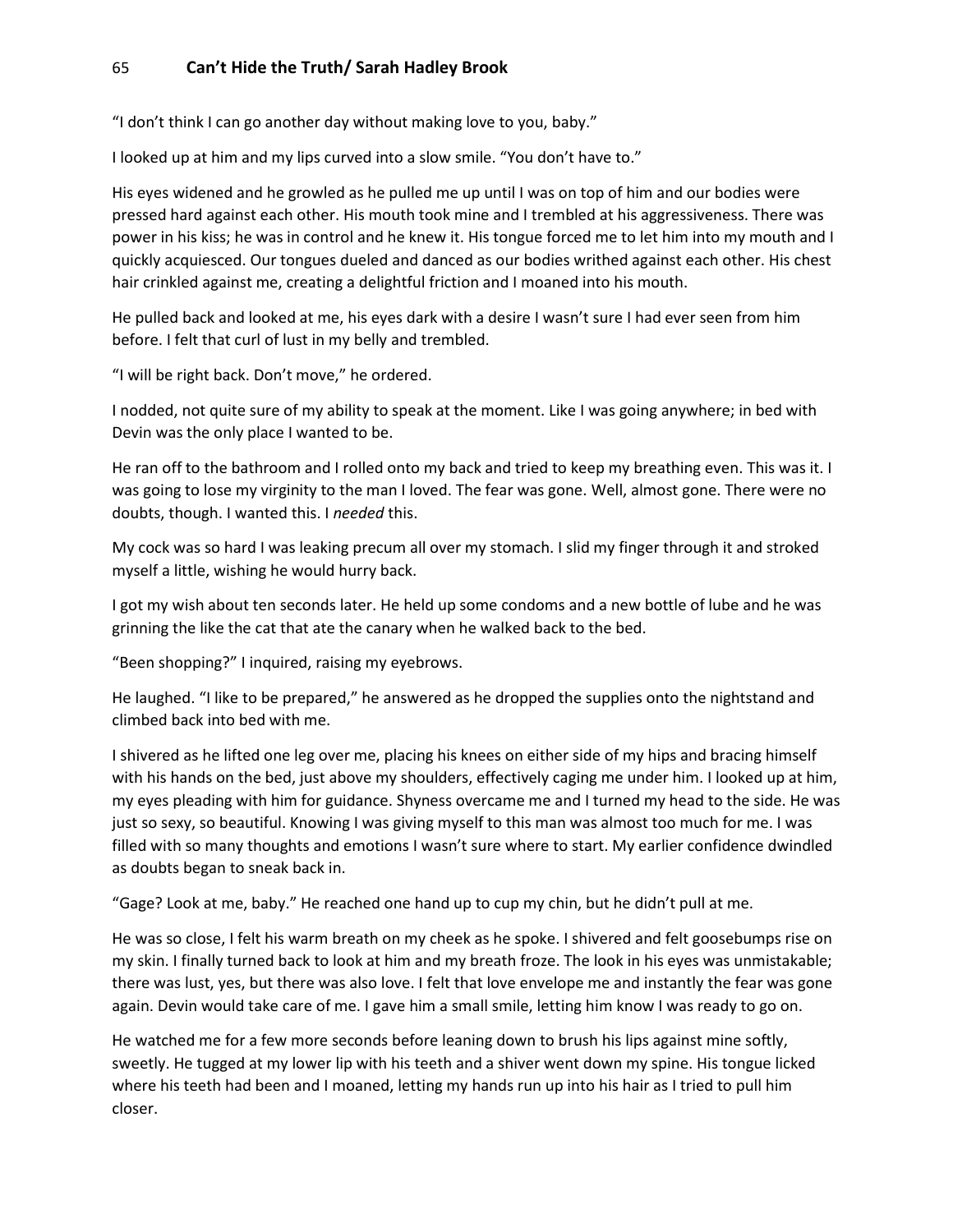His lips moved from mine, kissing softly across my cheek until he reached my jawline and began placing little butterfly kisses down my neck, stopping where he felt the pulse in my neck. He nipped and licked as I writhed under him.

"Devin…" I whispered, begging for more.

"Mmm…you taste so good, Gage. I want to lick every inch of you."

Lust coursed through me and I thrust my hips up at him, wanting to grind my cock against his belly. I moaned when he was still too far above me. "Please…"

He chuckled low. "What baby? What do you want?"

I looked into his beautiful sparkling eyes. "I want to feel you against me. I need you," I whispered.

In answer, he let his body softly fall on top of mine and we both hissed at the skin-on-skin contact. My arms wrapped around to his back and I began moving my fingers lightly over his hard muscles. His sharp intake of breath let me know he liked what I was doing, so I let my hands roam farther down to the curve of his ass. His sexy, muscled ass. God, he was hot.

Devin licked at my earlobe and I involuntarily bucked up at him. My shaft was so hard, I worried I might climax before we even went too much farther.

His lips found mine again and this time the gentleness was gone. Devin's lips and tongue took control of me, greedily feasting on my mouth. I heard whimpers and finally realized they were coming from me.

"I need you, Devin, please," I whispered.

"I need to help you get ready, okay? Do you trust me, Gage?" He stared into my eyes, looking for understanding. I nodded and he went on. "There will be some pain, but you know that, right?" His words were whispered low.

My cheeks flushed, but I nodded. "I trust you, Devin. I know you will try to make it less painful."

He smiled and kissed both my cheeks before he moved down farther, nudging my thighs apart with his knee until my legs, bent at the knee, fell to the side, spreading widely for him. I watched him as he sat up on his knees and stared at me. His eyes darkened with desire and in that moment I had never felt more vulnerable, yet sexier, in my life.

He leaned down and licked my hard cock from the root to the top and I moaned. His tongue slid across the top and lapped at the precum before scooting back some so he could lean down in front of balls. I wasn't sure what to expect next until he grabbed the back of my thighs and pushed them up, folding them back onto me. Instinctively, I looped my arms under my knees, holding them close to me. When I felt his hot tongue on my balls, I almost came undone. "Fuck, yeah…so hot," I ground out.

Devin licked and sucked my balls for a minute before he used his thumbs to pull my ass cheeks apart a little more. I could feel the cool air on my tight entrance and wiggled a little. He moaned. "Gage…fuck you are so sexy."

I wanted to say something, but his tongue sliding between my cheeks stopped me. I let go of one of my legs and reached over and fisted the sheet, while he reached up and braced my thigh with his hand.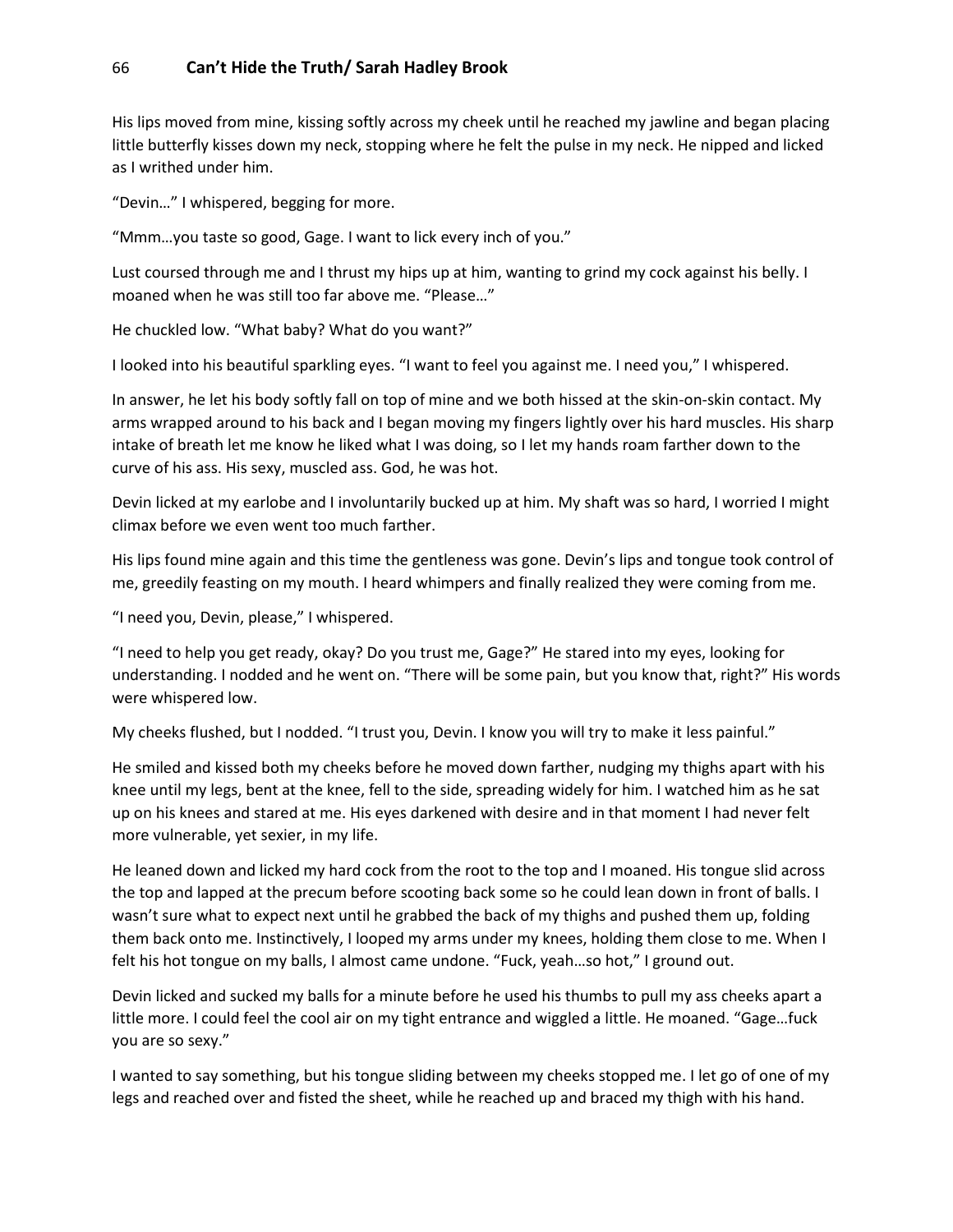Devin's tongue was busy doing things to my ass that made me want to worship the ground he walked on. Fuck! It felt so good! "Yes, yes, yes!" I whimpered out.

My cries fueled him on and he was soon lapping at my hole as if he hadn't eaten in days and it was a delicious meal. Then he reached his hand up and twisted a fingertip across my cock, wetting it with the beads of precum dripping from the slit. When I felt his finger next to his tongue, I knew what was coming, but I still moaned when he pressed that finger against my opening and slid it in. His tongue licked around the outer edge while his finger twisted. It felt so incredible, I wanted more.

"Fuck!" I moaned, wriggling my ass.

He pulled back and his finger slid out of my ass.

"Wait!" I whimpered. *No!* I wanted him inside me.

He grabbed the lube and I heard the flip top open.

"This is going to be a little cool," he told me as he squirted some onto his fingers and settled back between my legs.

I lifted my head and looked down. He was pushing my thigh a little bit and then slid a finger along my tight opening, before he slid two fingers inside, all the way to the knuckle.

*Damn, that felt good.*

"You like that, Gage?" He whispered as he began twisting and scissoring his fingers, stretching me out for him.

I grunted an answer, but I wasn't sure if I made any sense. My whole body was buzzing with anticipation, my skin felt tingly everywhere.

Within a few minutes he had worked a third finger in and stretched me out a little more before he pulled completely out and sat back on his heels. I looked down again and saw his steely rod pointing up as he grabbed a condom and rolled it on.

His eyes met mine and I felt such security, such safety and love from him that I reached my arms out for him. "Make me yours, Devin. I need you inside of me."

His eyes flashed. "God, baby. I love you, Gage. I love you so much."

"How…how do you want me?"

"On your back, just like this. I want to watch your face as I slide into you for the first time." His voice was husky with passion. His hands grasped the back of my thighs and pushed them back up, rolling my hips up so he could line his cock up with my hole.

I tensed when I felt the head of his dick at my entrance. He let one of my legs go, so I reached under it and held it back for him as he used that hand to move his cock up and down, sliding along the crease in my ass. He must have added lube to the condom because he glided easily and then stilled once again at asshole.

He pushed gently, but firmly and I tensed again.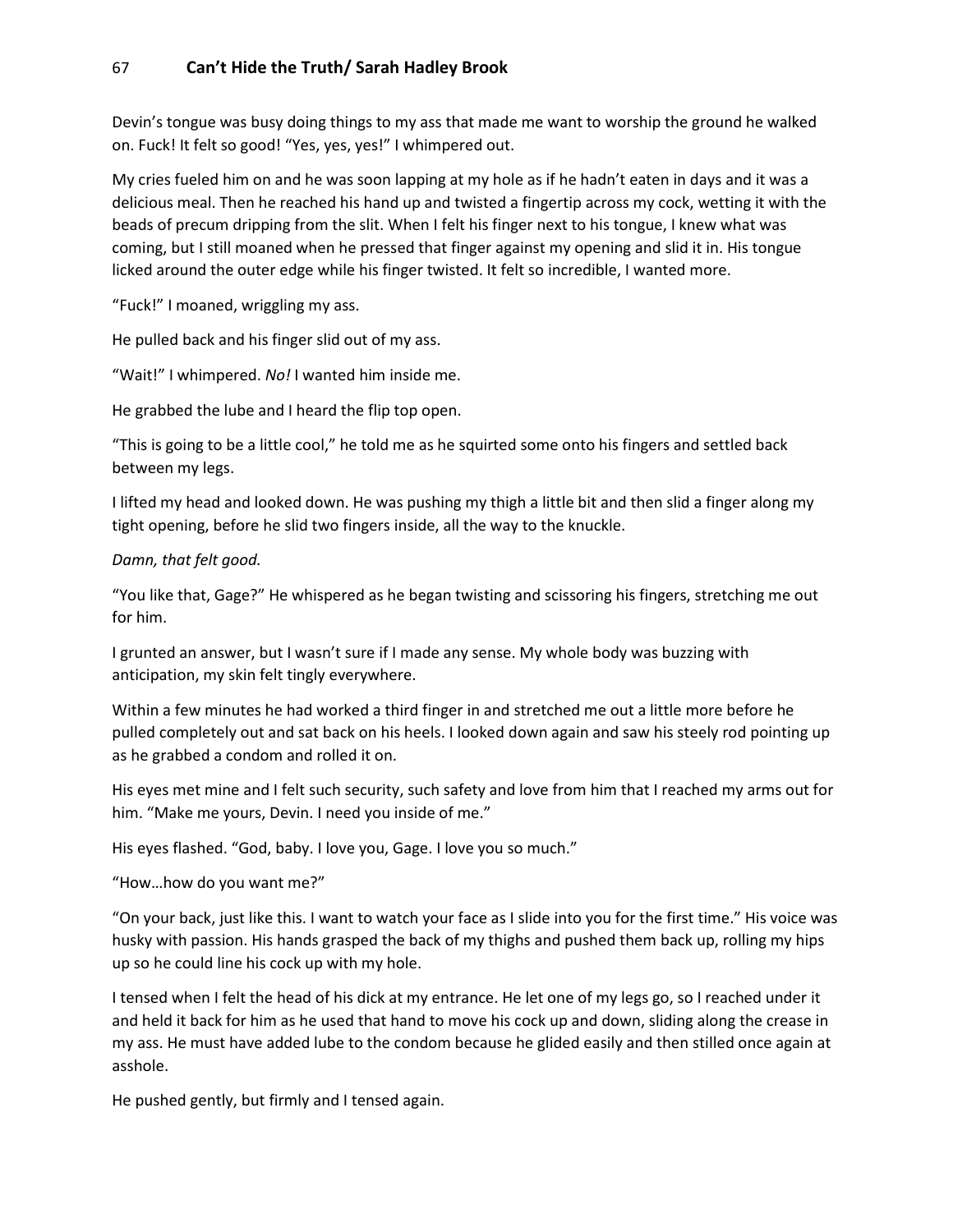"Relax," he whispered.

I took a deep, calming breath and he pushed again, sliding past my tight ring until his head was inside. It burned and I cried out. He leaned over me, bracing himself with his hands on either side of me now.

"Hey," he murmured, "look into my eyes."

I focused on him and listened to his sweet words, although I couldn't tell you what he was saying at the time. I just knew that it was my Devin, my man, entering me and the pain began to recede. When I nodded at him, he knew it was okay to push in deeper.

For the next few minutes, Devin moved slowly, in a little more, pulling back a little, in more again, back again. It was a sweet, sensual rhythm and I moaned each time he moved in. When he was finally fully seated inside me, buried as deep as he could go, I closed my eyes and reveled in the feeling. I never wanted to forget this moment. I was his. We were joined as one and there was no going back. We fit together perfectly. He stayed completely still and I opened my eyes and wiggled my ass.

"God, Gage! I am trying to give you time to adjust, but if you keep doing that…" Devin was breathless, his voice strained.

I smiled. "I love you, Devin."

He leaned down and kissed my lips. "I love you, too," he murmured.

"Then make me your man," I told him. "Fuck me like you want to and don't hold back."

His eyes widened and a grin spread across his face. He pulled back until he was almost out and then pushed hard back into me, repeating this several times and then suddenly he hit my sweet spot. I shook as tremors spread throughout my body.

"Fuck!"

"You like that? You like my cock inside your ass, baby?"

Fuck, his dirty talk was going to put me over the edge. "Yeah, I do. So much, Devin."

He pulled out and began slamming into me over and over. "God, you are so fucking tight. So hot!"

I could only grunt as he slid in and out of me, his balls slapping my ass as the sounds of our lovemaking filled the room. He hit my prostate several times and I finally reached down for my hard dick because I knew I was close to exploding. I wrapped my hand around my shaft and began pumping hard and fast.

"That's so hot!" Devin exclaimed, watching me stroke myself as he continued to pound me. I swear I could feel him pulsing and throbbing inside of me and I moaned again.

"Come on, baby, shoot your cum all over me. Aim it for my chest. I want all of your hot cum dripping into my chest hair."

Those words put me over the edge and my balls tightened and pulled up before thick ropes of cum shot out from my cock and hit Devin in his chest. My eyes closed as my body exploded with ecstasy. Pure joy filled me and I felt myself gliding for a moment. As the last blast rocketed out of me, I opened my eyes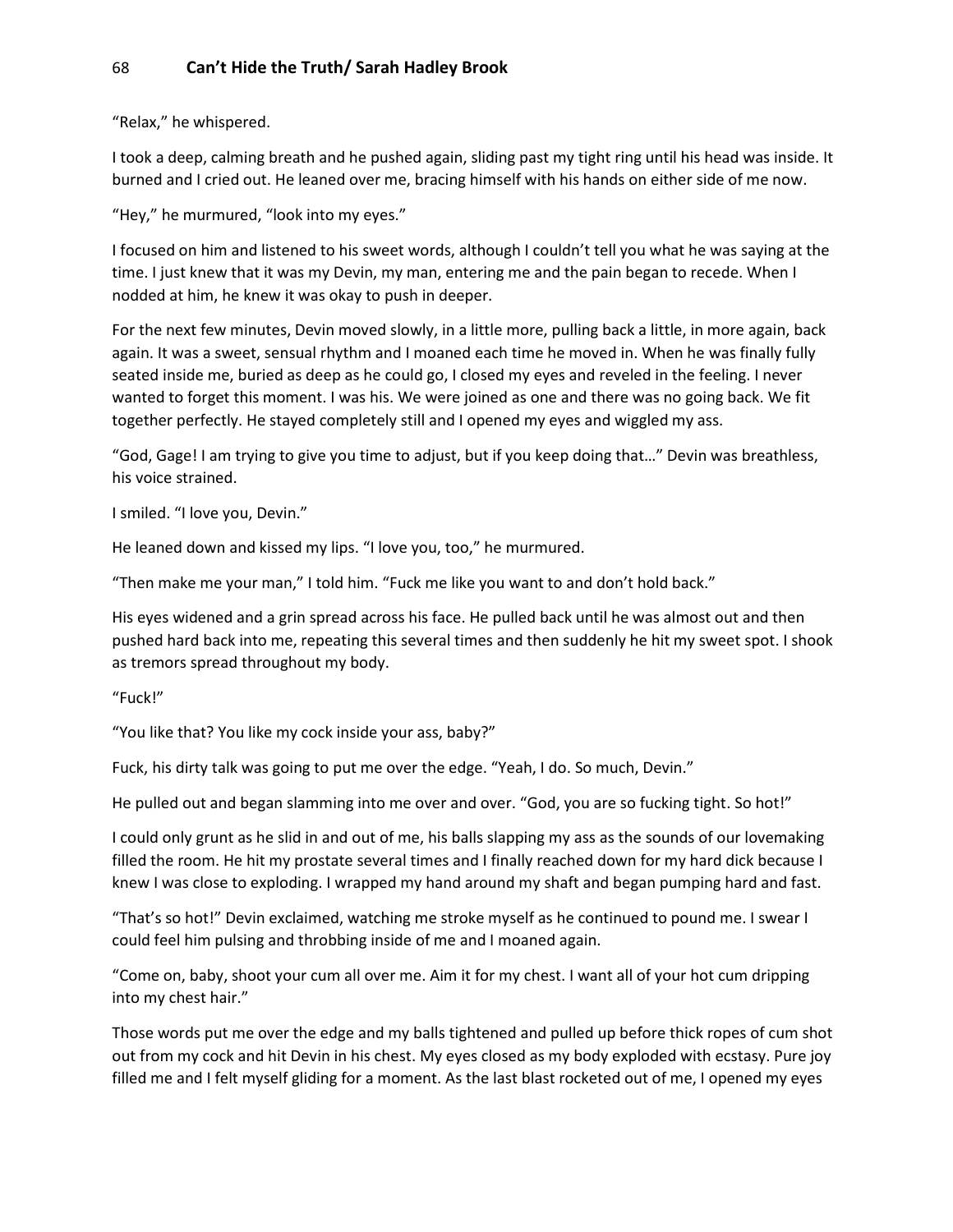and watched as it mingled in with his luscious hair. I reached down and scooped up what landed on my stomach and then ran my hand across his chest.

Devin gave two more hard, deep pushes before he stopped, fully embedded, and I felt his heartbeat pulse deep inside my ass.

"Fuck…oh, yeah…oh, fuck, Gage…. So fucking good! So hot. So tight, baby….fuck…" his words tumbled out as he filled his condom with his white hot cream. He finally relaxed and practically collapsed on top of me, letting my leg back down. I let go of the one I was holding and we lay like that for some time; his softening cock was still inside me and I wrapped my legs around him, holding him close, not wanting to break our contact.

"That was amazing, Gage. Absolutely amazing." He lifted his head up and looked into my eyes. "Did you feel okay?"

Tears filled my eyes and I nodded. "It was more than okay, Devin. It was the most beautiful thing that ever happened to me. I never wanted it to end."

Devin brought his lips to my cheeks and kissed away the tears, murmuring sweet words against my skin. I felt him slide out and my body ached at the loss. He pulled back to tie off the condom and toss it in the trash before he pulled me back into him and we fell asleep in each other's arms.

#### *Devin's POV*

Loud, persistent knocking tore me from my sleep and pissed me off. I didn't want to mess with anyone. I had Gage wrapped in my arms, it was the weekend and neither of us needed to be anywhere. I ignored the annoying sound and closed my eyes.

Gage wriggled in my arms, but didn't wake up. I smiled; my boyfriend was worn out. My mind started to drift back to earlier when we made love for the first time and my cock immediately plumped up. His cute little ass was pressing against me, which only served to make me hotter.

"Devin! Wake up!"

The loud, obnoxious voice calling from outside the room was Jeremy. Damn! I didn't want to let Gage out of my arms and we were naked.

"Throw on some clothes and open the damn door. I have news!"

Fuck. Now I had to get up. Gage stirred as I climbed over him and grabbed my boxers off the floor. "Coming. Hang on," I sort of yell-whispered to Jeremy.

I walked over to the door and pulled it open. "Gage is sleeping, dude. What's going on?"

Jeremy's eyes scanned my nearly naked body, disheveled hair and then glanced knowingly at the bottle of lube on the night stand. "Long night?" he asked, chuckling.

"Jeremy, seriously! What's going on? It's too early to get up when we have the day off from everything!"

He maneuvered past me and entered my room, taking a seat in Gage's computer chair. "Sorry, man. I'll be quick. But, like I said, l have news."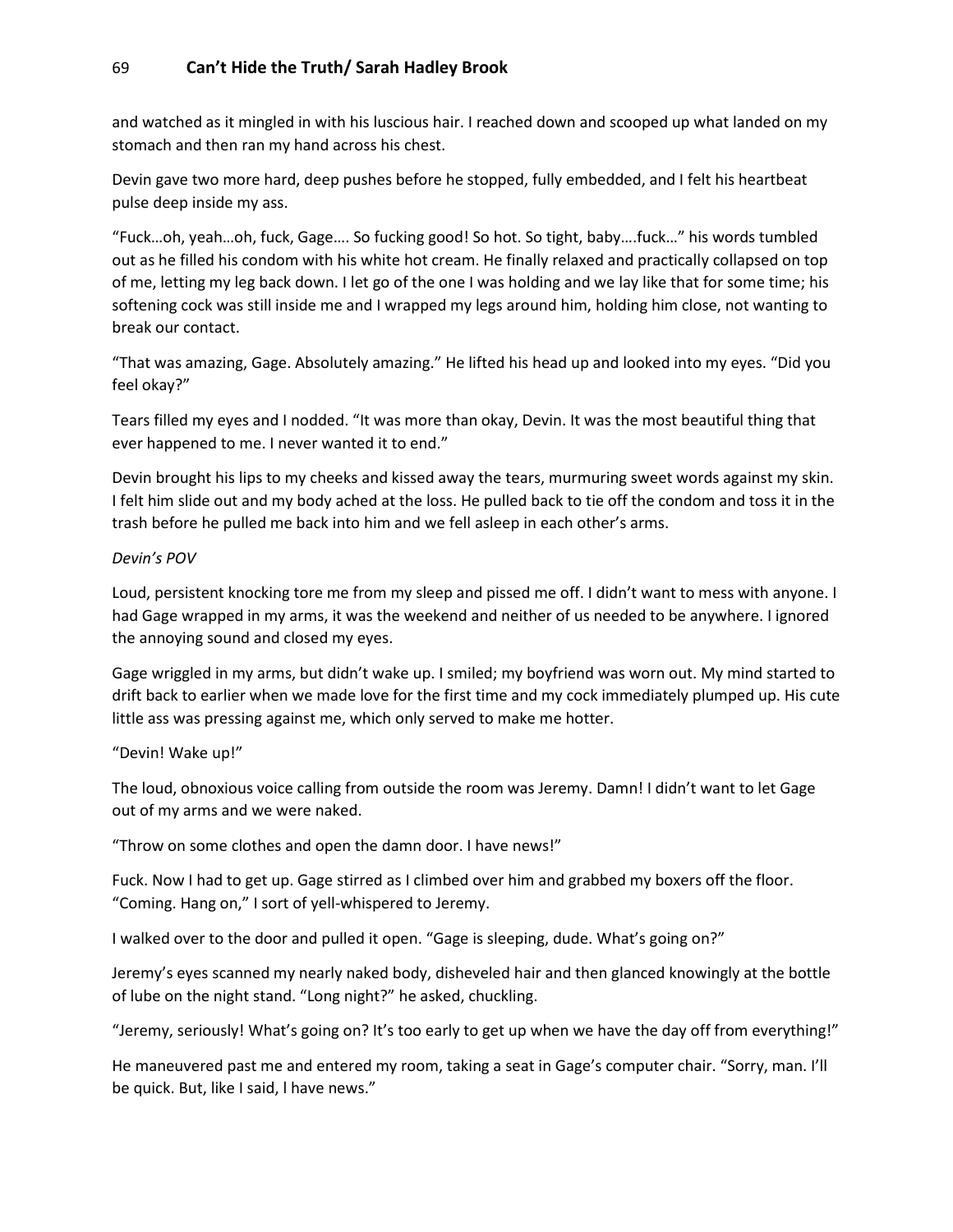I closed the door and stared at him. Gage groaned and turned over in bed and I flicked my gaze towards him. Apparently, I must have looked guilty, because Jeremy piped up again. "Sounds like someone had a good night. Way to go, man!"

My eyes narrowed and I wanted to throttle him. I mean, yes, we had become closer, but not close enough to tell him about my sex life, especially knowing how much that would embarrass Gage.

Jeremy held up his hands, palms facing me. "Whoa, sorry, Devin. Didn't mean to insinuate anything."

I nodded, wanting him to hurry his ass up.

"Look, last night when I got back to my room, I remembered that I knew a girl on the school paper and she is interning for one of the local television stations."

"Ookaay…"

"Yeah, well, I tracked her down this morning and told her what happened to your car and she contacted her station and they want to *interview you*! Well, all of us, really. Seriously, how cool is that?" He was so proud of himself, he could barely keep still in the chair.

I wasn't sure what to say. I mean, did I really want to go on television and talk about how someone hated me enough to vandalize my car?

"Well? What's wrong?"

I shook my head and tried to decide what to do.

"You should definitely do it, Devin."

I turned to see Gage sitting up in bed, the sheet pooling at his hips. Fuck, he was so cute and sexy. I glanced over at Jeremy and saw his eyes appreciating the view of my naked boyfriend and hurried over to pull the blanket up over Gage.

Jeremy snickered and Gage looked surprised, but didn't protest. I perched on the edge of the bed and slid my arm around his shoulders.

"Do you really think it's wise? What if it angers the…well, whoever did this?"

He shrugged. "I don't know. But, Devin, we can't hide from who we are. We shouldn't have to. And what if it was someone from our campus? Don't we need to warn others? A lot of university students eat at that bar & grill. Don't we owe people a warning?"

Of course, he was right. I pulled him closer and kissed the top of his head. "Yeah, baby, you're right."

Jeremy jumped up from his chair. "Woo-hoo! I'm going to be on television!"

I laughed as he danced around the room. He was a loon, but not a bad guy. "When and where?"

"She wants to do the interview on campus with us, and she's going to talk to the police to see the car and also take some video at the bar & grill. She said she'll meet us in the lobby of your dorm at 1:00 today. Jack and I will see you there." He waved as he practically ran out the door.

"Wow, he's really psyched about being on television," I said as I turned to Gage.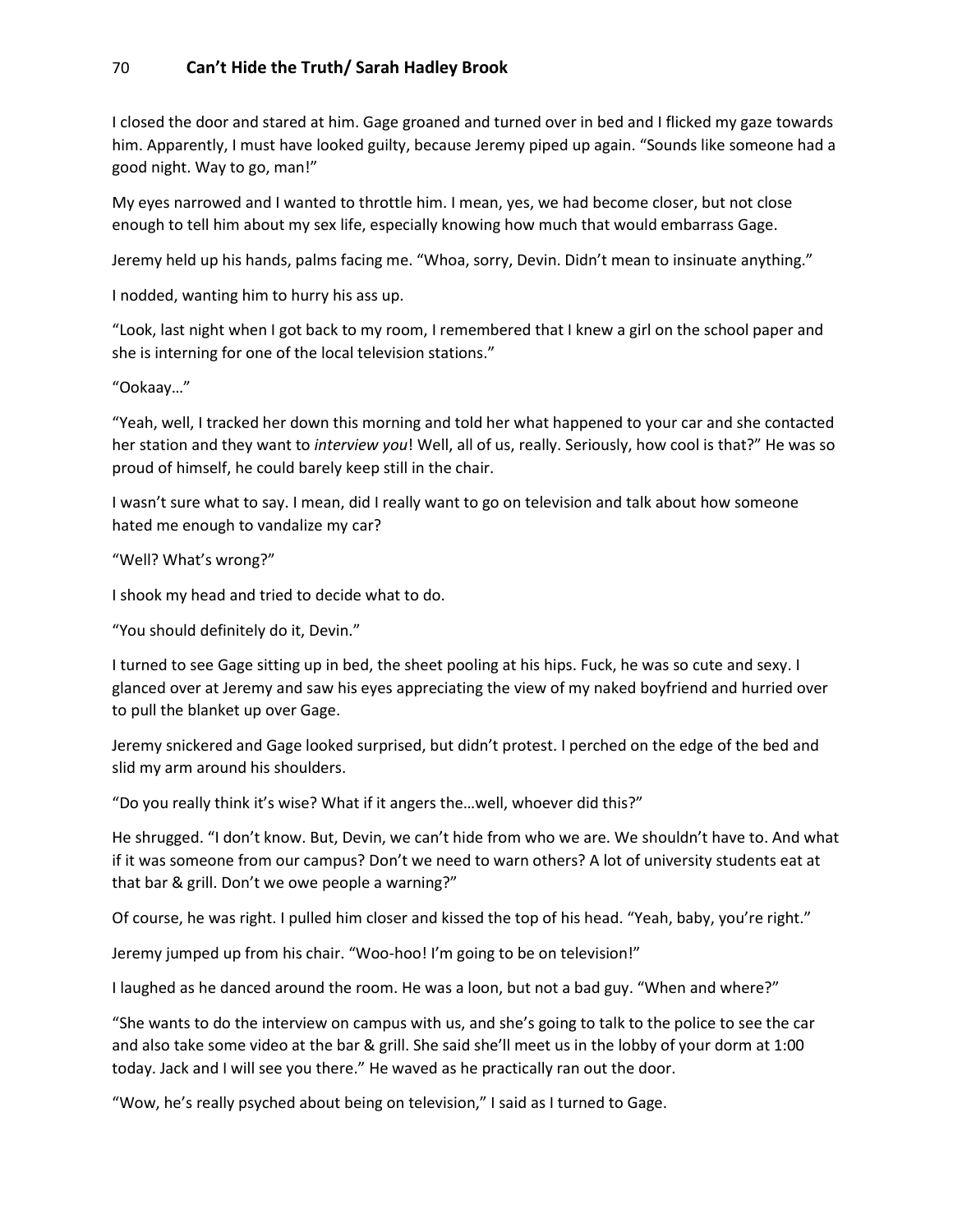His eyes widened and slapped his forehead with his hand. "Oh, no! What am I going to wear? I don't have anything that looks nice!"

I watched as he jumped up out of bed and ran to his dresser, ripping out drawers. I held back a laugh, knowing he had no idea he was still naked. I just sat back and admired the view. God, he was sexy. When he bent over, giving me a view of his tight, puckered hole, I groaned out loud. Fuck, he was killing me.

He turned back and it finally dawned on him that he was naked. I expected him to be embarrassed, but he was obviously feeling flirty because he wiggled his ass at me. "See something you like?"

If my dick was hard earlier, it was now granite hard. Rising from the bed, I moved to stand behind him and grabbed onto his hips. My lips found his neck and I nipped at the sensitive skin. "God, baby, you are too much. I can't get enough of you."

He shivered and leaned back into my chest. "Did you…did you feel good earlier?" he whispered.

I twirled him around and cupped his face with my hands. "Good doesn't even begin to describe it. Being inside you was the absolute most amazing experience in my life. It was hot and sexy and better than I could have ever imagined."

His cheeks reddened at my praise, but he looked pleased.

"What about you? Are you okay? Are you in pain?"

His blush deepened. "Um, yeah, a little sore. But, it was worth it. I felt like…" he paused and looked away for a minute, "well, it felt like we were one; that we were connected…"

"We were connected. We *are* connected. I feel it, too." I leaned in and kissed him softly and he pressed into my body. I wanted him so much, but I also knew he was tender. Besides, we had an interview to get ready for.

"Hey, want to take a shower with me?" Gage asked.

I groaned. "More than you know. But I'm trying to be a gentleman. You need time to feel better and I don't want to hurt you."

He hugged me tightly and kissed my chest. "Which just makes me love you more," he said as he turned and headed into the bathroom.

I stayed back and heard him turn the water on and sunk down into my computer chair. Keeping myself from going in there with him was a monumental task and I needed something to keep my mind away from the image of my Gage standing naked in the shower, while water rained down over him and he soaped himself up.

Flopping back down on my bed, I tried hard to think of something, really anything else but it wasn't working. Giving up, I finally grabbed a text book and started studying. Of course, I ended up falling asleep…

When I was finally ready, the time for the interview was fast approaching. We were just about to head downstairs, but Gage started digging around in one of his drawers for something.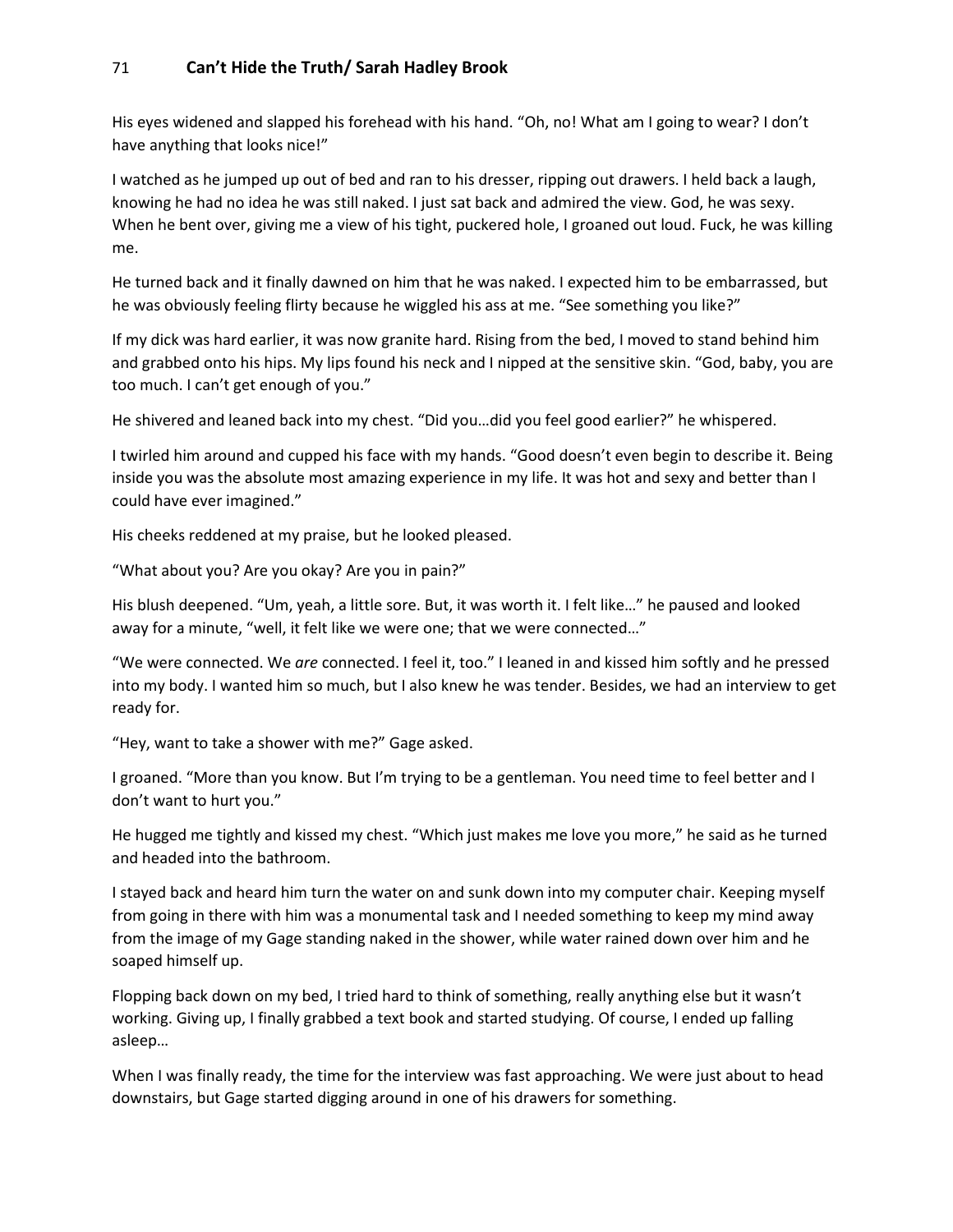"What are you doing, baby?"

"Getting the locket."

*Okay. What?*

He pulled his arm from the drawer and raised it triumphantly. "Found it!"

I looked at the trinket in his hand for a moment before I realized what it was. "That's the locket from the lake?"

He nodded, grinning.

I moved to take it from him and turned it over to view it. "It's so shiny!"

"Yeah, I cleaned it the other day when I found it at the bottom of my hamper. I can't believe I forgot about it. It must have fallen from my jeans' pocket."

Now that it was clean, the engraving was clear on the back.

*Ruth, My Sweetest Joy – Love, Andy*

"Wow, I wonder who these people are. Or were?"

Gage's eyes danced. "I know. It's so sweet and the locket is really old. I am sure someone is missing it."

"Yeah. What do you think that is, Mother-of-Pearl?"

"I think so. At first I was thinking it was ivory, but once I washed it off, l changed my mind."

I handed it back to him carefully. "Why did you want it now?"

"I figured since we were meeting someone from the television news, maybe they could show it on the news and see if someone comes forward to claim it." He looked down at the locket, wistfully. "I think this meant a lot to someone at one time."

I pulled him into a hug. Gage was so sweet, caring about someone he didn't even know. I would have probably taken it to a pawn shop. Hmm, wonder what that says about me… I kissed his cheek and nuzzled his neck. Mmm, he smelled so good... so male and sweet… I licked at his neck and tried to take a nip, but he wriggled away.

"None of that, Devin!" His eyes were twinkling and his face was flushed as he shook his finger at me. "I'm not going on television with a bulge in my pants!"

I laughed and reached for him. "Come on, baby… Just one little nip."

"No," he yelped and twirled away, hiding a grin.

I smiled and followed him out the door. I could wait…if I had to.

### **Chapter 5**

*Gage's POV*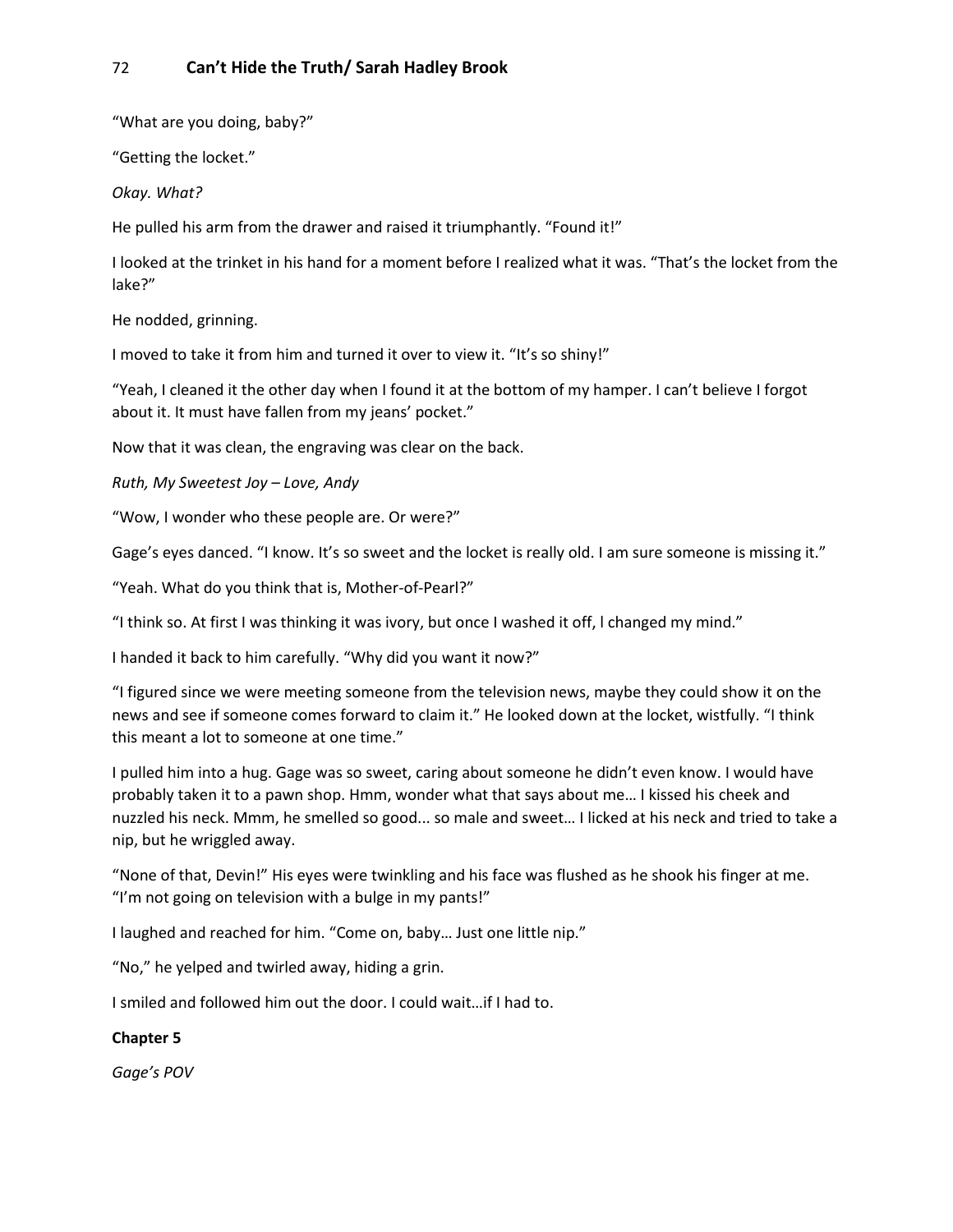Having never been interviewed, I was sort of excited, even though the reason behind it sucked. Devin looked incredible and I knew he would look amazing on television, but I wasn't so sure about me. Compared to the Devin, Jack and Jeremy, I was almost miniature in size. An image of me standing among giants flashed in my head and I giggled.

"What?" Devin asked me.

Embarrassed, I just shrugged. Like I was going to tell my hot, sexy boyfriend I was afraid I would look like a little kid on television.

Devin opened his mouth to say something, but I looked past him and noticed a woman in a teal business suit standing next to a man with a camera.

"That has to be them, Devin," I whispered and nudged him with my elbow.

He turned and looked across the lobby. "Yeah, I can't imagine any other reason they would be here."

I froze in my tracks, my old insecurities catching up with me. But Devin wasn't having any of it. He grabbed my hand, gave me a smile and pulled me along with him until we were standing right in front of them.

"Hi," Devin started, offering his hand, "I'm Devin and this is my boyfriend, Gage."

The pretty woman in the teal suit smiled and shook his hand. "Good to meet you guys. Sorry it's under such awful circumstances." She let go of Devin's hand and reached out for mine. "My name is Susan Winder and this is Gus Miller, my camera man." She glanced around the lobby. "I had wanted to interview you guys outside, on the campus, to play up the college angle, but it's pretty cold and windy out there. This lobby looks too busy. You two have any ideas?"

"What about the basketball arena? I mean, since three of the men you're interviewing are on the basketball team." I blushed when she glanced at me. "Yeah, I'm not one of those three."

She laughed and tossed back her perfectly coifed blonde hair. "That's actually a great idea, Gage. Lead the way."

"Wait, what about Jack and Jeremy?"

The second the words left my mouth I heard Jeremy.

"Hey! We're here." He jogged over to meet us, Jack trailing close behind.

Once introductions were made, we all headed over to the arena, chatting along the way. Luckily, Jeremy curtailed his emotions and didn't maul Jack as he usually did.

I ended up walking next to Susan, so I pulled the locket from my pocket and showed it to her.

"Wow! That looks like an antique. Very pretty."

Since she seemed interested, I decided to just jump in and tell her about finding it.

Susan listened and seemed interested. When I finished, she smiled at me. "Look, let's do another interview with you two about the locket today, too. That way, if we can fit the story in, we can add it to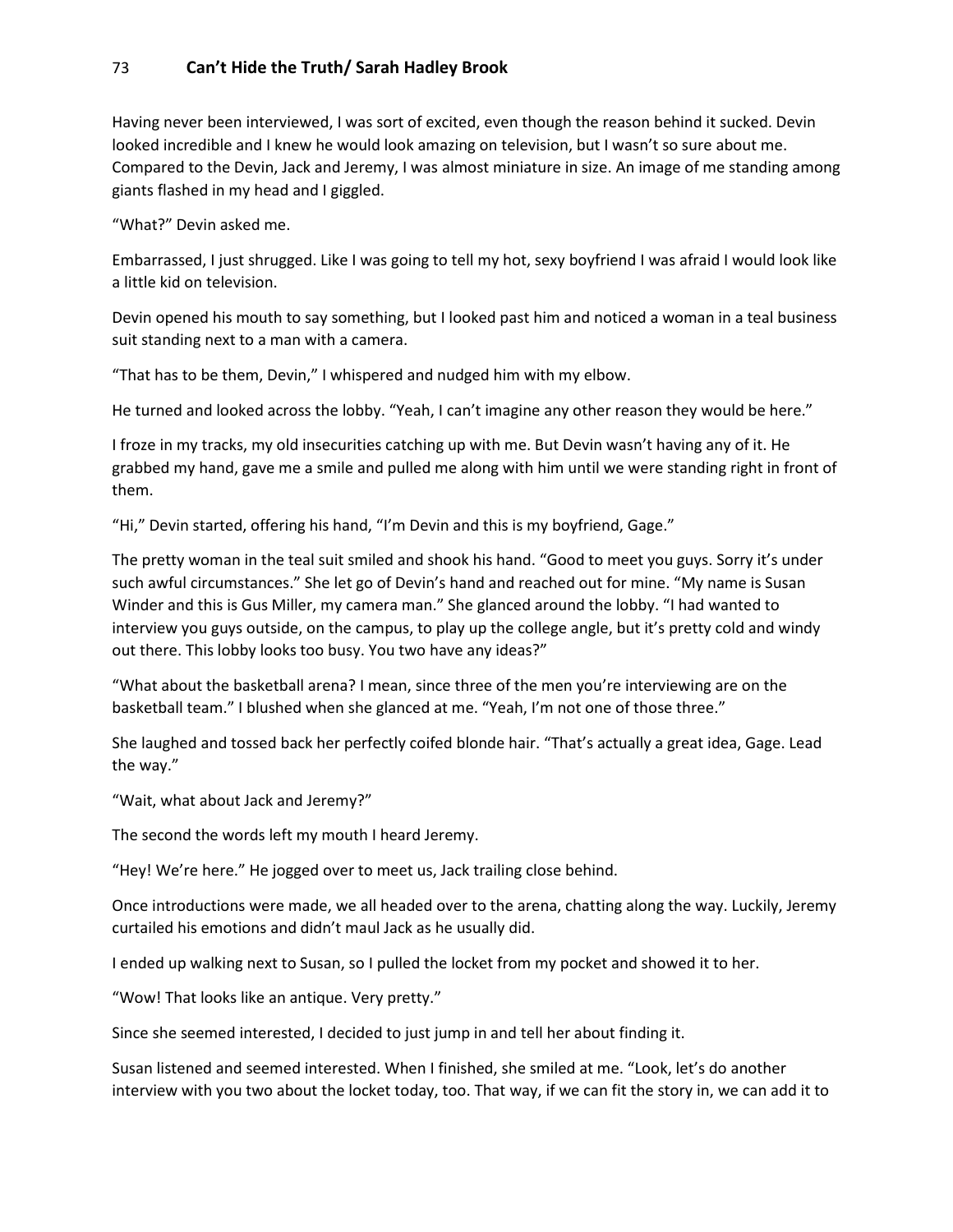the news. But, let's not show them what's engraved on the back. That might be the only way someone can prove it belonged to them."

It sounded like a great idea to me. I pocketed the locket again and smiled over at Devin.

By the time we reached the arena, we had all discussed the interview about what happened last night and sort of knew what was going to happen. It turned out that she and Gus had already taken some footage at the bar & grill. They were heading over to the impound lot where the car was being held right after meeting with us.

In the arena, she had Devin and I stand under one of the basketball goals and had Gus start recording.

Devin grasped my hand and squeezed and I felt my nerves evaporate.

Susan spoke straight to the camera.

"I'm standing here with two men that attend college here. Devin Walls, a member of our basketball team, and Gage Milton, who were unfortunately on the receiving end of a hate crime last night." Susan turned to us. "Thank you for joining me tonight and sharing your story. Why don't you tell us what happened last night?"

Devin smiled. "Sure, thanks. Umm, well, we, me and my boyfriend, Gage, here…we went out to a late dinner to celebrate our team's first win last night. Our friends, Jack and Jeremy joined us."

"That's right. And they are both on the team, as well?" She waved the other two guys over to stand with us and then held the microphone back out in front of Devin.

"Yes, they both play for the college, too."

"And you two are dating, correct?" She asked them.

Jack blushed bright red, while Jeremy answered. "Yes, Jack is my boyfriend."

"So, Devin, you drove last night?"

"Yes, we took my car out to Sheila's Bar & Grill, out on 49<sup>th</sup>. Gage and I had never been, but Jack and Jeremy like it a lot and I know a lot of college kids like it."

Susan nodded, waiting for him to go on.

"Well, when we came out, we found that someone had slashed all four of my tires and spray painted… I'm not sure I can say the word out loud..."

"Safe to say it was a hateful word, correct?" Susan asked.

"Yes. Definitely. It was all over my front windshield."

"Who noticed the damage first?"

Jeremy spoke up. "I did and I couldn't believe it. In this day and age, well, I know there are hateful people, but this was just so unexpected."

Susan turned to me. "Gage, do you know if the police have any idea who may have done this?"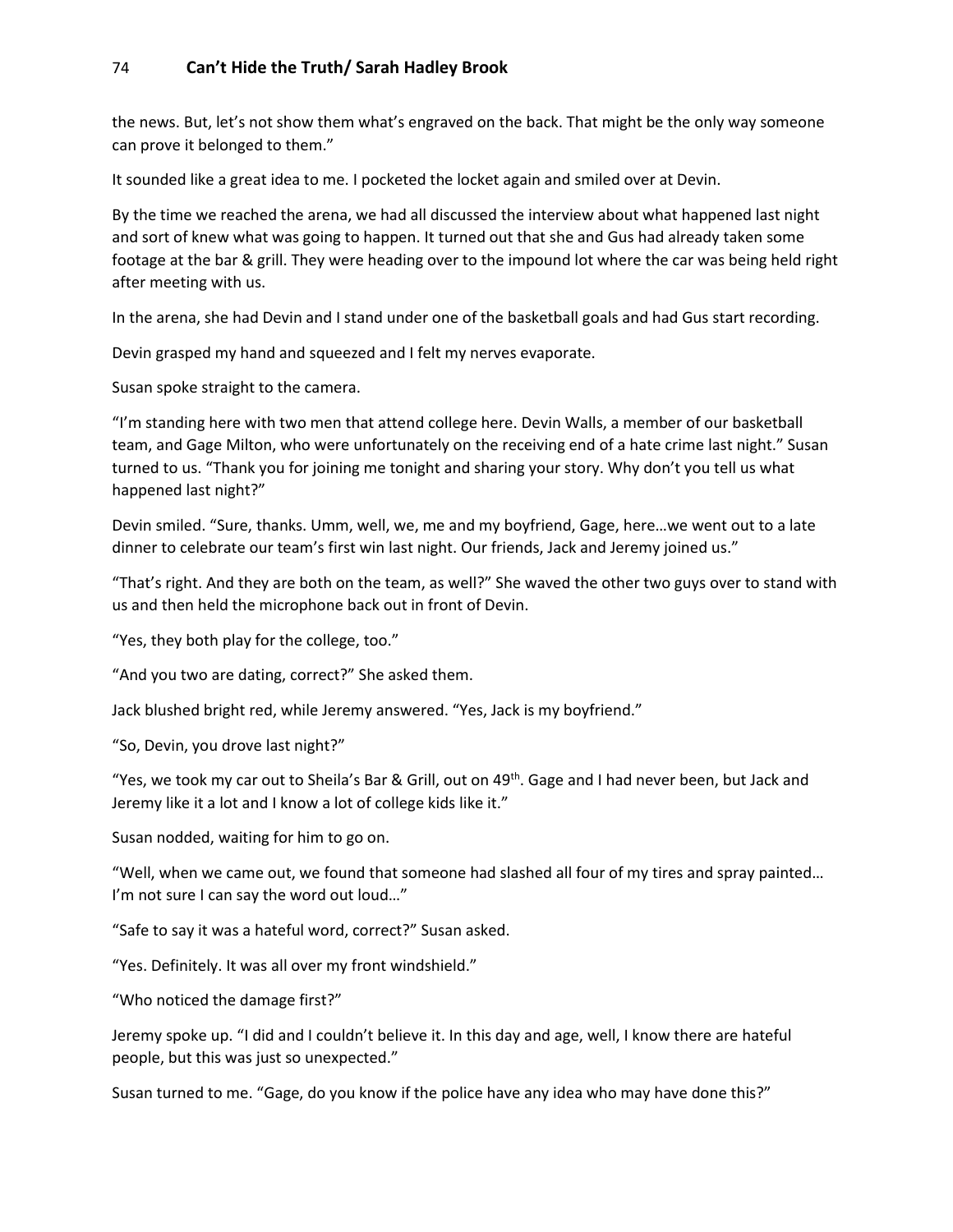I took a deep breath. "No, I don't think so. What has us worried is that there are a lot of LGBT students here and if someone is making us their personal mission, where will we feel safe? Where can we turn?"

Susan nodded sympathetically and turned back to the camera. "I will be meeting with the police tomorrow, but for now, this hate crime remains unsolved. I'm Susan Winder. Thank you for watching."

Gus stopped recording and the four of us collectively took a big breath. Whew, I was glad that was over.

We talked a little more with her and she did a quick recording of us with the locket and asked that anyone who has information about it to contact the station. She couldn't promise it would air, but she said she would do her best.

By the time we were done and parted ways with Susan and Gus, we all decided we were hungry and headed over to the pizza place on campus. I couldn't believe how many students had already heard about what happened, many stopping at our booth to ask questions, or tell us how sorry they were.

I had just taken a bite of my pepperoni pizza when I saw Travis standing in front of one of the glass entrance doors. Even from where I sat, l could see the fury in his eyes. I nudged Devin's leg with my knee until he looked up and over to where I was staring.

"Damn! He looks pissed. Maybe you were right, Gage. I just really didn't want it to be someone I knew."

I turned to Devin. "I know. It makes it even worse, doesn't it?"

Devin didn't answer. He and Travis had begun some sort of stare-down contest. Travis finally looked away and hit the door with his fist, sending it flying open as he left.

"Fucker!" Jeremy cried out. "I bet Gage is right. It *was* Travis!"

"Now, wait a minute. We don't know that. All we really know is that he doesn't like gays. It doesn't mean he went any further and vandalized my car."

Devin was right. It was wrong of us to make assumptions.

"Wow, my gaydar must be really off," Jack said. "When I first met Travis, I could have sworn he was checking me out. I seriously thought he was gay."

"He did what??" Jeremy almost shouted.

"Calm down, Jeremy," I said, "Jack is hot. You're going to have to get used to other men looking at him."

Devin nearly choked on his drink. Jack's face was beet red and Jeremy was shooting daggers at me. I glanced around the table, stunned at their reactions.

"What?" I asked as I turned to Devin.

"Nothing," he grumbled. "I just didn't expect you to say that…"

I rolled my eyes. Men and their egos. Seriously. I turned to Jeremy. "Just because I said Jack is hot, doesn't mean I want him! Jesus, quit being so paranoid. I was just stating a fact. Jack is good-looking and if Travis is gay and hiding deep, deep in the closet, it wouldn't surprise me if he had been checking Jack out." Then I turned to Devin. "Seriously? You are mad?"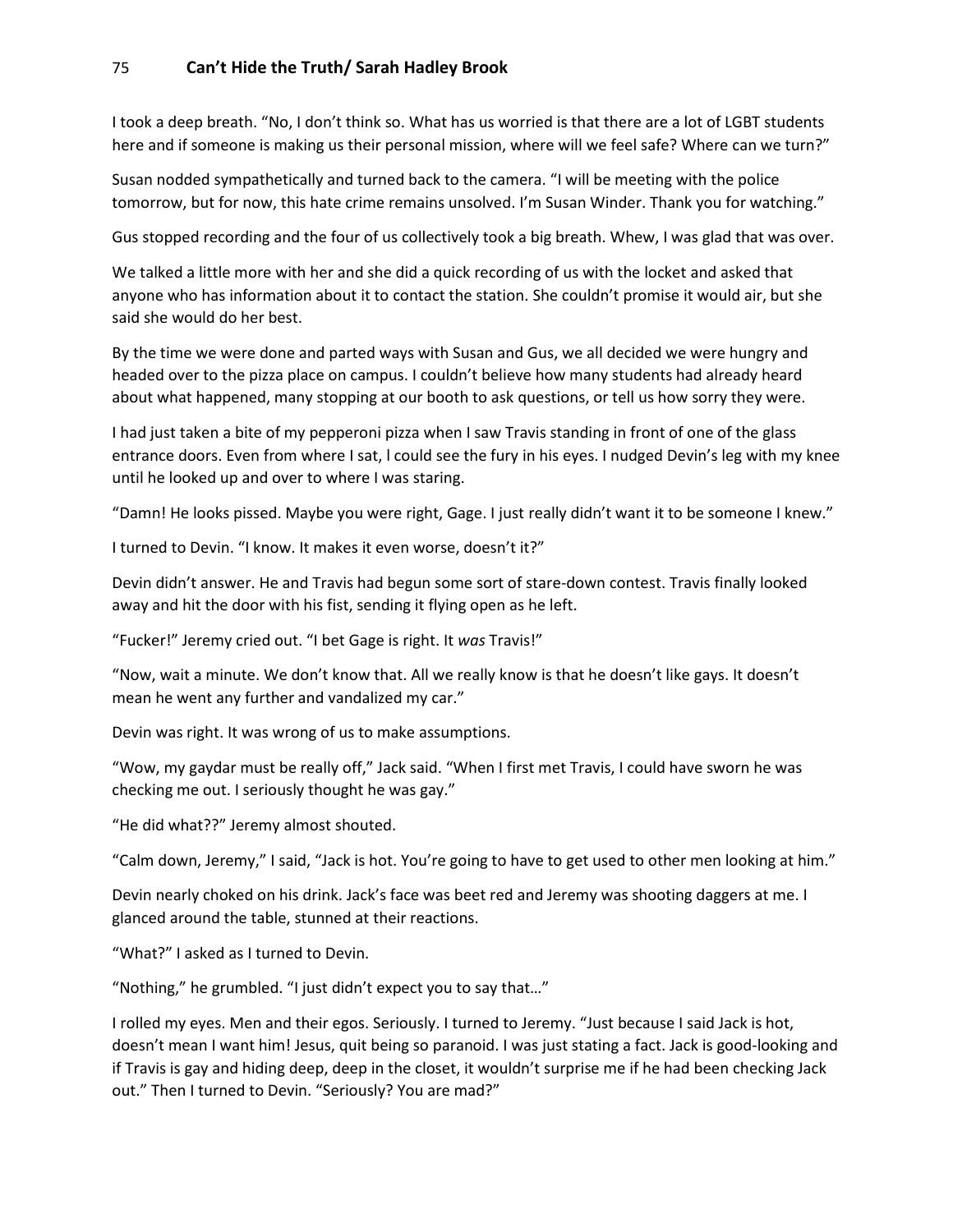Devin stared at me a minute and then shook his head. "No. Sorry. Just being stupid."

In order to hide my smile, I took a bite of pizza. I may have been irritated, but on the inside I was kind of jumping for joy. It was sweet that he was jealous, not that I wanted him to make a habit of it, of course.

Devin's phone rang while were still at the pizza place and he held up his hand to quiet us when he answered it. "It's the police," he whispered.

"Hello. Yes, this is Devin Walls."

We waited and wondered for a few minutes while he listened to the person on the other end. Did they figure out who did it? Had they interviewed Travis?

"Thank you, sir. Yes, I can be down there tomorrow. Thank you so much!" Devin grinned as he hung up his phone.

"Well?" I asked.

"That was Officer Collins. He said they know who did it! And it definitely wasn't Travis."

I was shocked; I had been so sure it was him.

"Then who was it?" asked Jack.

"It was actually a guy that attends college here. He was at the game and saw us all leave the parking lot. I guess he followed us," Devin raked his hand through his hair. "Wow…I can't believe we were followed and I never noticed. That's really creepy."

I shivered next to him, in complete agreement. If someone chose to follow us, that means we really were targeted.

"But, how do they know who did it?" Jeremy asked.

"Well, the bar & grill didn't have an video, but apparently a gas station nearby has a video camera and it shows the people filling their tanks, but it can also see the road. They were able to see my car and a white truck that was right behind it."

"Yeah, but how did they know that was the right person?" Jeremy persisted.

"I'm getting to that!" Devin stopped and took a sip from his pop before going on. "They decided to watch the video for a while and they saw the same truck head back the opposite way about 40 minutes later. Believe it or not, they could read a partial license plate. After that, it was just narrowing down some people and doing some interviews. Officer Collins and his partner talked with Travis first and he denied it was him. Apparently he was pretty pissed about being accused."

"Which explains his angry stare earlier," I pointed out.

"Yeah." He exhaled deeply. "Wow, it's just never who you think. Turns out this guy is in the band here and hates that there are gay basketball players!"

"What a giant ass-monkey," Jack murmured.

We all looked at him and laughed.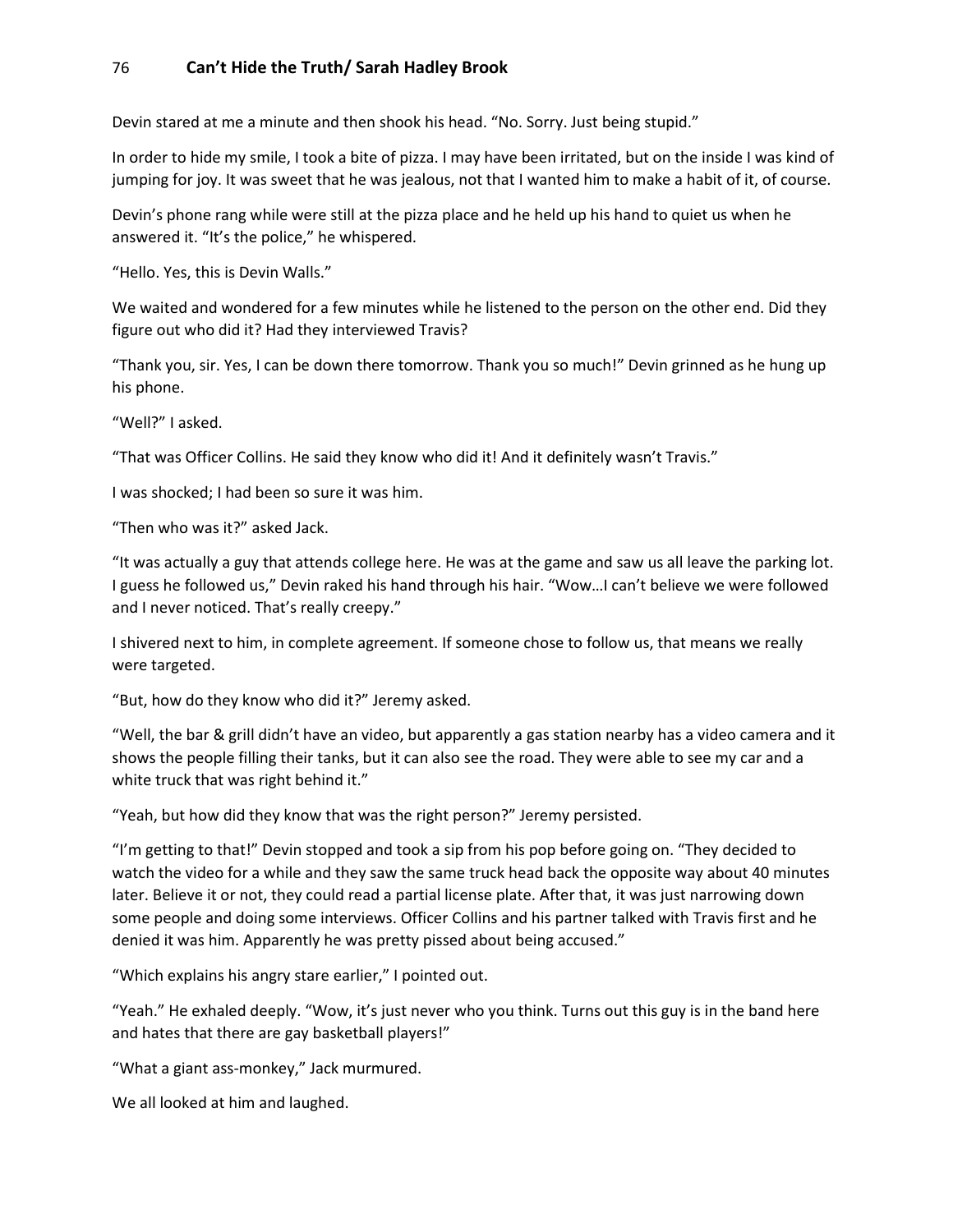"I couldn't have said it better myself, Jack." Devin smiled at him.

"So, then they interviewed this guy, Scott something- they didn't give me his last name- and he admitted it. Said he was proud of it!"

"Shit, he's going to get expelled," Jeremy exclaimed. "Ass-monkey might be too good for him!"

Devin told us he had to meet with the police tomorrow to sign some papers and get his car back.

"I wonder how much that's going to cost me…" he grumbled. "Four new tires, ugh!"

I turned and placed my hand on his arm. "Hey, we'll get it figured out. I have a little money saved."

His eyes grew wide. "I am not asking you for money!" Devin sounded almost indignant that I would even offer.

"What the hell?" I knew I was too loud as soon as others turned to look at me. Crap.

"There is no way I am going to ask my boyfriend for money!"

Jack and Jeremy looked at each other, obviously picking up on my anger, but my boyfriend was clearly oblivious.

"What if I needed new tires?"

He shrugged. "What do you mean?"

*Oh, my god. Was he really this obtuse?*

I took a deep, calming breath before answering him. "I mean, *Devin*, what if I were low on funds and this had happened to me, instead of you?"

"I would help you, of course!" He looked at me, his brow furrowed. "I love you. We're a team."

I stared at him and waited for his words to sink through his own thick skull, but he didn't seem to be grasping his precarious situation. Jack and Jeremy, however, did and quickly made their exit, promising to see us later at our room to watch the news.

"Okay, Devin, let me get this straight. You are allowed to help me out, but I am not allowed to help you?"

He nodded emphatically. "Yes, because…" he stopped and looked into my eyes. Yeah, that's when I saw it. He finally realized how he sounded. But, damn if he didn't still try to defend himself!

"But, baby, that's because it's my job to take care of you." He was fidgeting in his seat and wouldn't look me in the eye.

I settled back and waited until he finally looked back at me.

"What?" he asked, feigning innocence.

"This is a bunch of crap and you know it! How did we go from celebrating that the police caught the criminal to you being a macho douchebag?"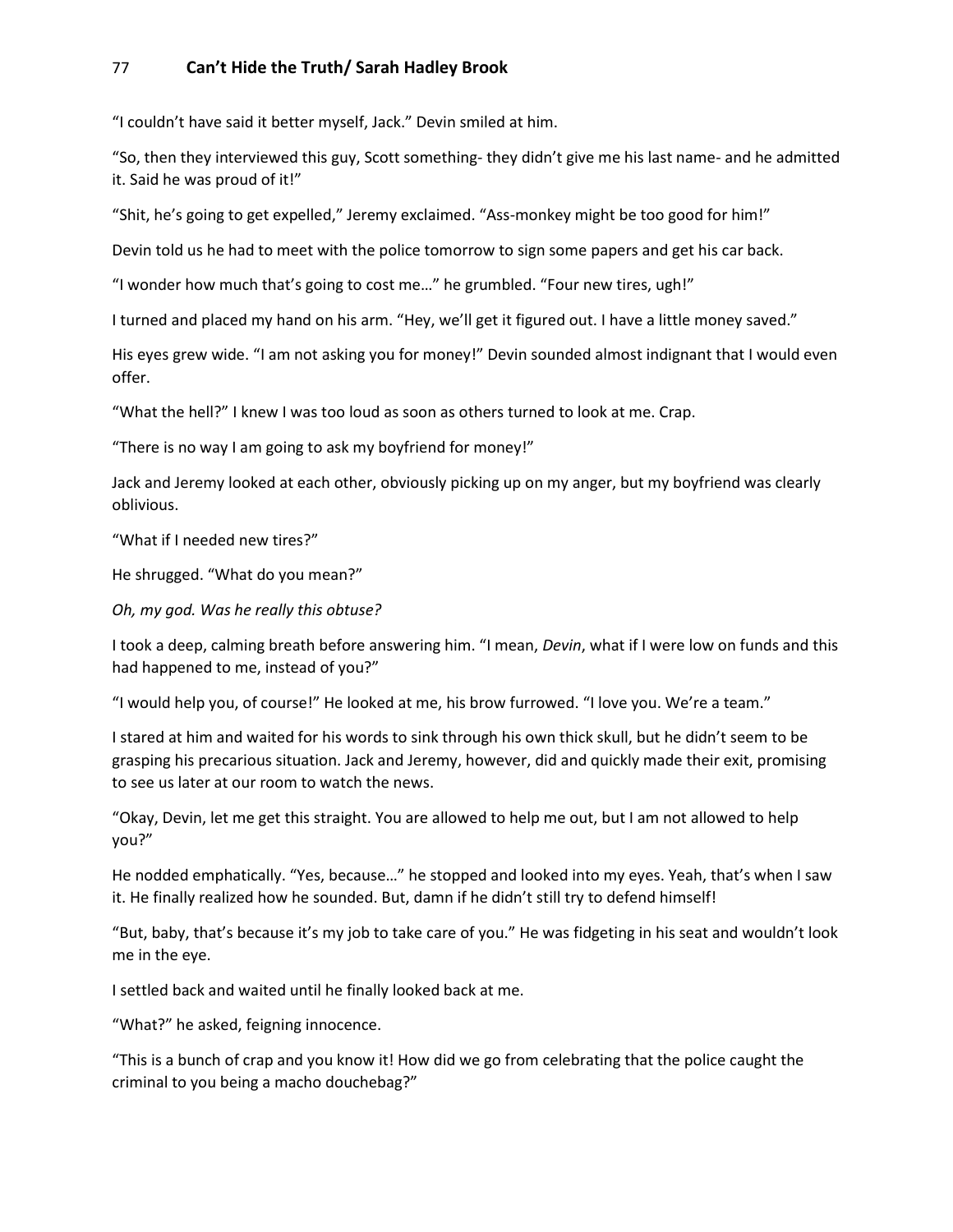He started to protest, but wisely shut his mouth.

I finished my pizza and nudged his leg with my knee to let him know I wanted to slide out of the booth. He stood and let me pass him and headed over to one of the large trash cans to toss my plate and napkins and turned back to look at him. He was blushing and still acting fidgety. I was still mad, but he was just so cute. Besides, I was pretty sure he knew he had spoken before his brain knew what he was saying. I moved back over to the booth and stood in front of him.

"Look, Devin. Let's not fight about this. Just admit you were being a jerk and macho and all that crap, ok? I need to know that we are equals. That you will accept my help when needed and I will accept yours. That's what people in love do."

He smiled sheepishly. "Yeah, I was just… I don't know… I hate asking for any help."

"First of all, you didn't ask, secondly you need to feel you can ask me anything."

He nodded. "Yeah, I know. I'm sorry. I guess I just wasn't thinking." He wrapped his arms around me and pulled me into his chest. "Do you forgive me, baby?"

His scent overwhelmed me and I snaked my arms around his waist and sunk into the embrace. "Yes, I forgive you," I whispered with my head pressed against his chest. I couldn't keep my mind off what was under that shirt. "Umm, can we go back to the room?"

Devin chuckled and his laughed vibrated through his chest and throughout my entire body. "I think that can be arranged."

I pulled back a little and started to step back, but he grabbed my hand and held tight. We took his stuff to the trash can and headed out onto the campus grounds towards our room.

"So, do you think they won't air the interview on the news, now that they caught the guy?"

"No, Officer Collins told me that the reporter contacted him and she was going to interview him soon and add it to the story."

"Cool. Do you want to watch in our room or down in the lobby?" There was a big television in the lobby with several old couches and chairs, but you couldn't always be sure you would get to watch what you wanted to watch.

"Let's just watch in the room. There will be room for Jack and Jeremy, and anyone else that drops by."

We were talking about an assignment I had when we arrived at the room, so I was taken aback when he grabbed me forcefully, pressing me against the back of our door, letting his hands slide into my hair and kissing me hard. I whimpered at the force and felt my skin flush. My hips began grinding against him as his tongue licked along the seam of my lips and pushed through, sweeping in and tasting my mouth.

"Mmm," I moaned into his mouth.

He pulled back a little and licked the corner of my mouth before nipping at my bottom lip. I thrust against him and he let go of my lip, only to sear my jawline with hot, long licks with his wet tongue. When he reached my ear, he licked the outer edge and nipped at the lobe, letting his hot breath singe me.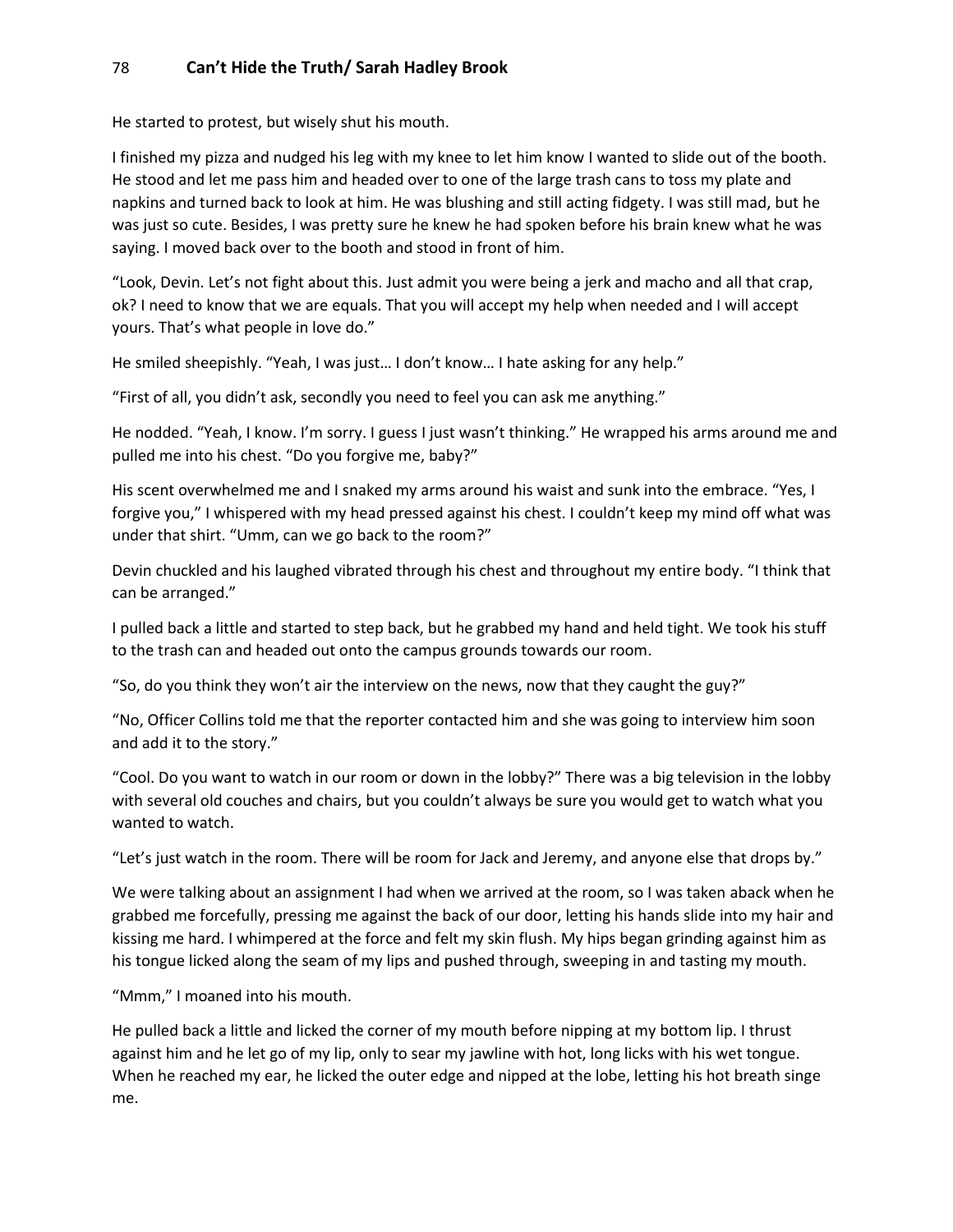"Yes!" I hissed out.

"You like that baby?" His whispered words were so hot in my ear. "You like when I take control?"

I could only whimper an answer. Lust filled my body and I immediately wanted him inside of me.

"Fuck me, Devin," I begged quietly. "Please."

He groaned against my ear. "God, baby, I want to fuck you so bad, but we need to give you time. But, I remember you telling me about a little fantasy you had…Do you remember that?"

My face flushed at his words. I did remember telling him. Was that what he wanted? Oh, fuck. My legs felt shaky. "Uh-huh."

His hands snaked under my shirt and tugged it up quickly as he stepped back, giving him room to yank it up over my head and I saw it fly across the room.

"Do you still want me to do that?"

I nodded shyly. Just thinking about watching Devin stroking himself until he shot his load onto me was making me ache.

"Get undressed!" He growled out as he reached up and pulled his own shirt off and flung it on the ground.

I tugged at my zipper and headed over to the bed as I wriggled my jeans down past my hips. Turning to face him, I gulped at the dark flashes in his eyes. He was toeing off his shoes, tugging his jeans down and stalking towards me at the same time. I suddenly felt like his prey and nearly tripped over my own feet as I backed up. My breathing grew ragged and he wasn't even touching me. I bumped into the bed and he reached out and put his hand flat on my chest, shoving me onto the bed.

"Oh!" I yelped as I bounced a little. The look he was giving me was primal and everywhere his eyes trailed, I felt the searing heat of his gaze. I licked my lips in anticipation. I wasn't sure what he was going to do, but my body was humming with desire.

He leaned down and yanked my jeans the rest of the way off, tossing them over his shoulder, before reaching for my green knit boxer briefs. Again, he moved quickly, tearing them off in one swift move and letting them join the rest of our discarded clothes on the floor.

"What…what do you want me…how do you want me to start?" I asked, my voice quaking with excitement.

He licked his lips and slowly let his gaze peruse my body, stopping on my dick. His lips curled into a leer and in an instant he was on his knees, sliding me into his hot mouth.

*Fuck!* His mouth was like liquid silk.

"Yes!"

He looked up at me and my body twitched and spasmed as he started to pull me out of his mouth, his velvety tongue laving me with saliva and heat, before he let me out with a loud pop sound that echoed off the walls.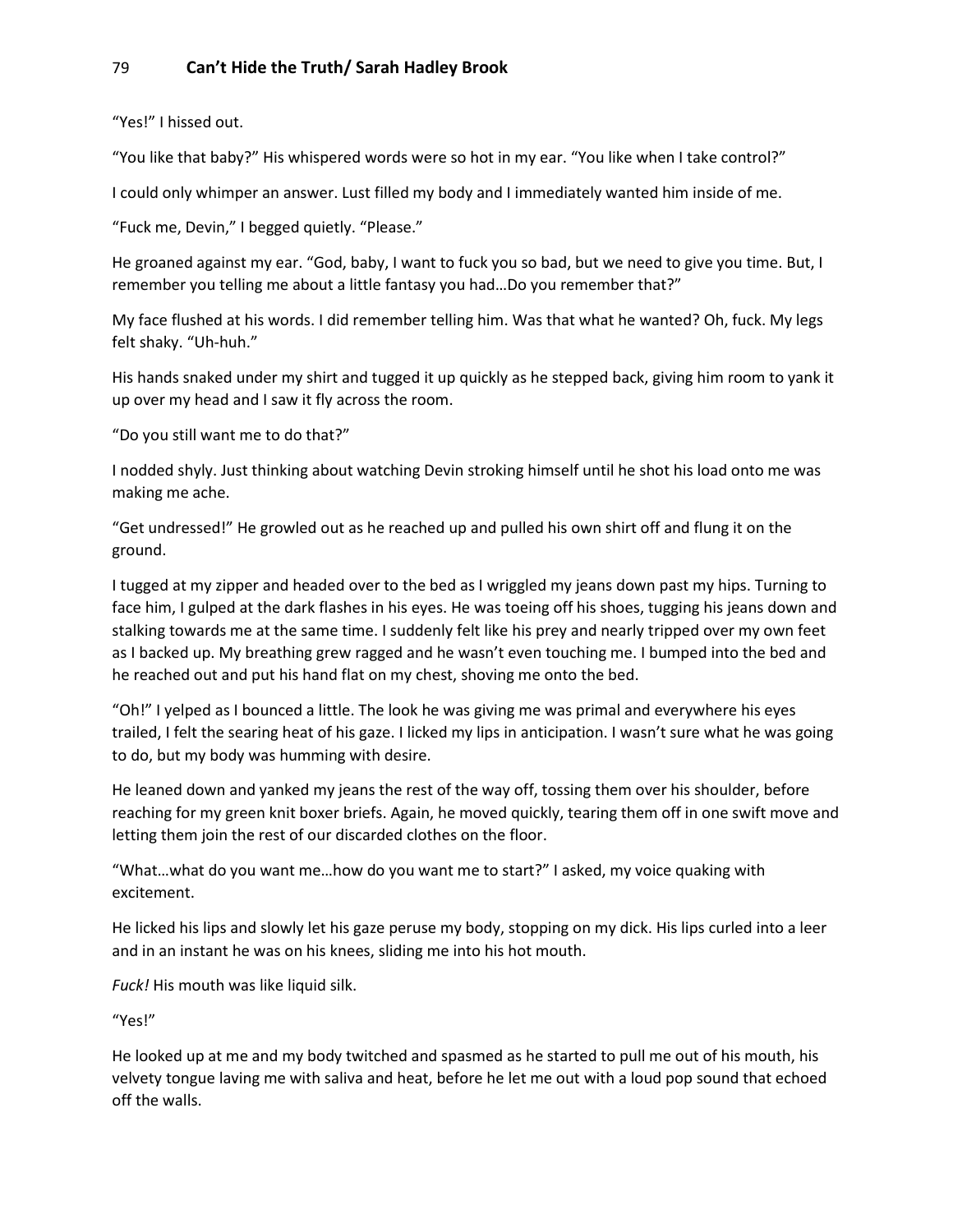"Fuck, you taste good, Gage," he groaned out, his voice husky with lust.

"Ungh." Yep. A grunt was all I could manage. The man had reduced me to a pile of lust and grunting was my only means of verbal communication.

Devin smiled and stood up, one hand wrapped around his steely cock. Precum beaded at the slit and I wanted to reach out and taste him, but he stopped me with his hand.

 $^{\prime\prime}$ No."

I looked up at him, want and need flashing in my eyes. He chuckled low.

"This is all about you, Gage. Your fantasy. Remember?"

I nodded.

"Lie back and put your head on your pillow," Devin ordered. I moved quickly to get into place, eager to play out this fantasy. I know that to some people, my fantasy may seem very 'vanilla', but I had dreamed about it so many times I couldn't wait any longer. As I moved back, he swung my legs up.

I looked up at him, waiting for more instruction. Seeing him naked, stroking himself while he watched made me crazy. I grabbed my dick and tugged a little, thrusting my hips up into my hand.

"You're an eager one tonight, I see," he said, teasingly, but the desire in his eyes belied his casually spoken words. I knew he wanted me as much as I wanted him.

He climbed onto the bed near my feet and rose on his knees, looking up at me. I felt like I was about to be dinner.

"Spread your legs, baby," he commanded me, his deep voice dripping with sex. "Show me everything."

I shivered at his words and felt a blush creep across my cheeks and spread onto my neck and upper chest, but I did as he said. I bent my legs at the knees and spread my legs wide, giving him full view of my hard cock and balls and my ass.

Devin leaned over and pushed on the inside of my thighs, causing my legs to fall to the sides. He inhaled sharply and my eyes darted to his. "You are so sexy, Gage. So fucking perfect."

My heart was beating so hard, it felt like it was smashing into my chest. I tried to smile, but I was trembling too much.

"Stroke your cock, baby."

My hand flew to my shaft and my hand wrapped tightly around it, stroking from the top to the bottom and back down again.

Devin moaned as he sat back on his heels and watched me, his hand slowly pumping himself. "Do you like me watching you?"

My blush deepened, but I nodded as my other hand reached down to cup my aching balls.

"Say the words, Gage."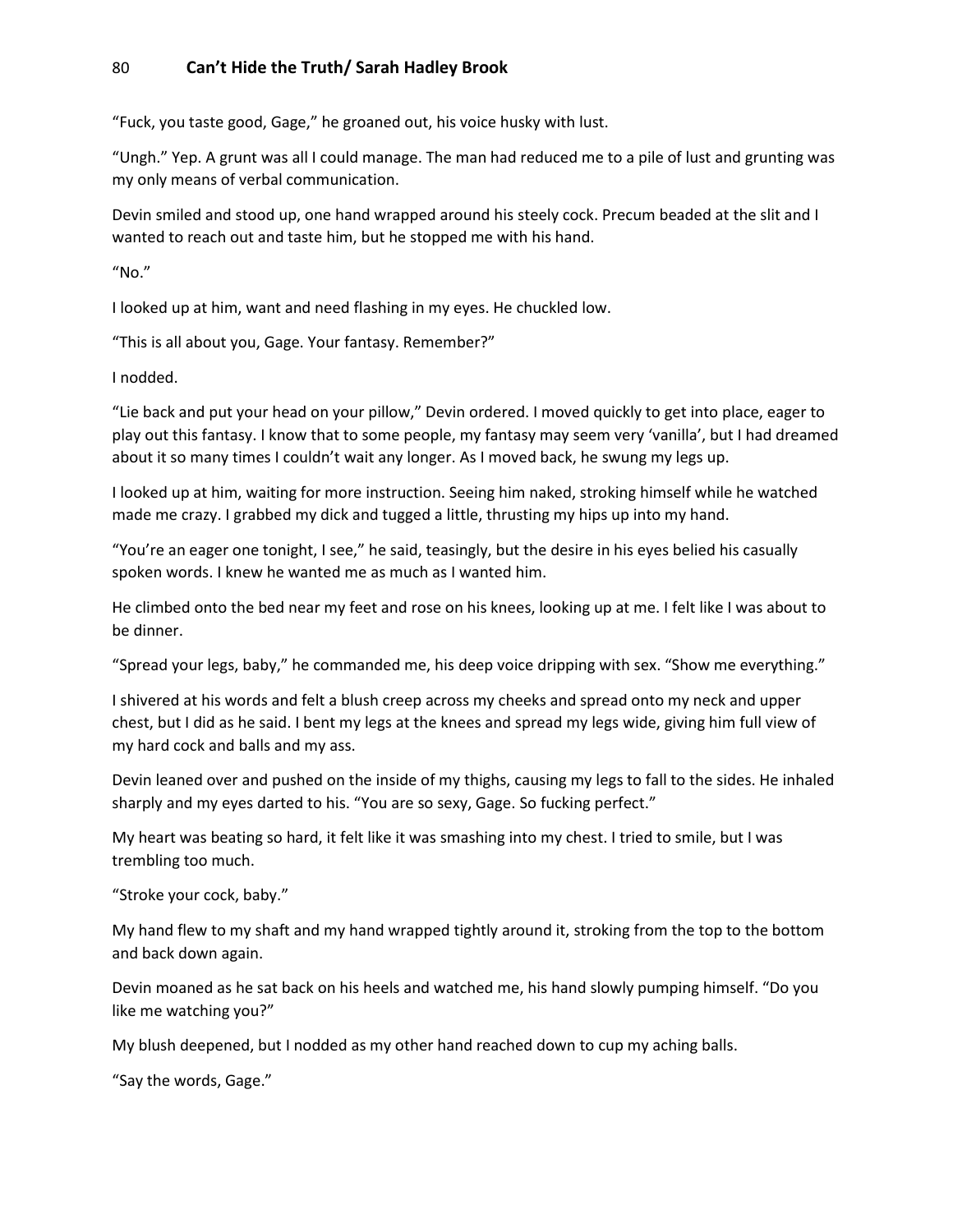I swallowed, still nervous. Did it make me weird that this was so erotic to me?

"Say the words, baby. Tell me what feels good, what you are thinking when you stroke yourself like this. I want to know everything."

Before Devin, I never would have considered sharing my deepest desires, my fantasies. But he made me feel safe and I could tell he really wanted to know.

"I-I…yes, I love that you are watching me." My voice trembled at little at the admission.

"Yeah?"

"Yeah. A lot. It makes me feel...sexy…and…"

"And?"

"Kind of dirty and slutty." Oh, god, it was out there, now. I couldn't take the words back! Will he think I'm weird?

"Oh, god, that's so fucking hot," Devin groaned out as he began to fist his cock faster. "You are so sexy, baby."

"Yeah, you like knowing that I jack off and think of you, Devin? Do you like that I want to be your slut sometimes?"

"Gage, you're killing me! I love when you talk dirty, baby. Those words coming from your sweet little mouth."

I stroked faster and slid my finger across the slit, collecting all the precum dribbling out and using it for lube. Then I slid two fingers into my mouth and sucked on them.

Devin grunted as he watched me, his hand moving faster on his dick. His eyes watched my fingers as I pulled them out of my mouth with a loud pop and slid them under my balls, down the sensitive skin and stopped at my tightly puckered hole. There was still some soreness from earlier, but I didn't care. I let my wet fingers circle the opening a few times before I pressed hard and both fingers slid in.

I grunted at the intrusion, but waited a moment, knowing it would feel great soon. Within a minute, I was able to start slowly fingering my ass, letting my fingers slide in to the knuckle and out, in and out again and again, Devin moaning as he watched me.

"Are you going to come all over me, Devin? All over my dick? All over my hole?" My voice was thick with lust and all I could think about was how badly I wanted his cum on me.

"Fuck, yeah. You ready? You ready to feel it all over those big balls? You want my cum dripping down into your ass?"

I nodded as I neared my climax, my balls tightening and my channel gripping my fingers tighter and tighter. I hit my sweet spot and roared out Devin's name as I ejaculated all over my hand and my stomach. Explosions ruptured throughout my body and for a moment, all I could see were spinning circles in brilliant hues flying through the air. I felt weightless and drained and sated all at once.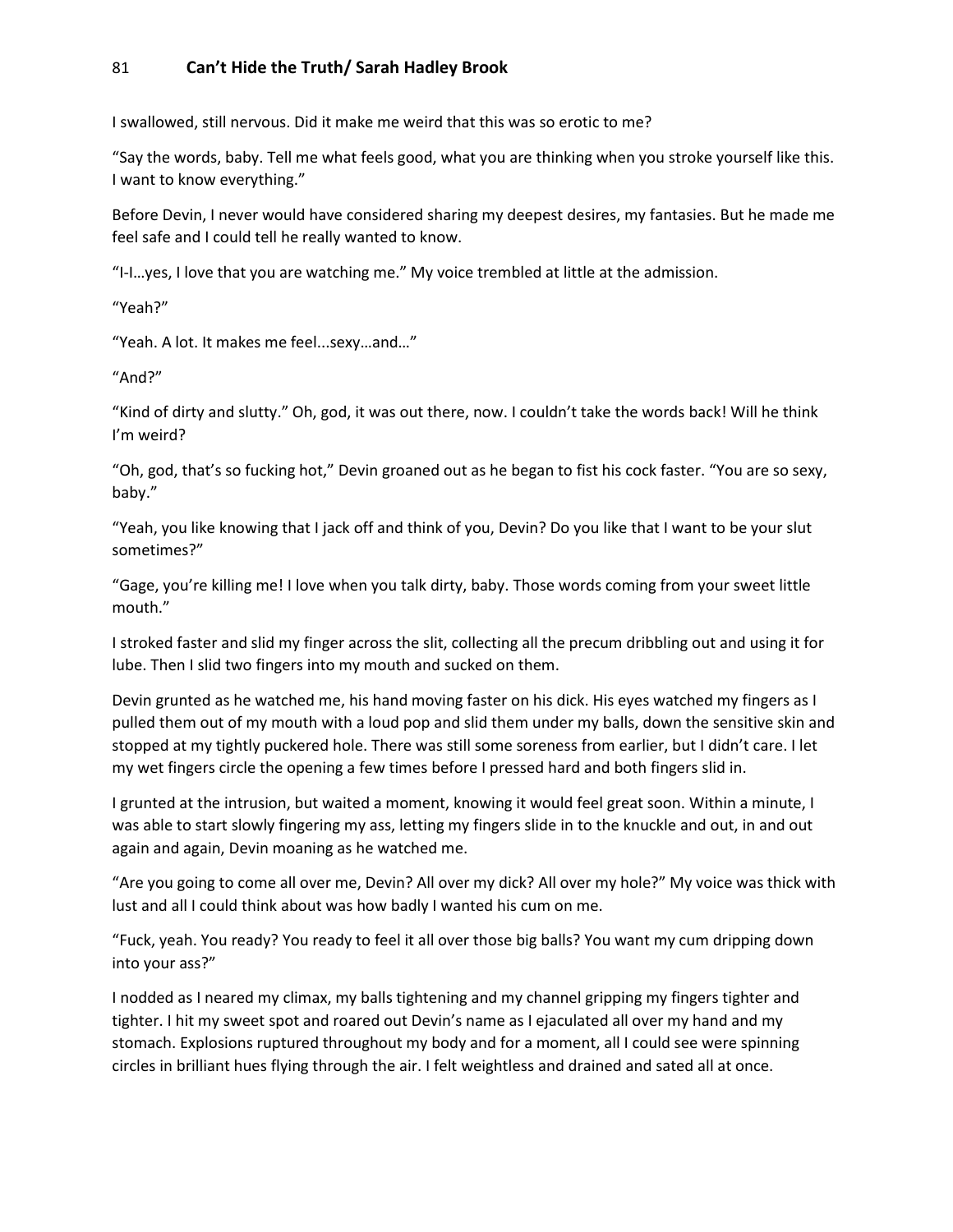When I found myself grounded again, I opened my eyes just in time to see Devin move closer to me, his cock aimed over my own. Oh, god, he was going to do it; he was going to unload all that hot cream onto me.

"FUCK! Yeah, oh fuck, yes! Gage!" I loved when Devin came because he was so vocal. He grunted as spurts of thick white cum landed on my still hard dick, mixing in with mine, with two more spurts landing on my balls and finally one more rope of cum landing at the top of my thigh.

My breathing was ragged as I watched him orgasm and when he had drained his last drop, he threw his head back and sat back on his heels, working hard to get his breathing under control, too.

A full minute passed before we looked at each other. I smiled, suddenly feeling shy again. He grinned.

"That was epic, Gage. Fantastic!" His eyes watched me as I ran my fingers through all the cream pooling on my body and he smiled. "You are beautiful, Gage. It's hot to see you painted with my cum." He smiled again. "I'll be right back, okay?"

I nodded and watched him enter the bathroom. I heard the water running and knew what he was doing. The fact that he took care of me like this was almost more than I could hope for. Just as I thought, he came back with a warm, wet towel and slowly, carefully cleaned me up and then himself. He tossed it into the laundry hamper and slid into bed with me, pulling me close to his chest.

"I love you, Gage."

"I love you, too."

Sleep came quickly to both of us, even though it was still afternoon.

*Devin's POV*

I awoke to pounding at my door. Fuck, was this some sort of "Groundhog Day" experiment? Didn't this already happen this morning?? Maybe I was dreaming.

"Dude, open the door! The news starts in a few minutes!"

It was Jeremy. Crap. I can't believe we slept for so long.

"Hang on," I hollered out. "Give us a minute."

Gage stirred. "What's going on?" he mumbled, still half asleep.

"Jack and Jeremy are here. We fell asleep and it's almost time for the news. We have to get up if we want to see the interview."

Gage sat straight up. "Of course I want to see it! Get dressed!"

He jumped out of bed and tossed me anything that was mine as he grabbed our clothes from various spots on the floor. He was adorable as he wriggled into his jeans and t-shirt, still half-asleep. I wasn't sure if I should point out that his shirt was on backwards. Or that his hair was sticking up all over. Hmm, and I probably shouldn't mention that the room still smelled like sex. Nope, not going to tell him. I threw on my clothes and stepped up behind him just as he reached for the door handle. I ran my hand over his hair and did a fairly decent job of getting is straightened before the door was opened.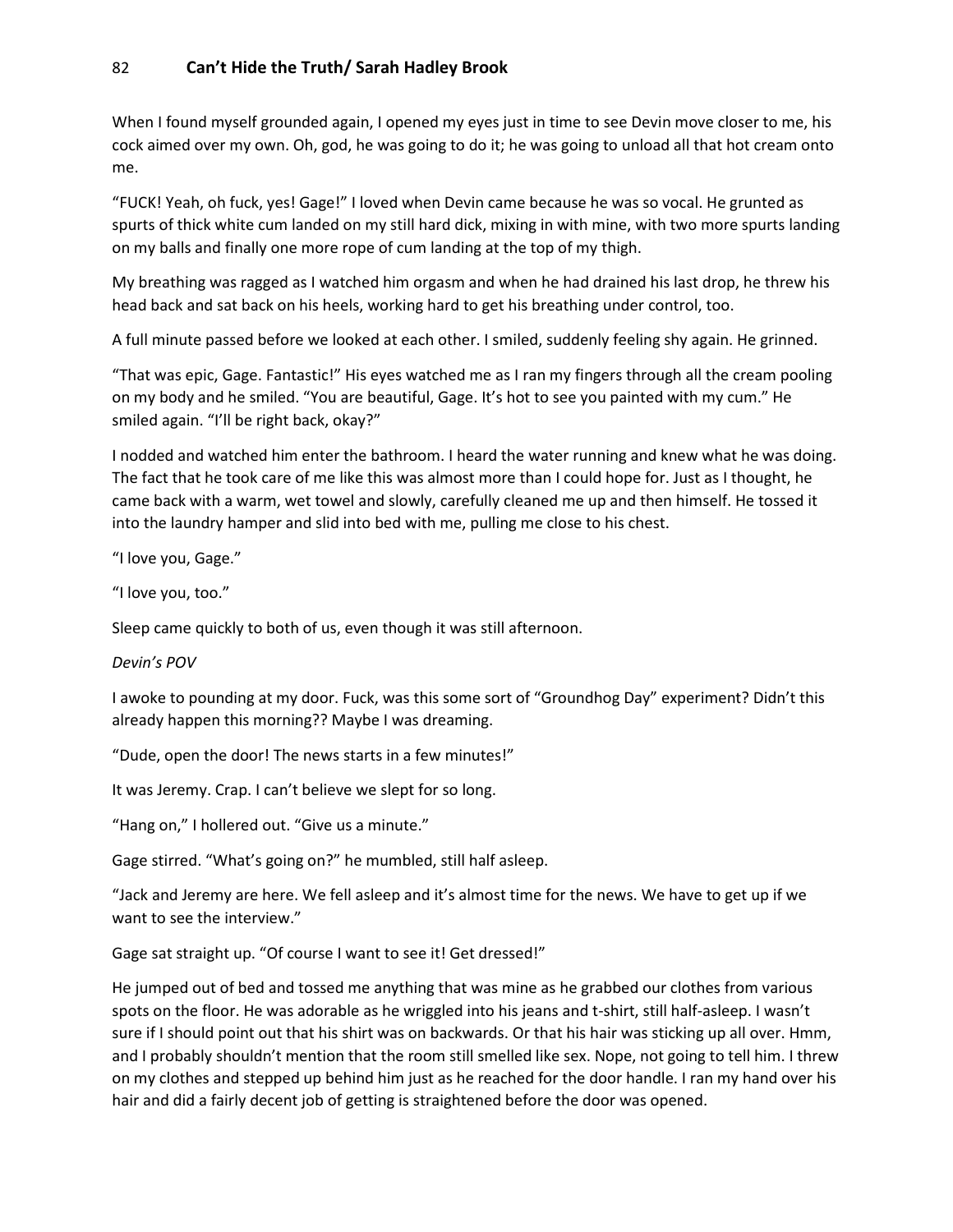Jeremy barreled through the door, Jack in hand, as soon as it was opened.

"Took you guys long enough," Jeremy exclaimed as he glanced at the messy bed. Turning to Gage, he let his gaze drift to his bed hair and he grinned. I knew exactly where his mind was going and I glared at him, hoping he would keep his comments to himself.

Jeremy laughed. "Looks like someone has some serious sex hair."

Gage's hands flew to his head and his eyes widened as he looked at me. Crap, I should have told him.

"Hey, Gage?"

"Yeah?"

Jeremy leered at him, completely ignoring my death glare. "Does sex make you forget how to dress?"

Gage raised an eyebrow, not understanding what he was talking about.

I was going to help, but Jack took pity on him, as he slapped Jeremy's arm. "Your shirt's on backwards, dude. And you," he turned to Jeremy, "leave him alone or you might be sleeping alone tonight."

My mouth dropped as Jeremy clamped his lips together and immediately lost his smile. "Sorry, Gage," he grumbled, looking appropriately repentant.

Gage and I stared at each other in shock as Jack flashed a very smug smile before Gage flipped his shirt around.

I flipped on the television and we all took a seat, Gage and I on the bed, leaning against the wall with Jack and Jeremy taking the desk chairs.

We started out quietly, waiting and watching, but after the first ten minutes we were bored out of our minds and of course, we started talking.

Conversation turned to basketball plays and Gage tuned us out, choosing instead to keep an eye on the news for the interview. It was only a few minutes later when he called out to us. "It's up!"

Immediately, all eight eyes were glued to the screen. The reporter we met with, Susan, spoke first. She showed the parking lot of the bar & grill, a few shots of the campus and then there we were, talking with her at the basketball court!

Wow, Gage looked cute! He was definitely photogenic. I thought I sounded a little nervous, but at least it didn't last too long. And then they flashed to the car and my stomach rolled. It looked so much worse in the daylight. Gage took my hand, as if he knew I was upset and as he rubbed his thumb in little circles over my skin, I began to feel better. I leaned over and gave him a little peck on the cheek. I wasn't sure what I had done to deserve him, but I would spend all my days making sure he knew he was loved and appreciated.

Susan was now discussing the crime with the police and Gage used the remote to up the volume.

"Thank you for coming out. I am happy to state that we have arrested someone and he is being charged with the commission of a hate crime. This was a crime that was clearly meant to target a group of men that were gay. We take that very seriously and need the public to know that we will not tolerate hate."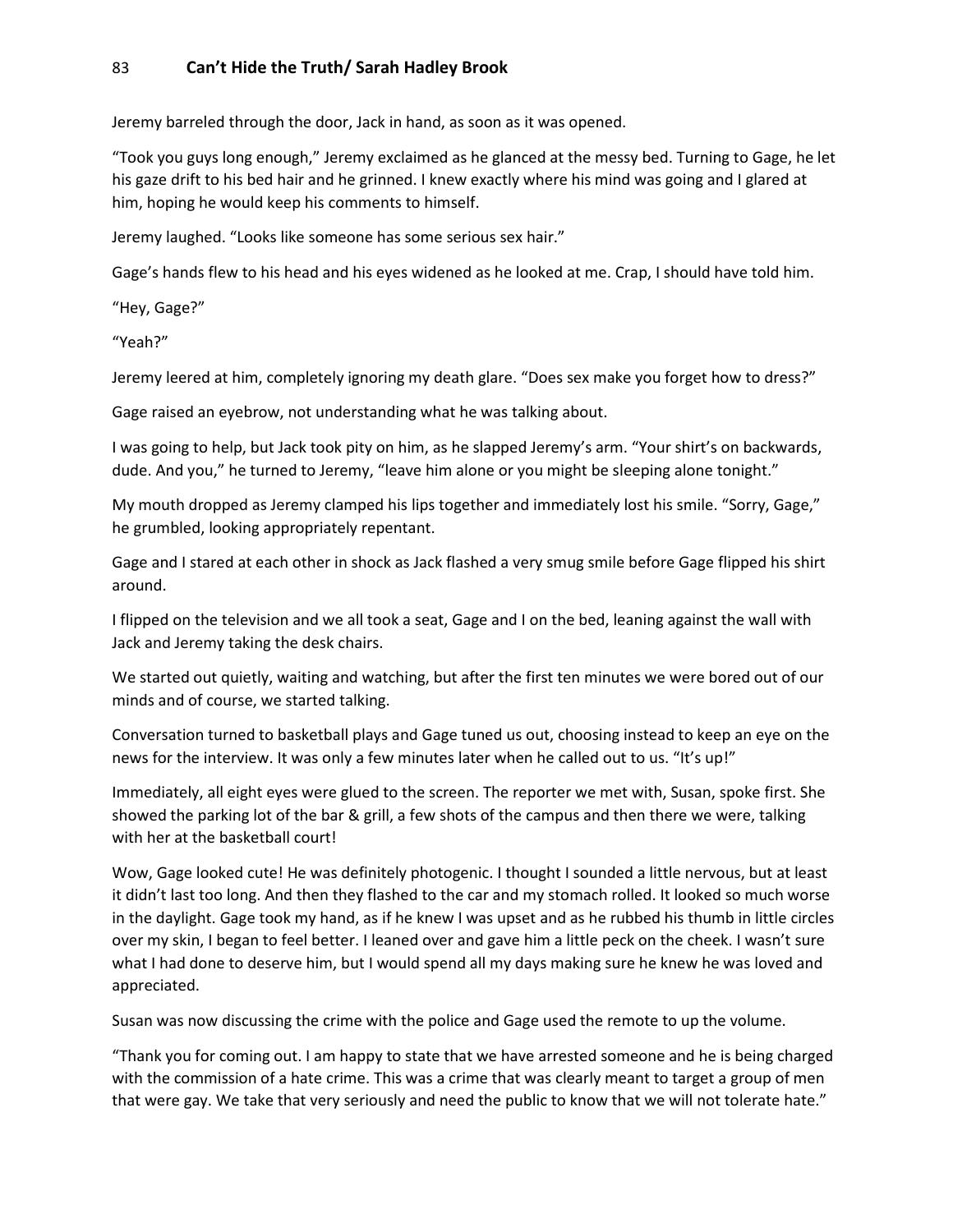My cheeks felt a little wet and I realized that a few tears had fallen from my lashes, streaking down my cheeks. I wasn't sure if the police officer was just giving lip service or not, but it did feel good to hear. Gage reached over and brushed the tears away and cuddled close, holding onto my hand.

The piece ended and we all started talking at once. Jeremy jumped up and pumped his fist in the air. "They got the bastard!"

"You were great, Devin," Jack told me.

"You were, Devin. You seemed so confident and sexy!"

I smiled at Gage. He always knew what to say and when I looked at his rosy lips I couldn't help but want to kiss him. I leaned over, but Jeremy interrupted.

"Hey, look! You're on again!"

We turned back to the screen and realized it was the locket segment. This was much shorter than the other piece, but we watched, hoping someone would recognize the locket and call the station.

Since we were already in the room and watching television, we decided to put in a movie and soon we were all watching *Fast and Furious*. We popped some popcorn and pulled out a few sodas and settled in for a few hours.

Gage and I ended up falling asleep towards the end, but the guys woke us up when they left.

"Thanks for letting us hang. Go back to sleep you old farts," Jeremy teased.

It was close to midnight when we finally crawled back in to bed, but the excitement from the day had us both exhausted. I pulled Gage close and we both drifted off.

I swore I heard thunder. Thunder loud enough to rip me from my sleep.

#### BOOM!

There it was again, but too close for thunder. I sat up and rubbed my eyes, still lost in a haze of sleep. I listened. Nothing.

#### BOOM!

Fuck! It was something outside my door. Gage shot up and his eyes opened wide, looking at me for an answer. I shrugged and slid out of bed, moving towards the door.

#### BOOM! "Open up!"

I turned back to Gage. Who the hell was that, I wondered? He didn't seem to know either.

When I reached the door, I yelled out to the loud-mouthed visitor. "Who is it?"

Nothing. I almost turned and went back to bed.

"Travis." The voice was slurred. Weak. "Please let me in. I have to talk to you guys," he pleaded.

Gage moved to my side and I put my arm around his shoulders. What reason could Travis ever have to be at our room? He hated us.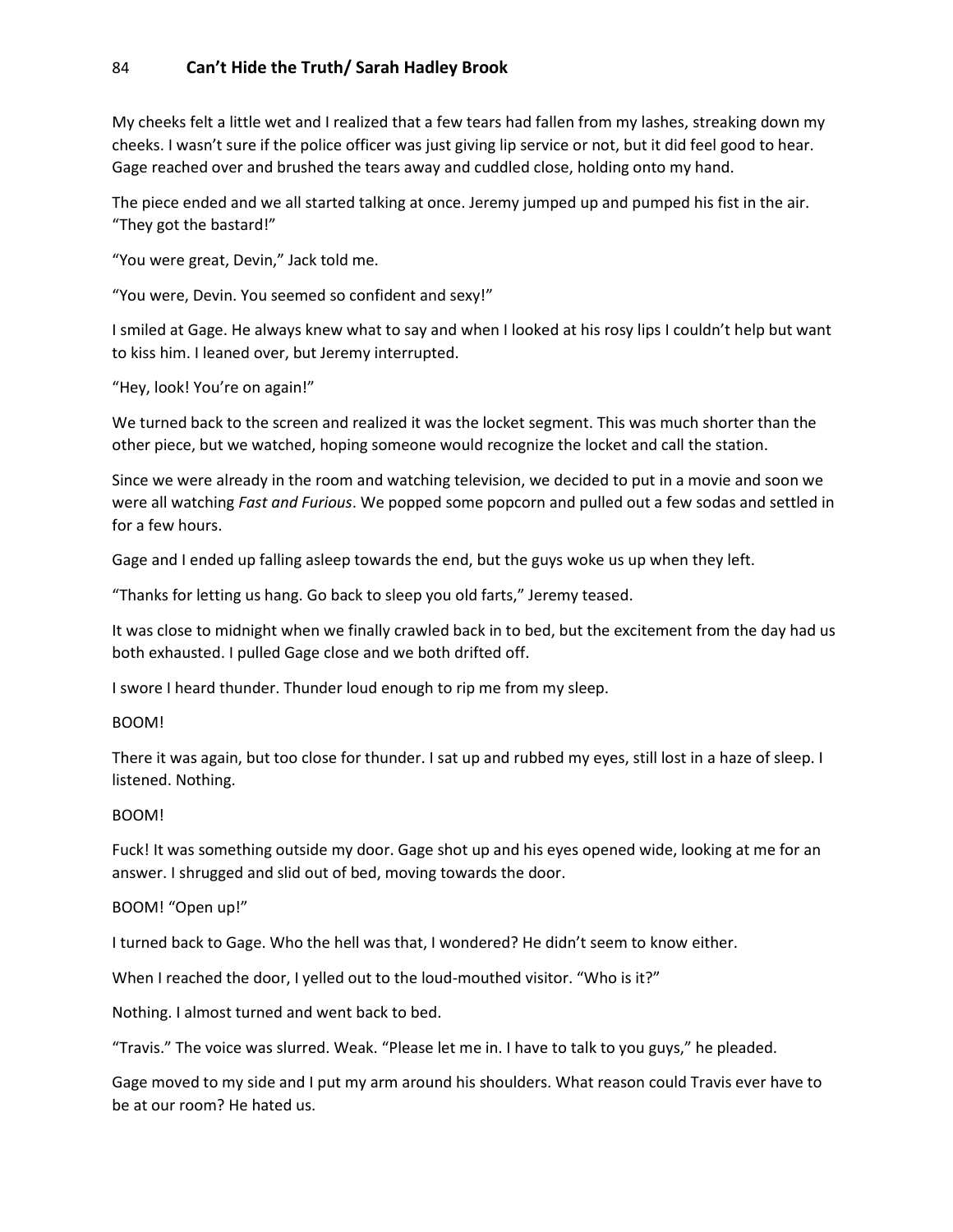Neither of us made a move to open the door.

THUNK.

Great, what now?

Pissed, I yanked the door open and Travis almost fell on top of me. "Fuck, Travis! What the hell?"

He had been leaning against the door and grabbed my shoulders for balance, shoving me back a few feet. The stench of alcohol flooded my nostrils. I removed his hands and took a step back, watching as he tried to maintain his balance.

"He's wasted," Gage said, pointing out the obvious.

"I am so sorry! I am just so sorry, guys." Travis mumbled as he fell onto the other bed, face down with this legs dangling from the edge.

I sighed. This was going to be a long night.

"About what, Travis?"

With what appeared to be much difficulty, he turned his head to look at me, confusion evident in his bloodshot eyes.

"What are you sorry about, Travis?" I spoke clearly and slowly, hoping he could understand the question.

"It's my fault. It's all my fault," he whimpered as tears began to fall. Those whimpers quickly evolved into deep, gut-wrenching sobs. Tears poured down his face, dropping onto the bedding.

Gage stepped over to the bed and sat on the edge, his hand on Travis's shoulder. "Just tell us, Travis. We can help you."

Pissed off, I shook my head hard, my jaw clenched tightly. I didn't like that big idiot being in my room, let alone near Gage. But Gage shut me down with a look; a look that basically told me to stop being an ass. I knew I was probably being an ass, I didn't need him to remind me. I scowled back at him, but he ignored me.

"The guy that did that…that thing to your car?" His words sputtered out between sobs and I felt my blood pressure rise, knowing his next words were going to piss me off even more no matter what he said.

"What about him?"

Gage shot another glare my direction at the growl in my voice and damn if he didn't start stroking Travis's shoulder!

Travis looked at Gage, probably figuring he was the safest out of the two of us. He was right.

"I know him. I know the guy!" His eyes darted from Gage's face to mine and quickly back as he tried to get the rest of his confession out. "We've been friends for years. He came to the game and...and…" his words turned to blubbering and I gave up trying to figure him out. Gage leaned forward and listened.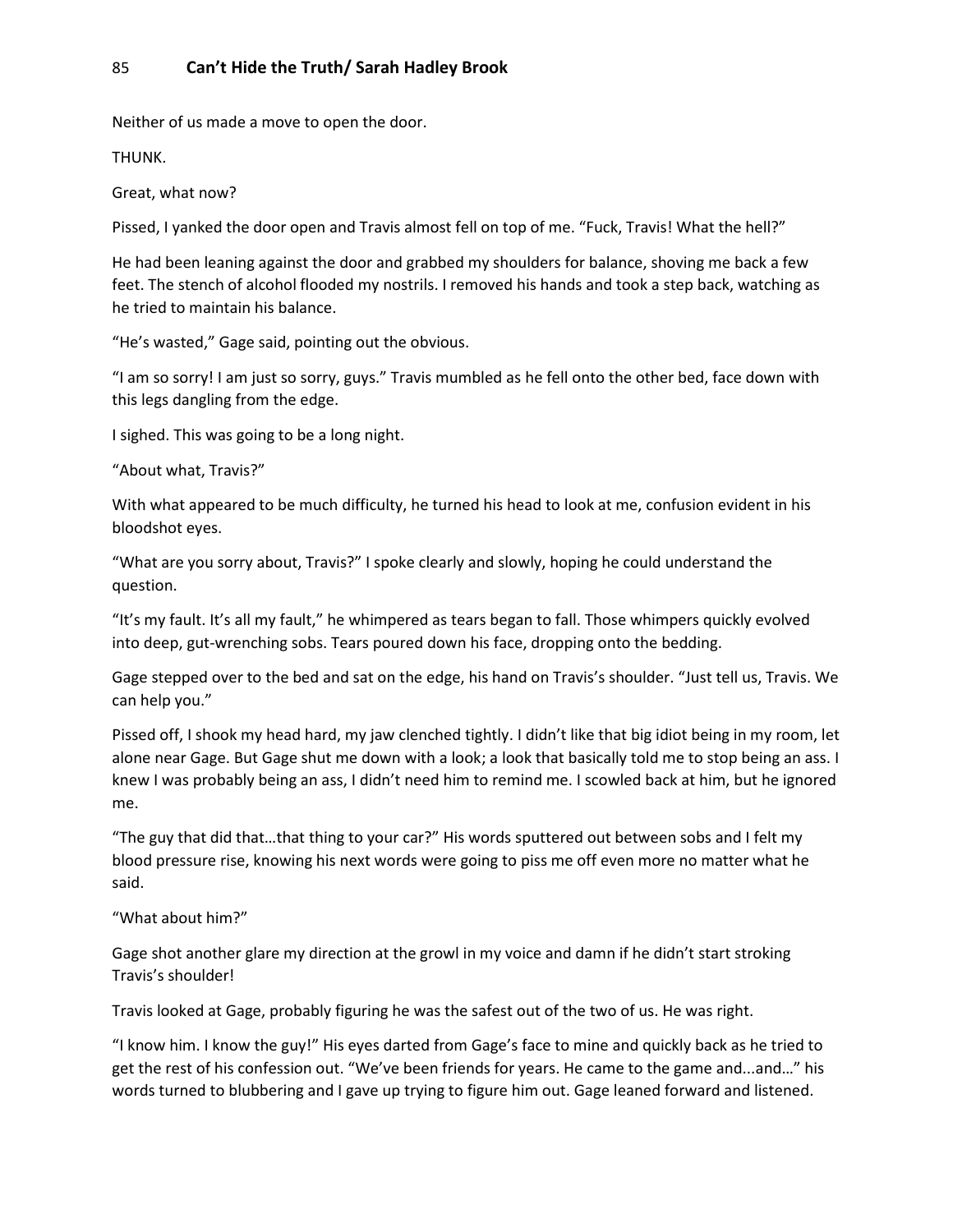"You saw us in the parking lot after the game? Is that what you said?" he asked gently.

Travis nodded and burst out with another round of sobs, a mixture of snot and tears trailing down his face. "I pointed you guys out and he…he must have followed you! I'm so sorry!"

Gage looked at me and pressed his lips together. So, now we knew what happened. Fucking Travis was part of it. The betrayal I felt from a teammate was more than I could take; my body shook with anger. But then he spoke again and blew us away.

"I am so sorry. I didn't know…I didn't know he would do that. He hates f-fags- I mean gays. He *hates* them. All my friends do. That's why they are all going to hate *me*!" He buried his face in the pillow and I made a mental note to wash the bedding this tomorrow.

Gage's jaw dropped and he looked stunned.

"What?" I asked.

"Did you hear what he said?"

"Yeah. All his idiot friends hate gays." I shrugged. "Like we didn't know that."

"And that's why they will all hate him…" he watched me as he repeated Travis's words, waiting for it to sink in. *What was I missing? Travis was an asshole. So were his friends. An apology didn't make up for… Oh, fuck!* My eyes grew wide as his words finally hit me.

"You're *gay*?" I bellowed at Travis, stunned.

He nodded. "Yes," he whispered.

I was furious. "And you still called us faggots? You hypocrite! You asshole! Get the fuck out of my room!"

"Calm down, Devin."

I was incredulous. Was he serious? That idiot needed to get out of here. I didn't want to fight with Gage, but there was no way in hell we were accepting an apology from this asshole.

"Devin," he said again, his voice calm. "Can't you tell he's hurting? He's coming out and you are beating him back down. Haven't we dealt with enough hate in the last couple of days?"

Shit. He was right. Why was he always right? Stubbornly, I didn't answer him, but I did shut up and take a seat on our bed.

"Travis? Are you okay?"

He finally rolled over and peered at Gage. I wondered if Travis would even remember this, considering how drunk he was, but I let him continue.

"We are not judging you, Travis. So, you're gay. We're here for you, okay? Why don't you take your shoes off and stay here tonight and we'll talk in the morning." Gage patted his shoulder a couple of times as the big jerk looked up at him briefly before rolling to his side and dropping his head back onto the pillow.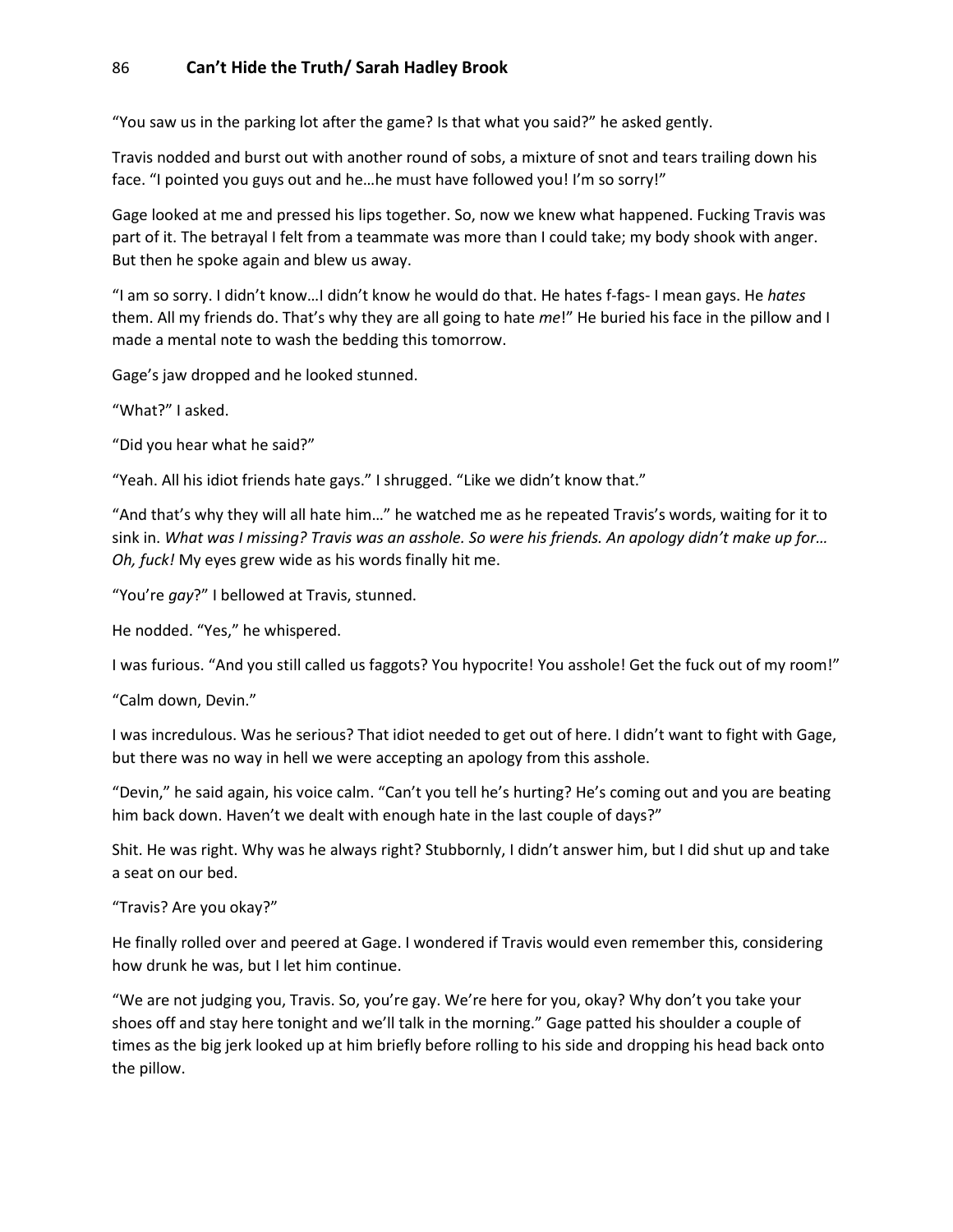Gage and I looked at each other, unsure if that meant yes, he would stay, or he was thinking about it… I didn't really care; I wanted him to get the hell out of our room.

We turned back as Travis pulled his legs up onto the bed, toed off his shoes and let them fall to the floor. Seconds later Travis's snoring pretty much answered our question. He was staying.

Gage moved back to our bed and I pulled him close to my side, kissing the top of his head. "Baby, that was sweet of you, but I don't think he-"

"Devin, he's hurting. Let's just do the right thing and let him sleep it off. We can talk with him in the morning."

Damn. Travis *was* staying. I grunted, but didn't dare say anything. I could see that Gage was serious and since I would do anything to make him happy, I gave in. Even if what I really wanted to do was slam my fist into Travis's nose and hear the satisfying crunch of bone. Hmm, that made me smile.

We finally settled into bed, my arms wrapped around Gage and our bodies spooned tightly against each other. I leaned forward and breathed in his scent, letting it drift through me, filling me with a peace I had only known with him. My breathing calmed and my anger ebbed as sleep finally claimed us.

### **Chapter 6**

*Gage's POV*

"What the fuck?"

My eyes flew open and shot to the large man sitting up in the bed across the room. Travis looked pissed and slightly confused. Great. He probably forgot the whole evening.

"What's wrong, Travis?"

"Gage?" He squinted through the stream of sunlight snaking out from the blinds.

"Yeah, it's me." Devin rolled over and looked at our guest. "Devin, too," I added.

"What the hell happened? I don't remember…I don't know…I mean…what?"

Poor guy. He was a mess. Bleary, bloodshot eyes, tear stained face, hair sticking up and rumpled clothes. I could still smell the alcohol from our bed and imagined his mouth felt awful. I slid out of bed and grabbed him a water from the mini-fridge and some Tylenol from my night stand and offered them to Travis before I answered him. He looked surprised at the offering, but gladly took them from me.

Devin was sitting up in bed, glaring at Travis, so I sat back down and placed my hand on my boyfriend's knee and squeezed, letting him know not to lose his temper. He grunted, so I think he got my message.

"Travis," I began, slowly, "do you remember anything about last night?"

He swallowed the pills and looked at me, his brow furrowed for just a moment until his memories of last night began to come back. Terror gripped him and he jumped up from the bed, reaching down for his shoes and making his way to the door.

"Travis!"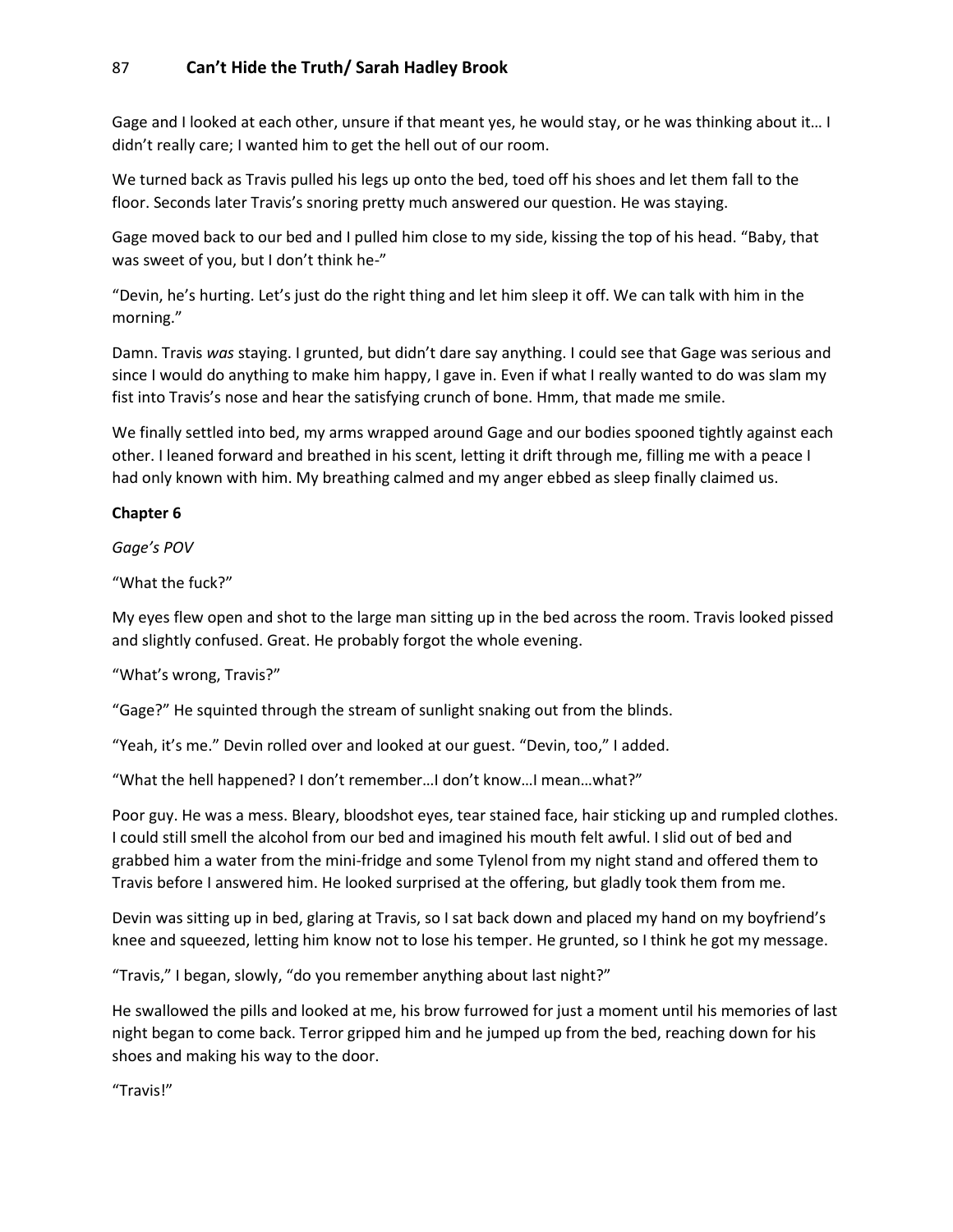He stopped in his tracks, his shoulders slumping.

"You can't hide who you are anymore. You will never be happy pretending to be someone you're not."

His shoulders trembled for a moment until he turned around to face me. Devastation etched his features, his eyes were bright with fear.

"Sit."

Travis simply looked at me and obeyed, moving back to the bed he slept in. He dropped his big frame down and the bed creaked under his weight.

"Look at me," I ordered him.

Reluctantly, his eyes met mine. I knew his entire world was crumbling and he had no idea what to do, but he held my gaze. Chalk one up to stubbornness; I was pretty sure he just didn't want to make a scene in front of his teammate.

"Now, first of all, I want you to know that Devin and I forgive you."

His eyes grew wide and Devin cleared his throat, preparing to speak, but I squeezed his knee hard.

"Don't we, Devin?"

My boyfriend sighed as he ran his fingers through his hair. "Yes. I know you didn't mean for that guy to vandalize my car."

Travis finally found his voice. "Seriously, man. I didn't. I had no idea he followed you. I was just trying to fit in." He inhaled deeply and shuddered as he let it out. "I have known I was gay for years. Years. I thought maybe…just maybe I could come out in college, but then there were people from my high school and I am into sports and I...I didn't know what to do!" Tears began to well up in his eyes and he brushed them away.

Devin slumped forward, his elbows on his knees, his chin in his hand. "Look man, I get it. Coming out is hard. But isn't pretending to be a hater even harder? I mean, are you happy? *Ever*?"

Travis stared at us for a moment as his lips slowly began to curve into a hint of a smile. "Actually, I'm happy right now. I mean, I'm fucking terrified, but I can't believe how amazing it feels to tell someone. I'm gay. Gay…gay." He seemed to be trying the word out. His smile grew wider. "Wow!"

Devin smiled back and I knew he really had forgiven Travis. We told him we would be here for him to help him when he was ready to let people know. Devin laughed when he realized the coach would have to be told at some point.

"Maybe there really is something in the water," he mused and soon we were all laughing.

I knew Travis still had a long way to go, but we promised we would help him out. He let us know he had already been to the police station and given a statement, explaining that he had been the one to point them out to his friend, Scott.

"I guess he won't be speaking to me anymore," he muttered out loud.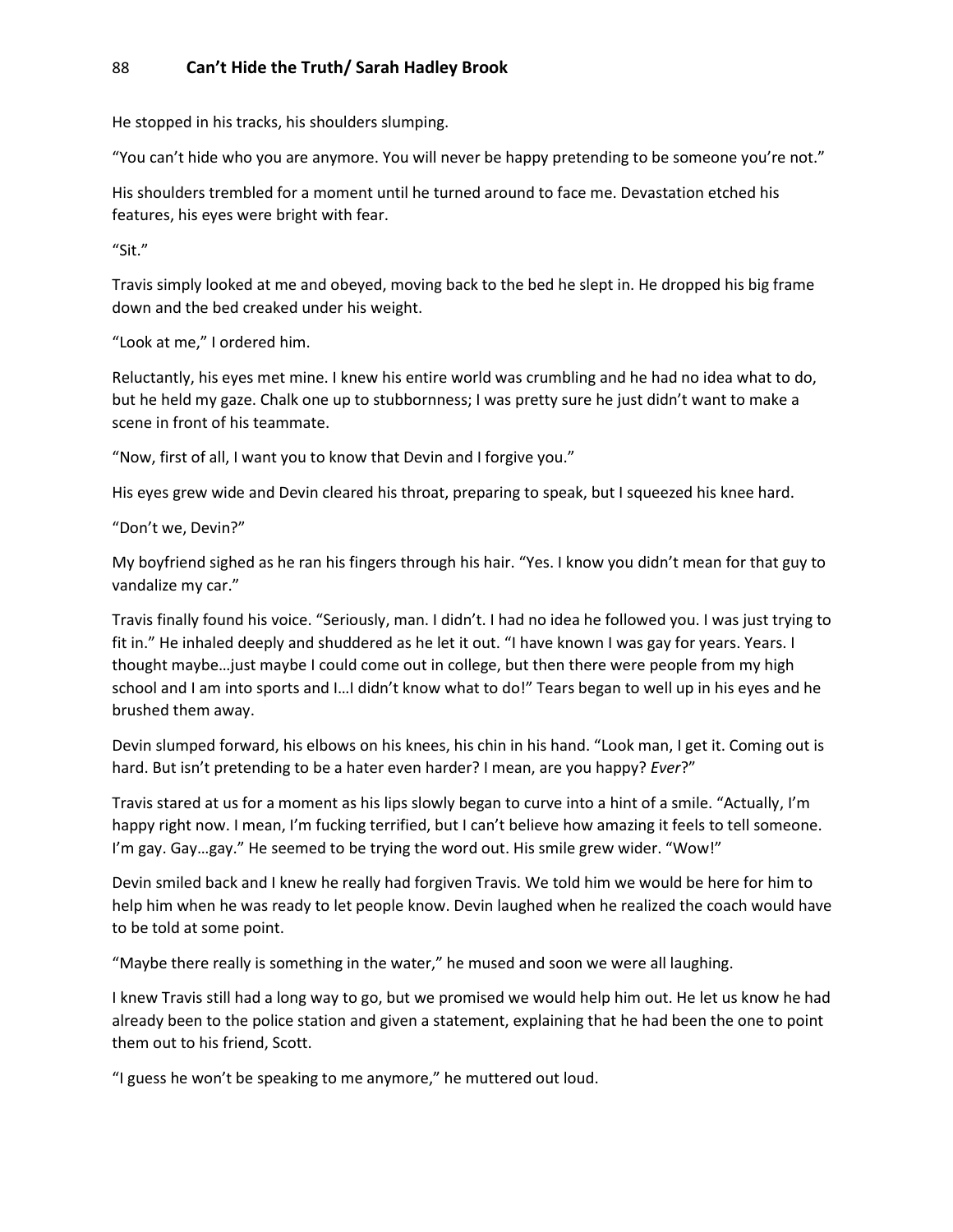"Did you really want him to?" Devin asked.

Travis smiled. "No, he's a douchebag. And a complete homophobe."

Devin's cell rang and he looked at the number, shrugging. "Hello?"

Travis got up, gesturing towards the door. "I'm going head back to my dorm. Thanks for…well, everything," he whispered.

I followed him to the door. "I meant what I said, Travis. We are here for you. That's what friends are for."

He smiled and nodded, fresh tears on his lashes. "Thanks, Gage. I can't believe how great you guys are being to me."

I patted his arm. "Like I said, anything."

He surprised me by bending down and hugging me.

Devin was by my side in an instant. God, he was so freaking jealous. He hung up his phone and glared at Travis.

Travis back off and held his hands up, palms out. "Sorry, dude. Didn't mean anything by it."

I elbowed Devin. "He knows that, right Dev?"

"Yes. Of course," he said, his voice strained. It was all I was going to get.

I smiled at Travis and told him we would see him soon.

He glanced between Devin and me and looked a little wistful when he spoke. "I wonder if I will ever have what you guys have…"

I reached over and grabbed his arm, giving him a gentle squeeze. "You will, Travis. You have a lot of things to think about and there will be some hard times in your future, but I promise you this: Being honest about who you are will bring you more happiness than you ever thought possible."

His lips twisted a little as he looked down at me, his gaze intense until he finally drew his eyes over to Devin. "You are one lucky guy, Devin."

Devin slid his arm around me and pulled me closer.

As the door closed, Devin leaned into me, his hands on the door, caging me between his arms. A shiver ran down my spine.

"Umm, who was on the phone?"

"The station. Someone thinks the locket was theirs. I gave them permission to give out my number."

"That's great!" I was so excited to find out who the owner was.

"Uh-huh. Great," he murmured as he leaned down and sniffed my hair. "God, you smell good."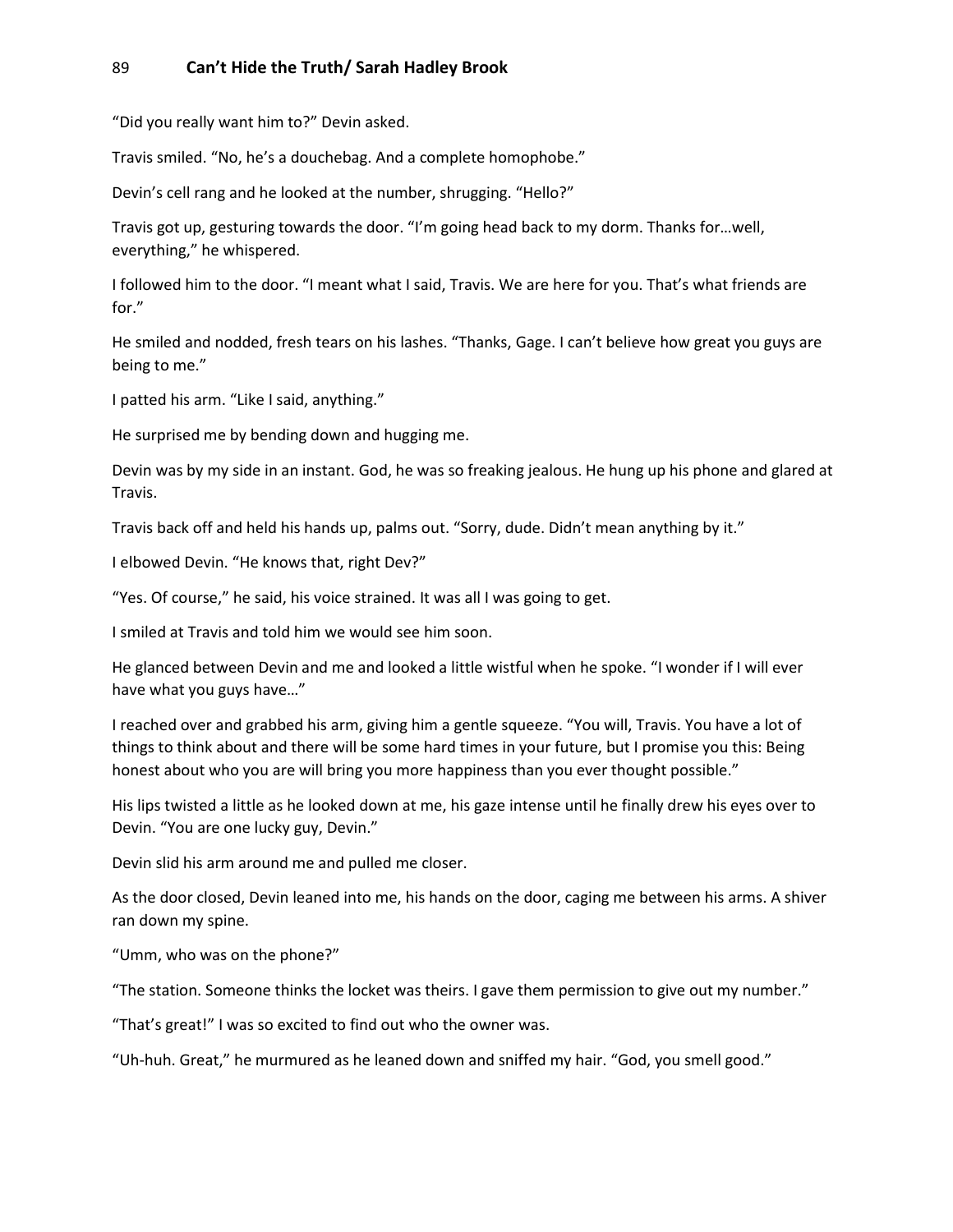I wrinkled my nose. Ugh, he had to be crazy. I hadn't even brushed my teeth yet, let alone showered or shampooed. "How about I go take a quick shower?" I moved to slide under his arm and he grabbed my wrist, pulling my arm up above my head, and pressing it back against the door.

"No," he leaned down and his husky voice ghosted across my skin. "You'll just need another one in a little while."

I shivered. God, I loved when he was in control like this. I bit my lower lip and tried not to smile. "Why would I need a second shower?"

He grabbed my left hand and pulled it above my head to join my other one. Soon, I was pinned against the door and his face was lowered down, hovering only an inch away. Heat rolled off him and his eyes flashed with desire. He flicked his tongue out and licked his bottom lip before he answer my question.

"Because I want a repeat of last night, baby."

I trembled, my cock twitching and weeping with desire.

"I'm going to cum all over your balls and your tight little hole."

I inhaled sharply, moaning at the thought. "You are?"

"God, yes. Seeing your sexy little body painted with my cum was the hottest thing I have *ever* seen in my life." He leaned down and whispered into my ear, "It was like I marked you as *mine*. Now get naked and meet me in bed."

I shivered as he released my arms. I raced to the bed and watched as he headed into the bathroom. God, I loved that man. As I waited impatiently on the bed, I wondered if we would always be like this; hot and aching for each other. I couldn't imagine my life without him.

I smiled as he entered the room again, wearing only a big grin, and I knew in my heart he felt the same way.

### **EPILOGUE**

### *Gage's POV*

I couldn't believe the semester was almost over. I had just completed my last final before summer break and was heading across campus back to my dorm. I knew Devin had one more class today and then he was done, too.

Summer arrived too quickly. I was excited for the break from classes, but being away from Devin for even a day was going to be incredibly hard. We had spent the year growing closer and my love for him had only deepened and grown.

Both of us were heading home for the summer, but planned on talking every day. I knew our love was strong enough to last through the distance, but it was still going to suck. At least I had already contacted my old boss at the supermarket and lined up a summer job. I was going to need to save up as much as possible the next few months because Devin and I had already decided to rent a house next year, instead of staying in the dorms.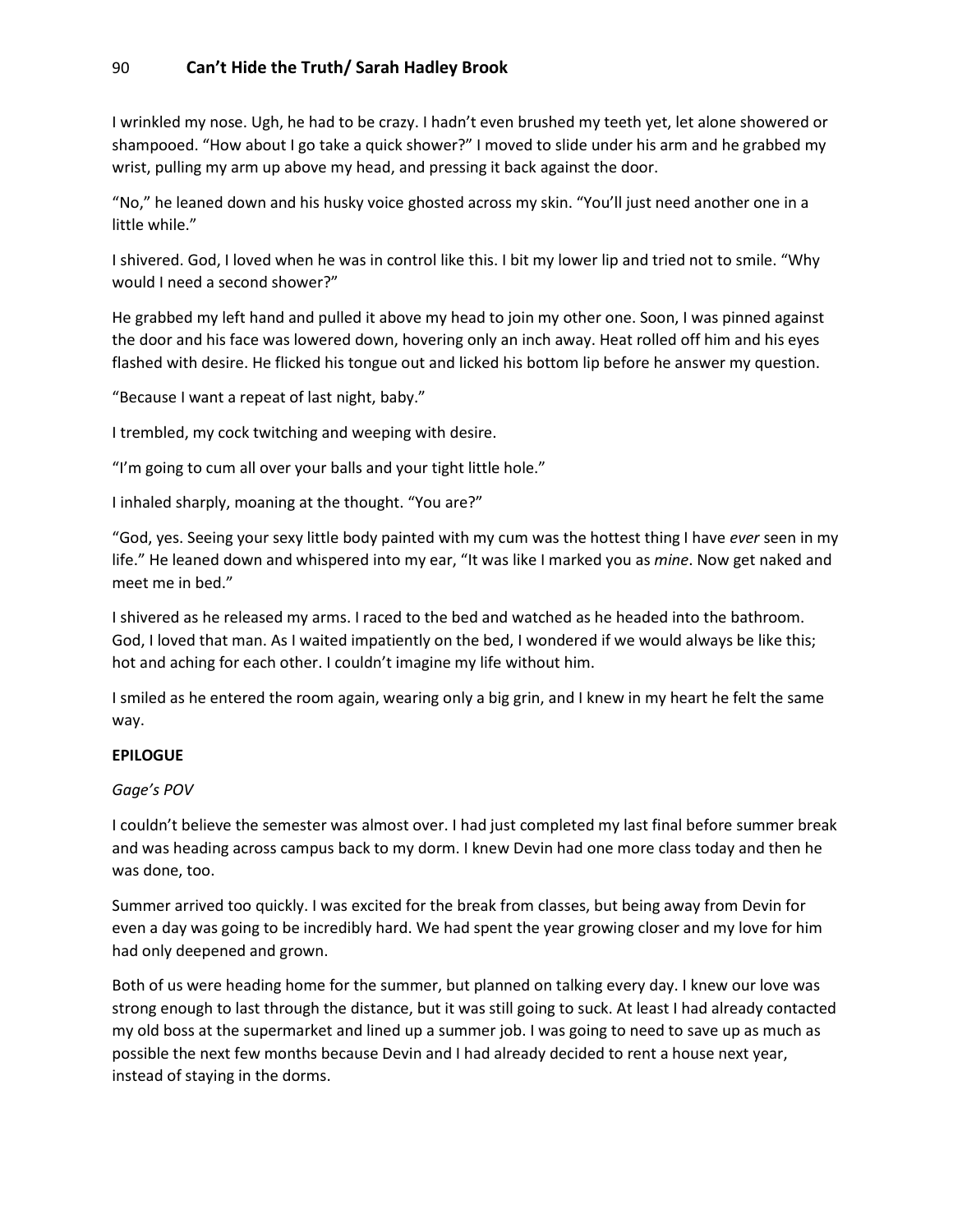We found a great old house just off campus and the landlord already accepted our application. There were four bedrooms, so we were talking with some friends about moving in with us. We asked Jack and Jeremy first, but they didn't want to move off campus and were working on getting a dorm room together for next year.

Travis was thinking about it and said he would let us know as soon as he talked it over with his parents. Ever since the night he showed up drunk in our dorm room, he had become a part of our lives. At first, I believe he just needed support; to feel that he wasn't alone in this, but soon enough, he and Devin really bonded and became true friends. I liked him too, once he had quit being such an asshole and showed us his true self. He was funny and caring. And once he let his guard down, I found out he was also really smart. He may play the dumb jock around others, but in reality he was quite intelligent.

Our new friend, Brett, was definitely going to rent one room and had promised to bring a sofa and coffee table that his mom was getting rid of. Apparently she was redecorating, so he was going to keep his eye out for anything else she wanted to replace over the summer.

Devin and I met Brett when the station put him in contact with Devin about the locket. It turned out that it had once been his grandmother's and when she had passed away, his grandfather kept the locket and carried it around everywhere he went.

Brett was thrilled that we had found it after it had been missing for so many years. He ended up wrapping it up and surprising his mother with it at Christmas and he said she had cried for over an hour at seeing her mother's locket. There had been pictures in it of her mother and father, but those were completely destroyed by water. She was still happy to have the locket and told Brett that she would just use different pictures she had of her parents.

Brett was a freshman at our school, but because his parents lived just twenty minutes from campus, he was still living at home. He was eager to move out, though. We had really hit it off, as he was also a little bit of a geek like me. I think he had a little crush on Devin for a short while, but I couldn't really blame him, Devin was incredibly sexy.

When I arrived at the dorm, I found a note on the door and pulled it off.

*Gage,*

*Didn't want to text you while you were in a final. Good news- my parents want you to come stay a week with us this summer!* 

*Love you!*

*Dev*

My heart beat a little faster at the news. Spending a week with him over the summer? I was so there!

When I pushed the door open, I could see that Devin had been trying to pack again. Good Lord, it was a disaster! Boxes and bags filled with crap, nothing organized and everything shoved together.

I smiled as I started to repack his stuff, knowing he would appreciate the help. I guess he wasn't perfect, but I didn't want perfection. I just wanted him. And he wanted me.

We were in love and I couldn't wait to see what the next chapter in our journey would bring.